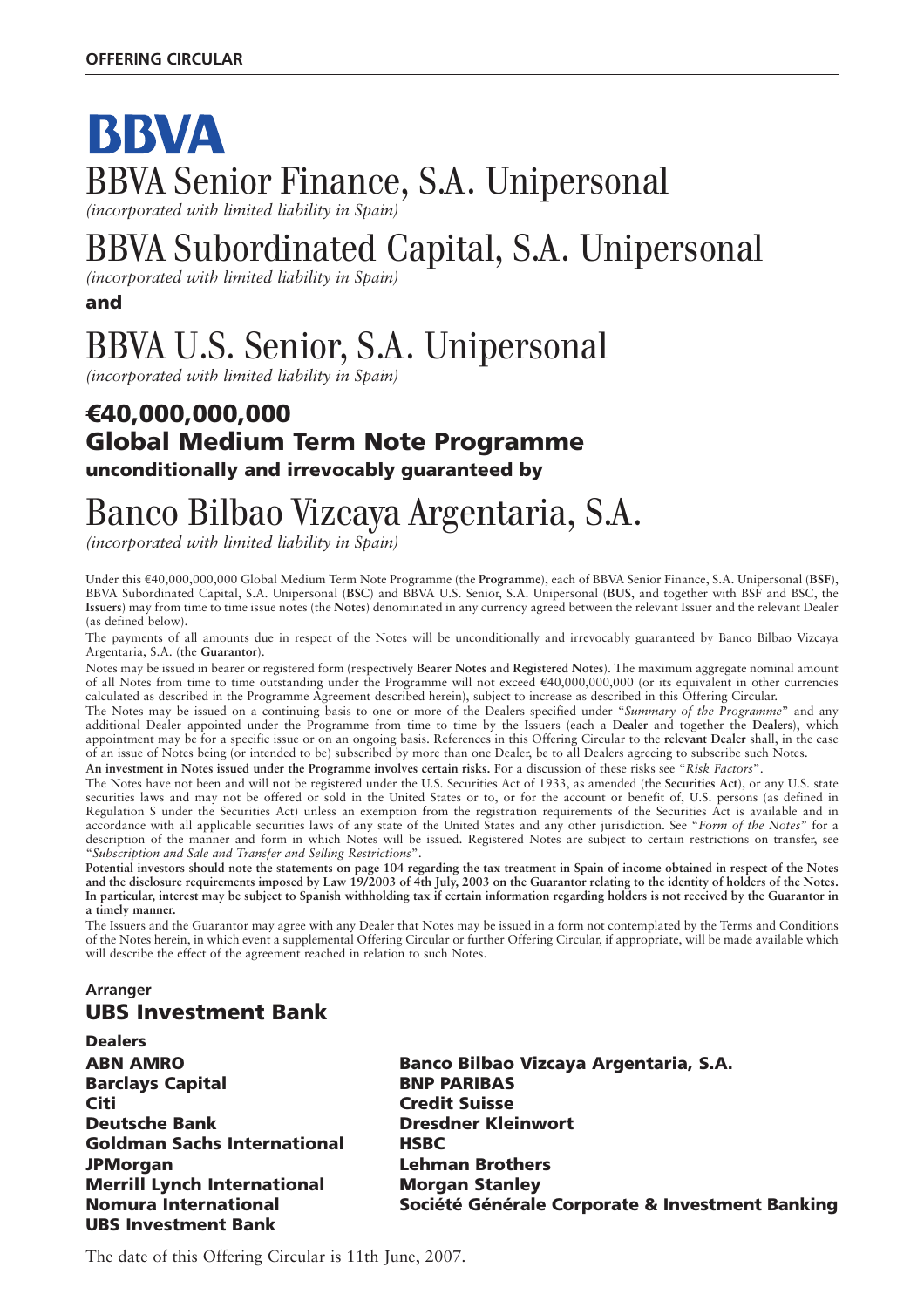Application has been made to the Financial Services Authority in its capacity as competent authority under the Financial Services and Markets Act 2000 (the **UK Listing Authority**) for Notes issued under the Programme during the period of 12 months from the date of this Offering Circular to be admitted to the official list maintained by the UK Listing Authority (the **Official List**) and to the London Stock Exchange plc (the **London Stock Exchange**) for such Notes to be admitted to trading on the London Stock Exchange's Gilt-Edged and Fixed Interest Market.

References in this Offering Circular to Notes being listed (and all related references) shall mean that such Notes have been admitted to trading on the London Stock Exchange's Gilt-Edged and Fixed Interest Market and have been admitted to the Official List. The London Stock Exchange's Gilt-Edged and Fixed Interest Market is a regulated market for the purposes of Directive 93/22/EEC (the **Investment Services Directive**).

Notice of the aggregate nominal amount of Notes, interest (if any) payable in respect of Notes, the issue price of Notes and any other terms and conditions not contained herein which are applicable to each Tranche (as defined under "Terms and Conditions of the Notes") of Notes will be set out in a final terms supplement (the **Final Terms**) which, with respect to Notes to be listed on the London Stock Exchange will be delivered to the UK Listing Authority and the London Stock Exchange on or before the date of issue of the Notes of such Tranche. The Programme provides that Notes may be listed or admitted to trading, as the case may be on such other or further stock exchanges or markets as may be agreed between the relevant Issuer, the Guarantor and the relevant Dealer.

Application may also be made to have certain Series of Notes accepted for trading in the Private Offerings, Resales and Trading through Automated Linkages System (**PORTAL**) of the National Association of Securities Dealers, Inc.

This Offering Circular constitutes a base prospectus for the purposes of Article 5.4 of Directive 2003/71/EC (the **Prospectus Directive**). This Offering Circular has also been approved by the UK Listing Authority as an approved prospectus for the purposes of Section 85 of the Financial Services and Markets Act 2000.

The Issuers and the Guarantor (the **Responsible Persons**) accept responsibility for the information contained in this Offering Circular. To the best of the knowledge of the Responsible Persons (each having taken all reasonable care to ensure that such is the case) the information contained in this Offering Circular is in accordance with the facts and does not omit anything likely to affect the import of such information. Copies of Final Terms will be available from the registered office of the Issuers and the Guarantor and the specified office set out below of each of the Paying Agents (as defined below).

This Offering Circular is to be read in conjunction with all documents which are incorporated herein by reference (see "*Documents Incorporated by Reference*").

The Dealers have not independently verified the information contained herein. Accordingly, no representation, warranty or undertaking, express or implied, is made and no responsibility or liability is accepted by the Dealers as to the accuracy or completeness of the information contained or incorporated in this Offering Circular or any other information provided by the Issuers or the Guarantor in connection with the Programme. No Dealer accepts any liability in relation to the information contained or incorporated by reference in this Offering Circular or any other information provided by the Issuer or the Guarantor in connection with the Programme.

Subject as provided in the applicable Final Terms, the only persons authorised to use this Offering Circular in connection with an offer of Notes are the persons named in the applicable Final Terms as the relevant Dealer or the Managers, as the case may be.

No person is or has been authorised by the Issuers or the Guarantor to give any information or to make any representation not contained in or not consistent with this Offering Circular or any other information supplied in connection with the Programme or the Notes and, if given or made, such information or representation must not be relied upon as having been authorised by the Issuers, the Guarantor or any of the Dealers.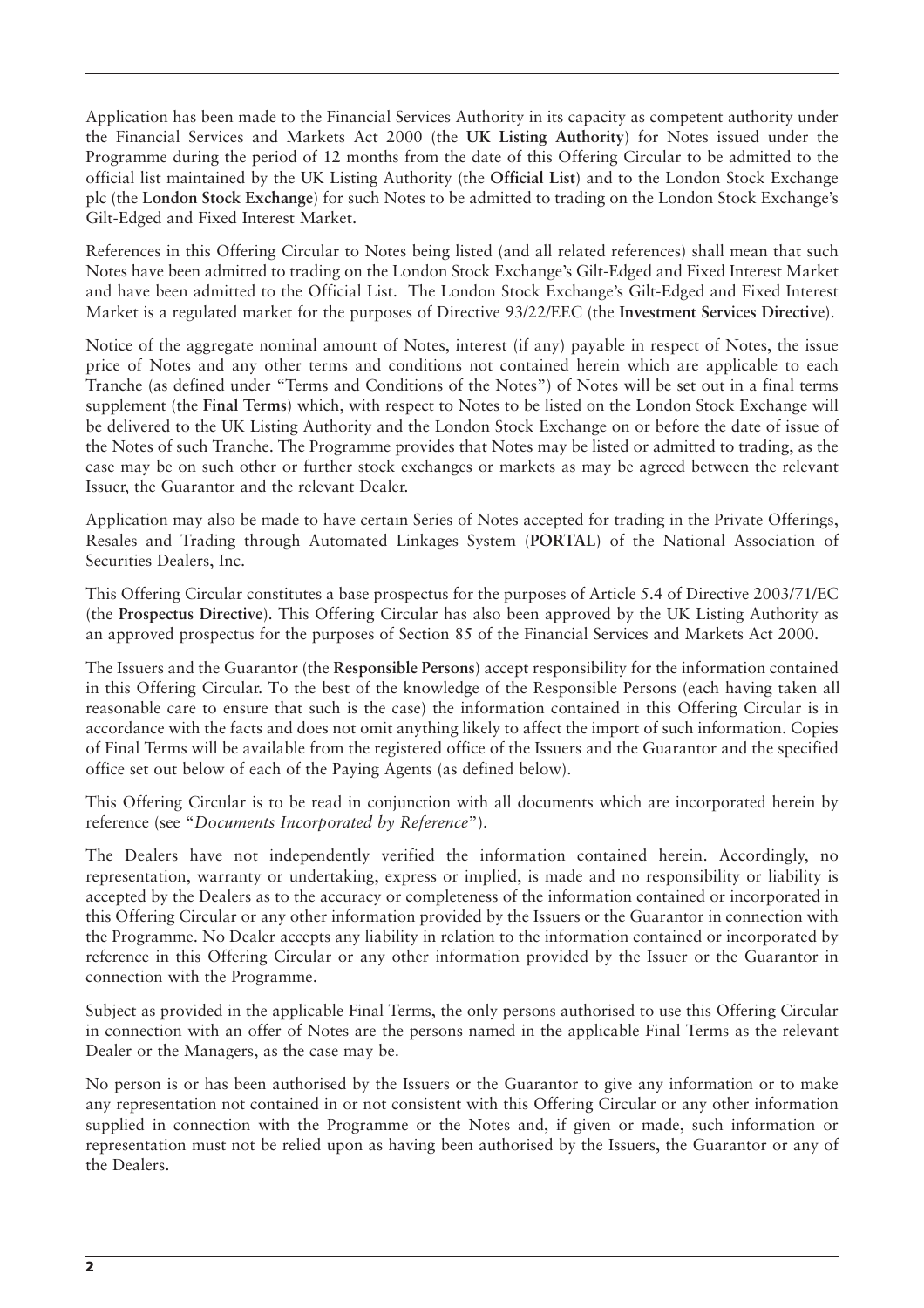Neither this Offering Circular nor any other information supplied in connection with the Programme or any Notes (a) is intended to provide the basis of any credit or other evaluation or (b) should be considered as a recommendation by the Issuers, the Guarantor or any of the Dealers that any recipient of this Offering Circular or any other information supplied in connection with the Programme or any Notes should purchase any Notes. Each investor contemplating purchasing any Notes should make its own independent investigation of the financial condition and affairs, and its own appraisal of the creditworthiness, of the Issuers and/or the Guarantor. Neither this Offering Circular nor any other information supplied in connection with the Programme or the issue of any Notes constitutes an offer or invitation by or on behalf of the Issuers or the Guarantor or any of the Dealers to any person to subscribe for or to purchase any Notes.

Neither the delivery of this Offering Circular nor the offering, sale or delivery of any Notes shall in any circumstances imply that the information contained herein concerning the Issuers and/or the Guarantor is correct at any time subsequent to the date hereof or that any other information supplied in connection with the Programme is correct as of any time subsequent to the date indicated in the document containing the same. The Dealers expressly do not undertake to review the financial condition or affairs of the Issuers or the Guarantor during the life of the Programme or to advise any investor in the Notes of any information coming to their attention.

This Offering Circular does not constitute an offer to sell or the solicitation of an offer to buy any Notes in any jurisdiction to any person to whom it is unlawful to make the offer or solicitation in such jurisdiction. The distribution of this Offering Circular and the offer or sale of Notes may be restricted by law in certain jurisdictions. The Issuers, the Guarantor and the Dealers do not represent that this Offering Circular may be lawfully distributed, or that any Notes may be lawfully offered, in compliance with any applicable registration or other requirements in any such jurisdiction, or pursuant to an exemption available thereunder, or assume any responsibility for facilitating any such distribution or offering. In particular, no action has been taken by the Issuers, the Guarantor or the Dealers which is intended to permit a public offering of any Notes or distribution of this Offering Circular in any jurisdiction where action for that purpose is required. Accordingly, no Notes may be offered or sold, directly or indirectly, and neither this Offering Circular nor any advertisement or other offering material may be distributed or published in any jurisdiction, except under circumstances that will result in compliance with any applicable laws and regulations. Persons into whose possession this Offering Circular or any Notes may come must inform themselves about, and observe, any such restrictions on the distribution of this Offering Circular and the offering and sale of Notes. In particular, there are restrictions on the distribution of this Offering Circular and the offer or sale of Notes in Japan, the United States and the European Economic Area (including the United Kingdom and Spain) see "*Subscription and Sale and Transfer and Selling Restrictions*".

In making an investment decision, investors must rely on their own examination of the Issuers and the Guarantor and the terms of the Notes being offered, including the merits and risks involved. The Notes have not been approved or disapproved by the United States Securities and Exchange Commission or any other securities commission or other regulatory authority in the United States, nor have the foregoing authorities approved this Offering Circular or confirmed the accuracy or determined the adequacy of the information contained in this Offering Circular. Any representation to the contrary is unlawful.

None of the Issuers, the Guarantor or the Dealers makes any representation to any investor in the Notes regarding the legality of its investment under any applicable laws. Any investor in the Notes should be able to bear the economic risk of an investment in the Notes for an indefinite period of time.

### SPANISH TAX RULES

Under Spanish law, interest payments in respect of the Notes will be subject to withholding tax in Spain, currently at the rate of 18 per cent., in the case of: (a) individual holders (as defined herein) who are resident for tax purposes in Spain; and (b) holders who receive payments through a Tax Haven (as defined in Royal Decree 1080/1991 of 5th July, 1991). The Guarantor is required pursuant to Spanish law to submit to the Spanish tax authorities certain details relating to holders of the Notes. Holders in respect of whom such information is not provided in accordance with procedures described herein to the Guarantor will receive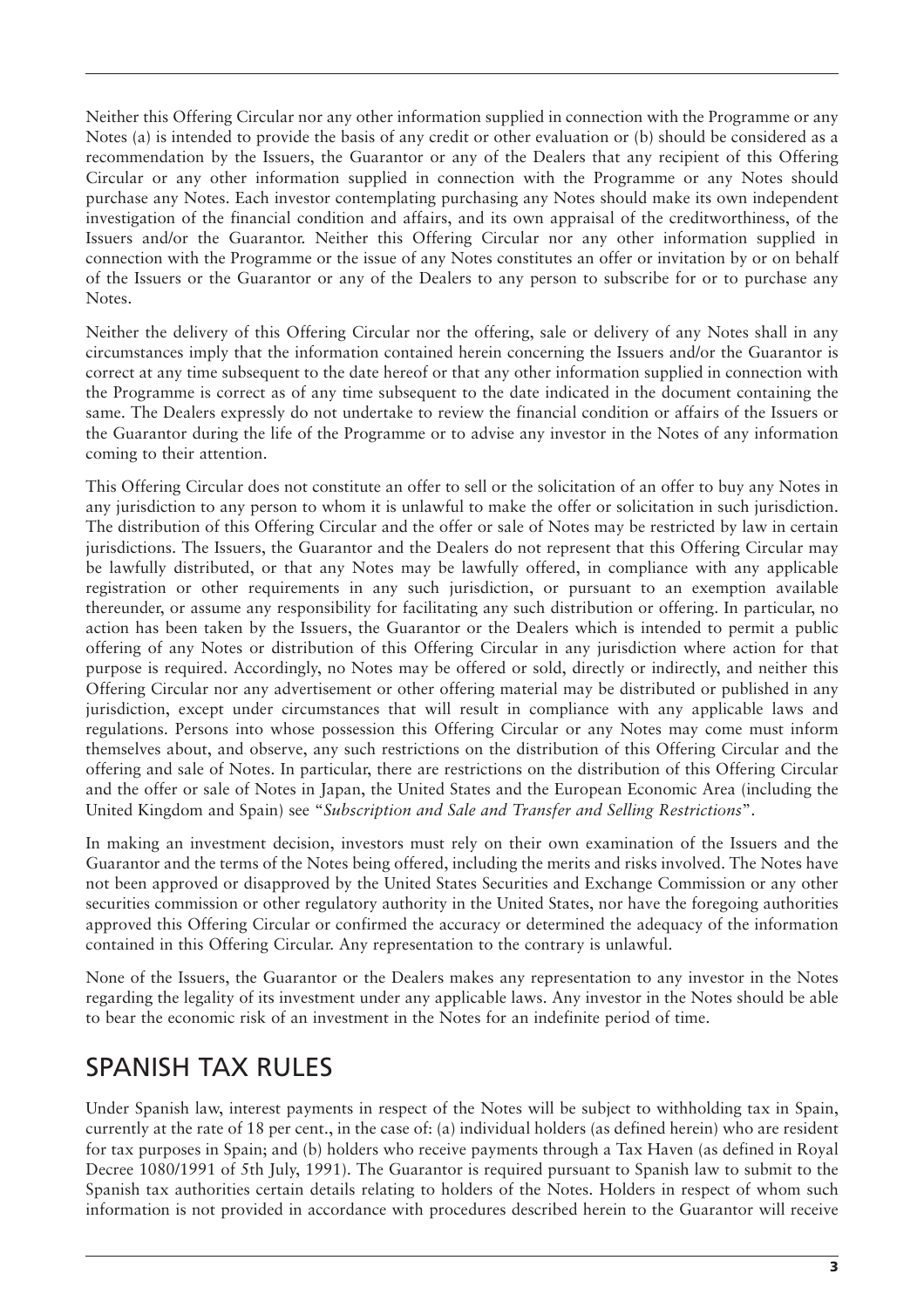payments subject to Spanish withholding, currently at the rate of 18 per cent. Neither the relevant Issuer nor the Guarantor will gross up payments in respect of any such withholding tax in any of the above cases (see Condition 8 of the Notes and "*Taxation – Disclosure of Noteholder Information in connection with Interest Payments*").

Euroclear Bank S.A./N.V. (**Euroclear**) and Clearstream Banking, société anonyme (**Clearstream, Luxembourg** and, together with Euroclear, the **European Clearing Systems**) are expected to follow certain procedures to facilitate the relevant Issuer, the Guarantor and the Principal Paying Agent (as defined on page 22) in the collection of the details referred to above from holders of the Notes. If any European Clearing System is, in the future, unable to facilitate the collection of such information, it may decline to allow any or all Series of the Notes to be cleared through such European Clearing System and this may affect the liquidity of such Notes. Provisions have been made for the Notes, in such a case, to be represented by definitive Notes (see "*Form of the Notes*"). The procedures agreed and described in the Agency Agreement dated 13th June, 2006 as supplemented by the Supplemental Agency Agreement dated 11th June, 2007 (together the "Agency Agreement") may, in the future, be amended to comply with Spanish law and regulations and operational procedures of the European Clearing Systems. The Guarantor and the relevant Issuer may from time to time, at their discretion, appoint an agent to intermediate with the European Clearing Systems in the provision of such information. Details of any such appointment will be set out in the applicable Final Terms.

In the case of any Notes which are held in The Depository Trust Company (**DTC**) the relevant Issuer and the Guarantor may agree procedures with DTC and an intermediary agent appointed by the relevant Issuer and the Guarantor to facilitate the collection of such details. Any such procedures will be summarised in the applicable Final Terms and otherwise made available to holders of the relevant Notes as described in the applicable Final Terms.

The procedure described in this Offering Circular for the provision of information required by Spanish laws and regulations is a summary only and is subject to review and amendment by the European Clearing Systems and/or DTC as well as to further clarification from the Spanish tax authorities regarding such laws and regulations. **Holders of Notes must seek their own advice to ensure that they comply with all procedures to ensure correct tax treatment of their Notes**. None of the Issuers, the Guarantor, the Dealers, the Paying Agents, the European Clearing Systems or DTC assume any responsibility therefore.

## U.S. INFORMATION

This Offering Circular is being submitted in the United States to a limited number of QIBs and Institutional Accredited Investors (each as defined under "*Form of the Notes*") for informational use solely in connection with the consideration of the purchase of the Notes being offered hereby. Its use for any other purpose in the United States is not authorised.

Neither the Notes nor the Guarantee have been or will be registered under the Securities Act. Subject to certain exceptions, Notes may not be offered, sold or delivered within the United States or to U.S. persons.

The Notes in bearer form are subject to U.S. tax law requirements and may not be offered, sold or delivered within the United States or its possessions or to United States persons, except in certain transactions permitted by U.S. tax regulations. Terms used in this paragraph have the meanings given to them by the U.S. Internal Revenue Code and the regulations promulgated thereunder.

Registered Notes may be offered or sold within the United States only to QIBs or to Institutional Accredited Investors, in either case in transactions exempt from registration under the Securities Act. Each U.S. purchaser of Registered Notes is hereby notified that the offer and sale of any Registered Notes to it may be being made in reliance upon the exemption from the registration requirements of the Securities Act provided by Rule 144A under the Securities Act (**Rule 144A**).

Purchasers of Definitive IAI Registered Notes (as defined under "*Form of the Notes – Registered Notes*") will be required to execute and deliver an IAI Investment Letter (as defined under "*Terms and Conditions of the Notes*"). Each purchaser or holder of Definitive IAI Registered Notes, Notes represented by a Rule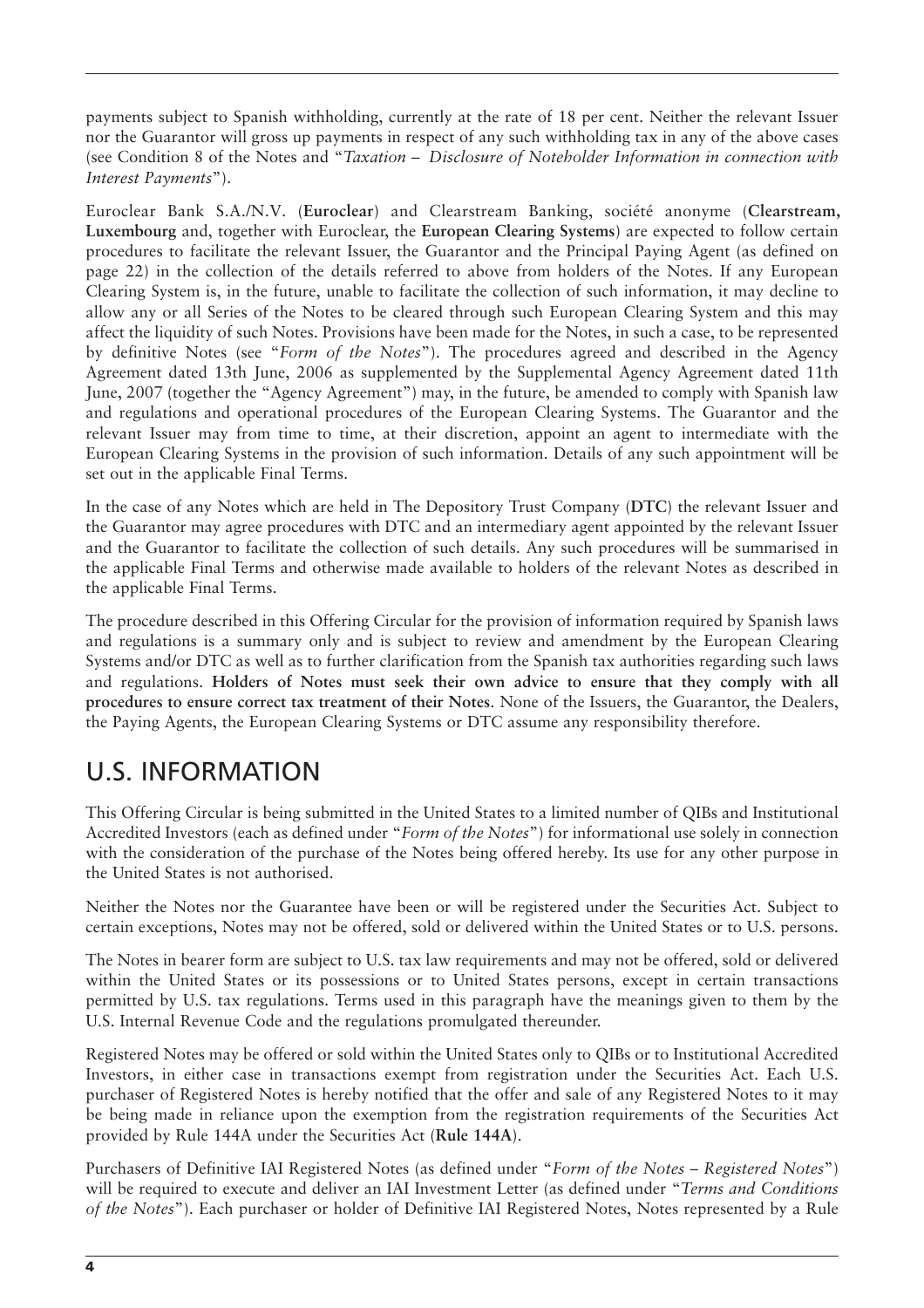144A Global Note or any Notes issued in registered form in exchange or substitution therefor (together **Legended Notes**) will be deemed, by its acceptance or purchase of any such Legended Notes, to have made certain representations and agreements intended to restrict the resale or other transfer of such Notes as set out in "*Subscription and Sale and Transfer and Selling Restrictions*". Unless otherwise stated, terms used in this paragraph have the meanings given to them in "*Form of the Notes*".

## NOTICE TO NEW HAMPSHIRE RESIDENTS

NEITHER THE FACT THAT A REGISTRATION STATEMENT OR AN APPLICATION FOR A LICENSE HAS BEEN FILED UNDER CHAPTER 421-B OF THE NEW HAMPSHIRE REVISED STATUTES WITH THE STATE OF NEW HAMPSHIRE NOR THE FACT THAT A SECURITY IS EFFECTIVELY REGISTERED OR A PERSON IS LICENSED IN THE STATE OF NEW HAMPSHIRE CONSTITUTES A FINDING BY THE SECRETARY OF STATE OF NEW HAMPSHIRE THAT ANY DOCUMENT FILED UNDER CHAPTER 421-B IS TRUE, COMPLETE AND NOT MISLEADING. NEITHER ANY SUCH FACT NOR THE FACT THAT AN EXEMPTION OR EXCEPTION IS AVAILABLE FOR A SECURITY OR A TRANSACTION MEANS THAT THE SECRETARY OF STATE HAS PASSED IN ANY WAY UPON THE MERITS OR QUALIFICATIONS OF, OR RECOMMENDED OR GIVEN APPROVAL TO, ANY PERSON, SECURITY OR TRANSACTION. IT IS UNLAWFUL TO MAKE, OR CAUSE TO BE MADE, TO ANY PROSPECTIVE PURCHASER, CUSTOMER OR CLIENT ANY REPRESENTATION INCONSISTENT WITH THE PROVISIONS OF THIS PARAGRAPH.

## AVAILABLE INFORMATION

To permit compliance with Rule 144A in connection with any resales or other transfers of Notes that are "restricted securities" within the meaning of the Securities Act, each of BSF, BSC, BUS and the Guarantor have undertaken in a deed poll dated 13th June, 2006 (the **Deed Poll**) to furnish, upon the request of a holder of such Notes or any beneficial interest therein, to such holder or to a prospective purchaser designated by him, the information required to be delivered under Rule 144A(d)(4) under the Securities Act if, at the time of the request, any of the Notes remain outstanding as "restricted securities" within the meaning of Rule 144(a)(3) of the Securities Act and the relevant Issuer or the Guarantor, as the case may be, is neither a reporting company under Section 13 or 15(d) of the U.S. Securities Exchange Act of 1934, as amended (the **Exchange Act**), nor exempt from reporting pursuant to Rule 12g3-2(b) thereunder.

### SERVICE OF PROCESS AND ENFORCEMENT OF CIVIL LIABILITIES

The Issuers and the Guarantor are corporations organised under the laws of Spain. All or most of the officers and directors of the Issuers and the Guarantor named herein reside outside the United States and all or a substantial portion of the assets of the Issuers and the Guarantor and of such officers and directors are located outside the United States. As a result, it may not be possible for investors to effect service of process outside Spain upon the Issuers and the Guarantor or such persons, or to enforce judgments against them obtained in courts outside Spain predicated upon civil liabilities of the Issuers and the Guarantor or such directors and officers under laws other than the laws of Spain, including any judgment predicated upon United States federal securities laws.

### PRESENTATION OF FINANCIAL AND OTHER INFORMATION

The Issuers and the Guarantor maintain their financial books and records and prepare their financial statements in euro in accordance with generally accepted accounting principles in Spain (in the case of the Issuers) or International Financial Reporting Standards adopted by the European Union (EU-IFRS) (in the case of the Guarantor).

All references in this document to "*U.S. dollars*", "*U.S.\$*" and "*\$*" refer to United States dollars. In addition, all references to "*Sterling*" and " $\pounds$ " refer to pounds sterling and to "*euro*" and " $\pounds$ " refer to the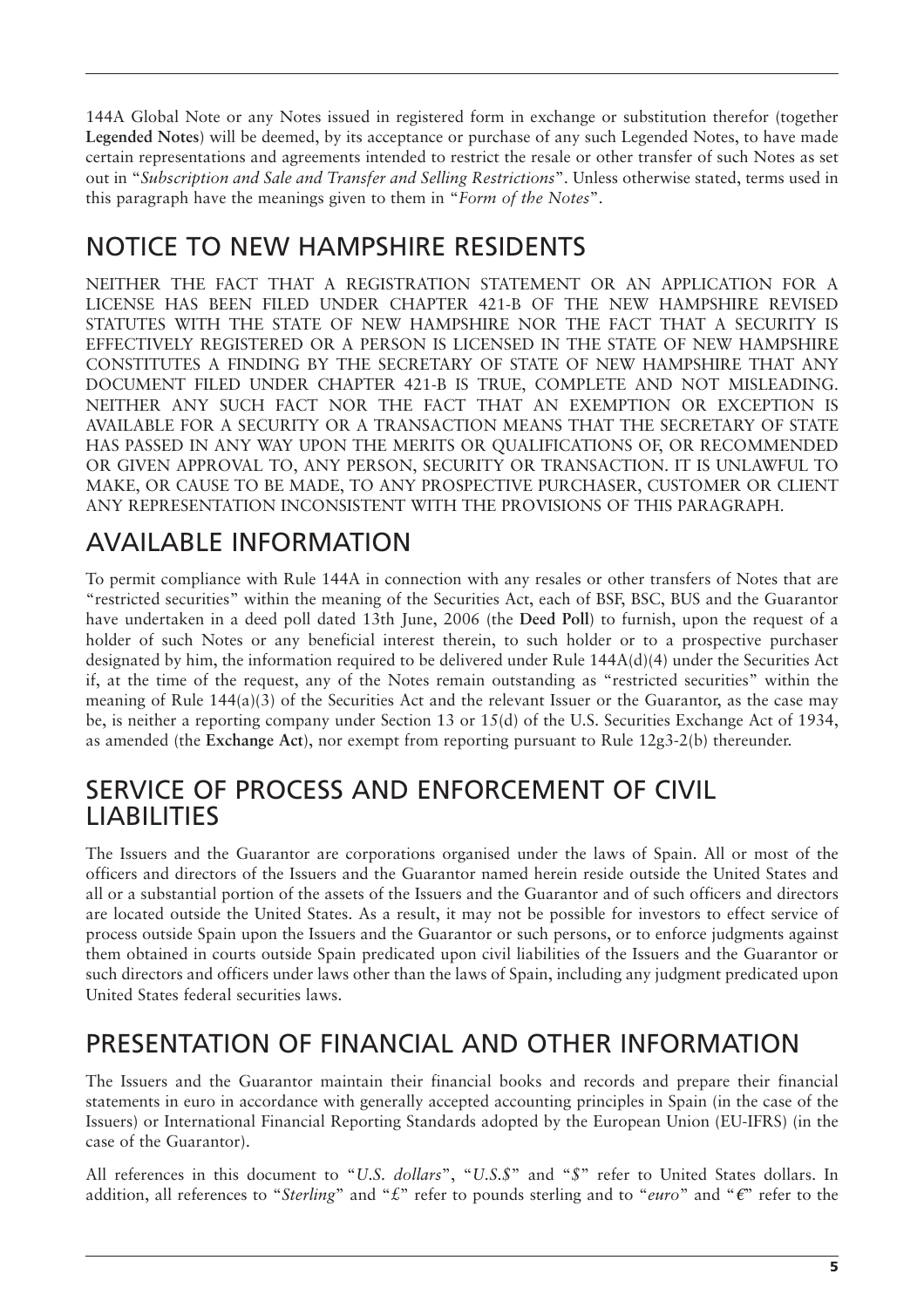currency introduced at the start of the third stage of European economic and monetary union pursuant to the Treaty establishing the European Community, as amended.

## **CONTENTS**

| Summary of the Programme                                      | 7  |
|---------------------------------------------------------------|----|
| Risk Factors                                                  | 10 |
| Documents Incorporated by Reference                           | 21 |
| Overview of the Programme                                     | 22 |
| Form of the Notes                                             | 28 |
| Form of Applicable Final Terms                                | 32 |
| Terms and Conditions of the Notes                             | 45 |
| Use of Proceeds                                               | 79 |
| Description of BBVA Senior Finance, S.A.<br>Unipersonal       | 80 |
| Description of BBVA Subordinated<br>Capital, S.A. Unipersonal | 81 |

| Description of BBVA U.S. Senior, S.A.<br>Unipersonal           | 82  |
|----------------------------------------------------------------|-----|
| Description of Banco Bilbao Vizcaya<br>Argentaria, S.A.        | 83  |
| Directors and Senior Management                                | 95  |
| Book-Entry Clearance Systems                                   | 100 |
|                                                                | 104 |
| Subscription and Sale and Transfer<br>and Selling Restrictions | 113 |
| General Information                                            | 120 |

**In connection with the issue of any Tranche of Notes, the Dealer or Dealers (if any) named as the Stabilising Manager(s) (or persons acting on behalf of any Stabilising Manager(s)) in the applicable Final Terms may over-allot Notes or effect transactions with a view to supporting the market price of the Notes of the Series (as defined below) of which such Tranche forms part at a level higher than that which might otherwise prevail. However, there is no assurance that the Stabilising Manager(s) (or persons acting on behalf of a Stabilising Manager) will undertake stabilisation action. Any stabilisation action may begin on or after the date on which adequate public disclosure of the final terms of the offer of the relevant Tranche of Notes is made and, if begun, may be ended at any time, but it must end no later than the earlier of 30 days after the issue date of the relevant Tranche of Notes and 60 days after the date of the allotment of the relevant Tranche of Notes. Any stabilisation action or over-allotment must be conducted by the relevant Stabilising Manager(s) (or person(s) acting on behalf of any Stabilising Manager(s)) in accordance with all applicable laws and rules.**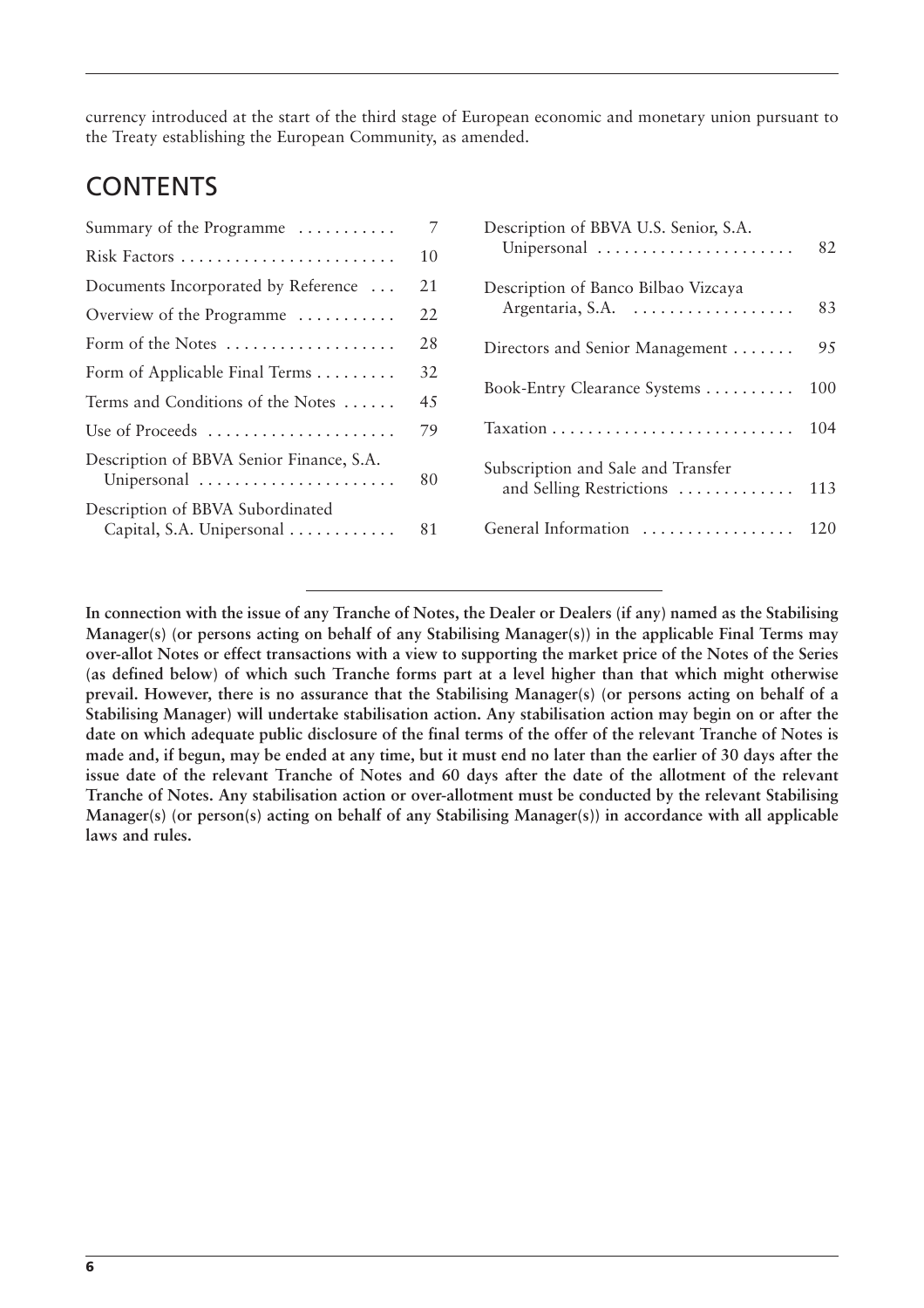### SUMMARY OF THE PROGRAMME

*This summary must be read as an introduction to this Offering Circular and any decision to invest in any Notes should be based on a consideration of this Offering Circular as a whole, including the documents incorporated by reference. Following the implementation of the relevant provisions of the Prospectus Directive in each Member State of the European Economic Area no civil liability will attach to the Responsible Persons in any such Member State in respect of this Summary, including any translation hereof, unless it is misleading, inaccurate or inconsistent when read together with the other parts of this Offering Circular. Where a claim relating to information contained in this Offering Circular is brought before a court in a Member State of the European Economic Area, the plaintiff may, under the national legislation of the Member State where the claim is brought, be required to bear the costs of translating the Offering Circular before the legal proceedings are initiated. Words and expressions defined in "Form of the Notes" and "Terms and Conditions of the Notes" shall have the same meanings in this summary.*

The Issuers under the Programme are BBVA Senior Finance, S.A. Unipersonal (BSF), which issues Senior Notes only, BBVA Subordinated Capital, S.A. Unipersonal (BSC), which issues Subordinated Notes only and BBVA U.S. Senior, S.A. Unipersonal (BUS), which issues Senior Notes only. All Notes are guaranteed by Banco Bilbao Vizcaya Argentaria, S.A. (BBVA).

#### **BSF**

BSF was incorporated on 29th October, 2004 for an unlimited duration with limited liability under Spanish law. BSF was registered at the Vizcaya Mercantile Registry (*Registro Mercantil de Vizcaya*) on 3rd November, 2004. The exclusive objects for which BSF was established are, pursuant to Article 2 of its Bylaws, "the issue of preference securities and/or other financial instruments including any type of debt instrument, for placement in domestic or international markets". BSF has an authorised and issued share capital of EUR 60,102 divided into 10,017 ordinary shares of par value EUR 6.00 each. BSF is a direct wholly-owned subsidiary of BBVA and does not have any subsidiaries of its own.

#### **BSC**

BSC was incorporated on 29th October, 2004 for an unlimited duration with limited liability under Spanish law. BSC was registered at the Vizcaya Mercantile Registry (*Registro Mercantil de Vizcaya*) on 3rd November, 2004. The exclusive objects for which BSC was established are, pursuant to Article 2 of its Bylaws, "the issue of preference securities and/or other financial instruments including any type of debt instrument, for placement in domestic or international markets". BSC has an authorised and issued share capital of EUR 60,102 divided into 10,017 ordinary shares of par value EUR 6.00 each. BSC is a direct wholly-owned subsidiary of BBVA and does not have any subsidiaries of its own.

#### **BUS**

BUS was incorporated on 22nd February, 2006 for an unlimited duration with limited liability under Spanish law. BUS was registered at the Vizcaya Mercantile Registry (*Registro Mercantil de Vizcaya*) on 28th February, 2006. The exclusive objects for which BUS was established are, pursuant to Article 2 of its Bylaws, "the issuance of preference securities and/or other financial instruments including any type of debt instrument, for placement in domestic or international markets". BUS has an authorised and issued share capital of EUR 60,102 divided into 10,017 ordinary shares of par value EUR 6.00 each. BUS is a direct wholly-owned subsidiary of BBVA and does not have any subsidiaries of its own.

### **BBVA**

BBVA is a highly diversified international financial group, with strengths in the traditional banking businesses of retail banking, asset management, private banking and wholesale banking. It also has a portfolio of investments in some of Spain's leading companies.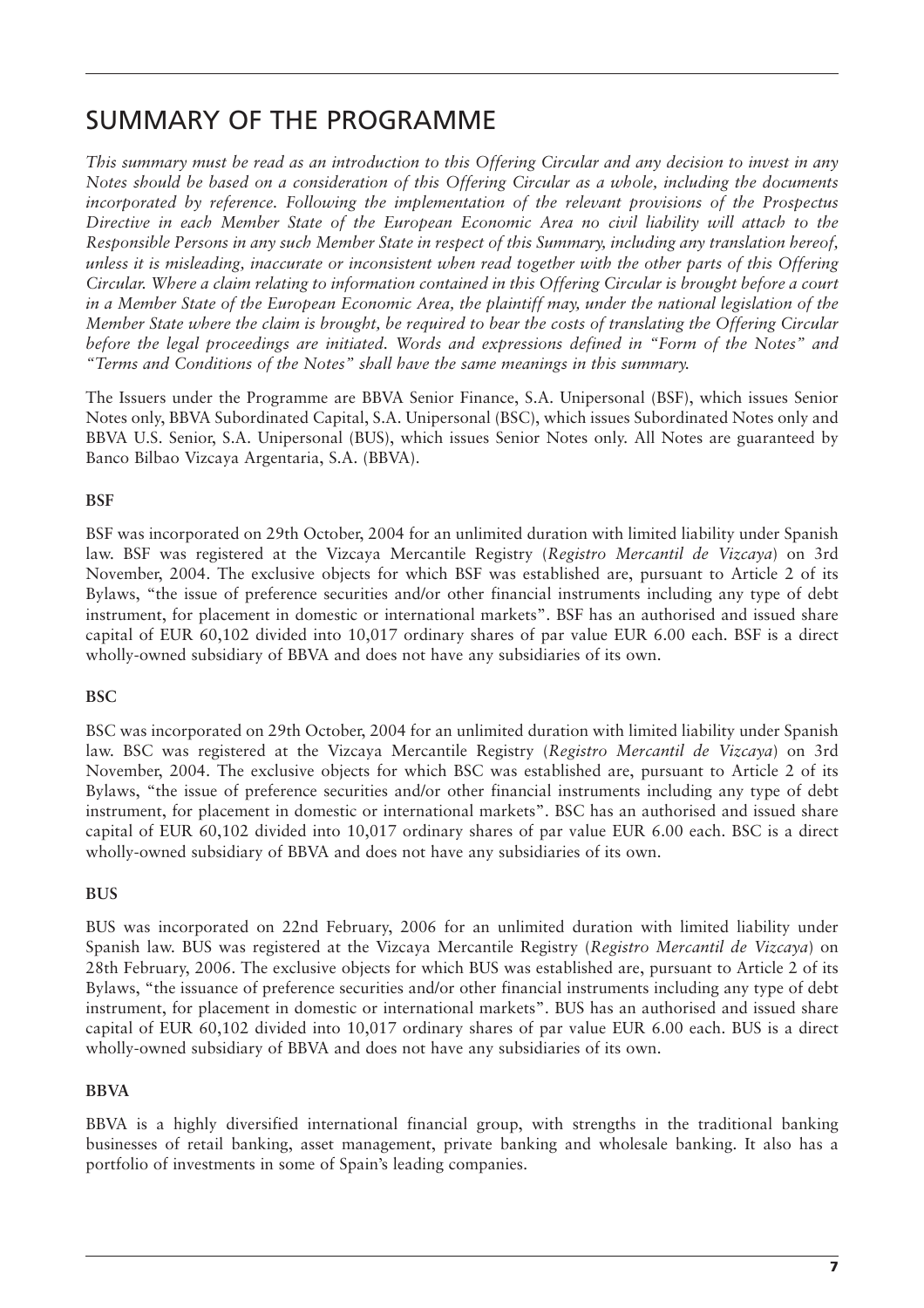BBVA was incorporated for an unlimited term on 28th January, 2000. BBVA was formed as the result of a merger by absorption of Argentaria into BBV, which was registered on 28th January, 2000 (see "*History and Development of the Company*").

BBVA's organisational structure is divided into the following business areas:

- Retail Banking Spain and Portugal.
- Wholesale Banking.
- Mexico and the United States.
- South America.
- Corporate Activities.

#### **Summary Financial Information**

As at 31st December, 2006 BBVA's consolidated total assets were €411,916 million and its consolidated net operating income for the year then ended was  $\epsilon$ 8,883 million. Selected consolidated financial information relating to BBVA is included under "Selected Financial Data" and BBVA's audited consolidated financial statements for each of the years ended 31st December, 2006 and 31st December, 2005 are incorporated by reference into this document but not this summary, see "Documents incorporated by reference".

#### **Risk Factors**

Each Issuer is a finance vehicle established by the Guarantor for the purpose of issuing Notes and onlending the proceeds within the Group. Each Issuer's ability to fulfil its obligations under Notes issued by it under the Programme is therefore dependant upon the Guarantor and other Group companies performing their obligations under the on-loans made to them. Each Issuer is further indirectly affected by the other risks faced by the Guarantor and other Group companies, see "Risk Factors" below.

There are a number of factors that may affect the Guarantor's ability to fulfil its obligations under the Guarantee. These are also set out under "Risk Factors" below and include the Issuers' exposure to adverse changes in the Spanish economy and real estate market and risks relating to the lack of availability of funding, volatility in interest rates and increased competition. There are also risks faced by the Guarantor in its Latin American businesses. In addition, there are certain factors which are material for the purpose of assessing the market risks associated with Notes issued under the Programme which are described in detail under "Risk Factors".

#### **Notes issued under the Programme**

Each Issuer may issue fully paid or partly paid Notes denominated in any currency agreed between the relevant Issuer and the relevant Dealer, at an issue price which is at par or at a discount to, or premium over, par and up to a maximum aggregate nominal amount of all Notes from time to time outstanding under the Programme of €40,000,000,000 (or its equivalent in other currencies), subject to increase as described in this Offering Circular. The payments of all amounts due in respect of the Notes will be unconditionally and irrevocably guaranteed by BBVA.

BSF and BSC may issue Notes in bearer or registered form. BUS will issue Notes only in registered form. BSF and BUS will issue only Senior Notes. BSC will issue only Subordinated Notes. Perpetual Subordinated Notes may also be issued by BSC under the Programme and the terms and conditions applicable to such Notes will be set out in the applicable Final Terms.

The Notes may be issued on a continuing basis to one or more of the Dealers specified under "Overview of the Programme" and any additional Dealer appointed under the Programme from time to time by the Issuers, which appointment may be for a specific issue or on an ongoing basis.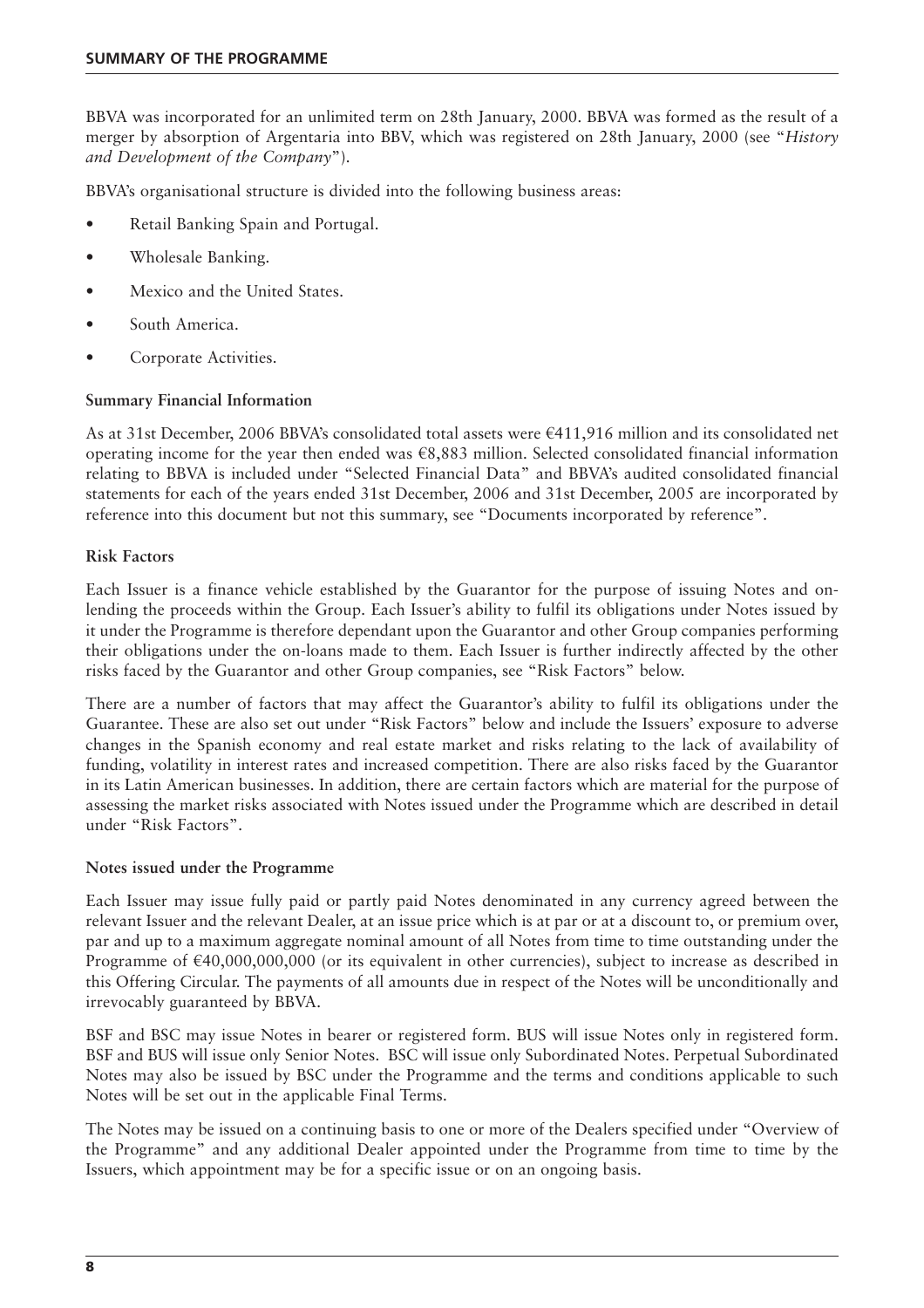Notes may be distributed by way of private or public placement, subject to the restrictions set out under "Subscription and Sale and Transfer and Selling Restrictions" below, and in each case on a syndicated or non-syndicated basis.

Notes may be issued as Fixed Rate Notes, Floating Rate Notes, Zero Coupon Notes or Structured Notes (including, but not limited to, Index Linked Notes and Dual Currency Notes).

Notes may be issued for any maturity greater than one month in the case of Senior Notes and a minimum maturity of five years in the case of Subordinated Notes, as indicated in the applicable Final Terms, or such other minimum or maximum maturity as may be allowed or required from time to time by the relevant central bank (or equivalent body) or any laws or regulations applicable to the relevant Specified Currency.

Notes may be issued which cannot be redeemed prior to their stated maturity (other than in specified instalments, if applicable, or for taxation reasons or following an Event of Default) or which are redeemable at the option of the relevant Issuer and/or the Noteholders upon giving notice to the Noteholders or the relevant Issuer, as the case may be, on a date or dates specified prior to such stated maturity and at a price or prices and on such other terms as may be agreed between the relevant Issuer and the relevant Dealer. Subordinated Notes may not be redeemed (other than following an Event of Default) prior to their original maturity without the consent of Banco de España which consent would not, under current Banco de España rules, be expected to be forthcoming for an early redemption occurring less than five years from the relevant issue date unless such redemption is carried out on the relevant maturity date.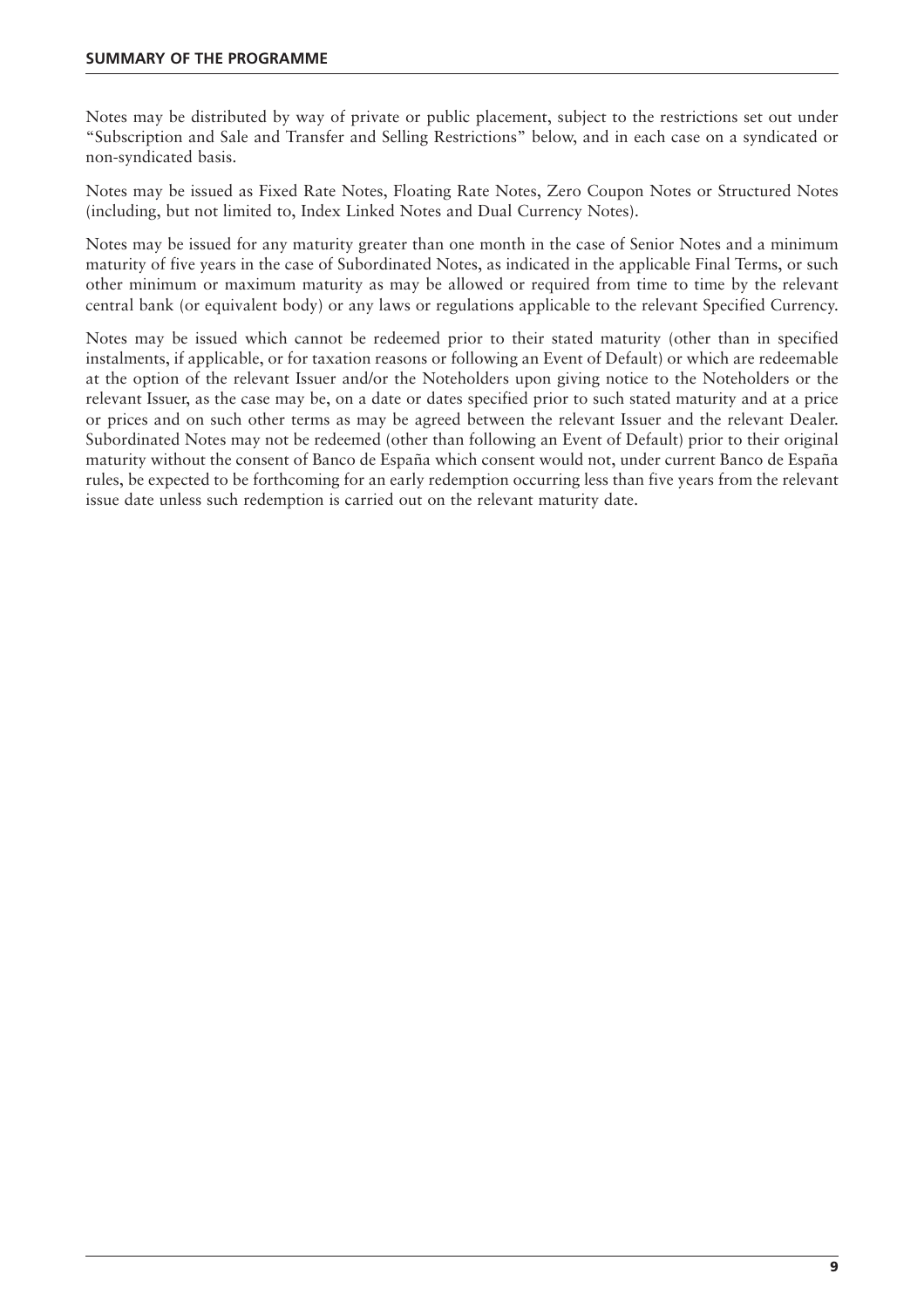### RISK FACTORS

*Each of the Issuers and the Guarantor believes that the following factors may affect its ability to fulfil its obligations under Notes issued under the Programme. Most of these factors are contingencies which may or may not occur and neither of the Issuers nor the Guarantor is in a position to express a view on the likelihood of any such contingency occurring.*

*In addition, factors which are material for the purpose of assessing the market risks associated with Notes issued under the Programme are also described below.*

*Each of the Issuers and the Guarantor believes that the factors described below represent the principal risks inherent in investing in Notes issued under the Programme, but the inability of the Issuers or the Guarantor to pay interest, principal or other amounts on or in connection with any Notes may occur for other reasons which may not be considered significant risks by either the Issuers or the Guarantor based on information currently available to them or which they may not currently be able to anticipate. Prospective investors should also read the detailed information set out elsewhere in this Offering Circular and reach their own views prior to making any investment decision.*

#### **Factors that may affect the Issuers' ability to fulfil their respective obligations under Notes issued under the Programme**

#### **Dependence on other Group members**

Each Issuer is a finance vehicle established by the Guarantor for the purpose of issuing Notes and onlending the proceeds within the Group. Each Issuer is therefore dependent upon other members of the Group paying interest on and repaying their loans in a timely fashion. Should any Group member fail to pay interest on or repay any loan in a timely fashion this could have a material adverse effect on the ability of the Issuer to fulfil its obligations under Notes issued under the Programme.

By virtue of its dependence on other Group members, each of the risks described below that affect the Guarantor will also indirectly affect each Issuer.

#### **Factors that may affect the Guarantor's ability to fulfil its obligations under the Guarantee**

#### **Since the Guarantor's loan portfolio is highly concentrated in Spain, adverse changes affecting the Spanish economy could have a material adverse effect on its financial condition.**

The Guarantor has historically developed its lending business in Spain, which continues to be its main place of business. As of 31st December, 2006, business activity in Spain accounted for 70.2 per cent. of its loan portfolio. Any adverse changes affecting the Spanish economy are likely to have a significant adverse impact on its loan portfolio and, as a result, on its financial condition and results of operations.

#### **A substantial percentage of the Guarantor's customer base is particularly sensitive to adverse developments in the economy, which renders its lending activities relatively riskier than if it lent primarily to higherincome customer segments.**

Medium- and small-size companies and middle and lower middle income individuals typically have less financial strength than large companies and high-income individuals and accordingly can be expected to be more negatively affected by adverse developments in the economy. As a result, it is generally accepted that lending to these segments represents a relatively higher degree of risk than lending to other groups.

A substantial portion of the Guarantor's loan portfolio consists of residential mortgages and consumer loans to middle and lower middle income customers and commercial loans to medium and small companies. Consequently, during periods of slowdown in economic activity it may experience higher levels of past due amounts which could result in higher levels of allowance for loan losses. The Guarantor cannot be sure that it will not suffer substantial adverse effects on its base loan portfolio to these customer segments in the event of adverse developments in the economy.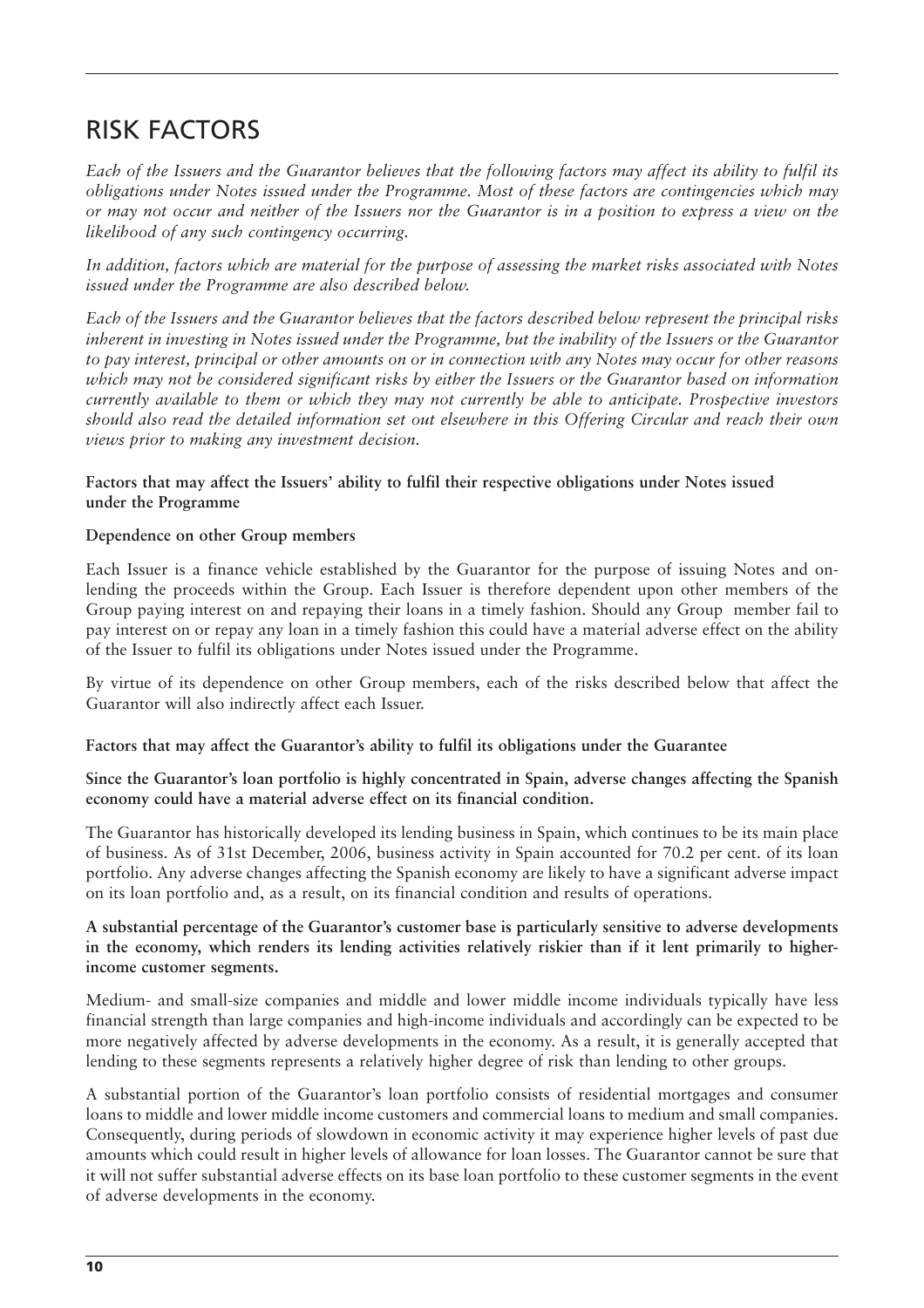#### **Increased exposure to real estate in Spain makes the Guarantor more vulnerable to developments in this market.**

The sound economic growth, the strength of the labour market and a decrease in interest rates in Spain have caused an increase in the demand for mortgage loans in the last few years. This has had repercussions on housing prices, which have also risen significantly. As residential mortgages are one of the Guarantor's main assets, comprising 26 per cent., 27 per cent. and 26 per cent. of its loan portfolio at 31st December, 2006, 2005 and 2004, respectively, it is currently highly exposed to developments in real estate markets. The Guarantor expects the worsening financial conditions in Spain to cause a gradual adjustment process in the Spanish real estate sector, after several years of price increases. In addition, a strong increase in interest rates or unemployment in Spain might have a significant negative impact in mortgage payment delinquency rates. An increase in such delinquency rates could have an adverse effect on the Guarantor's business, financial condition and results of operations.

#### **Highly-indebted households and corporations could endanger the Guarantor's asset quality and future revenues.**

Spanish households and firms have reached, in recent years, a high level of indebtedness, which represents increased risk for the Spanish banking system. The increase of loans referenced to variable interest rates makes debt service on such loans more vulnerable to changes in interest rates than in the past. In fact, the debt burden of the Spanish households on disposable income has increased substantially from 12.5 per cent. in 2003 to 16.4 per cent. in 2006. The increase in households' and firms' indebtedness also limits their ability to incur additional debt, decreasing the number of new products the Guarantor may otherwise be able to sell them.

#### **A sudden shortage of funds could cause an increase in the Guarantor's costs of funding and an adverse effect on its operating revenues.**

Historically, one of the Guarantor's principal sources of funds has been savings and demand deposits. Time deposits represented 23.3 per cent., 25.4 per cent. and 27.6 per cent. of its total funding at 31st December, 2006, 2005 and 2004 respectively. Large-denomination time deposits may, under some circumstances, such as during periods of significant changes in market interest rates for these types of deposit products and resulting increased competition for such funds, be a less stable source of deposits than savings and demand deposits. In addition, since the Guarantor relies heavily on short-term deposits for its funding, it cannot be sure that, in the event of a sudden or unexpected shortage of funds in the banking systems or money markets in which it operates, it will be able to maintain its current levels of funding without incurring higher funding costs or having to liquidate certain of its assets.

#### **The Guarantor faces increasing competition in its business lines.**

The markets in which the Guarantor operates are highly competitive. Financial sector reforms in the markets in which it operates have increased competition among both local and foreign financial institutions, and it believes that this trend will continue. For example, the adoption of the euro as the common currency throughout the EU is making it easier for European banks to compete against it in Spain. In addition, the trend towards consolidation in the banking industry has created larger and stronger banks with which it must now compete. This is particularly the case of the consumer credit market, where foreign entrants are operating in the segment of small credits to subprime households.

The Guarantor also faces competition from non-bank competitors, such as:

- department stores (for some credit products);
- leasing companies;
- factoring companies;
- mutual funds;
- pension funds; and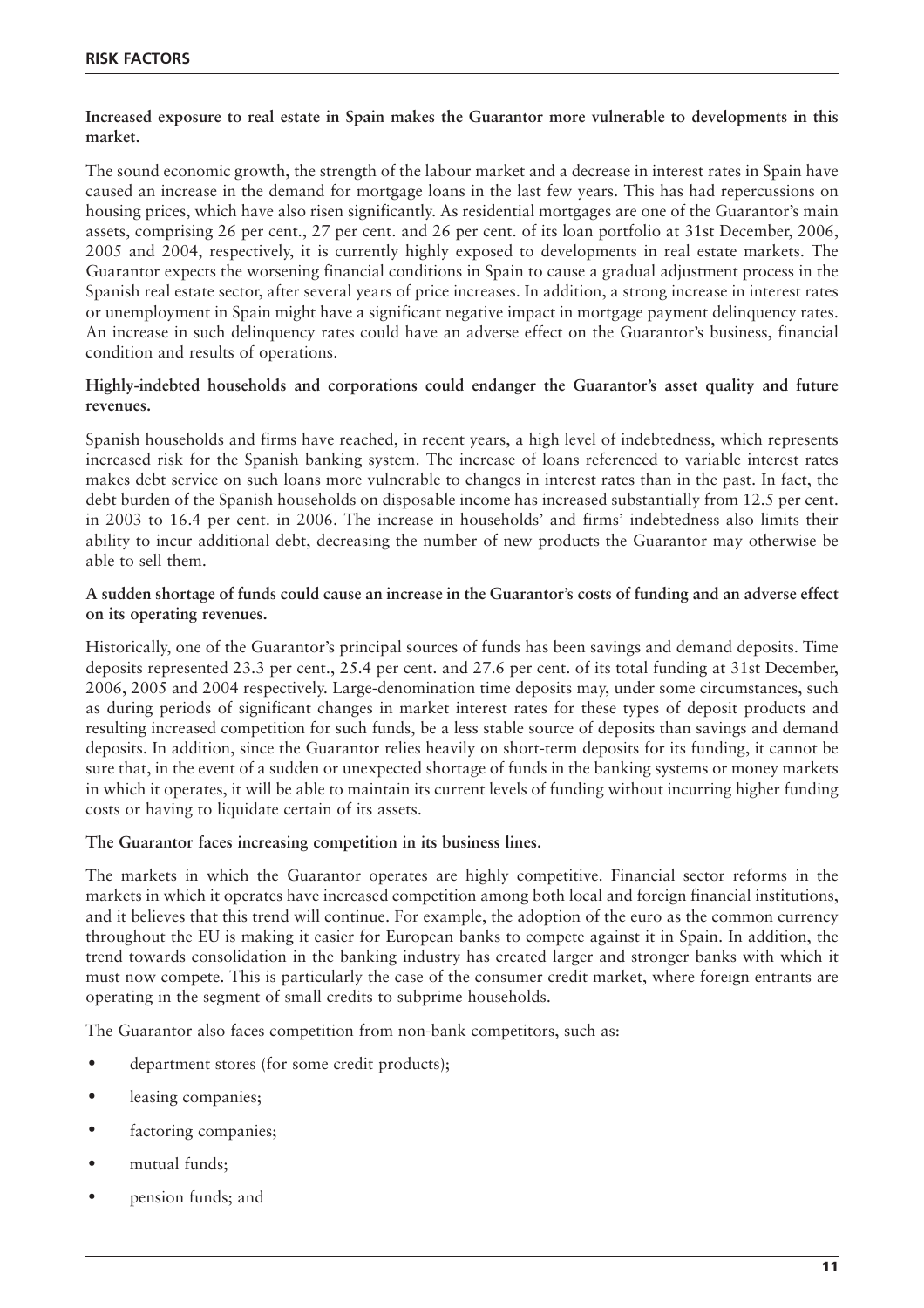insurance companies.

The Guarantor cannot be sure that this competition will not adversely affect its business, financial condition and results of operations.

#### **The Guarantor's business is particularly vulnerable to volatility in interest rates.**

The Guarantor's results of operations are substantially dependent upon the level of its net interest income, which is the difference between interest income from interest-earning assets and interest expense on interestbearing liabilities. Interest rates are highly sensitive to many factors beyond its control, including deregulation of the financial sectors in the markets in which it operates, monetary policies pursued by the EU, national governments, domestic and international economic and political conditions and other factors.

Changes in market interest rates could affect the spread between interest rates charged on interest-earning assets and interest rates paid on interest-bearing liabilities and thereby negatively affect the Guarantor's results of operations. For example, an increase in interest rates could cause its interest expense on deposits to increase more significantly and quickly than its interest income from loans, resulting in a reduction in its net interest income.

In addition, income from treasury operations is particularly vulnerable to interest rate volatility. Since approximately 75 per cent. of the Guarantor's loan portfolio consists of variable interest rate loans maturing in more than one year, rising interest rates may also bring about an increase in the non-performing loan portfolio.

**The Guarantor's financial statements and periodic disclosure under securities laws may not provide the same information as financial statements prepared under U.S. accounting rules and periodic disclosures provided by domestic U.S. issuers.** 

Publicly available information about public companies in Spain is generally less detailed and not as frequently updated as the information that is regularly published by or about listed companies in the United States. In addition, although the Guarantor is subject to the periodic reporting requirements of the Exchange Act, the periodic disclosure required of foreign issuers under the Exchange Act is more limited than the periodic disclosure required of U.S. issuers. Finally, the Guarantor maintains its financial accounts and records and prepares its consolidated financial statements in conformity with International Financial Reporting Standards adopted by the European Union (EU-IFRS), which differs in certain respects from U.S. generally accepted accounting principles, the financial reporting standard to which many investors in the United States may be more accustomed.

**The Guarantor may fail to realise all of the anticipated benefits of the proposed transaction to acquire Compass.** 

The success of the proposed transaction to acquire Compass will depend, in part, on the Guarantor's ability to realise the anticipated benefits from combining the businesses of the Guarantor and Compass. However, to realise these anticipated benefits, the Guarantor and Compass must successfully combine their businesses, which are currently principally conducted in different countries by management and employees coming from different cultural backgrounds. If the Guarantor is not able to achieve these objectives, the anticipated benefits of the transaction may not be realised fully or at all or may take longer to realise than expected.

The Guarantor and Compass have operated and, until the completion of the proposed transaction, will continue to operate, independently. It is possible that the integration process could result in the loss of key employees, the disruption of each company's ongoing businesses or inconsistencies in standards, controls, procedures and policies that adversely affect the ability of the Guarantor and Compass to maintain relationships with clients, customers, depositors and employees or to achieve the anticipated benefits of the transaction. Integration efforts between the two companies will also divert management attention and resources. These integration matters could have an adverse effect on each of Compass and the Guarantor during the transition period and on the combined company following completion of the transaction.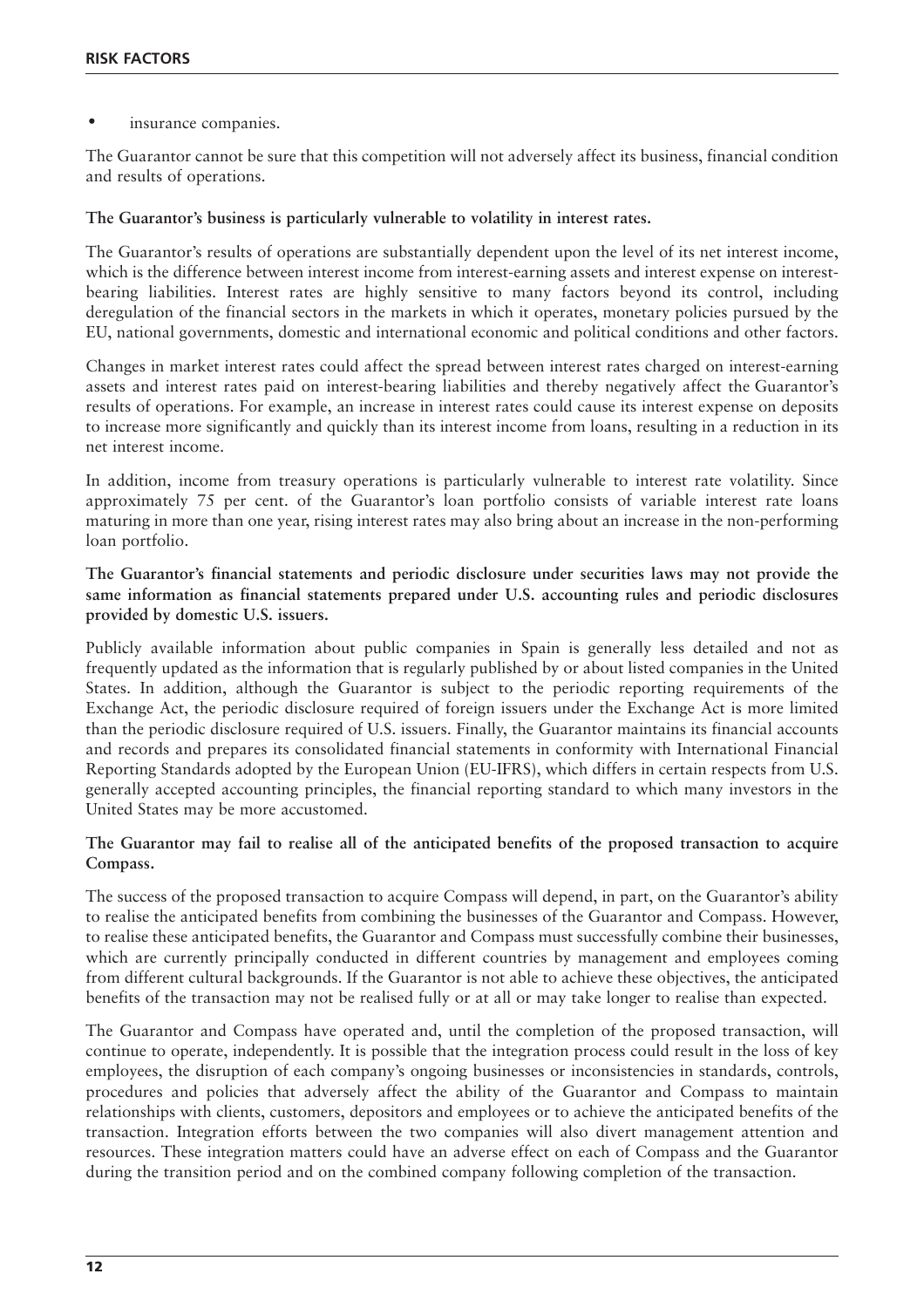#### **Risks Relating to Latin America**

#### *Political events in Mexico could adversely affect the Guarantor's operations given that approximately 37 per cent. of the Group's income is generated in Mexico*

The Mexican government has exercised, and continues to exercise, significant influence over the Mexican economy. Mexican governmental actions concerning the economy and state-owned enterprises could have a significant effect on Mexican private sector entities in general, and on the Guarantor's Mexican subsidiaries in particular.

Mexico's presidential elections were held on 2nd July, 2006. Felipe Calderon's victory was confirmed by the Federal courts on 5th September, 2006, and Calderon took office on 1st December, 2006, but the election results were contested by Andres Manuel López Obrador and his party, the Democratic Revolutionary Party, which alleged irregularities in over 30 per cent. of the country's polling stations, sought a vote recount, unsuccessfully appealed the results of the election and staged street protests. The uncertainty caused by the election could result in political and economic instability and social unrest, which could adversely affect the business, financial condition and results of operations of the Guarantor's Mexican subsidiaries. Moreover, the new administration could implement significant changes in laws, public policies and government programmes, which could have a material adverse effect on the business, financial condition and results of operations of the Guarantor's Mexican subsidiaries.

**The Guarantor's Latin American subsidiaries' growth, asset quality and profitability may be affected by volatile macroeconomic conditions, including government default on public debt, in the Latin American countries where they operate.** 

The Latin American countries where the Guarantor operates have experienced significant economic volatility in recent decades, characterised by slow growth, declining investment and significant inflation. This volatility has resulted in fluctuations in the levels of deposits and in the relative economic strength of various segments of the economies to which it lends. Negative and fluctuating economic conditions, such as a changing interest rate environment, also affect its profitability by causing lending margins to decrease and leading to decreased demand for higher-margin products and services. The results of several recent electoral processes entail an increased risk of greater state intervention in the domestic economy, especially in Bolivia and Venezuela.

Negative and fluctuating economic conditions in some Latin American countries could result in government defaults on public debt. This could affect the Guarantor in two ways: directly, through portfolio losses, and indirectly, through instabilities that a default in public debt could cause to the banking system as a whole, particularly since commercial banks' exposure to government debt is generally high in several Latin American countries in which it operates.

While it seeks to mitigate these risks through what it believes to be conservative risk policies, no assurance can be given that its Latin American subsidiaries' growth, asset quality and profitability will not be affected by volatile macroeconomic conditions in the Latin American countries in which it operates.

#### **Latin American economies can be directly and negatively affected by adverse developments in other countries.**

Financial and securities markets in Latin American countries in which the Guarantor operates are, to varying degrees, influenced by economic and market conditions in other countries in Latin America and beyond. Negative developments in the economy or securities markets in one country, particularly in an emerging market, may have a negative impact on other emerging market economies. These developments may adversely affect the business, financial condition and operating results of its subsidiaries in Latin America.

**The Guarantor is exposed to foreign exchange and, in some instances, political risks as well as other risks in the Latin American countries in which it operates, which could cause an adverse impact on its business, financial condition and results of operations.**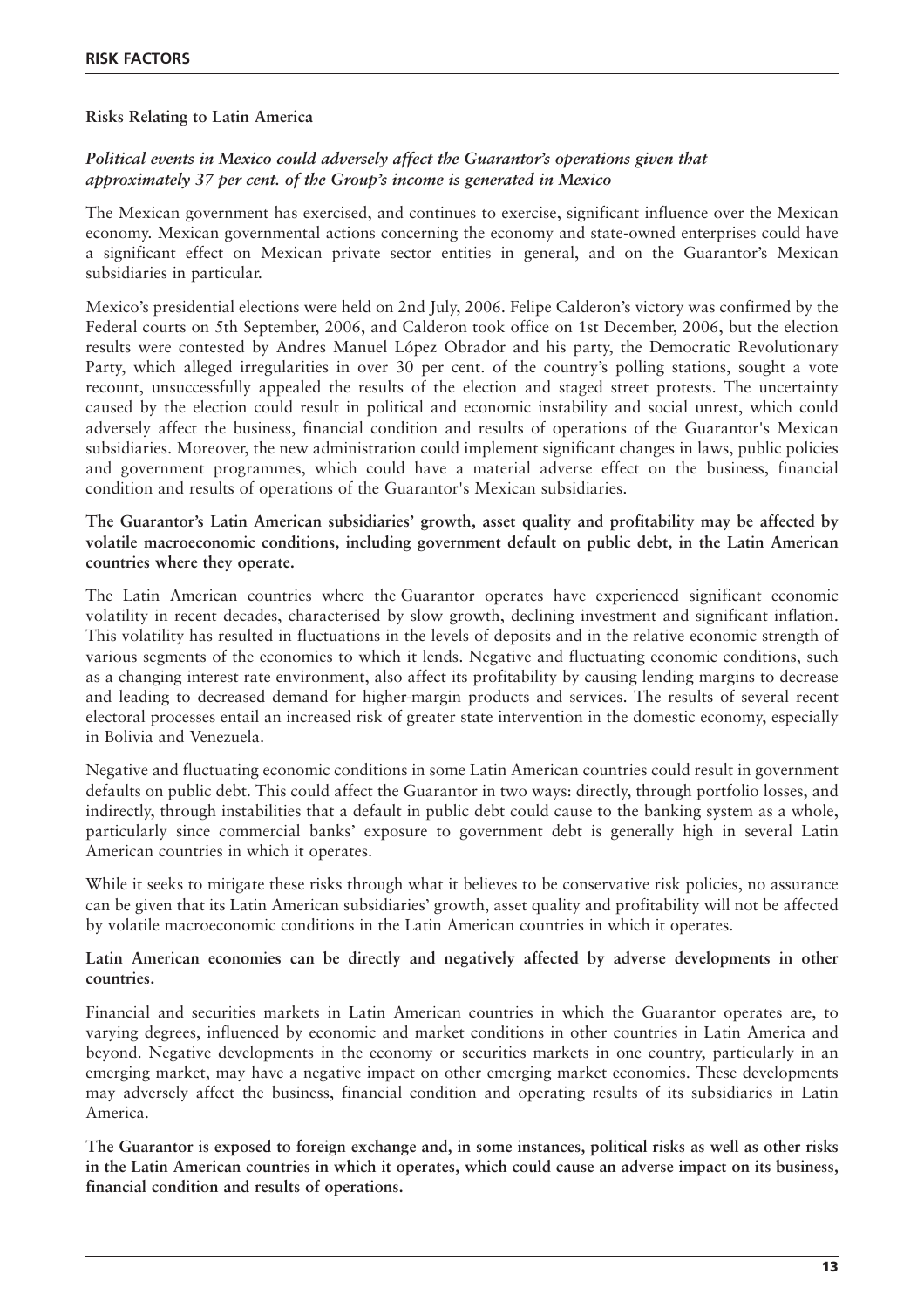The Guarantor operates commercial banks in 10 Latin American countries and its overall success as a global business depends, in part, upon its ability to succeed in differing economic, social and political conditions. It is confronted with different legal and regulatory requirements in many of the jurisdictions in which it operates. These include, but are not limited to, different tax regimes and laws relating to the repatriation of funds or nationalisation of assets. The Guarantor's international operations may also expose it to risks and challenges which its local competitors may not be required to face, such as exchange rate risk, difficulty in managing a local entity from abroad, and political risk which may be particular to foreign investors. The Guarantor's expansion in these markets requires it to respond to rapid changes in market conditions in these countries. It cannot be sure that it will continue to succeed in developing and implementing policies and strategies that are effective in each country in which it operates or that any of the foregoing factors will not have a material adverse effect on its business, financial condition and results of operations.

#### **Regulatory changes in Latin America that are beyond the Guarantor's control may have a material effect on its business, financial condition and results of operations.**

A number of banking regulations designed to maintain the safety and soundness of banks and limit their exposure to risk are applicable in certain Latin American countries in which the Guarantor operates. Local regulations differ in a number of material respects from equivalent regulations in Spain and the United States.

Changes in regulations that are beyond the Guarantor's control may have a material effect on its business and operations, particularly in Venezuela. In addition, since some of the banking laws and regulations have been recently adopted, the manner in which those laws and related regulations are applied to the operations of financial institutions is still evolving. No assurance can be given that laws or regulations will be enforced or interpreted in a manner that will not have a material adverse effect on the Guarantor's business, financial condition and results of operations.

#### **Risks Relating to Other Countries**

#### *The Guarantor's strategic growth in Asia exposes it to increased regulatory, economic and geopolitical risk relating to emerging markets in the region, particularly in China.*

Strategic growth in Asia, particularly China, continued in 2006. The Guarantor formed a strategic alliance with the CITIC Group, in which it committed to invest  $\epsilon$ 501 million to purchase 5 per cent. of China Citic Bank (CNCB) as well as  $\in$ 488 million to purchase 15 per cent. of Citic International Financial Holdings (**CIFH**) as of 31st December, 2006.

As a result of the Guarantor's expansion into Asia, it is exposed to increased risks relating to emerging markets in the region, particularly in China. The Chinese government has exercised, and continues to exercise, significant influence over the Chinese economy. Chinese governmental actions concerning the economy and state-owned enterprises could have a significant effect on Chinese private sector entities in general, and on CNCB or CIFH in particular.

The Guarantor is also exposed to regulatory uncertainty and geopolitical risk as a result of its investments in Asia. Changes in laws or regulations or in the interpretation of existing laws or regulations, whether caused by a change in government or otherwise, could adversely affect its investments. Moreover, Asian economies can be directly and negatively affected by adverse developments in other countries in the region and beyond.

Any of these developments could have a material adverse effect on the Guarantor's investments in Asia or its business, financial condition and operating results.

#### *The Guarantor's continued expansion in the United States increases its exposure to the U.S. market.*

The Guarantor's expansion continued in the United States in 2006 with the acquisition of Texas Regional Bancshares, Inc. (**Texas Regional Bancshares**) (for \$2,141 million (approximately €1,674 million) in November 2006) and State National Bancshares, Inc. (**State National Bancshares**) (for \$484 million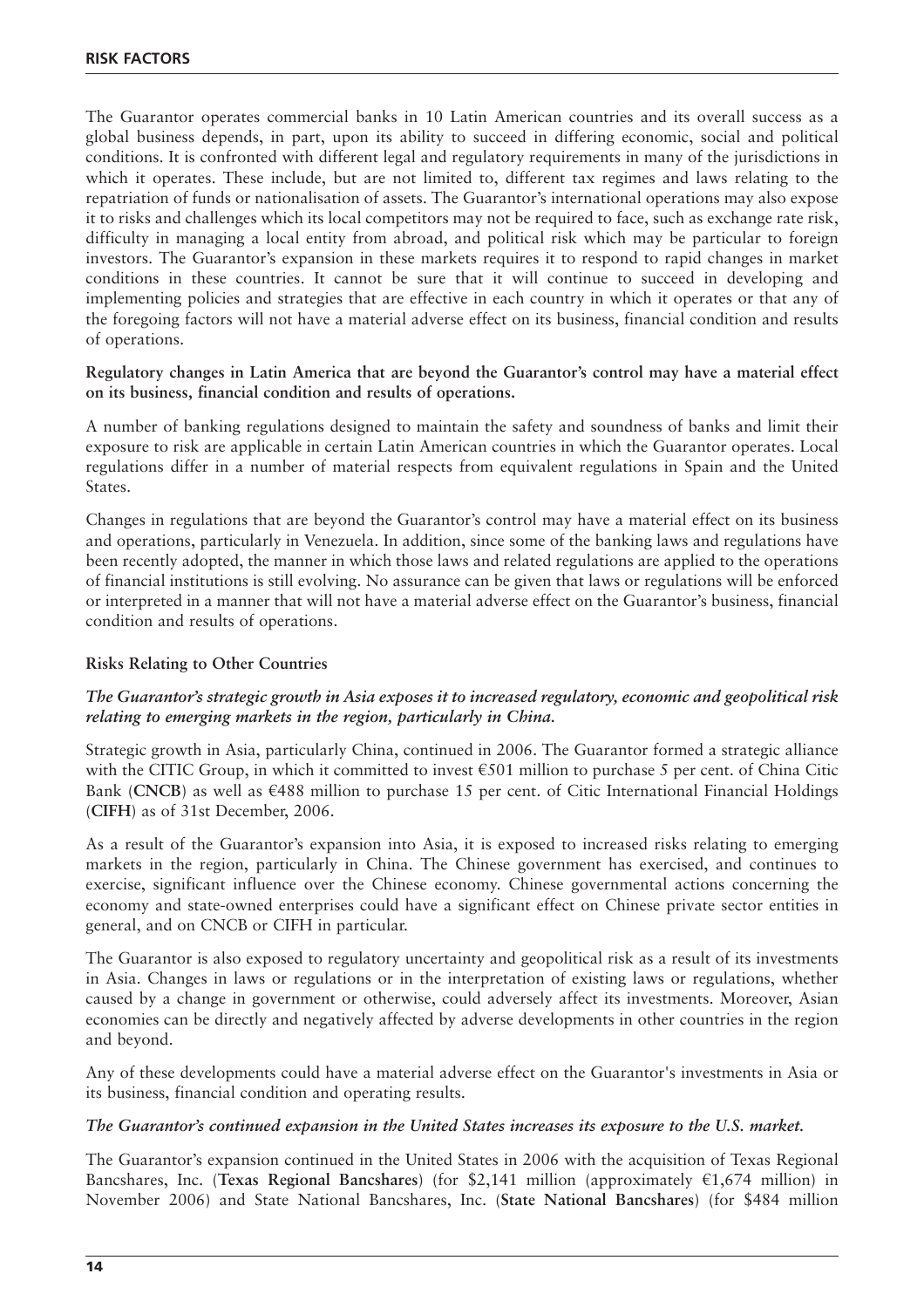(approximately  $\epsilon$ 368 million), which closed in January 2007). These purchases, together with Laredo National Bank, Inc. (**LNB**) (acquired in 2005), have nearly tripled the Guarantor's presence in the United States in the past two years. In addition, the Guarantor recently announced its proposed acquisition of Compass, which, if consummated, will substantially increase its presence in the United States.

The Guarantor's expansion in the United States makes it more vulnerable to developments in this market, particularly the real estate market. The sound economic growth, the strength of the labour market and a decrease in interest rates in the United States have caused an increase in the demand for mortgage loans in the last few years. This has had repercussions in housing prices, which have also risen significantly. As the Guarantor has acquired entities in the United States, its exposure to the U.S. real estate market has increased, and this will increase further if the proposed acquisition of Compass is consummated. If there were a significant downturn in the U.S. economy in general, or the real estate market in particular, it could have a material adverse effect on the Guarantor's business, financial condition and results of operations.

#### **Factors which are material for the purpose of assessing the market risks associated with Notes issued under the Programme**

#### *The Notes may not be a suitable investment for all investors*

Each potential investor in the Notes must determine the suitability of that investment in light of its own circumstances. In particular, each potential investor should:

- (i) have sufficient knowledge and experience to make a meaningful evaluation of the Notes, the merits and risks of investing in the Notes and the information contained or incorporated by reference in this Offering Circular or any applicable supplement;
- (ii) have access to, and knowledge of, appropriate analytical tools to evaluate, in the context of its particular financial situation, an investment in the Notes and the impact the Notes will have on its overall investment portfolio;
- (iii) have sufficient financial resources and liquidity to bear all of the risks of an investment in the Notes, including Notes with principal or interest payable in one or more currencies, or where the currency for principal or interest payments is different from the potential investor's currency;
- (iv) understand thoroughly the terms of the Notes and be familiar with the behaviour of any relevant indices and financial markets; and
- (v) be able to evaluate (either alone or with the help of a financial adviser) possible scenarios for economic, interest rate and other factors that may affect its investment and its ability to bear the applicable risks.

Some Notes, particularly Structured Notes, are complex financial instruments. Sophisticated institutional investors generally do not purchase complex financial instruments as stand-alone investments. They purchase complex financial instruments as a way to reduce risk or enhance yield with an understood, measured, appropriate addition of risk to their overall portfolios. A potential investor should not invest in Notes which are complex financial instruments unless it has the expertise (either alone or with a financial adviser) to evaluate how the Notes will perform under changing conditions, the resulting effects on the value of the Notes and the impact this investment will have on the potential investor's overall investment portfolio.

#### *Risks related to the structure of a particular issue of Notes*

A wide range of Notes may be issued under the Programme. A number of these Notes may have features which contain particular risks for potential investors. Set out below is a description of the most common such features: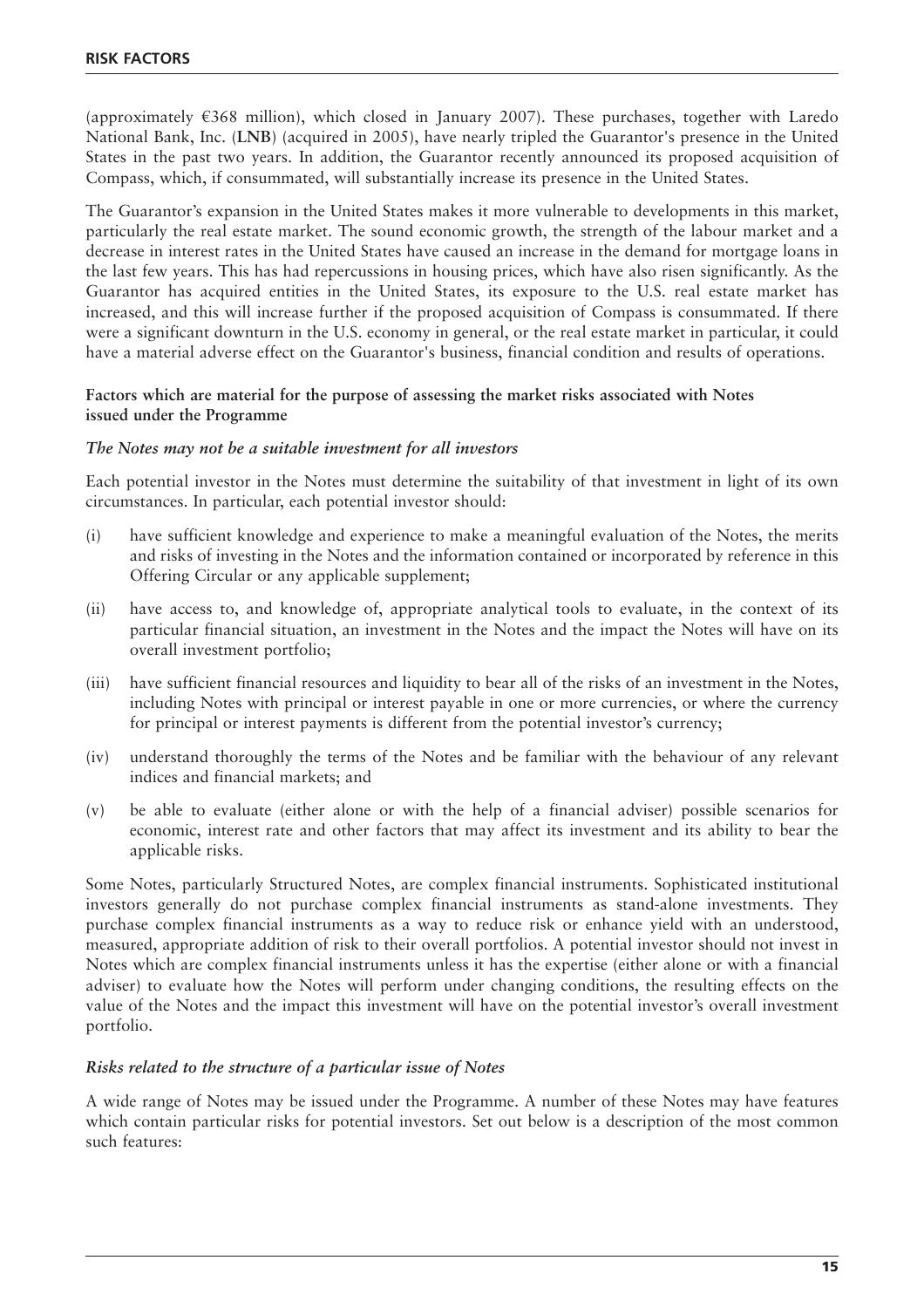#### *Notes subject to optional redemption by the Issuers*

An optional redemption feature of Notes is likely to limit their market value. During any period when the Issuers may elect to redeem Notes, the market value of those Notes generally will not rise substantially above the price at which they can be redeemed. This also may be true prior to any redemption period.

The Issuers may be expected to redeem Notes when their cost of borrowing is lower than the interest rate on the Notes. At those times, an investor generally would not be able to reinvest the redemption proceeds at an effective interest rate as high as the interest rate on the Notes being redeemed and may only be able to do so at a significantly lower rate. Potential investors should consider reinvestment risk in light of other investments available at that time.

#### *Structured Notes (including Index Linked Notes and Dual Currency Notes)*

The Issuers may issue Notes with principal or interest determined by reference to an index or formula, to changes in the prices of securities or commodities, to movements in currency exchange rates or other factors (each, a **Relevant Factor**). In addition, the Issuers may issue Notes with principal or interest payable in one or more currencies which may be different from the currency in which the Notes are denominated. Potential investors should be aware that:

- (i) the market price of such Notes may be volatile;
- (ii) they may receive no interest;
- (iii) payment of principal or interest may occur at a different time or in a different currency than expected;
- (iv) they may lose all or a substantial portion of their principal;
- (v) a Relevant Factor may be subject to significant fluctuations that may not correlate with changes in interest rates, currencies or other indices;
- (vi) if a Relevant Factor is applied to Notes in conjunction with a multiplier greater than one or contains some other leverage factor, the effect of changes in the Relevant Factor on principal or interest payable likely will be magnified; and
- (vii) the timing of changes in a Relevant Factor may affect the actual yield to investors, even if the average level is consistent with their expectations. In general, the earlier the change in the Relevant Factor, the greater the effect on yield.

The historical experience of an index should not be viewed as an indication of the future performance of such index during the term of any Index Linked Notes. Accordingly, each potential investor should consult its own financial and legal advisers about the risk entailed by an investment in any Index Linked Notes and the suitability of such Notes in light of its particular circumstances.

#### *Partly-paid Notes*

The Issuers may issue Notes where the issue price is payable in more than one instalment. Failure to pay any subsequent instalment could result in an investor losing all of their investment.

#### *Variable rate Notes with a multiplier or other leverage factor*

Notes with variable interest rates can be volatile investments. If they are structured to include multipliers or other leverage factors, or caps or floors, or any combination of those features or other similar related features, their market values may be even more volatile than those for securities that do not include those features.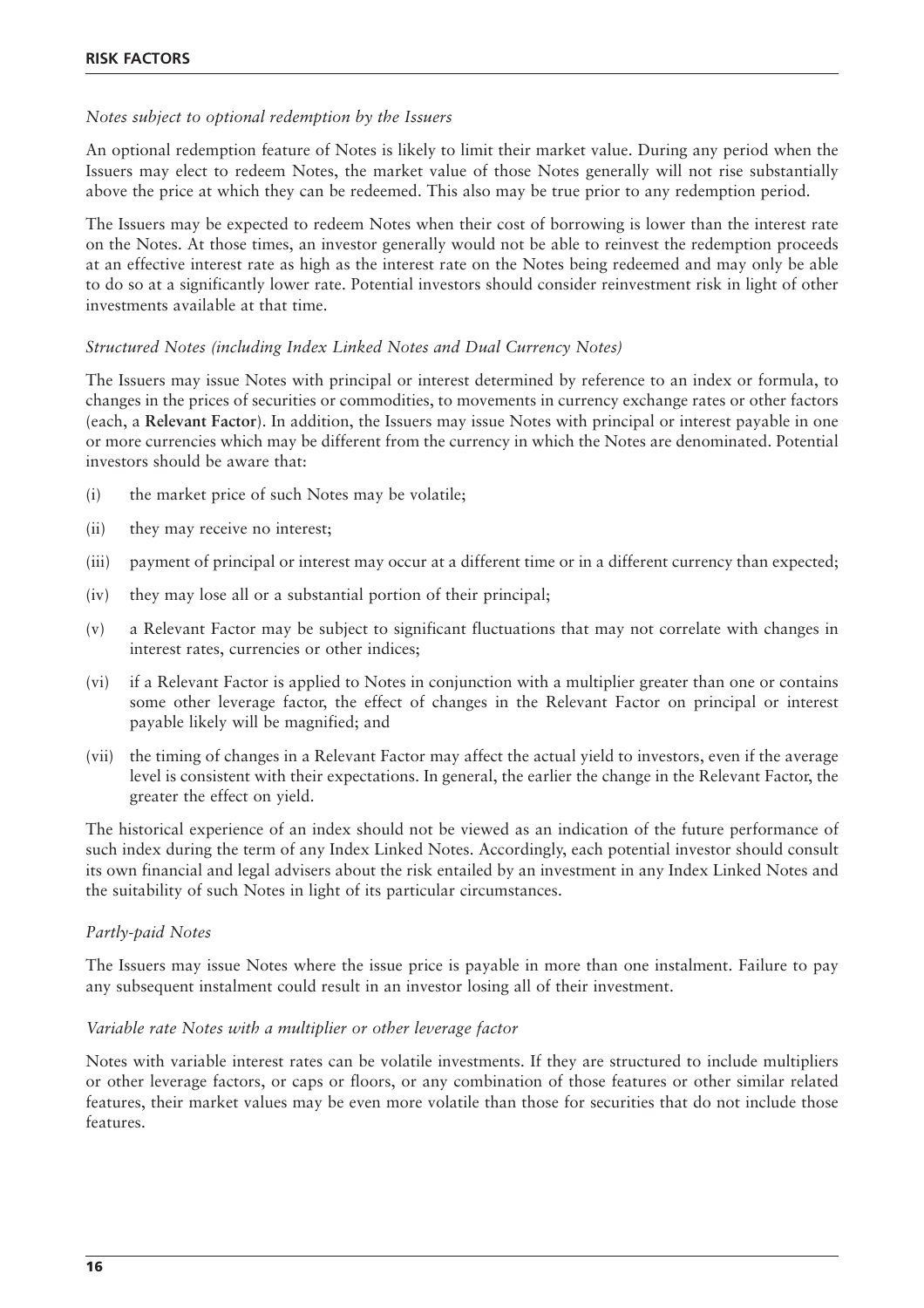#### *Inverse Floating Rate Notes*

Inverse Floating Rate Notes have an interest rate equal to a fixed rate minus a rate based upon a reference rate such as LIBOR. The market values of those Notes typically are more volatile than market values of other conventional floating rate debt securities based on the same reference rate (and with otherwise comparable terms). Inverse Floating Rate Notes are more volatile because an increase in the reference rate not only decreases the interest rate of the Notes, but may also reflect an increase in prevailing interest rates, which further adversely affects the market value of these Notes.

#### *Fixed/Floating Rate Notes*

Fixed/Floating Rate Notes may bear interest at a rate that may convert from a fixed rate to a floating rate, or from a floating rate to a fixed rate. Where the relevant Issuer has the right to effect such a conversion, this will affect the secondary market and the market value of the Notes since the Issuer may be expected to convert the rate when it is likely to produce a lower overall cost of borrowing. If the relevant Issuer converts from a fixed rate to a floating rate in such circumstances, the spread on the Fixed/Floating Rate Notes may be less favourable than then prevailing spreads on comparable Floating Rate Notes tied to the same reference rate. In addition, the new floating rate at any time may be lower than the rates on other Notes. If the relevant Issuer converts from a floating rate to a fixed rate in such circumstances, the fixed rate may be lower than then prevailing rates on its Notes.

#### *Notes issued at a substantial discount or premium*

The market values of securities issued at a substantial discount or premium from their principal amount tend to fluctuate more in relation to general changes in interest rates than do prices for conventional interest-bearing securities. Generally, the longer the remaining term of the securities, the greater the price volatility as compared to conventional interest-bearing securities with comparable maturities.

#### *The Issuers' obligations under Subordinated Notes are subordinated*

BSC's obligations under Subordinated Notes will be unsecured and subordinated and will rank junior in priority of payment to all unsubordinated obligations of BSC. Although Subordinated Notes may pay a higher rate of interest than comparable Notes which are not subordinated, there is a real risk that an investor in Subordinated Notes will lose all or some of his investment should BSC and the Guarantor become insolvent.

The payment of principal and interest in respect of the Subordinated Notes and any relative Coupons and Receipts and all amounts due under the Deed of Covenant in respect of the Subordinated Notes and any relative Coupons and Receipts has been unconditionally and irrevocably guaranteed by the Guarantor pursuant to the Subordinated Guarantee. The Guarantor's obligations under the Subordinated Guarantee will be unsecured and subordinated and will rank junior in priority of payment to all unsubordinated obligations of the Guarantor.

After payment in full of unsubordinated claims, but before distributions to shareholders, under article 92 of the Insolvency Law, BSC and the Guarantor will meet subordinated claims in the following order and pro-rata within each class: (i) late or incorrect claims; (ii) contractually subordinated debts (including the Subordinated Notes and claims under the Subordinated Guarantee); (iii) interest (including accrued and unpaid interest due on the Notes and under the Subordinated Guarantee); (iv) fines; (v) claims of creditors which are related to the Issuer or the Guarantor; and (vi) detrimental claims against BSC or the Guarantor where a Spanish Court has determined that the relevant creditor has acted in bad faith (rescissión concursal).

#### *Claims of Holders under the Senior Notes are effectively junior to those of certain other creditors*

The Senior Notes and any guarantee in respect of them (the **Senior Guarantees**) are unsecured and unsubordinated obligations of the relevant Issuer and the Guarantor, respectively. Subject to statutory preferences, the Senior Notes and the Senior Guarantees will rank equally with any of the relevant Issuer's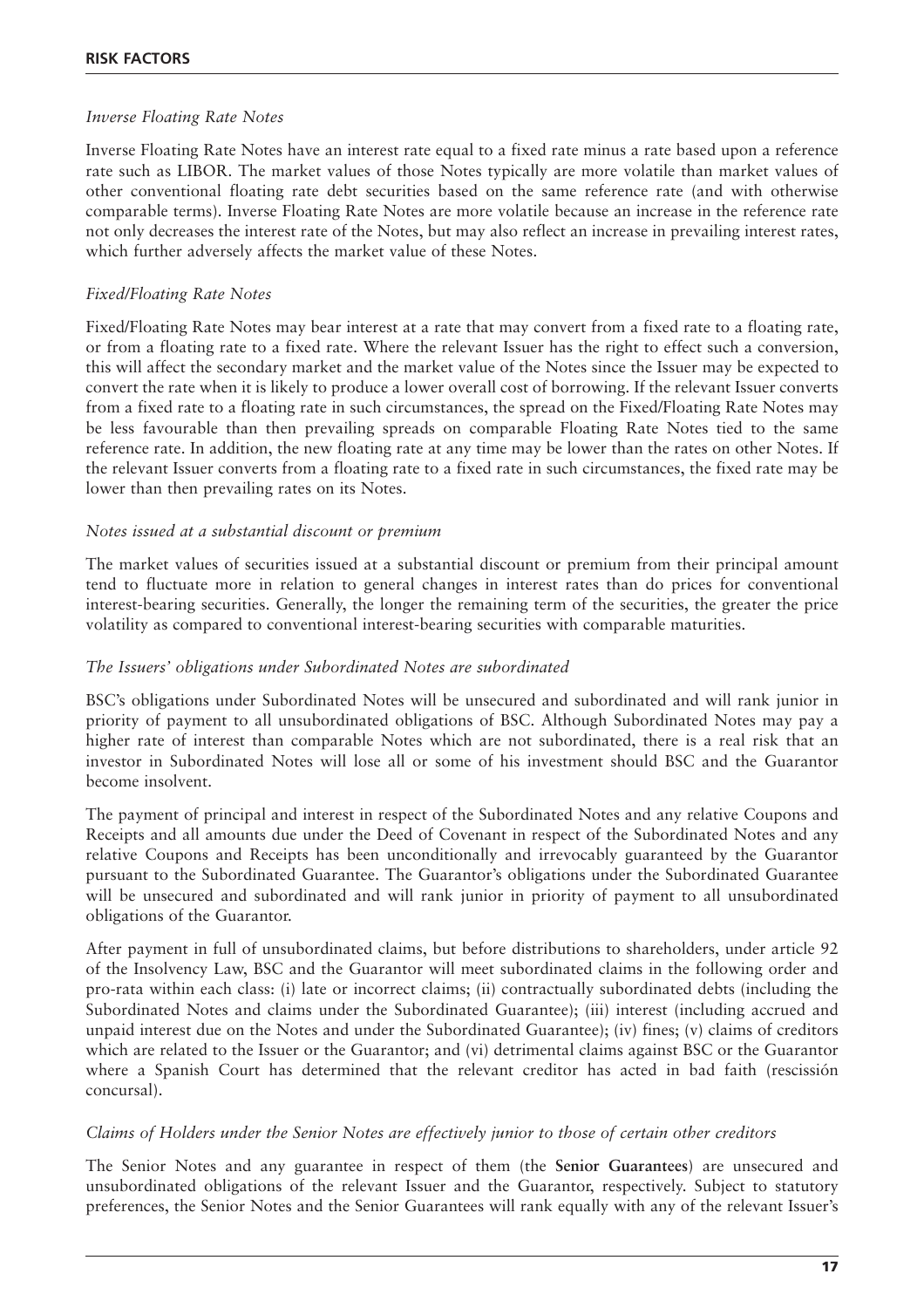and the Guarantor's other unsecured and unsubordinated indebtedness and, in the case of the Senior Guarantees, senior to the Subordinated Guarantee. However, the Senior Notes and the Senior Guarantees will be effectively subordinated to all of, respectively, the relevant Issuer's and the Guarantor's secured indebtedness, to the extent of the value of the assets securing such indebtedness, and other preferential obligations under Spanish law. As at 31st December, 2006, the book value of BBVA's consolidated assets pledged as security in connection with its obligations was €45.8 billion. The Senior Guarantees are also structurally subordinated to all indebtedness of subsidiaries of BBVA insofar as any right of BBVA to receive any assets of such companies upon their winding up will be effectively subordinated to the claims of the creditors of those companies in the winding up.

#### *Risks related to Notes generally*

Set out below is a brief description of certain risks relating to the Notes generally:

#### *Spanish Tax Rules*

Under Spanish law, interest payments in respect of the Notes will be subject to withholding tax in Spain, currently at the rate of 18 per cent., in the case of: (a) individual holders who are resident for tax purposes in Spain; and (b) holders who receive payments through a Tax Haven (as defined in Royal Decree 1080/1991 of 5th July, 1991). The Guarantor is required pursuant to Spanish law to submit to the Spanish tax authorities certain details relating to holders of the Notes. Holders in respect of whom such information is not provided in accordance with procedures described herein to the Guarantor will receive payments subject to Spanish withholding, currently at the rate of 18 per cent. Neither the relevant Issuer nor the Guarantor will gross up payments in respect of any such withholding tax in any of the above cases (see Condition 8 of the Notes and "*Taxation – Disclosure of Noteholder Information in connection with Interest Payments*").

The European Clearing Systems are expected to follow certain procedures to facilitate the relevant Issuer, the Guarantor and the Principal Paying Agent in the collection of the details referred to above from holders of the Notes. If any European Clearing System is, in the future, unable to facilitate the collection of such information, it may decline to allow any or all Series of the Notes to be cleared through such European Clearing System and this may affect the liquidity of such Notes. Provisions have been made for the Notes, in such a case, to be represented by definitive Notes (see "*Form of the Notes*"). The procedures agreed and described in the Agency Agreement may, in the future, be amended to comply with Spanish law and regulations and operational procedures of the European Clearing Systems. The Guarantor and the relevant Issuer may from time to time appoint an agent to intermediate with the European Clearing Systems in the provision of such information. Details of any such appointment will be set out in the applicable Final Terms.

In the case of any Notes which are held in DTC the relevant Issuer and the Guarantor may agree procedures with DTC and an intermediary agent appointed by the relevant Issuer and the Guarantor to facilitate the collection of such details. Any such procedures will be summarised in the applicable Final Terms and otherwise made available to holders of the relevant Notes as described in the applicable Final Terms.

The procedure described in this Offering Circular for the provision of information required by Spanish laws and regulations is a summary only and is subject to review and amendment by the European Clearing Systems and/or DTC as well as to further clarification from the Spanish tax authorities regarding such laws and regulations. **Holders of Notes must seek their own advice to ensure that they comply with all procedures to ensure correct tax treatment of their Notes**. None of the Issuers, the Guarantor, the Dealers, the Paying Agents, the European Clearing Systems or DTC assume any responsibility therefor.

#### *Meetings of Noteholders, Modification and Waiver*

The conditions of the Notes contain provisions for calling meetings of Noteholders to consider matters affecting their interests generally. These provisions permit defined majorities to bind all Noteholders including Noteholders who did not attend and vote at the relevant meeting and Noteholders who voted in a manner contrary to the majority.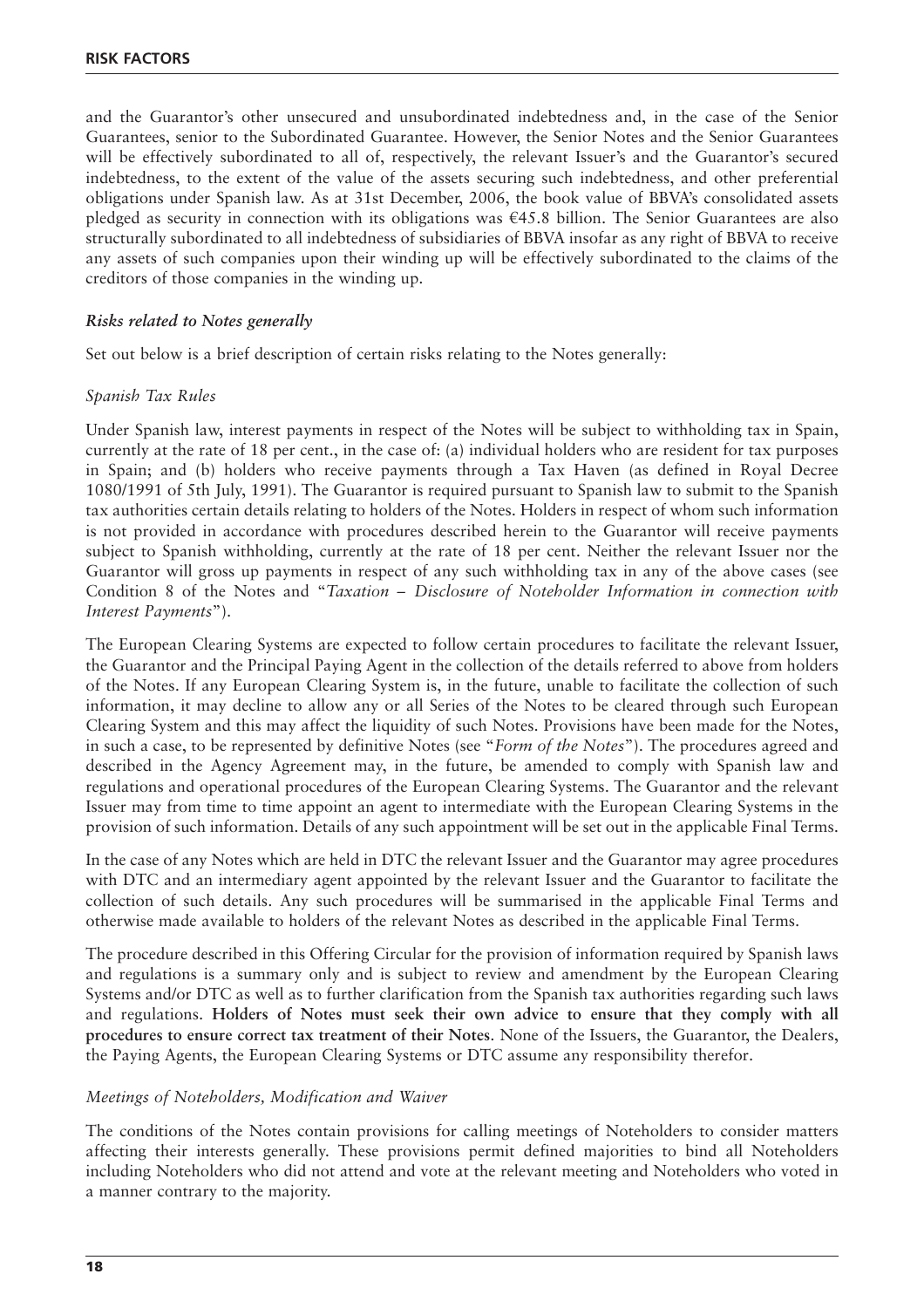#### *EU Savings Directive*

Under EC Council Directive 2003/48/EC on the taxation of savings income, Member States are required, from 1st July, 2005, to provide to the tax authorities of another Member State details of payments of interest (or similar income) paid by a person within its jurisdiction to an individual resident in that other Member State. However, for a transitional period, Belgium, Luxembourg and Austria are instead required (unless during that period they elect otherwise) to operate a withholding system in relation to such payments (the ending of such transitional period being dependent upon the conclusion of certain other agreements relating to information exchange with certain other countries). A number of non-EU countries and territories including Switzerland have agreed to adopt similar measures (a withholding system in the case of Switzerland) with effect from the same date.

If, following implementation of this Directive, a payment were to be made or collected through a Member State which has opted for a withholding system and an amount of, or in respect of tax were to be withheld from that payment, neither the Issuers nor any Paying Agent nor any other person would be obliged to pay additional amounts with respect to any Note as a result of the imposition of such withholding tax. If a withholding tax is imposed on payment made by a Paying Agent following implementation of this Directive, the Issuers will be required to maintain a Paying Agent in a Member State that will not be obliged to withhold or deduct tax pursuant to the Directive.

#### *Notes where denominations involve integral multiples: definitive Notes*

In relation to any issue of Notes which have denominations consisting of a minimum Specified Denomination plus one or more higher integral multiples of another smaller amount, it is possible that such Notes may be traded in amounts that are not integral multiples of such minimum Specified Denomination. In such a case a holder who, as a result of trading such amounts, holds an amount which is less than the minimum Specified Denomination in his account with the relevant clearing system at the relevant time may not receive a definitive Note in respect of such holding (should definitive Notes be printed) and would need to purchase a principal amount of Notes such that its holding amounts to a Specified Denomination.

If definitive Notes are issued, holders should be aware that definitive Notes which have a denomination that is not an integral multiple of the minimum Specified Denomination may be illiquid and difficult to trade.

#### *Change of law*

The Conditions (except for Condition 3 and Condition 15) of the Notes are based on English law in effect as at the date of this Offering Circular. No assurance can be given as to the impact of any possible judicial decision or change to Spanish and English law or administrative practice after the date of this Offering Circular.

#### **Risks related to the market generally**

Set out below is a brief description of the principal market risks, including liquidity risk, exchange rate risk, interest rate risk and credit risk:

#### *The secondary market generally*

Notes may have no established trading market when issued, and one may never develop. If a market does develop, it may not be very liquid. Therefore, investors may not be able to sell their Notes easily or at prices that will provide them with a yield comparable to similar investments that have a developed secondary market. This is particularly the case for Notes that are especially sensitive to interest rate, currency or market risks, are designed for specific investment objectives or strategies or have been structured to meet the investment requirements of limited categories of investors. These types of Notes generally would have a more limited secondary market and more price volatility than conventional debt securities. Illiquidity may have a severely adverse effect on the market value of Notes.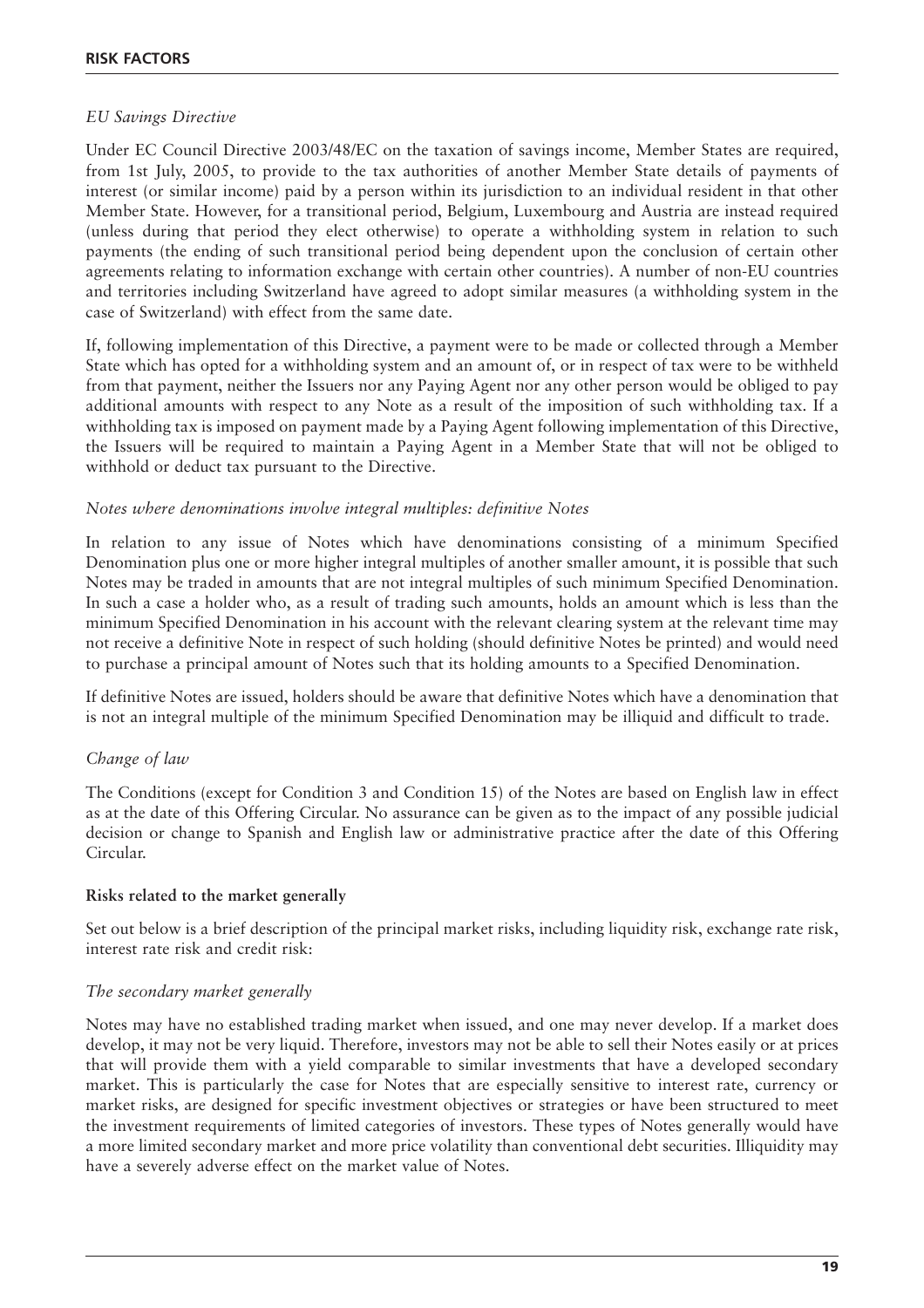#### *Exchange rate risks and exchange controls*

The Issuers will pay principal and interest on the Notes and the Guarantor will make any payments under the relevant Guarantee in the Specified Currency. This presents certain risks relating to currency conversions if an investor's financial activities are denominated principally in a currency or currency unit (the **Investor's Currency**) other than the Specified Currency. These include the risk that exchange rates may significantly change (including changes due to devaluation of the Specified Currency or revaluation of the Investor's Currency) and the risk that authorities with jurisdiction over the Investor's Currency may impose or modify exchange controls. An appreciation in the value of the Investor's Currency relative to the Specified Currency would decrease (1) the Investor's Currency-equivalent yield on the Notes, (2) the Investor's Currencyequivalent value of the principal payable on the Notes and (3) the Investor's Currency-equivalent market value of the Notes.

Government and monetary authorities may impose (as some have done in the past) exchange controls that could adversely affect an applicable exchange rate. As a result, investors may receive less interest or principal than expected, or no interest or principal.

#### *Interest rate risks*

Investment in Fixed Rate Notes involves the risk that subsequent changes in market interest rates may adversely affect the value of the Fixed Rate Notes.

#### *Credit ratings may not reflect all risks*

One or more independent credit rating agencies may assign credit ratings to the Notes. The ratings may not reflect the potential impact of all risks related to structure, market, additional factors discussed above, and other factors that may affect the value of the Notes. A credit rating is not a recommendation to buy, sell or hold securities and may be revised or withdrawn by the rating agency at any time.

#### *Legal investment considerations may restrict certain investments*

The investment activities of certain investors may be subject to law or review or regulation by certain authorities. Each potential investor should determine for itself, on the basis of professional advice where appropriate, whether and to what extent (1) Notes are lawful investments for it, (2) Notes can be used as collateral for various types of borrowing and (3) other restrictions apply to its purchase or pledge of any Notes. Financial institutions should consult their legal advisers or the appropriate regulators to determine the appropriate treatment of Notes under any applicable risk-based capital or similar rules.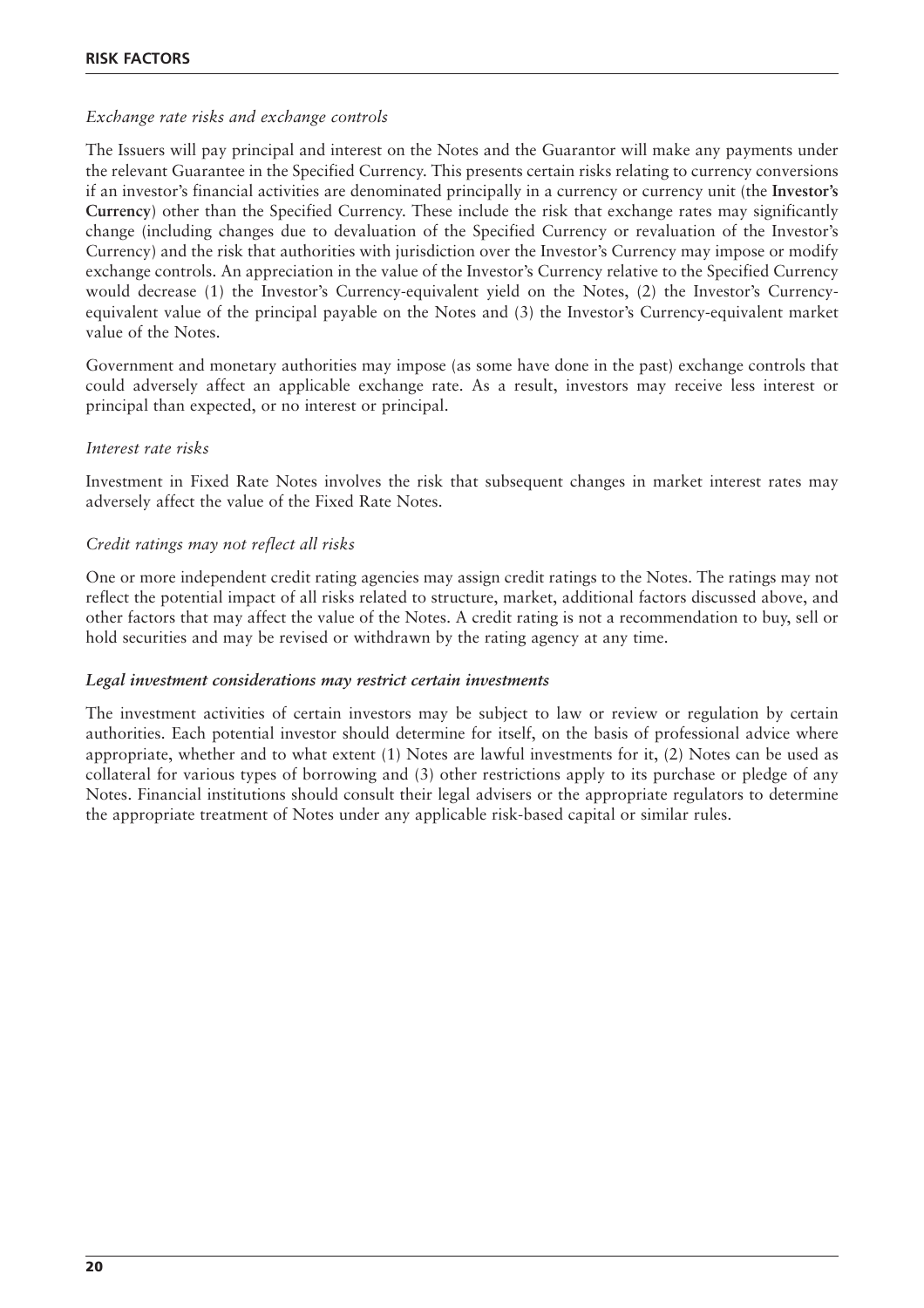### DOCUMENTS INCORPORATED BY REFERENCE

The following documents which have previously been published or are published simultaneously with this Offering Circular and have been filed with the Financial Services Authority shall be incorporated in, and form part of, this Offering Circular:

- (a) the audited annual financial statements for the financial years ended 31st December, 2005 and 31st December, 2006 (including the audit reports issued in respect thereof) prepared in accordance with Spanish generally accepted accounting principles of each of BSF and BSC; and
- (b) the audited financial statements for the financial period from 22nd February, 2006 (date of incorporation) to 31st December, 2006 (including the audit report issued in respect thereof) prepared in accordance with Spanish generally accepted accounting principles of BUS;
- (c) the Guarantor's annual report on Form 20-F/A for the fiscal year ended 31st December, 2006 filed with the U.S. Securities and Exchange Commission (the **SEC**) on 14th May, 2007 (which includes, on pages F-1 to F-172 thereof, the published annual audited consolidated financial statements of the Guarantor as at and for each of the years ending 31st December, 2006, 31st December, 2005 and 31st December, 2004 provided that Exhibits 1.1, 4.1 and 4.2 to the Form 20-F/A, which are incorporated by reference therein, shall not be incorporated in, or form part of, this Offering Circular); and
- (d) the published interim financial statements of the Guarantor (on a consolidated basis) for the three month period ending 31st March, 2007.

Following the publication of this Offering Circular a supplement may be prepared by the Issuers and/or the Guarantor and approved by the UK Listing Authority in accordance with Article 16 of the Prospectus Directive. Statements contained in any such supplement (or contained in any document incorporated by reference therein) shall, to the extent applicable (whether expressly, by implication or otherwise), be deemed to modify or supersede statements contained in this Offering Circular or in a document which is incorporated by reference in this Offering Circular. Any statement so modified or superseded shall not, except as so modified or superseded, constitute a part of this Offering Circular.

Copies of documents incorporated by reference in this Offering Circular can be obtained from the Issuers and the Guarantor at Paseo de la Castellana, 81, 28046 Madrid and at the principal office in England of the Principal Paying Agent at Winchester House, 1 Great Winchester Street, London, EC2N 2DB for Notes admitted to the Official List.

The Issuers and the Guarantor will, in the event of any significant new factor, material mistake or inaccuracy relating to information included in this Offering Circular which is capable of affecting the assessment of any Notes, prepare a supplement to this Offering Circular or publish a new Offering Circular for use in connection with any subsequent issue of Notes.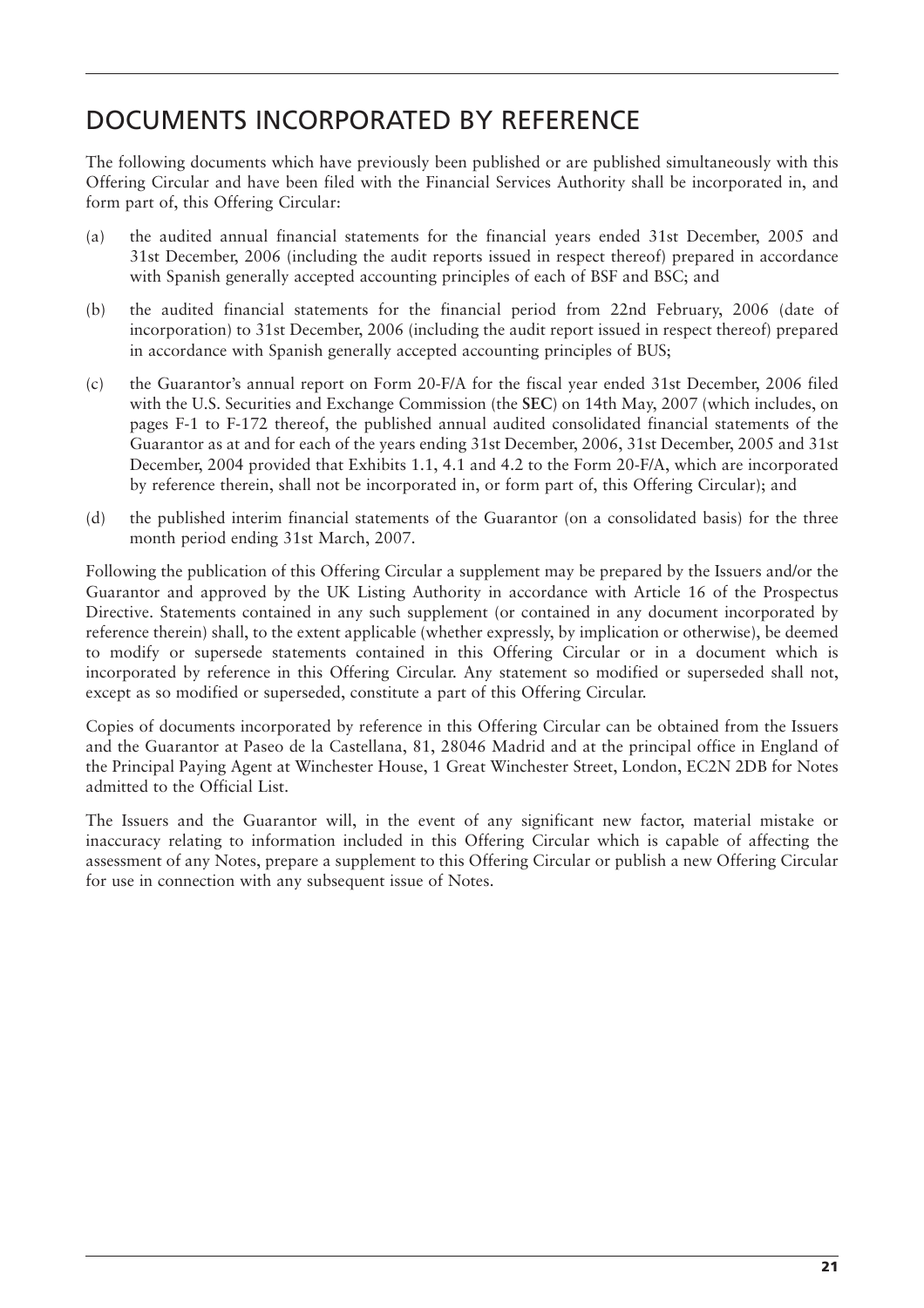### OVERVIEW OF THE PROGRAMME

*This overview must be read as an introduction to this Offering Circular and any decision to invest in any Notes should be based on a consideration of this Offering Circular as a whole, including the documents incorporated by reference. Words and expressions defined in "Form of the Notes" and "Terms and Conditions of the Notes" shall have the same meanings in this overview.*

| Description:<br>Global Medium Term Note Programme |                                                                                                                                                                                                                                                                                                                                                                                                                                                                                                                        |  |
|---------------------------------------------------|------------------------------------------------------------------------------------------------------------------------------------------------------------------------------------------------------------------------------------------------------------------------------------------------------------------------------------------------------------------------------------------------------------------------------------------------------------------------------------------------------------------------|--|
| Arranger:                                         | <b>UBS</b> Limited                                                                                                                                                                                                                                                                                                                                                                                                                                                                                                     |  |
| Dealers:                                          | ABN AMRO Bank N.V.<br>Banco Bilbao Vizcaya Argentaria, S.A.<br>Barclays Bank PLC<br><b>BNP</b> Paribas<br>Citigroup Global Markets Limited<br>Credit Suisse Securities (Europe) Limited<br>Deutsche Bank AG, London Branch<br>Dresdner Bank AG<br>Goldman Sachs International<br>HSBC Bank plc<br>J.P. Morgan Securities Ltd.<br>Lehman Brothers International (Europe)<br>Merrill Lynch International<br>Morgan Stanley & Co. International plc<br>Nomura International plc<br>Société Générale<br><b>UBS</b> Limited |  |
|                                                   | and any other Dealers appointed in accordance with the Programme<br>Agreement.                                                                                                                                                                                                                                                                                                                                                                                                                                         |  |
| <b>Certain Restrictions:</b>                      | Each issue of Notes denominated in a currency in respect of which<br>particular laws, guidelines, regulations, restrictions or reporting<br>requirements apply will only be issued in circumstances which comply<br>with such laws, guidelines, regulations, restrictions or reporting<br>requirements from time to time (see "Subscription and Sale and<br><i>Transfer and Selling Restrictions</i> ") including the following<br>restrictions applicable at the date of this Offering Circular:                      |  |
|                                                   | Notes with a maturity of less than one year                                                                                                                                                                                                                                                                                                                                                                                                                                                                            |  |
|                                                   | Notes having a maturity of less than one year will, if the proceeds of<br>the issue are accepted in the United Kingdom, constitute deposits for<br>the purposes of the prohibition on accepting deposits contained in<br>section 19 of the Financial Services and Markets Act 2000 unless they<br>are issued to a limited class of professional investors and have a<br>denomination of at least $£100,000$ or its equivalent, see "Subscription"<br>and Sale and Transfer and Selling Restrictions".                  |  |
| <b>Issuing and Principal Paying</b><br>Agent:     | Deutsche Bank AG, London Branch                                                                                                                                                                                                                                                                                                                                                                                                                                                                                        |  |
| Registrar:                                        | Deutsche Bank Trust Company Americas                                                                                                                                                                                                                                                                                                                                                                                                                                                                                   |  |
| Programme Size:                                   | Up to $\text{\textsterling}40,000,000,000$ (or its equivalent in other currencies<br>calculated as described in the Programme Agreement) outstanding at                                                                                                                                                                                                                                                                                                                                                                |  |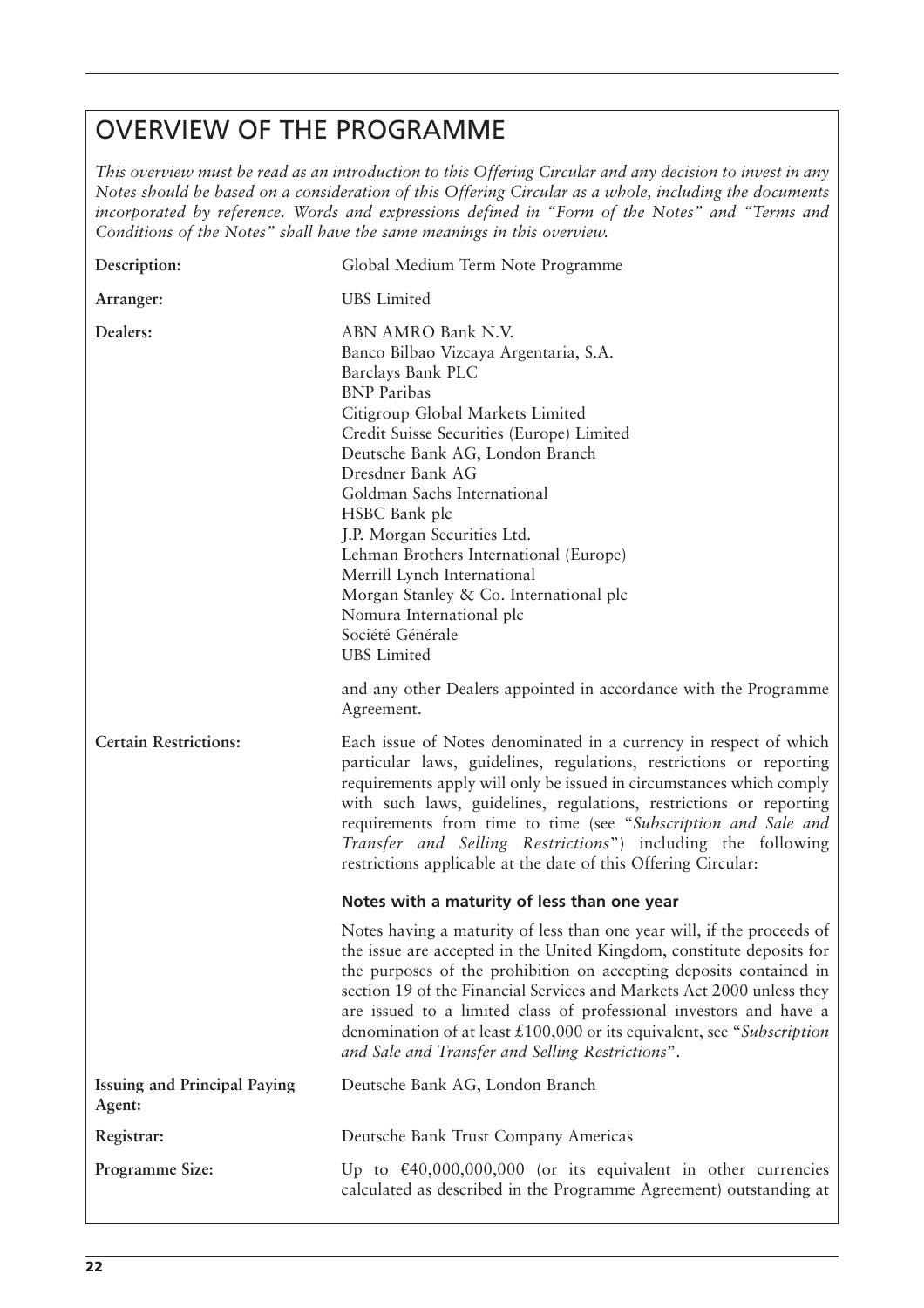|                             | any time. The Guarantor may increase the amount of the Programme<br>in accordance with the terms of the Programme Agreement.                                                                                                                                                                                                                                                                                            |  |
|-----------------------------|-------------------------------------------------------------------------------------------------------------------------------------------------------------------------------------------------------------------------------------------------------------------------------------------------------------------------------------------------------------------------------------------------------------------------|--|
| Distribution:               | Notes may be distributed by way of private or public placement,<br>subject to the restrictions set out under "Subscription and Sale and<br>Transfer and Selling Restrictions" below, and in each case on a<br>syndicated or non-syndicated basis.                                                                                                                                                                       |  |
| Currencies:                 | Subject to any applicable legal or regulatory restrictions, any currency<br>agreed between the relevant Issuer and the relevant Dealer.                                                                                                                                                                                                                                                                                 |  |
| Redenomination:             | The applicable Final Terms may provide that certain Notes may be<br>redenominated in euro. The relevant provisions applicable to any<br>such redenomination are contained in Condition 4.                                                                                                                                                                                                                               |  |
| <b>Maturities:</b>          | Any maturity greater than one month in the case of Senior Notes and<br>a minimum maturity of five years in the case of Subordinated Notes,<br>as indicated in the applicable Final Terms or such other minimum or<br>maximum maturity as may be allowed or required from time to time<br>by the relevant central bank (or equivalent body) or any laws or<br>regulations applicable to the relevant Specified Currency. |  |
| <b>Issue Price:</b>         | Notes may be issued on a fully-paid or a partly-paid basis and at an<br>issue price which is at par or at a discount to, or premium over, par.                                                                                                                                                                                                                                                                          |  |
| Form of Notes:              | The Notes will be issued in bearer or registered form and each of BSF<br>and BSC may issue Notes in NGN form as described in "Form of the<br>Notes". Registered Notes will not be exchangeable for Bearer Notes<br>and vice versa.                                                                                                                                                                                      |  |
| <b>Fixed Rate Notes:</b>    | Fixed interest will be payable on such date or dates as may be agreed<br>between the relevant Issuer and the relevant Dealer and on<br>redemption and will be calculated on the basis of such Day Count<br>Fraction as may be agreed between the relevant Issuer and the<br>relevant Dealer.                                                                                                                            |  |
| <b>Floating Rate Notes:</b> | Floating Rate Notes will bear interest at a rate determined:                                                                                                                                                                                                                                                                                                                                                            |  |
|                             | on the same basis as the floating rate under a notional interest<br>(a)<br>rate swap transaction in the relevant Specified Currency<br>governed by an agreement incorporating the 2006 ISDA<br>Definitions (as published by the International Swaps and<br>Derivatives Association, Inc., and as amended and updated as<br>at the Issue Date of the first Tranche of the Notes of the<br>relevant Series); or           |  |
|                             | on the basis of a reference rate appearing on the agreed screen<br>(b)<br>page of a commercial quotation service; or                                                                                                                                                                                                                                                                                                    |  |
|                             | on such other basis as may be agreed between the relevant<br>(c)<br>Issuer and the relevant Dealer.                                                                                                                                                                                                                                                                                                                     |  |
|                             | The margin (if any) relating to such floating rate will be agreed<br>between the relevant Issuer and the relevant Dealer for each Series of<br>Floating Rate Notes.                                                                                                                                                                                                                                                     |  |
| <b>Index Linked Notes:</b>  | Payments of principal in respect of Index Linked Redemption Notes<br>or of interest in respect of Index Linked Interest Notes will be                                                                                                                                                                                                                                                                                   |  |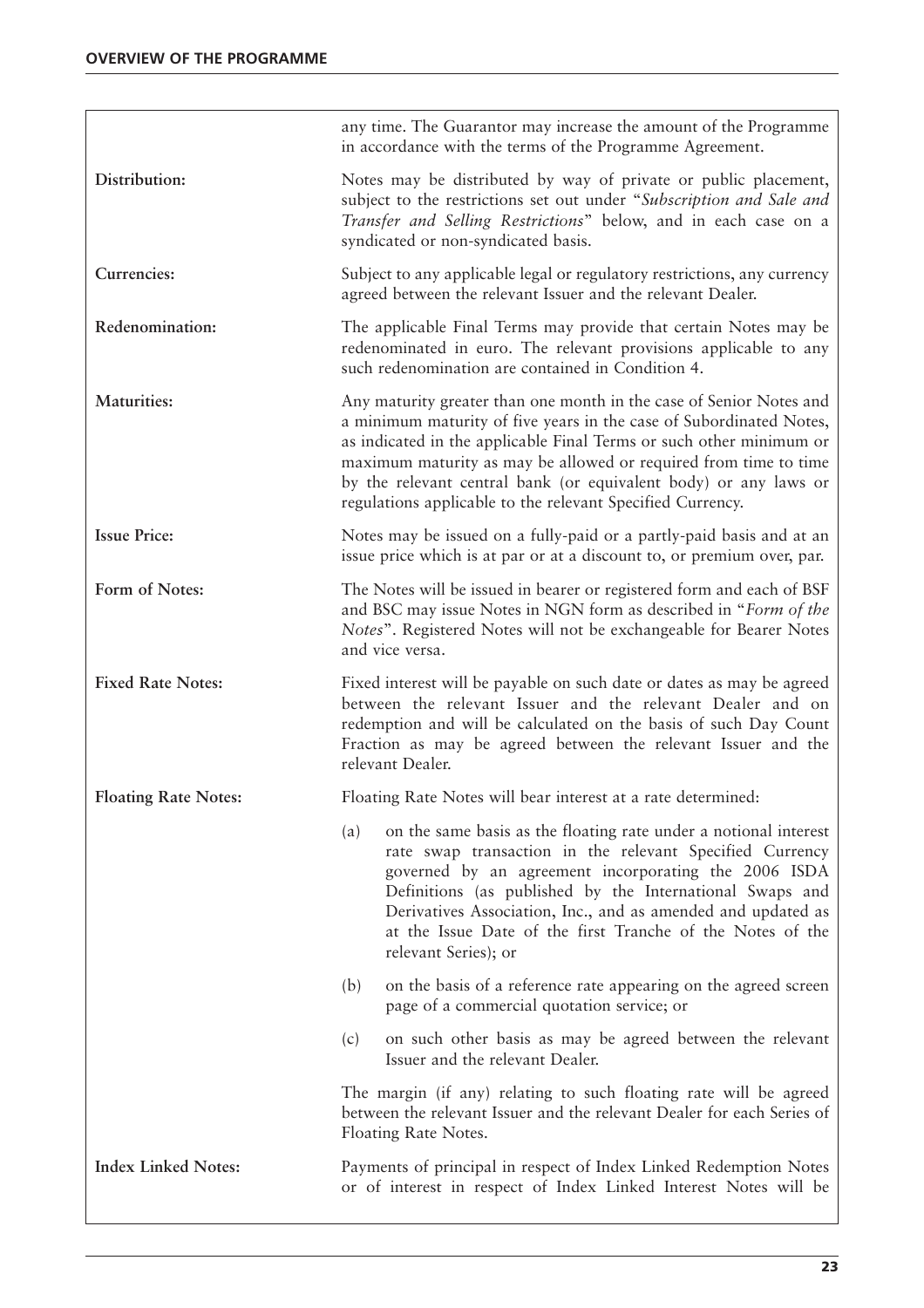|                                                                         | calculated by reference to such index and/or formula or to changes in<br>the prices of securities or commodities or to such other factors as the<br>relevant Issuer and the relevant Dealer may agree.                                                                                                                                                                                                                                                                                                                                                                                                            |
|-------------------------------------------------------------------------|-------------------------------------------------------------------------------------------------------------------------------------------------------------------------------------------------------------------------------------------------------------------------------------------------------------------------------------------------------------------------------------------------------------------------------------------------------------------------------------------------------------------------------------------------------------------------------------------------------------------|
| Other provisions in relation to<br><b>Floating Rate Notes and Index</b> | Floating Rate Notes and Index Linked Interest Notes may also have<br>a maximum interest rate, a minimum interest rate or both.                                                                                                                                                                                                                                                                                                                                                                                                                                                                                    |
| <b>Linked Interest:</b>                                                 | Interest on Floating Rate Notes and Index Linked Interest Notes in<br>respect of each Interest Period, as agreed prior to issue by the relevant<br>Issuer and the relevant Dealer, will be payable on such Interest<br>Payment Dates, and will be calculated on the basis of such Day Count<br>Fraction, as may be agreed between the relevant Issuer and the<br>relevant Dealer.                                                                                                                                                                                                                                 |
| <b>Dual Currency Notes:</b>                                             | Payments (whether in respect of principal or interest and whether at<br>maturity or otherwise) in respect of Dual Currency Notes will be<br>made in such currencies, and based on such rates of exchange, as the<br>relevant Issuer and the relevant Dealer may agree.                                                                                                                                                                                                                                                                                                                                            |
| <b>Zero Coupon Notes:</b>                                               | Zero Coupon Notes will be offered and sold at a discount to their<br>nominal amount and will not bear interest.                                                                                                                                                                                                                                                                                                                                                                                                                                                                                                   |
| <b>Structured Notes:</b>                                                | The relevant Issuer and the relevant Dealer may agree the issue of<br>structured Notes (including Index Linked Notes and Dual Currency<br>Notes). Although the terms and conditions of such structured Notes<br>will be based on the conditions of the Notes set out under "Terms and<br>Conditions of the Notes", it is likely that significant changes will be<br>made to such terms and conditions (including, but not necessarily<br>limited to, the conditions relating to interest and redemption) in the<br>applicable Final Terms to reflect the particular structured nature of<br>the structured Notes. |
| Redemption:                                                             | The applicable Final Terms will indicate either that the relevant Notes<br>cannot be redeemed prior to their stated maturity (other than in<br>specified instalments, if applicable, or for taxation reasons or<br>following an Event of Default) or that such Notes will be redeemable<br>at the option of the relevant Issuer and/or the Noteholders. The terms<br>of any such redemption, including notice periods, any relevant<br>conditions to be satisfied and the relevant redemption dates and<br>prices will be indicated in the applicable Final Terms.                                                |
|                                                                         | Subordinated Notes may not be redeemed (other than following an<br>Event of Default) prior to their original maturity without the consent<br>of Banco de España which consent would not, under current Banco<br>de España rules, be expected to be forthcoming for an early<br>redemption occurring less than five years from the relevant issue date<br>unless such redemption is carried out on the relevant maturity date.                                                                                                                                                                                     |
|                                                                         | The applicable Final Terms may provide that Notes may be<br>redeemable in two or more instalments of such amounts and on such<br>dates as are indicated in the applicable Final Terms.                                                                                                                                                                                                                                                                                                                                                                                                                            |
|                                                                         | Notes having a maturity of less than one year may be subject to<br>restrictions on their denomination and distribution, see "Certain<br>Restrictions: – Notes with a maturity of less than one year" above.                                                                                                                                                                                                                                                                                                                                                                                                       |
|                                                                         |                                                                                                                                                                                                                                                                                                                                                                                                                                                                                                                                                                                                                   |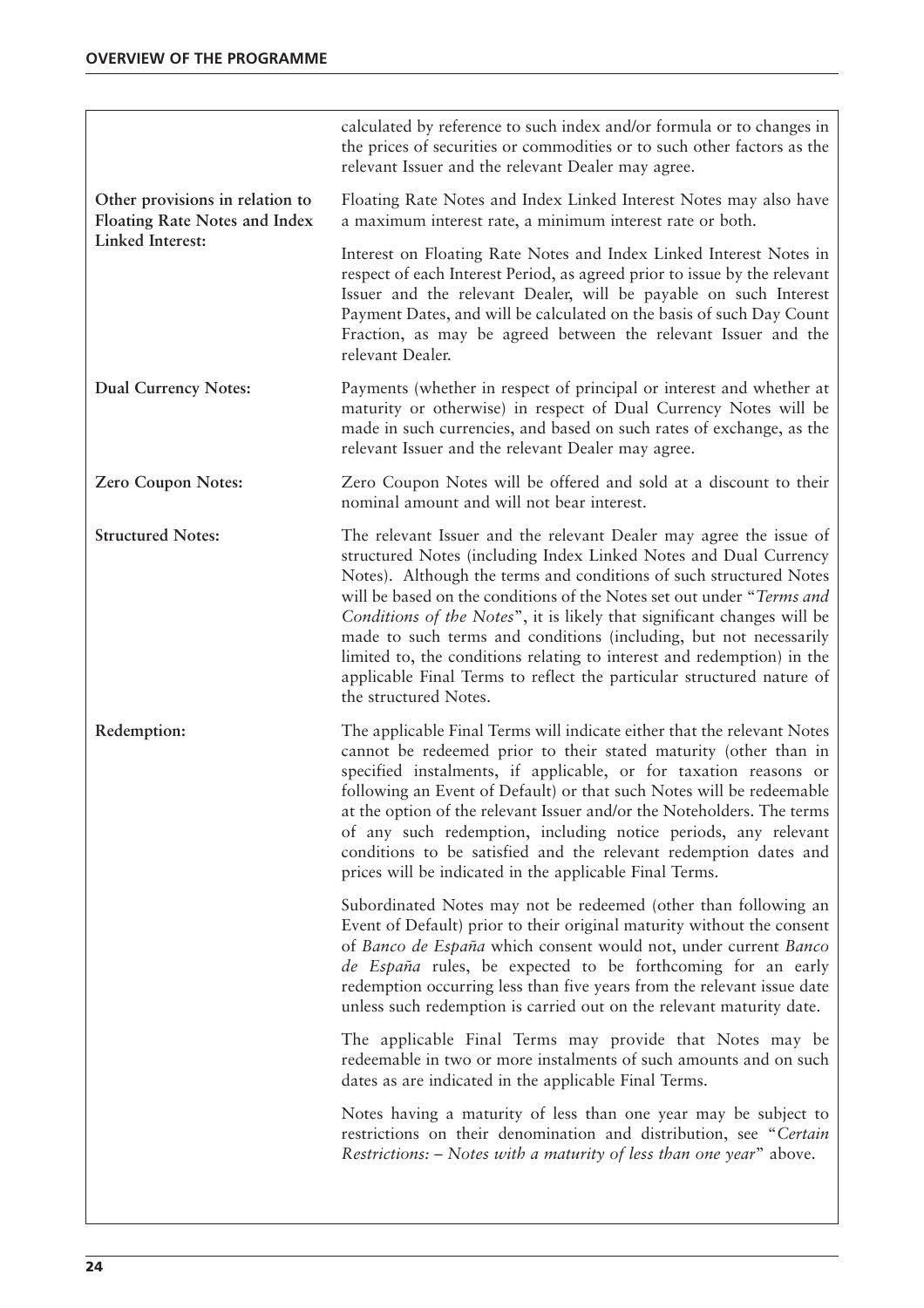| <b>Denomination of Notes:</b> | The Notes will be issued in such denominations as may be agreed<br>between the relevant Issuer and the relevant Dealer save that the<br>minimum denomination of each Note will be such amount as may be<br>allowed or required from time to time by the relevant central bank (or<br>equivalent body) or any laws or regulations applicable to the relevant<br>Specified Currency see "Certain Restrictions: - Notes with a<br><i>maturity of less than one year</i> " above, and save that the minimum<br>denomination of each Note admitted to trading on a regulated market<br>within the European Economic Area or offered to the public in a<br>Member State of the European Economic Area in circumstances<br>which require the publication of a prospectus under the Prospectus<br>Directive will be $\epsilon$ 1,000 (or if the Notes are denominated in a<br>currency other than euro, the equivalent amount in such currency). |
|-------------------------------|------------------------------------------------------------------------------------------------------------------------------------------------------------------------------------------------------------------------------------------------------------------------------------------------------------------------------------------------------------------------------------------------------------------------------------------------------------------------------------------------------------------------------------------------------------------------------------------------------------------------------------------------------------------------------------------------------------------------------------------------------------------------------------------------------------------------------------------------------------------------------------------------------------------------------------------|
|                               | Unless otherwise stated in the applicable Final Terms, the minimum<br>denomination of each Definitive IAI Registered Note will be<br>U.S.\$100,000 or its approximate equivalent in other Specified<br>Currencies.                                                                                                                                                                                                                                                                                                                                                                                                                                                                                                                                                                                                                                                                                                                       |
| Taxation:                     | Save as set out below, all payments in respect of the Notes will be<br>made without deduction for or on account of withholding taxes<br>imposed by Spain as provided in Condition 8. In the event that any<br>such deduction is made, the relevant Issuer or, as the case may be, the<br>Guarantor will, save in certain limited circumstances provided in<br>Condition 8, be required to pay additional amounts to cover the<br>amounts so deducted.                                                                                                                                                                                                                                                                                                                                                                                                                                                                                    |
|                               | Payments in respect of the Notes and under the Guarantee will be<br>subject to Spanish withholding tax in the circumstances described<br>below. In such circumstances, neither the relevant Issuer nor the<br>Guarantor will be required to pay additional amounts in respect of<br>such withholding tax.                                                                                                                                                                                                                                                                                                                                                                                                                                                                                                                                                                                                                                |
|                               | Under Spanish law interest payments in respect of the Notes will be<br>subject to withholding tax in Spain, currently at the rate of 18 per<br>cent., in the case of (a) individual holders who are resident for tax<br>purposes in Spain and (b) holders who receive payments through a<br>Tax Haven (as defined in Royal Decree 1080/1991 of 5th July, 1991).<br>In addition, holders who fail to provide information regarding their<br>identity and tax residence will also receive payments subject to<br>Spanish withholding tax, see Condition 8 of the Notes.                                                                                                                                                                                                                                                                                                                                                                    |
|                               | Disclosure of Identity of Holders: Under Spanish law the Guarantor is obliged to disclose to the Spanish<br>tax and supervisory authorities the identity of holders of the Notes.                                                                                                                                                                                                                                                                                                                                                                                                                                                                                                                                                                                                                                                                                                                                                        |
|                               | The European Clearing Systems are expected to follow certain<br>procedures to facilitate the Principal Paying Agent in the collection of<br>the information referred to above from Noteholders. If the European<br>Clearing Systems are, in the future, unable to follow these procedures,<br>they may refuse to clear all or any Series of the Notes and this will<br>affect the liquidity of the relevant Notes. In such a case, Global Notes<br>will be exchanged for Notes in definitive form, see "Form of the<br>Notes". The Guarantor and the relevant Issuer may from time to time<br>appoint an agent to intermediate with the European Clearing Systems<br>in the provision of such information. Details of any such appointment<br>will be set out in the applicable Final Terms.                                                                                                                                             |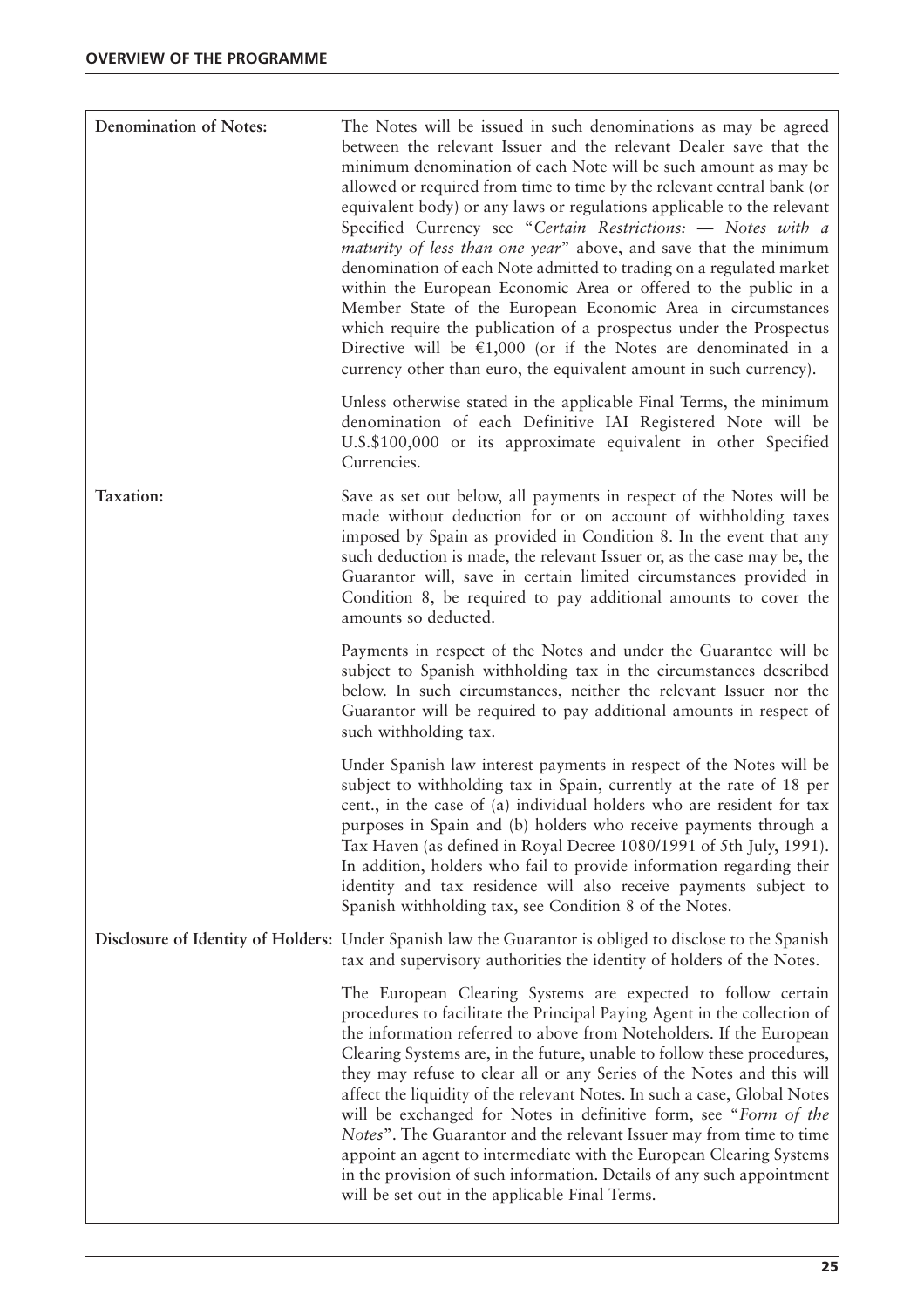|                                            | In the case of any Notes which are held in DTC the relevant Issuer<br>and the Guarantor may agree procedures with DTC and an<br>intermediary agent appointed by the relevant Issuer and the<br>Guarantor to facilitate the collection of such details. Any such<br>procedures will be summarised in the applicable Final Terms and<br>otherwise made available to holders of the relevant Notes as<br>described in the applicable Final Terms.                                                                                                                                  |
|--------------------------------------------|---------------------------------------------------------------------------------------------------------------------------------------------------------------------------------------------------------------------------------------------------------------------------------------------------------------------------------------------------------------------------------------------------------------------------------------------------------------------------------------------------------------------------------------------------------------------------------|
|                                            | The procedure described in this Offering Circular is a summary only<br>and is subject to review and amendment by the European Closing<br>Systems and/or DTC as well as to further clarification from the<br>Spanish tax authorities regarding such laws and regulations. Holders<br>of Notes must seek their own advice to ensure that they comply with<br>all procedures to ensure correct tax treatment of their Notes. None of<br>the Issuers, the Guarantor, the Dealers, the Paying Agents, the<br>European Clearing Systems or DTC assume any responsibility<br>therefor. |
|                                            | For further details, see "Taxation" below.                                                                                                                                                                                                                                                                                                                                                                                                                                                                                                                                      |
| <b>Cross Default:</b>                      | The terms of the Notes will contain a cross default provision as<br>further described in Condition 10.                                                                                                                                                                                                                                                                                                                                                                                                                                                                          |
| <b>Negative Pledge:</b>                    | The terms of the Notes will not contain a Negative Pledge provision.                                                                                                                                                                                                                                                                                                                                                                                                                                                                                                            |
| <b>Status of the Notes:</b>                | Notes may be either Senior Notes or Subordinated Notes as more<br>fully described in "Terms and Conditions of the Notes - Status of the<br>Notes and the Guarantees". Perpetual Subordinated Notes may also<br>be issued under the Programme and the terms and conditions<br>applicable to such Notes will be set out in the applicable Final Terms.                                                                                                                                                                                                                            |
| <b>Status of the Guarantees:</b>           | The Senior Notes will be guaranteed by the Guarantor pursuant to<br>the Senior Guarantees and the Subordinated Notes will be guaranteed<br>by the Guarantor pursuant to the Subordinated Guarantee, all as<br>more fully described in "Terms and Conditions of the Notes - Status<br>of the Notes and the Guarantees".                                                                                                                                                                                                                                                          |
| Substitution:                              | The Terms and Conditions of the Notes will contain provisions<br>allowing for the substitution of the relevant Issuer as principal debtor<br>and/or the Guarantor as Guarantor of the obligations of the relevant<br>Issuer under the Notes, as more fully described in "Terms and<br>Conditions of the Notes - Substitution".                                                                                                                                                                                                                                                  |
| Rating:                                    | The rating of the Notes to be issued under the Programme will be<br>specified in the applicable Final Terms. A rating is not a<br>recommendation to buy, sell or hold securities and may be subject to<br>suspension, change or withdrawal at any time by the assigning rating<br>agency.                                                                                                                                                                                                                                                                                       |
| Noteholder Representative and<br>Meetings: | Spanish company law requires that a representative (Comisario) of<br>the Noteholders is appointed and that a syndicate of Noteholders is<br>established in relation to each Series of Notes issued under the<br>Programme. By purchasing a Note of any Series, the holder thereof<br>will be deemed to have agreed to (i) the appointment of the<br>representative for that Series named in the applicable Final Terms, (ii)<br>become a member of the syndicate of Noteholders of that Series and                                                                              |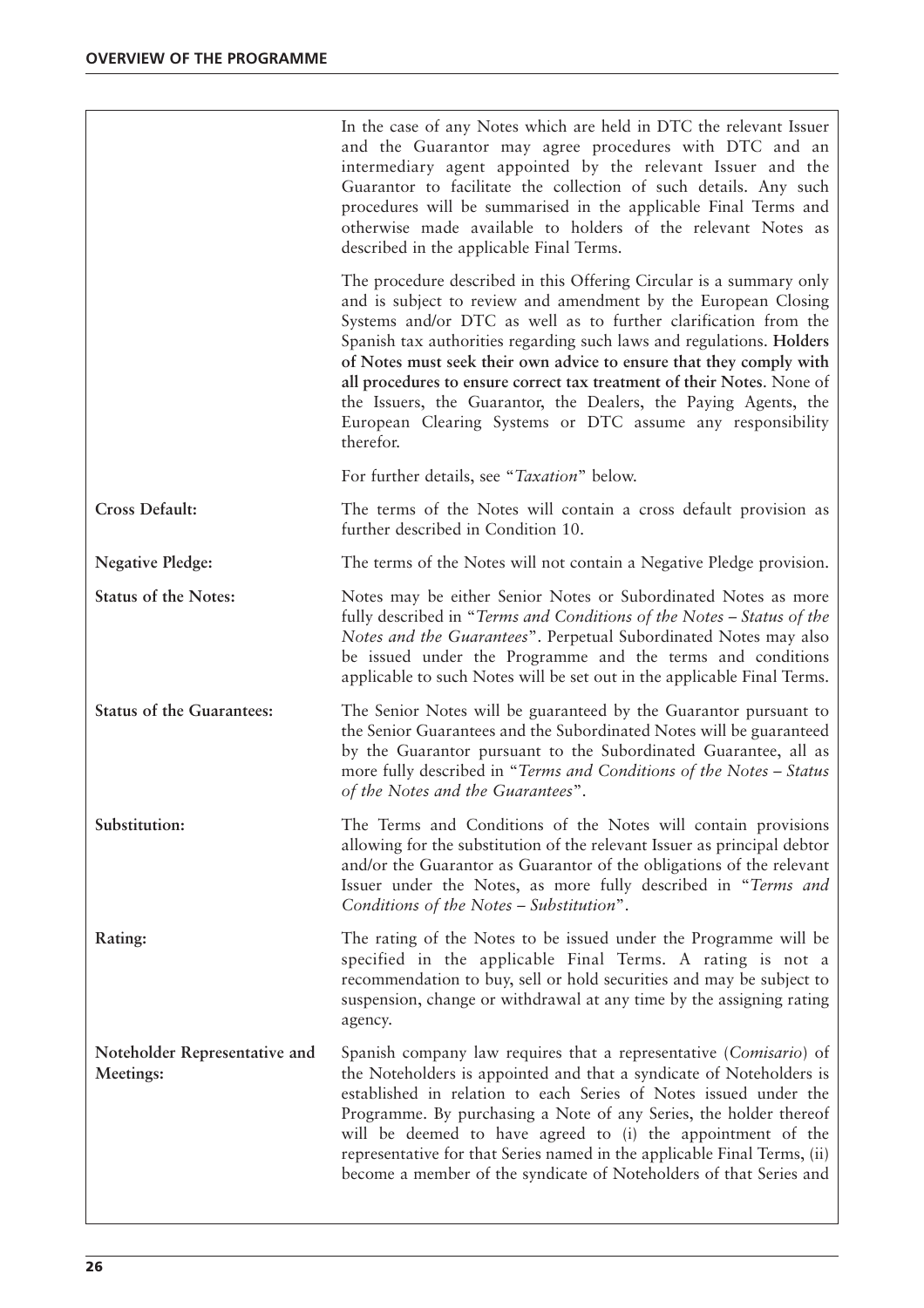|                                      | (iii) accept the syndicate regulations referred to in the applicable Final<br>Terms.                                                                                                                                                                                                                                                                                                                                                                                                                                                  |
|--------------------------------------|---------------------------------------------------------------------------------------------------------------------------------------------------------------------------------------------------------------------------------------------------------------------------------------------------------------------------------------------------------------------------------------------------------------------------------------------------------------------------------------------------------------------------------------|
| Listing and Admission to<br>Trading: | Application has been made to the UK Listing Authority for Notes<br>issued under the Programme to be admitted to the Official List and to<br>the London Stock Exchange for such Notes to be admitted to trading<br>on the London Stock Exchange's Gilt-Edged and Fixed Interest<br>Market. The Notes may also be listed or admitted to trading, as the<br>case may be, on such other or further stock exchanges or markets as<br>may be agreed between the relevant Issuer and the relevant Dealer in<br>relation to each Series.      |
|                                      | Unlisted Notes will not be issued under the Programme.                                                                                                                                                                                                                                                                                                                                                                                                                                                                                |
|                                      | The applicable Final Terms will state on which stock exchanges<br>and/or markets the relevant Notes are to be listed and/or admitted to<br>trading.                                                                                                                                                                                                                                                                                                                                                                                   |
| Governing Law:                       | The Conditions of the Notes will be governed by, and construed in<br>accordance with, English law, except that the provisions of Condition<br>3 will be, and each Guarantee is, governed by, and will be construed<br>in accordance with, Spanish law. In addition, the provisions of<br>Condition 15 relating to the appointment of a Noteholder<br>representative and meetings of Noteholders will be governed by<br>Spanish law. The Notes will be issued in accordance with the<br>formalities prescribed by Spanish company law. |
| <b>Selling Restrictions:</b>         | There are restrictions on the distribution of this Offering Circular and<br>the offer or sale of Notes in Japan, the European Economic Area<br>(including Spain, the United Kingdom, Italy and France) the United<br>States and such other restrictions as may be required in connection<br>with the offering and sale of a particular Tranche of Notes, see<br>"Subscription and Sale and Transfer and Selling Restrictions".                                                                                                        |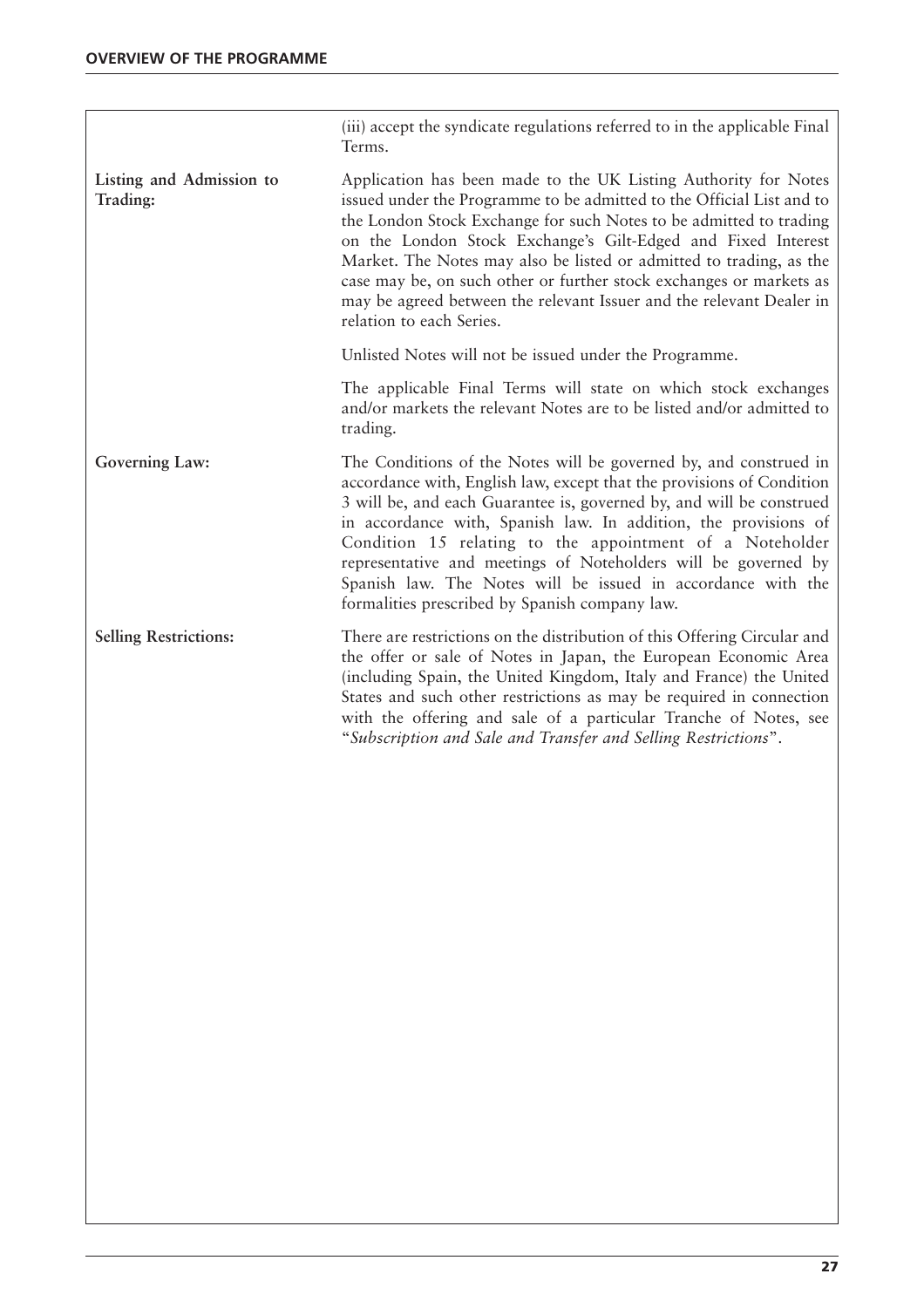### FORM OF THE NOTES

The Notes of each Series will be in either bearer form, with or without interest coupons attached, or registered form, without interest coupons attached. Bearer Notes will be issued outside the United States in reliance on Regulation S under the Securities Act (**Regulation S**) and Registered Notes will be issued both outside the United States in reliance on the exemption from registration provided by Regulation S and within the United States in reliance on Rule 144A or Regulation D under the Securities Act.

#### **Bearer Notes**

Each Tranche of Bearer Notes will be initially issued in the form of a temporary global note (a **Temporary Bearer Global Note**) or a permanent global note (a **Permanent Bearer Global Note**) as indicated in the applicable Final Terms, which, in either case, will (i) if the Global Notes are intended to be issued in new global note (NGN) form, as stated in the applicable Final Terms, be delivered on or prior to the original issue date of the Tranche to a common safekeeper for Euroclear and Clearstream, Luxembourg); or (ii) if the Global Notes are not intended to be issued in NGN form, be delivered on or prior to the original issue date of the Tranche to a common depositary for Euroclear and Clearstream, Luxembourg. Whilst any Bearer Note is represented by a Temporary Bearer Global Note, payments of principal, interest (if any) and any other amount payable in respect of the Notes due prior to the Exchange Date (as defined below) will be made (against presentation of the Temporary Bearer Global Note if the Temporary Global Note is not intended to be issued in NGN form) only to the extent that certification of non-U.S. beneficial ownership or certification to the effect that the holder is a U.S. person who purchased in a transaction that did not require registration under the Securities Act and to the effect that such holder is not a United States person, or is a United States person that purchased by or through certain United States financial institutions or is a financial institution purchasing for resale during the restricted period to persons other than United States persons or persons within the United States or its possessions as required by U.S. Treasury regulations, has been received by Euroclear and/or Clearstream, Luxembourg and Euroclear and/or Clearstream, Luxembourg, as applicable, has given a like certification (based on the certifications it has received) to the Principal Paying Agent.

On and after the date (the **Exchange Date**) which is 40 days after a Temporary Bearer Global Note is issued, interests in such Temporary Bearer Global Note will be exchangeable (free of charge) upon a request as described therein either for (a) interests in a Permanent Bearer Global Note of the same Series or (b) for definitive Bearer Notes of the same Series with, where applicable, receipts, interest coupons and talons attached (as indicated in the applicable Final Terms and subject, in the case of definitive Bearer Notes, to such notice period as is specified in the applicable Final Terms), in each case against certification of beneficial ownership as described above unless such certification has already been given, provided that purchasers in the United States and certain U.S. persons will not be able to receive definitive Bearer Notes. The holder of a Temporary Bearer Global Note will not be entitled to collect any payment of interest, principal or other amount due on or after the Exchange Date unless, upon due certification, exchange of the Temporary Bearer Global Note for an interest in a Permanent Bearer Global Note or for definitive Bearer Notes is improperly withheld or refused.

Payments of principal, interest (if any) or any other amounts on a Permanent Bearer Global Note will be made through Euroclear and/or Clearstream, Luxembourg (against presentation or surrender (as the case may be) of the Permanent Bearer Global Note if the Permanent Bearer Global Note is not intended to be issued in NGN form) without any requirement for certification.

The applicable Final Terms will specify that a Permanent Bearer Global Note will be exchangeable (free of charge), in whole but not in part, for definitive Bearer Notes with, where applicable, receipts, interest coupons and talons attached upon either (a) not less than 60 days' written notice from Euroclear and/or Clearstream, Luxembourg (acting on the instructions of any holder of an interest in such Permanent Bearer Global Note) to the Principal Paying Agent as described therein or (b) only upon the occurrence of an Exchange Event. For these purposes, **Exchange Event** means that (i) an Event of Default (as defined in Condition 10) has occurred and is continuing, (ii) the relevant Issuer has been notified that both Euroclear and Clearstream, Luxembourg have been closed for business for a continuous period of 14 days (other than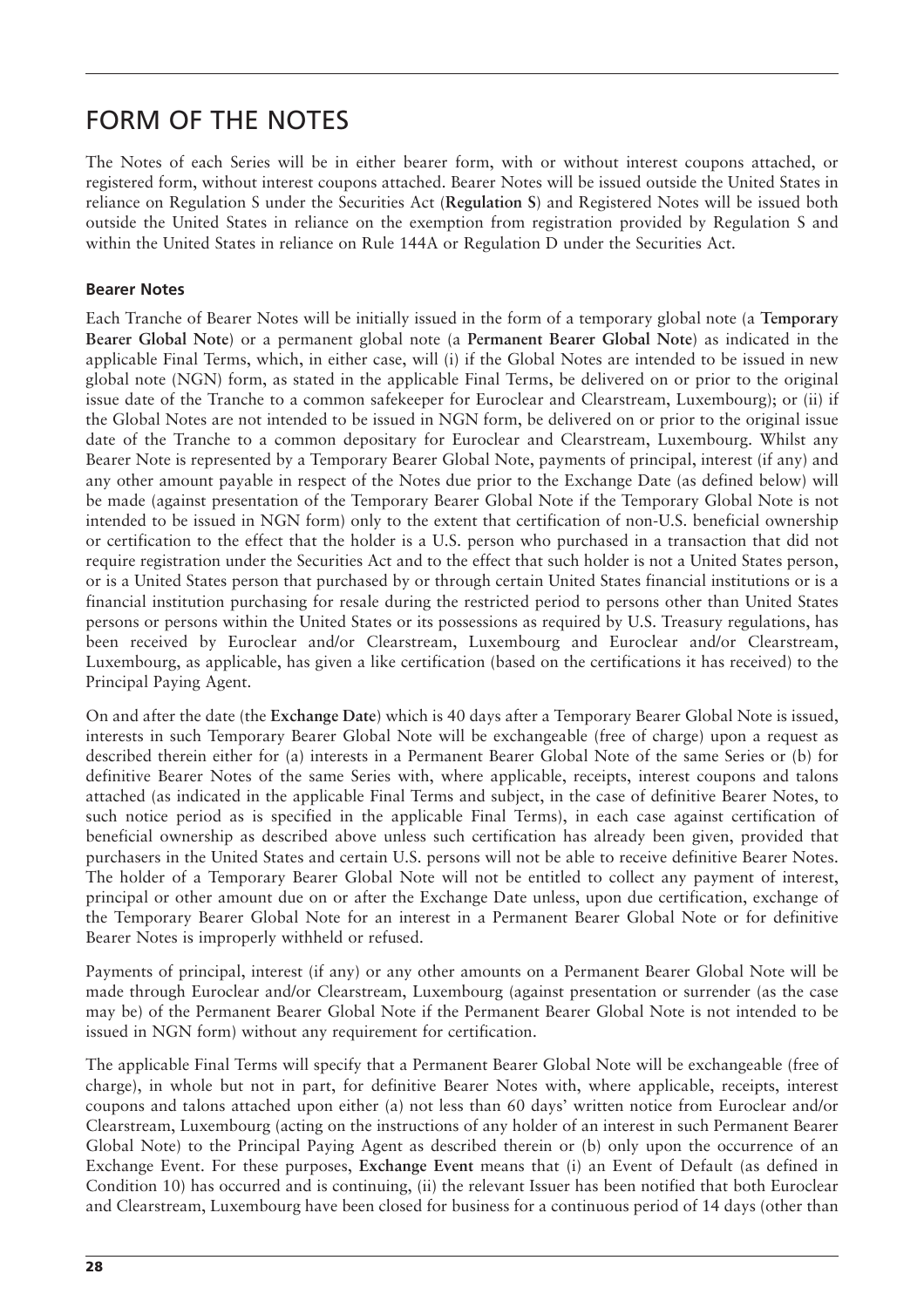by reason of holiday, statutory or otherwise) or have announced an intention permanently to cease business or have in fact done so and no successor clearing system is available, (iii) if so specified in the applicable Final Terms, the relevant Issuer has or will become subject to adverse tax consequences which would not be suffered were the Notes represented by the Permanent Bearer Global Note in definitive form or (iv) the Notes are required to be removed from both Euroclear and Clearstream, Luxembourg and no alternative clearing system is available. The relevant Issuer will promptly give notice to Noteholders in accordance with Condition 14 if an Exchange Event occurs. In the event of the occurrence of an Exchange Event, Euroclear and/or Clearstream, Luxembourg (acting on the instructions of any holder of an interest in such Permanent Bearer Global Note) or the relevant Issuer, as the case may be, may give notice to the Principal Paying Agent requesting exchange. Any such exchange shall occur not later than 60 days after the date of receipt of the first relevant notice by the Principal Paying Agent.

The following legend will appear on all Bearer Notes which have an original maturity of more than 365 days and on all receipts and interest coupons relating to such Notes:

"**ANY UNITED STATES PERSON WHO HOLDS THIS OBLIGATION WILL BE SUBJECT TO LIMITATIONS UNDER THE UNITED STATES INCOME TAX LAWS, INCLUDING THE LIMITATIONS PROVIDED IN SECTIONS 165(j) AND 1287(a) OF THE INTERNAL REVENUE CODE.**"

The sections referred to provide that United States holders, with certain exceptions, will not be entitled to deduct any loss on Bearer Notes, receipts or interest coupons and will not be entitled to capital gains treatment of any gain on any sale, disposition, redemption or payment of principal in respect of such Notes, receipts or interest coupons.

Notes which are represented by a Bearer Global Note will only be transferable in accordance with the rules and procedures for the time being of Euroclear or Clearstream, Luxembourg, as the case may be.

#### **Registered Notes**

The Registered Notes of each Tranche offered and sold in reliance on Regulation S, which will be sold to non-U.S. persons outside the United States, will initially be represented by a global note in registered form (a **Regulation S Global Note**). Prior to expiry of the distribution compliance period (as defined in Regulation S) applicable to each Tranche of Notes, beneficial interests in a Regulation S Global Note may not be offered or sold to, or for the account or benefit of, a U.S. person save as otherwise provided in Condition 2 and may not be held otherwise than through Euroclear or Clearstream, Luxembourg and such Regulation S Global Note will bear a legend describing such restrictions on transfer.

The Registered Notes of each Tranche may only be offered and sold in the United States or to U.S. persons in private transactions (a) to "qualified institutional buyers" within the meaning of Rule 144A under the Securities Act (**QIBs**) or (b) to "accredited investors" (as defined in Rule 501(a)(1), (2), (3) or (7) under the Securities Act that are institutions (**Institutional Accredited Investors**) who agree to purchase the Notes for their own account and not with a view to the distribution thereof. The Registered Notes of each Tranche sold to QIBs will be represented by a global note in registered form (a **Rule 144A Global Note** and, together with a Regulation S Global Note, the **Registered Global Notes**).

Registered Global Notes will either (a) be deposited with a custodian for, and registered in the name of a nominee of, DTC for the accounts of Euroclear and Clearstream, Luxembourg or (b) be deposited with a common depositary for, and registered in the name of a common nominee of, Euroclear and Clearstream, Luxembourg, as specified in the applicable Final Terms. Persons holding beneficial interests in Registered Global Notes will be entitled or required, as the case may be, under the circumstances described below, to receive physical delivery of definitive Notes in fully registered form.

The Registered Notes of each Tranche sold to Institutional Accredited Investors will be in definitive form, registered in the name of the holder thereof (**Definitive IAI Registered Notes**). Unless otherwise set forth in the applicable Final Terms, Definitive IAI Registered Notes will be issued only in minimum denominations of U.S.\$100,000 and integral multiples of U.S.\$1,000 in excess thereof (or the approximate equivalents in the applicable Specified Currency). Definitive IAI Registered Notes will be subject to the restrictions on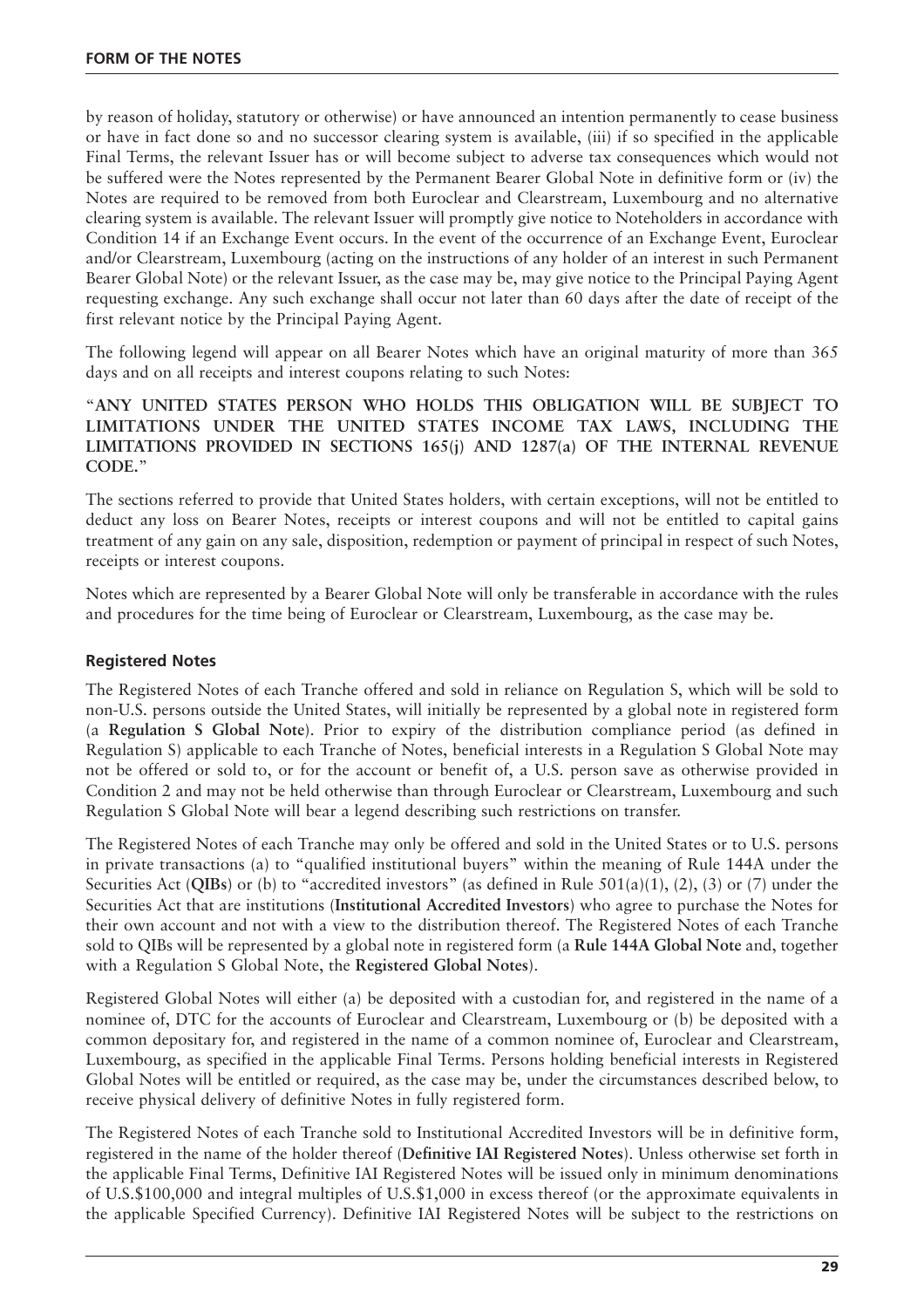transfer set forth therein and will bear the restrictive legend described under "*Subscription and Sale and Transfer and Selling Restrictions*". Institutional Accredited Investors that hold Definitive IAI Registered Notes may elect to hold such Notes through DTC, but transferees acquiring the Notes in transactions exempt from Securities Act registration pursuant to Regulation S or Rule 144 under the Securities Act (if available) may do so upon satisfaction of the requirements applicable to such transfer as described under "*Subscription and Sale and Transfer and Selling Restrictions*". The Rule 144A Global Note and the Definitive IAI Registered Notes will be subject to certain restrictions on transfer set forth therein and will bear a legend regarding such restrictions.

Payments of principal, interest and any other amount in respect of the Registered Global Notes will, in the absence of provision to the contrary, be made to the person shown on the Register (as defined in Condition 6(d)) as the registered holder of the Registered Global Notes. None of the relevant Issuer, the Guarantor, any Paying Agent or the Registrar will have any responsibility or liability for any aspect of the records relating to or payments or deliveries made on account of beneficial ownership interests in the Registered Global Notes or for maintaining, supervising or reviewing any records relating to such beneficial ownership interests.

Payments of principal, interest or any other amount in respect of the Registered Notes in definitive form will, in the absence of provision to the contrary, be made to the persons shown on the Register on the relevant Record Date (as defined in Condition 6(d)) immediately preceding the due date for payment in the manner provided in that Condition.

Interests in a Registered Global Note will be exchangeable (free of charge), in whole but not in part, for definitive Registered Notes without receipts, interest coupons or talons attached only upon the occurrence of an Exchange Event. For these purposes, **Exchange Event** means that (a) an Event of Default has occurred and is continuing, (b) the relevant Issuer has or will become subject to adverse tax consequences which would not be suffered were the Notes represented by the Registered Global Note in definitive form, (c) in the case of Notes registered in the name of a nominee for a common depositary for Euroclear and Clearstream, Luxembourg, the relevant Issuer has been notified that both Euroclear and Clearstream, Luxembourg have been closed for business for a continuous period of 14 days (other than by reason of holiday, statutory or otherwise) or have announced an intention permanently to cease business or have in fact done so and, no successor clearing system is available, (d) in the case of Notes registered in the name of a nominee for DTC, either DTC has notified the relevant Issuer that it is unwilling or unable to continue to act as depository for the Notes and no alternative clearing system is available or DTC has ceased to constitute a clearing agency registered under the Exchange Act or (e) the Notes are required to be removed from (in the case of Notes registered in the name of a nominee for a common depositary for Euroclear and Clearstream, Luxembourg) both Euroclear and Clearstream, Luxembourg or (in the case of Notes registered in the name of a nominee for DTC) DTC and, in either case, no alternative clearing system is available. The relevant Issuer will promptly give notice to Noteholders in accordance with Condition 14 if an Exchange Event occurs. In the event of the occurrence of an Exchange Event, DTC, Euroclear and/or Clearstream, Luxembourg (acting on the instructions of any holder of an interest in such Registered Global Note) or the relevant Issuer, as the case may be, may give notice to the Registrar requesting exchange. Any such exchange shall occur not later than 60 days after the date of receipt of the first relevant notice by the Registrar.

#### **Transfer of Interests**

Interests in a Registered Global Note may, subject to compliance with all applicable restrictions, be transferred to a person who wishes to hold such interest in another Registered Global Note or in the form of a Definitive IAI Registered Note and Definitive IAI Registered Notes may, subject to compliance with all applicable restrictions, be transferred to a person who wishes to hold such Notes in the form of an interest in a Registered Global Note. No beneficial owner of an interest in a Registered Global Note will be able to transfer such interest, except in accordance with the applicable procedures of DTC, Euroclear and Clearstream, Luxembourg, in each case to the extent applicable, in each case. Registered Notes are also subject to the restrictions on transfer set forth therein and will bear a legend regarding such restrictions, see "*Subscription and Sale and Transfer and Selling Restrictions*".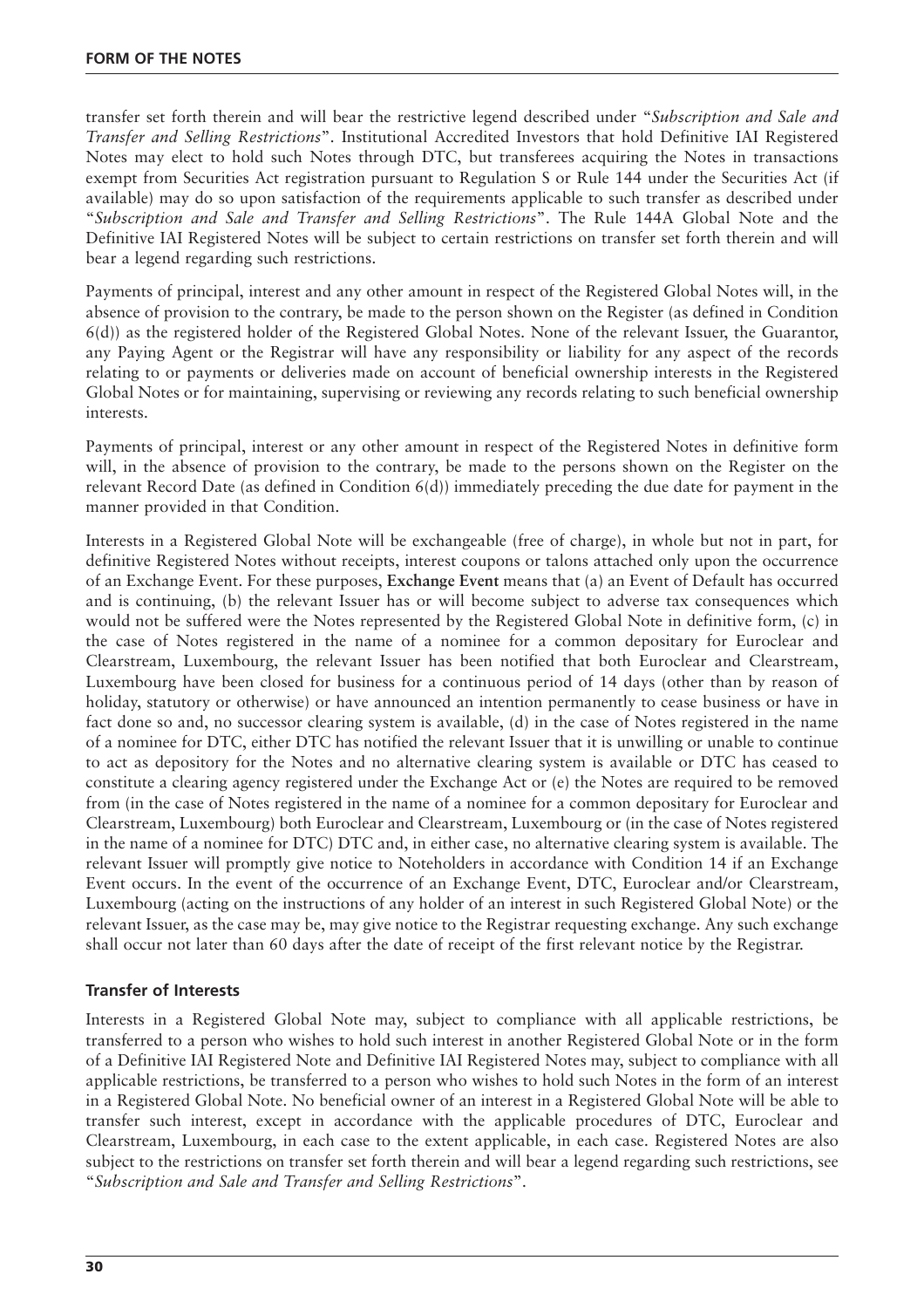#### **General**

Pursuant to the Agency Agreement (as defined under "*Terms and Conditions of the Notes*"), the Principal Paying Agent shall arrange that, where a further Tranche of Notes is issued which is intended to form a single Series with an existing Tranche of Notes, the Notes of such further Tranche shall be assigned a common code, and ISIN and, where applicable, a CUSIP and CINS number which are different from the common code and ISIN, CUSIP and CINS assigned to Notes of any other Tranche of the same Series until at least the expiry of the distribution compliance period (as defined in Regulation S) applicable to the Notes of such Tranche.

For so long as any of the Notes is represented by a Global Note held on behalf of Euroclear and/or Clearstream, Luxembourg and/or DTC or its nominee each person (other than Euroclear or Clearstream, Luxembourg or DTC) who is for the time being shown in the records of Euroclear or of Clearstream, Luxembourg or of DTC as the holder of a particular nominal amount of such Notes (in which regard any certificate or other document issued by Euroclear or Clearstream, Luxembourg or DTC as to the nominal amount of such Notes standing to the account of any person shall be conclusive and binding for all purposes save in the case of manifest error) shall be treated by the Issuers, the Guarantor and their agents as the holder of such nominal amount of such Notes for all purposes other than with respect to the payment of principal or interest on such nominal amount of such Notes and, in the case of DTC or its nominee, voting, giving consents or making requests, for which purpose the bearer of the relevant Bearer Global Note or the registered holder of the relevant Registered Global Note shall be treated by the Issuer, the Guarantor and their agents as the holder of such nominal amount of such Notes in accordance with and subject to the terms of the relevant Global Note and the expressions **Noteholder** and **holder of Notes** and related expressions shall be construed accordingly.

Except in relation to Notes issued in NGN form, any reference herein to Euroclear and/or Clearstream, Luxembourg and/or DTC shall, whenever the context so permits, be deemed to include a reference to any additional or alternative clearing system specified in the applicable Final Terms or as may otherwise be approved by the Issuers and the Principal Paying Agent. A Note may be accelerated by the holder thereof in certain circumstances described in Condition 10. In such circumstances, where any Note is still represented by a Global Note and the Global Note (or any part thereof) has become due and repayable in accordance with the Terms and Conditions of such Notes and payment in full of the amount due has not been made in accordance with the provisions of the Global Note within a period of 15 days from the giving of a notice by a holder with Euroclear or Clearstream, Luxembourg of such Notes so represented and credited to its securities account that it wishes to accelerate such Notes, then holders of interests in such Global Note credited to their accounts with Euroclear and/or Clearstream, Luxembourg and/or DTC, as the case may be, will become entitled to proceed directly against the relevant Issuer on the basis of statements of account provided by Euroclear, Clearstream, Luxembourg and DTC on and subject to the terms of (in the case of BSF) a deed of covenant dated 13th June, 2006 and executed by BSF, (in the case of BSC) a deed of covenant dated 13th June, 2006 and executed by BSC and (in the case of BUS) a deed of covenant dated 13th June, 2006 and executed by BUS (each a **Deed of Covenant**). In addition, holders of interests in such Global Note credited to their accounts with DTC may require DTC to deliver Definitive Notes in registered form in exchange for their interest in such Global Note in accordance with DTC's standard operating procedures.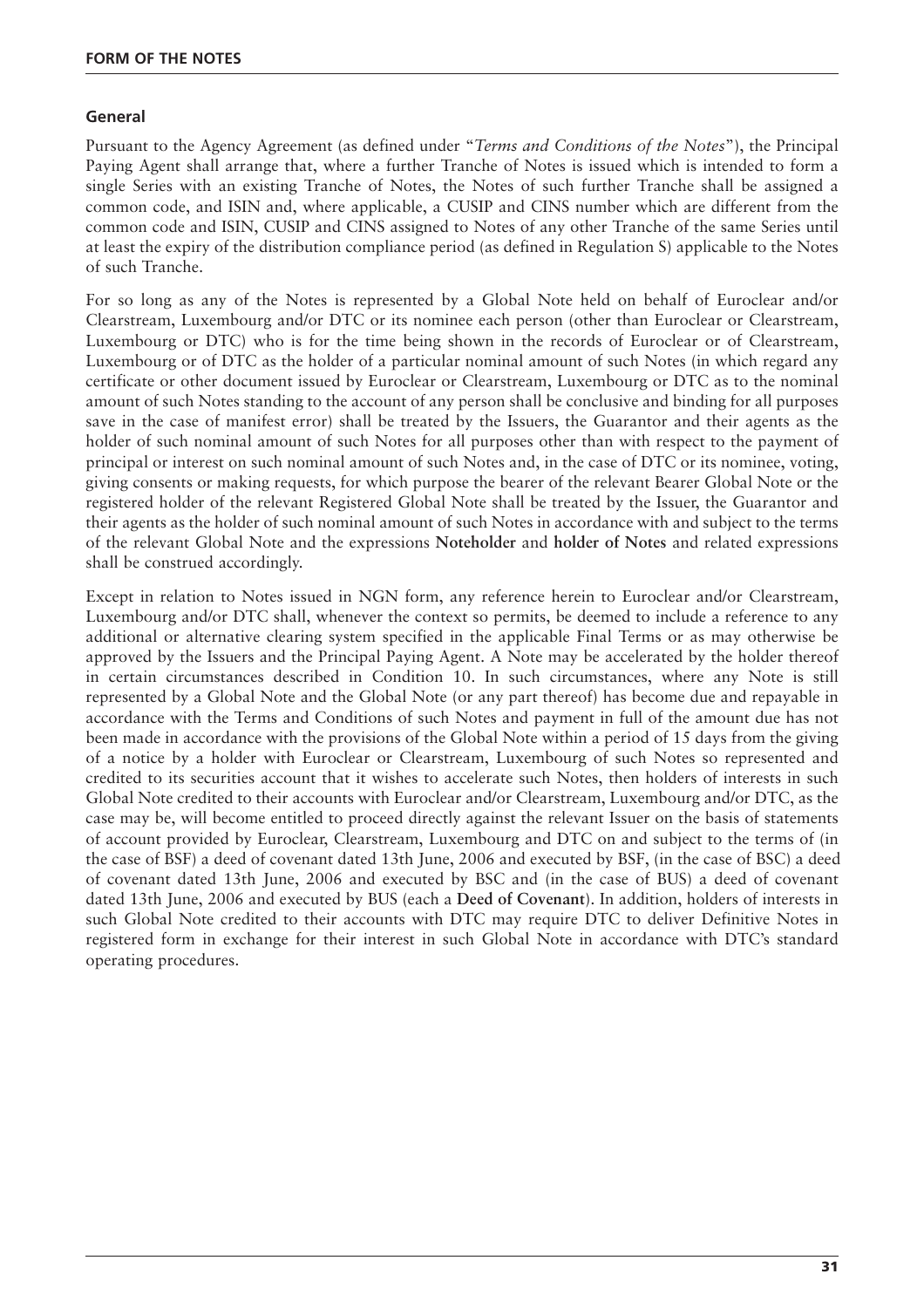### FORM OF APPLICABLE FINAL TERMS

*Set out below is the form of Final Terms which will be completed for each Tranche of Notes issued under the Programme.*

[*Date*]

**[BBVA Senior Finance, S.A. Unipersonal/BBVA Subordinated Capital, S.A. Unipersonal/ BBVA U.S. Senior, S.A. Unipersonal]**

> **Issue of [***Aggregate Nominal Amount of Tranche***] [***Title of Notes***] Guaranteed by Banco Bilbao Vizcaya Argentaria, S.A. under the** E**40,000,000,000 Global Medium Term Note Programme**

#### **PART A – CONTRACTUAL TERMS**

Terms used herein shall be deemed to be defined as such for the purposes of the Conditions set forth in the Offering Circular dated 11th June, 2007 which constitutes a base prospectus for the purposes of the Prospectus Directive (Directive 2003/71/EC) (the **Prospectus Directive**). This document constitutes the Final Terms of the Notes described herein for the purposes of Article 5.4 of the Prospectus Directive and must be read in conjunction with the Offering Circular. Full information on the Issuer and the offer of the Notes is only available on the basis of the combination of these Final Terms and the Offering Circular. The Offering Circular is available for viewing at the office of the Issuer at Gran Vía, 1, Bilbao, Spain and Paseo de la Castellana, 81, 28046, Madrid, Spain and copies may be obtained from the Principal Paying Agent at Winchester House, 1 Great Winchester Street, London EC2N 2DB.

*[The following alternative language applies if the first tranche of an issue which is being increased was issued under an Offering Circular with an earlier date:*

Terms used herein shall be deemed to be defined as such for the purposes of the Conditions (the **Conditions**) set forth in the Offering Circular dated [*original date*]. This document constitutes the Final Terms of the Notes described herein for the purposes of Article 5.4 of the Prospectus Directive (Directive 2003/71/EC) (the **Prospectus Directive**) and must be read in conjunction with the Offering Circular dated 11th June, 2007 which constitutes a base prospectus for the purposes of the Prospectus Directive, save in respect of the Conditions which are extracted from the Offering Circular dated [*original date*] and are attached hereto. Full information on the Issuer and the offer of the Notes is only available on the basis of the combination of these Final Terms and the Offering Circular dated 11th June, 2007 and [*original date*]. Copies of such Offering Circulars are available for viewing at the office of the Issuer at Gran Vía, 1, Bilbao, Spain and Paseo de la Castellana, 81, 28046, Madrid, Spain and copies may be obtained from the Principal Paying Agent at Winchester House, 1 Great Winchester Street, London EC2N 2DB.]

[*Include whichever of the following apply or specify as "Not Applicable" (N/A). Note that the numbering should remain as set out below, even if "Not Applicable" is indicated for individual paragraphs or subparagraphs. Italics denote directions for completing the Final Terms.*]

[*When adding any other final terms or information consideration should be given as to whether such terms or information constitute "significant new factors" and consequently trigger the need for a supplement to the Offering Circular under Article 16 of the Prospectus Directive.*]

[*If the Notes have a maturity of less than one year from their date of issue and the proceeds of issue are accepted in the United Kingdom, the minimum denomination may need to be £100,000 or its equivalent in any other currency.*]

| 1. | (a) | Issuer:    | [BBVA Senior Finance, S.A. Unipersonal/<br>BBVA Subordinated Capital, S.A. Unipersonal/BBVA<br>U.S. Senior, S.A. Unipersonal |
|----|-----|------------|------------------------------------------------------------------------------------------------------------------------------|
|    | (b) | Guarantor: | Banco Bilbao Vizcaya Argentaria, S.A.                                                                                        |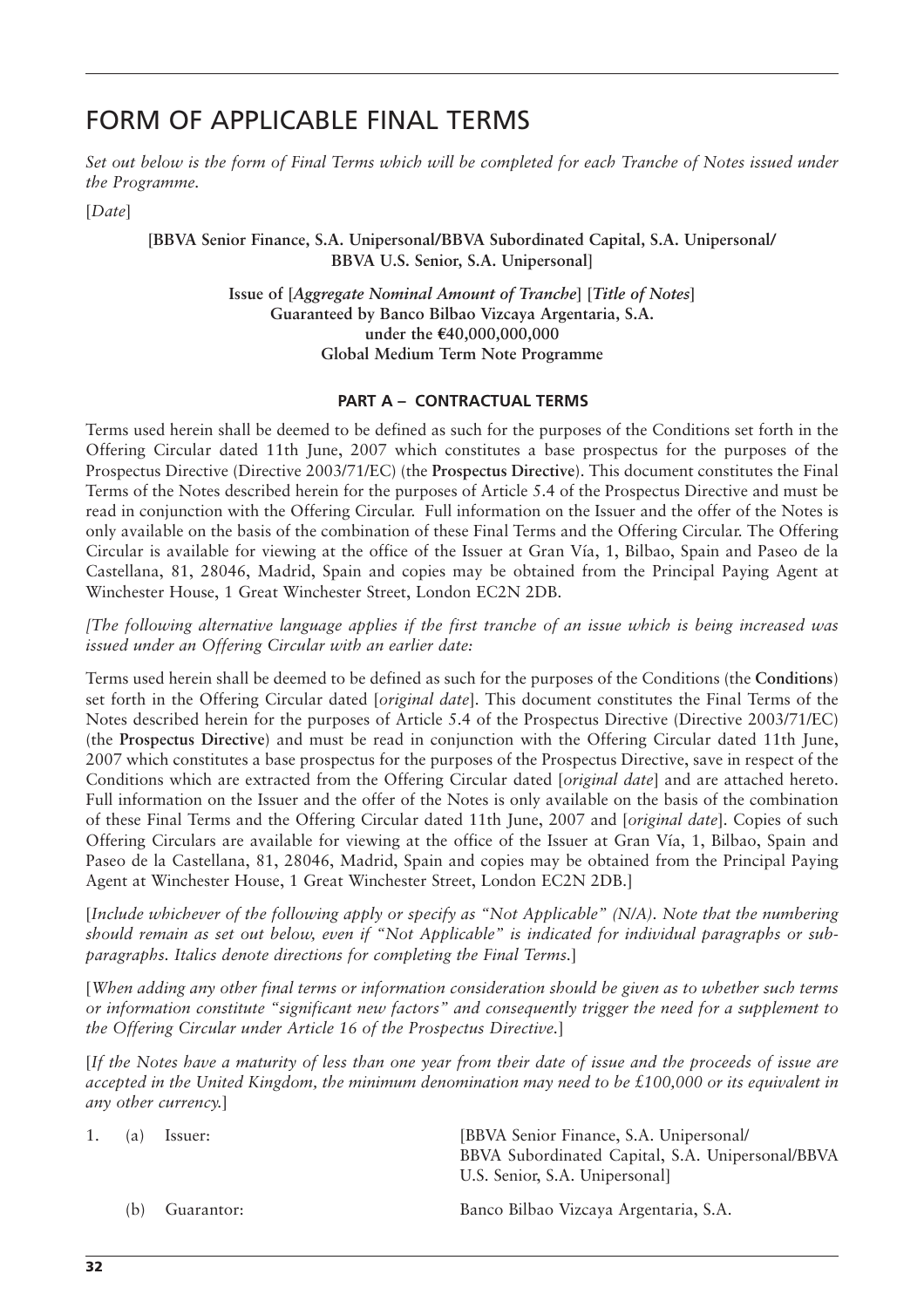2. (a) Series Number: [ ] (b) Tranche Number: 3. Specified Currency or Currencies:  $\begin{bmatrix} \quad \end{bmatrix}$ 4. Aggregate Nominal Amount: (a) Series: [ ] (b) Tranche: [ ] 6. (a) Specified Denominations: [ ][ ] (b) Calculation Amount: [ ] 7. (a) Issue Date: [ ] (b) Interest Commencement Date: [ ] 9. Interest Basis: [[ ] per cent. Fixed Rate] 10. Redemption/Payment Basis: [Redemption at par] *(Applicable to Notes in definitive form)* (*in the case of Registered Notes, this means the minimum integral amount in which transfers can be made*)

(*If fungible with an existing Series, details of that Series, including the date on which the Notes become fungible*)

5. Issue Price of Tranche: [ ] per cent. of the Aggregate Nominal Amount [plus accrued interest from [*insert date*]] (*if applicable*)

(*The minimum denomination of a Note shall not be less than €1,000 or its equivalent: N.B. If an issue of Notes is (i) NOT admitted to trading on an European Economic Area exchange; and (ii) only offered in the European Economic Area in circumstances where a prospectus is not required to be published under the Prospectus Directive, the €1,000 minimum denomination is not required.*)

*(If there is only one Specified Denomination, insert that Specified Denomination. If there is more than one Specified Denomination, insert the highest common factor. N.B. there must be a common factor in the case of two or more Specified Denominations)*

8. Maturity Date: [*Fixed rate — specify date/Floating rate* — Interest Payment Date falling in or nearest to [*specify month and year*]]

> [[LIBOR/EURIBOR] +/- [ ] per cent. Floating Rate] [Zero Coupon] [Index Linked Interest] [Dual Currency Interest] [*specify other*] (further particulars specified below)

> [Index Linked Redemption] [Dual Currency Redemption] [Partly Paid] [Instalment] [*specify other*] *(N.B. If the Final Redemption Amount is other than 100 per cent. of the nominal value the Notes will be*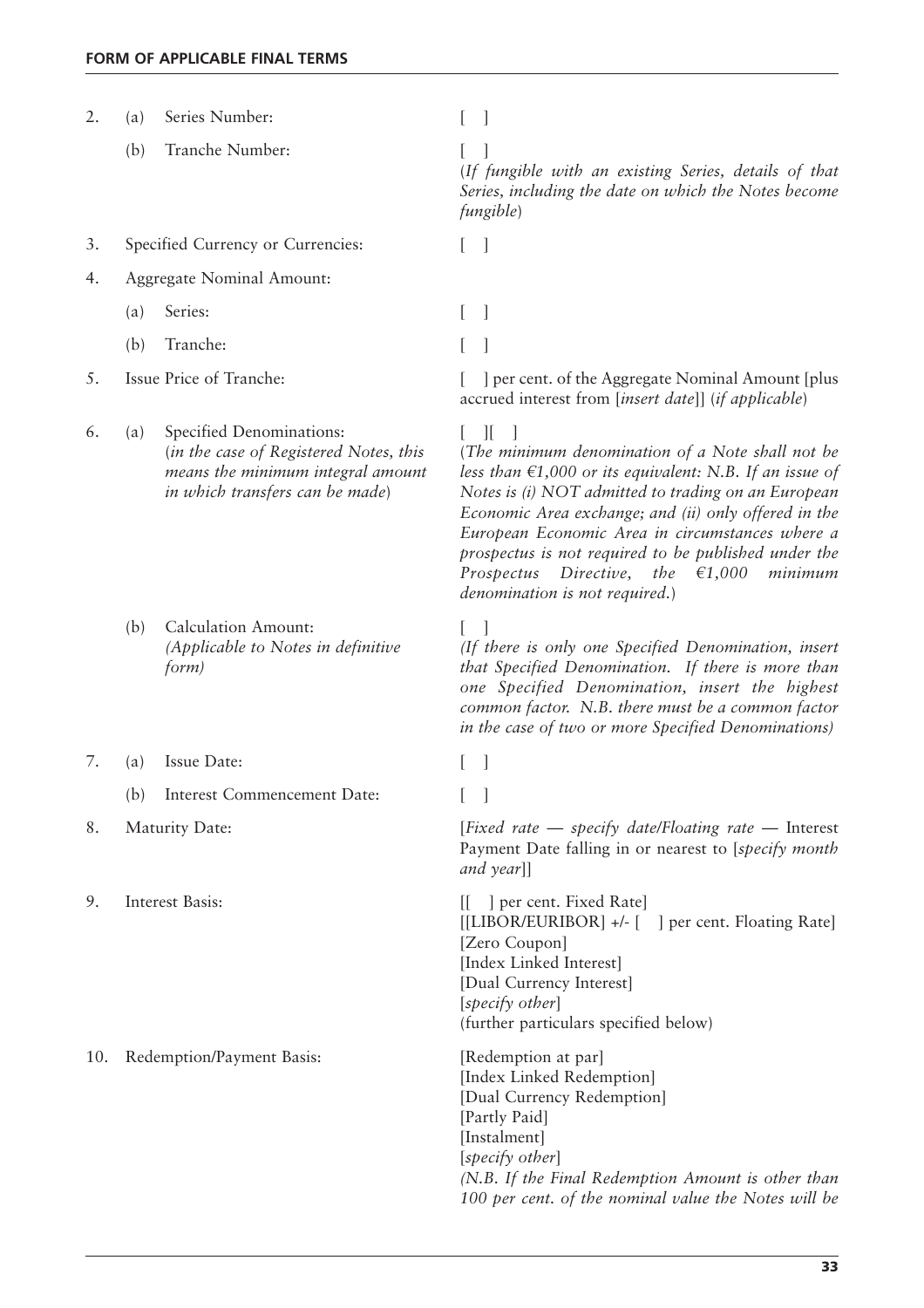|     |                   |                                                                           | Directive and the requirements of Annex XII to the<br>Prospectus Directive Regulation will apply.)                                                                                              |
|-----|-------------------|---------------------------------------------------------------------------|-------------------------------------------------------------------------------------------------------------------------------------------------------------------------------------------------|
| 11. |                   | Change of Interest Basis or Redemption/<br>Payment Basis:                 | [Specify details of any provision for change of Notes<br>into another Interest Basis or Redemption/Payment<br>Basis]                                                                            |
| 12. | Put/Call Options: |                                                                           | [Investor Put]<br>[Issuer Call]<br>[(further particulars specified below)]                                                                                                                      |
| 13. | (a)               | Status of the Notes:                                                      | [Senior (if the Issuer is BBVA Senior Finance, S.A.<br>Unipersonal or BBVA U.S. Senior, S.A. Unipersonal)<br>/Subordinated (if the Issuer is BBVA Subordinated<br>Capital, S.A. Unipersonal)]   |
|     | (b)               | Status of the Guarantee:                                                  | [Senior (if the Issuer is BBVA Senior Finance, S.A.<br>Unipersonal or BBVA U.S. Senior, S.A. Unipersonal)/<br>Subordinated (if the Issuer is BBVA Subordinated<br>Capital, S.A. Unipersonal)]   |
|     | (c)               | [Date [Board] approval for issuance<br>of Notes [and Guarantee] obtained: | $\lbrack$ [ $\lbrack$ and $\lbrack$ ], respectively]]<br>(N.B. Only relevant where Board (or similar)<br>authorisation is required for the particular tranche of<br>Notes or related Guarantee) |
| 14. |                   | Method of distribution:                                                   | [Syndicated/Non-syndicated]                                                                                                                                                                     |

*derivative securities for the purposes of the Prospectus*

### **PROVISIONS RELATING TO INTEREST (IF ANY) PAYABLE**

|     | 15. Fixed Rate Note Provisions                                         | [Applicable/Not Applicable]<br>(If not applicable, delete the remaining subparagraphs<br>of this paragraph)                                                                                                             |
|-----|------------------------------------------------------------------------|-------------------------------------------------------------------------------------------------------------------------------------------------------------------------------------------------------------------------|
| (a) | Rate(s) of Interest:                                                   | [ ] per cent. per annum [payable [annually/semi-<br>annually/quarterly] in arrear]<br>(If payable other than annually, consider amending<br>Condition 5.)                                                               |
| (b) | Interest Payment Date(s):                                              | [[ ] in each year up to and including the Maturity<br>$Date]/[specificity\ other]]$<br>$(N.B. This will need to be amended in the case of long$<br>or short coupons)                                                    |
| (c) | Fixed Coupon Amount(s):<br>(Applicable to Notes in definitive<br>form) | ] per Calculation Amount                                                                                                                                                                                                |
| (d) | Broken Amount(s):<br>(Applicable to Notes in definitive<br>form)       | per Calculation Amount payable on the Interest<br>Payment Date falling in/on [<br>[Insert particulars of any initial or final broken<br>interest amounts which do not correspond with the<br><b>Fixed Coupon Amount</b> |
| (e) | Day Count Fraction:                                                    | $[30/360$ or $30/360$ (ISDA) or Actual/Actual (ICMA)<br>or Actual/Actual (ISDA) or <i>specify other</i> ]                                                                                                               |
|     |                                                                        |                                                                                                                                                                                                                         |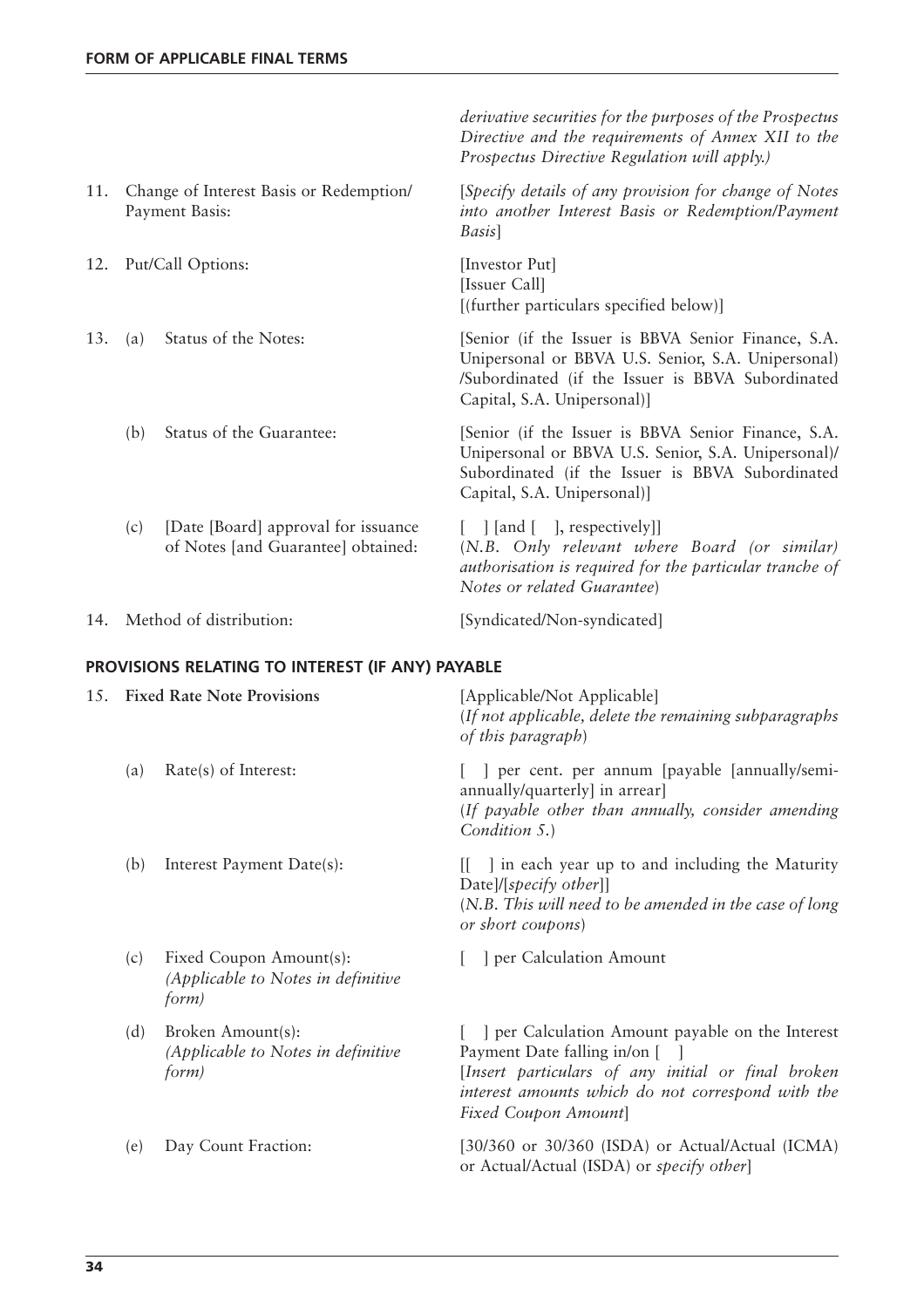|     |     |                                                                                                                       | (See Condition 5 for alternatives. Note that if interest<br>is not payable on a regular basis (for example, if there<br>are Broken Amounts specified) Actual/Actual (ICMA)<br>may not be a suitable Day Count Fraction).                                                                                                                                 |
|-----|-----|-----------------------------------------------------------------------------------------------------------------------|----------------------------------------------------------------------------------------------------------------------------------------------------------------------------------------------------------------------------------------------------------------------------------------------------------------------------------------------------------|
|     | (f) | Determination Date(s):                                                                                                | ] in each year<br>[Insert regular interest payment dates, ignoring issue<br>date or maturity date in the case of a long or short<br>first or last coupon. N.B. This will need to be<br>amended in the case of regular interest payment dates<br>which are not of equal duration. N.B. Only relevant<br>where Day Count Fraction is Actual/Actual (ICMA)] |
|     | (g) | Other terms relating to the method<br>of calculating interest for Fixed Rate<br>Notes:                                | [None/Give details]                                                                                                                                                                                                                                                                                                                                      |
| 16. |     | <b>Floating Rate Note Provisions</b>                                                                                  | [Applicable/Not Applicable]<br>(If not applicable, delete the remaining subparagraphs)<br>of this paragraph)                                                                                                                                                                                                                                             |
|     | (a) | Specified Period(s)/Specified Interest<br>Payment Dates:                                                              | J<br>$\mathbf{L}$                                                                                                                                                                                                                                                                                                                                        |
|     | (b) | Business Day Convention:                                                                                              | [Floating Rate Convention/Following Business Day<br>Following Business<br>Convention/Modified<br>Day<br>Convention/Preceding Business Day Convention/<br>$[specify\ other]]$                                                                                                                                                                             |
|     | (c) | Additional Business Centre(s):                                                                                        | (Note that this item relates to the Interest Period end<br>dates and not the place of payment to which item 26<br>relates).                                                                                                                                                                                                                              |
|     | (d) | Manner in which the Rate of Interest<br>and Interest Amount is to be<br>determined:                                   | [Screen Rate Determination/ISDA Determination/<br>specify other]                                                                                                                                                                                                                                                                                         |
|     | (e) | Party responsible for calculating the<br>Rate of Interest and Interest Amount<br>(if not the Principal Paying Agent): |                                                                                                                                                                                                                                                                                                                                                          |
|     | (f) | Screen Rate Determination:                                                                                            | [Applicable/Not Applicable]                                                                                                                                                                                                                                                                                                                              |
|     |     | Reference Rate:                                                                                                       | (Either LIBOR, EURIBOR or other, although<br>additional information is required if other – including<br>fallback provisions in the Agency Agreement)                                                                                                                                                                                                     |
|     |     | Interest Determination Date(s):                                                                                       | (Second London business day prior to the start of<br>each Interest Period if LIBOR (other than Sterling or<br>euro LIBOR), first day of each Interest Period if<br>Sterling LIBOR and the second day on which the<br>TARGET System is open prior to the start of each<br>Interest Period if EURIBOR or euro LIBOR)                                       |
|     |     | Relevant Screen Page:                                                                                                 | $\overline{\phantom{a}}$<br>$\mathsf{L}$                                                                                                                                                                                                                                                                                                                 |
|     |     |                                                                                                                       |                                                                                                                                                                                                                                                                                                                                                          |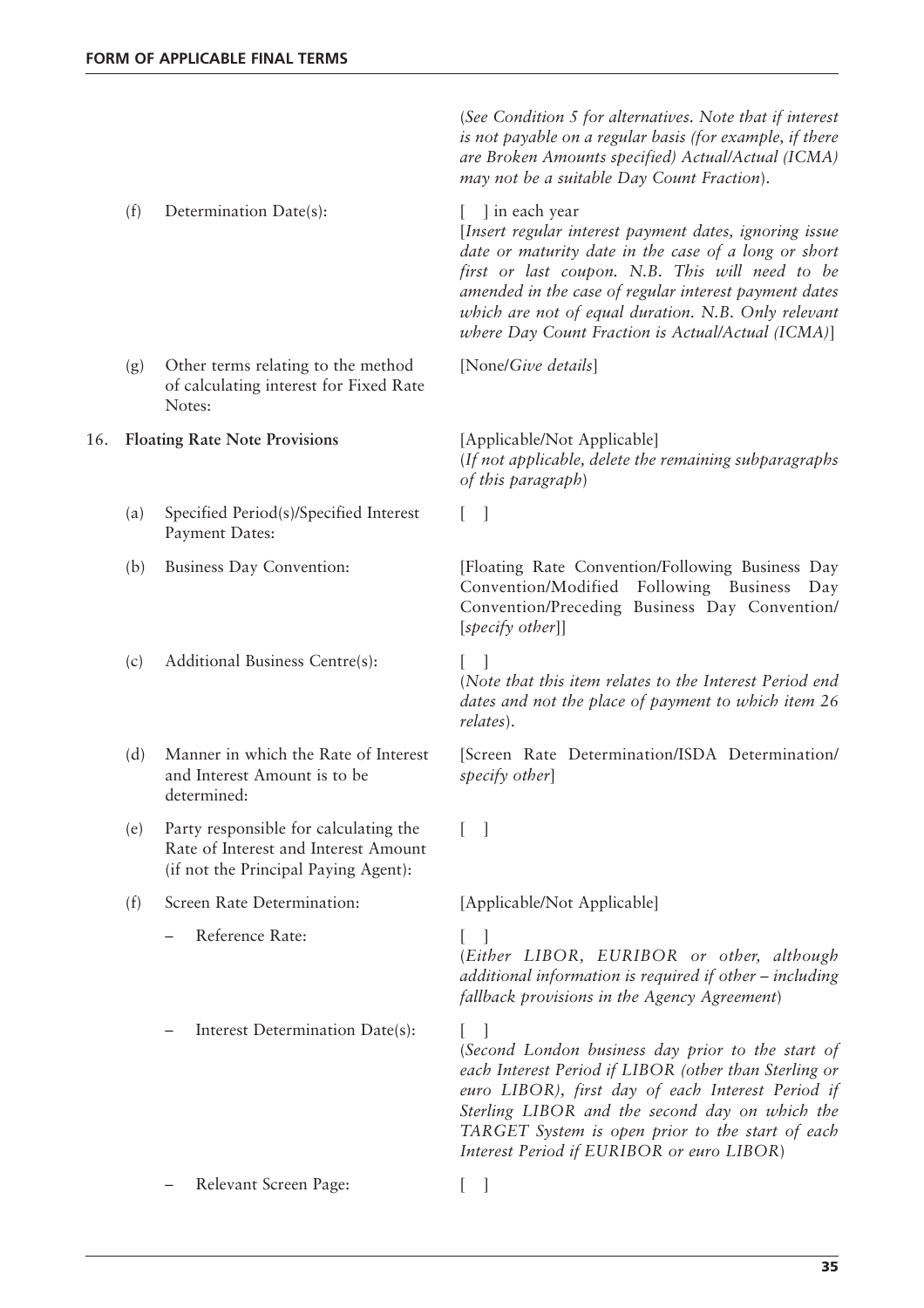(l) Fallback provisions, rounding [ ] provisions and any other terms relating to the method of calculating interest on Floating Rate Notes, if different from those set out in the Conditions:

#### 17. **Zero Coupon Note Provisions** [Applicable/Not Applicable]

- 
- (b) Reference Price: [ ]
- (c) Any other formula/basis of  $[$  ] determining amount payable:
- Day Count Fraction in relation to Early Redemption Amounts and late payment:

#### 18. **Index Linked Interest Note Provisions** [Applicable/Not Applicable]

- 
- (b) Any Calculation Agent responsible  $\begin{bmatrix} \phantom{-} \end{bmatrix}$ for calculating the interest due:

(*In the case of EURIBOR, if not Reuters EURIBOR01] ensure it is a page which shows a composite rate or amend the fallback provisions appropriately*)

(g) ISDA Determination: [Applicable/Not Applicable]

Floating Rate Option: [ ] – Designated Maturity: [ ] – Reset Date: [ ] (h) Margin(s):  $[+/] [$   $]$  per cent. per annum (i) Minimum Rate of Interest:  $\begin{bmatrix} \cdot & \cdot & \cdot \\ \cdot & \cdot & \cdot \\ \cdot & \cdot & \cdot \end{bmatrix}$  per cent. per annum (j) Maximum Rate of Interest:  $\begin{bmatrix} \n\end{bmatrix}$  per cent. per annum (k) Day Count Fraction: [Actual/365 or Actual/Actual Actual/365 (Fixed) Actual/365 (Sterling) Actual/360 30/360 30E/360 *Other*] (*See Condition 5 for alternatives*)

(*If not applicable, delete the remaining subparagraphs of this paragraph*)

- (a) Accrual Yield:  $\begin{bmatrix} \quad \end{bmatrix}$  per cent. per annum
	-
	-

(d) Day Count Fraction in relation to [Conditions 7(e)(iii) and 7(j) apply/*specify other*] (*Consider applicable day count fraction if not U.S. dollar denominated*)

> (*If not applicable, delete the remaining subparagraphs of this paragraph*)

(a) Index/Formula: [*give or annex details*]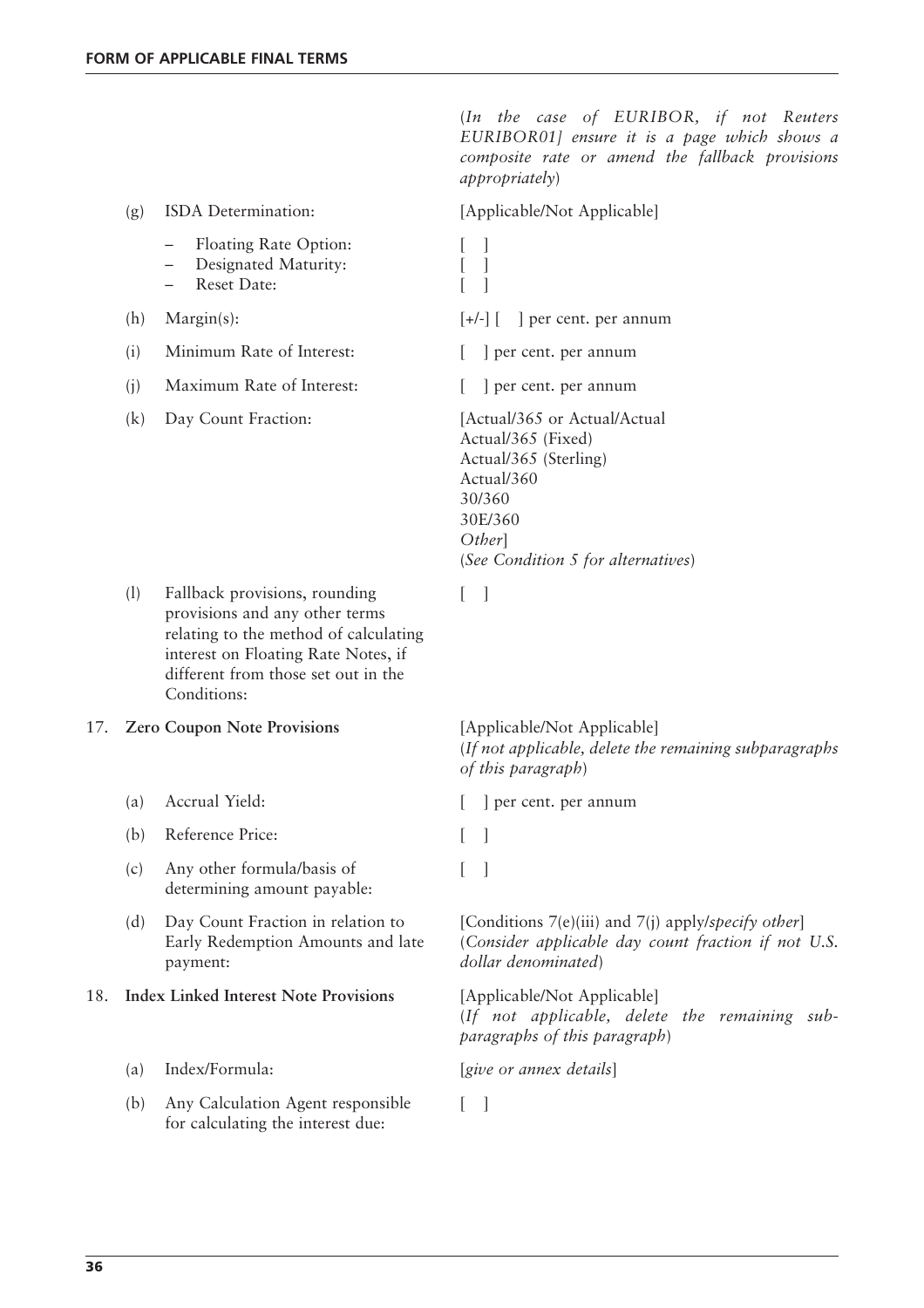- Provisions for determining Coupon where calculation by reference to Index and/or Formula is impossible or impracticable:
- (d) Specified Period(s)/Specified Interest [ ] Payment Dates:
- 
- (f) Additional Business Centre(s): [ ]
- (g) Minimum Rate of Interest: [ ] per cent. per annum
- (h) Maximum Rate of Interest:  $\lceil \cdot \rceil$  per cent. per annum
- (i) Day Count Fraction: [ ]
- 19. **Dual Currency Interest Note Provisions** [Applicable/Not Applicable]
	- (a) [*give or annex details*] Rate of Exchange/method of calculating Rate of Exchange:
	- (b) Calculation Agent, if any, responsible [ ] for calculating the interest payable:
	- Provisions applicable where calculation by reference to Rate of Exchange impossible or impracticable:
	- (d) Person at whose option Specified [ ] Currency(ies) is/are payable:
- 

# **PROVISIONS RELATING TO REDEMPTION**

- - (a) Optional Redemption Date(s):  $\begin{bmatrix} \phantom{-} \end{bmatrix}$
	- (b) Optional Redemption Amount of [ ] per Calculation Amount each Note and method, if any, of calculation of such amount(s):
	- (c) If redeemable in part:
		- (i) Minimum Redemption Amount: [ ]
		- (ii) Maximum Redemption Amount: [ ]

(c) *[need to include a description of market disruption or settlement disruption events and settlement provisions*]

(e) Business Day Convention: [Floating Rate Convention/Following Business Day Convention/Modified Following Business Day Convention/Preceding Business Day Convention/ *specify other*]

(*If not applicable, delete the remaining subparagraphs of this paragraph*)

(c) [*need to include a description of market disruption or settlement disruption events and settlement provisions*]

20. Other structured Notes: [Applicable – *set out amendments to the Terms and Conditions here*/Not Applicable]

21. **Issuer Call** [Applicable/Not Applicable] (*If not applicable, delete the remaining subparagraphs of this paragraph*)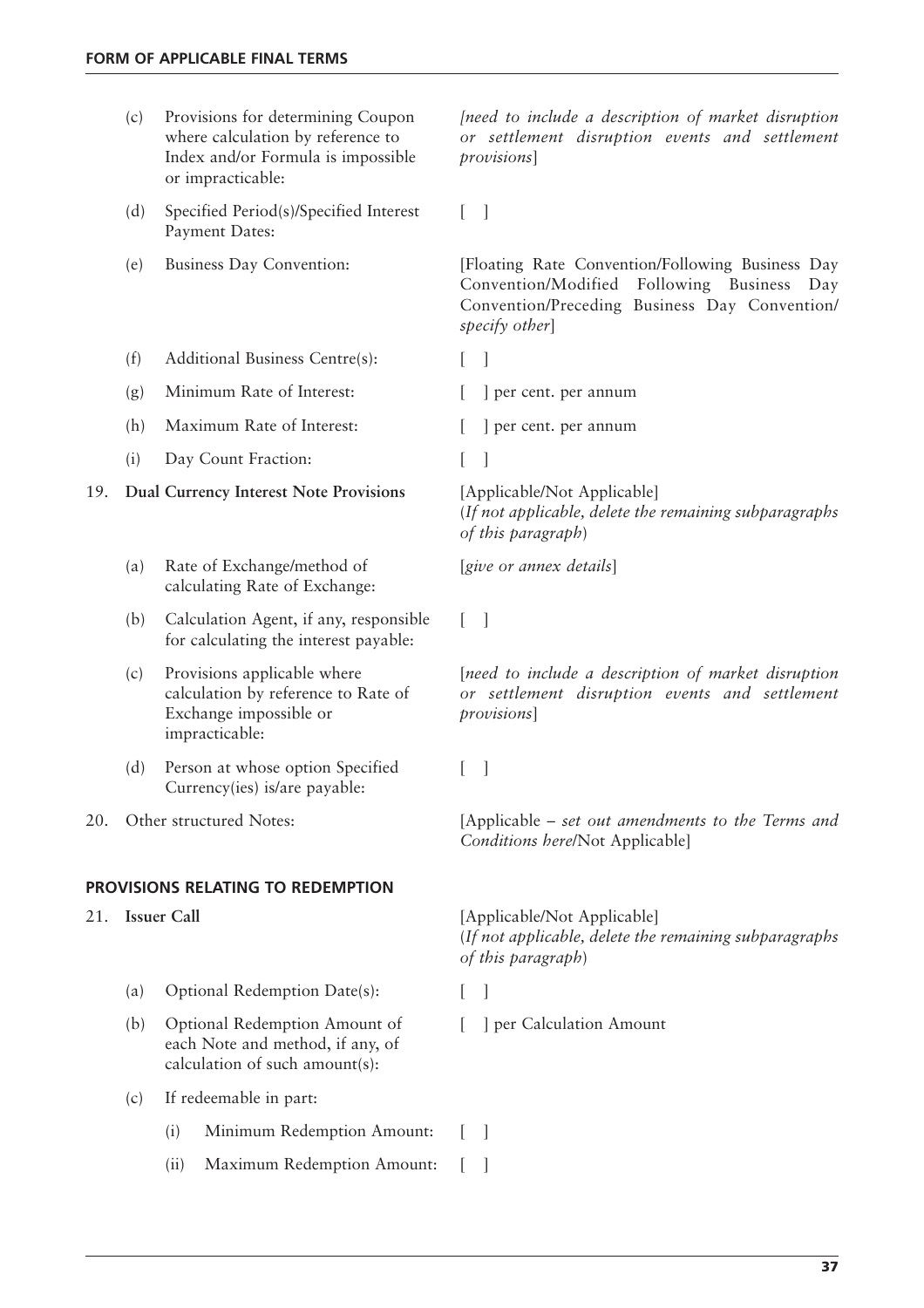(d) Notice period (if other than as set  $[$ ] out in the Conditions):

- (a) Optional Redemption Date(s): [ ]
- (b) Optional Redemption Amount of [ ] per Calculation Amount each Note and method, if any, of calculation of such amount(s):
- (c) Notice period (if other than as set  $[$ ] out in the Conditions):

24. Early Redemption Amount of each Note payable on redemption for taxation reasons or on event of default and/or the method of calculating the same (if required or if different from that set out in Condition 7(e)):

# **GENERAL PROVISIONS APPLICABLE TO THE NOTES**

25. Form of Notes: [Bearer Notes:

(*N.B. If setting notice periods which are different to those provided in the Conditions, the Issuer is advised to consider the practicalities of distribution of information through intermediaries, for example, clearing systems and custodians, as well as any other notice requirements which may apply, for example, as between the Issuer and the Agent*)

#### 22. **Investor Put** [Applicable/Not Applicable]

(*If not applicable, delete the remaining subparagraphs of this paragraph*)

(*N.B. If setting notice periods which are different to those provided in the Conditions, the Issuer is advised to consider the practicalities of distribution of information through intermediaries, for example, clearing systems and custodians, as well as any other notice requirements which may apply, for example, as between the Issuer and the Agent*)

23. Final Redemption Amount of each Note: [[ ] per Calculation Amount/*specify other* in the case of Structured Notes]

> *(N.B. If the Final Redemption Amount is other than 100 per cent. of the nominal value the Notes will be derivative securities for the purposes of the Prospectus Directive and the requirements of Annex XII to the Prospectus Directive Regulation will apply.)*

> 24. [ ] per Calculation Amount/*specify other*/see Appendix

[Temporary Bearer Global Note exchangeable for a Permanent Bearer Global Note which is exchangeable for Definitive Notes [on 60 days' notice given at any time/only upon an Exchange Event [including/ excluding] the exchange event described in paragraph (iii) of the definition in the Permanent Global Note]]

[Temporary Bearer Global Note exchangeable for Definitive Notes on and after the Exchange Date]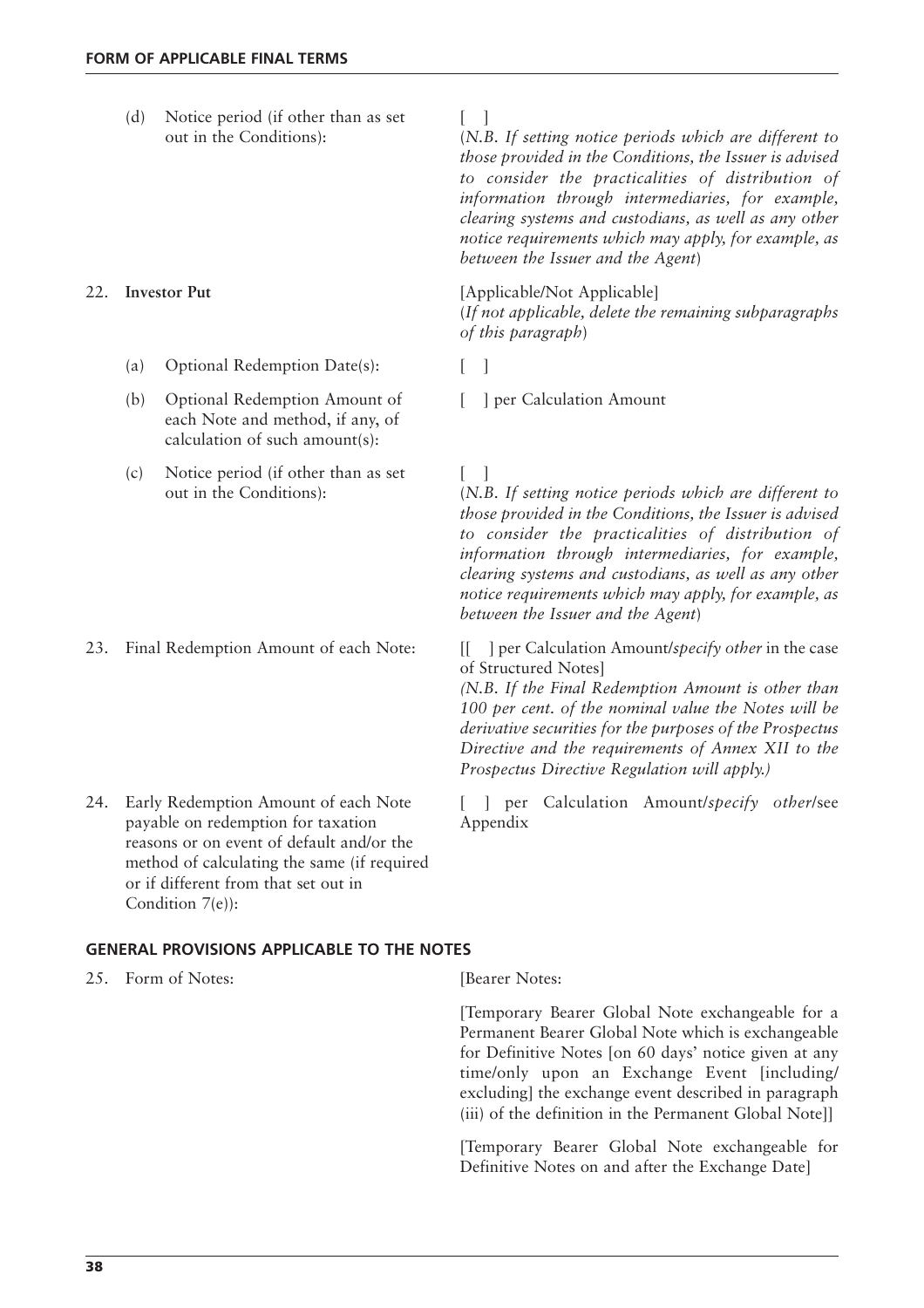[Permanent Bearer Global Note exchangeable for Definitive Notes [on 60 days' notice given at any time/only upon an Exchange Event [including/ excluding] the exchange event described in paragraph (iii) of the definition in the Permanent Global Note]]]

[Registered Notes:

[Regulation S Global Note ([ ] nominal amount) registered in the name of a nominee for [DTC/ a common depositary for Euroclear and Clearstream, Luxembourg]/Rule 144A Global Note ([ ] nominal amount registered in the name of a nominee for [DTC/ a common depositary for Euroclear and Clearstream, Luxembourg])/Definitive IAI Registered Notes (specify nominal amounts)]]

(*In the case of a Swiss Global Note, this must be No*)

(*Note that this item relates to the place of payment and not Interest Period end dates to which items 16(c) and 18(f) relate*)

29. [Not Applicable/*give details. N.B. new forms of Global Note may be required for Partly Paid issues.*]

(b) Instalment Date(s): [Not Applicable/*give details*]

(*If Redenomination is applicable, specify the applicable Day Count Fraction and any provisions necessary to deal with floating rate interest calculation (including alternative reference rates*))

32. Other final terms: [Not Applicable/*give details*]

(*When adding any other final terms consideration should be given as to whether such terms constitute "significant new factors" and consequently trigger the need for a supplement to the Offering Circular under Article 16 of the Prospectus Directive.*)

#### 26. New Global Note (NGN): [Yes][No]

- 27. Additional Financial Centre(s) or other [Not Applicable/give details] special provisions relating to Payment Days:
- 28. Talons for future Coupons or Receipts to be [Yes/No. If yes, give details] attached to Definitive Bearer Notes (and dates on which such Talons mature):
- 29. Details relating to Partly Paid Notes: amount of each payment comprising the Issue Price and date on which each payment is to be made and consequences of failure to pay, including any right of the Issuer to forfeit the Notes and interest due on late payment:
- 30. Details relating to Instalment Notes:
	- (a) Instalment Amount(s): [Not Applicable/*give details*]
	-
- 31. Redenomination applicable: Redenomination [not] applicable
-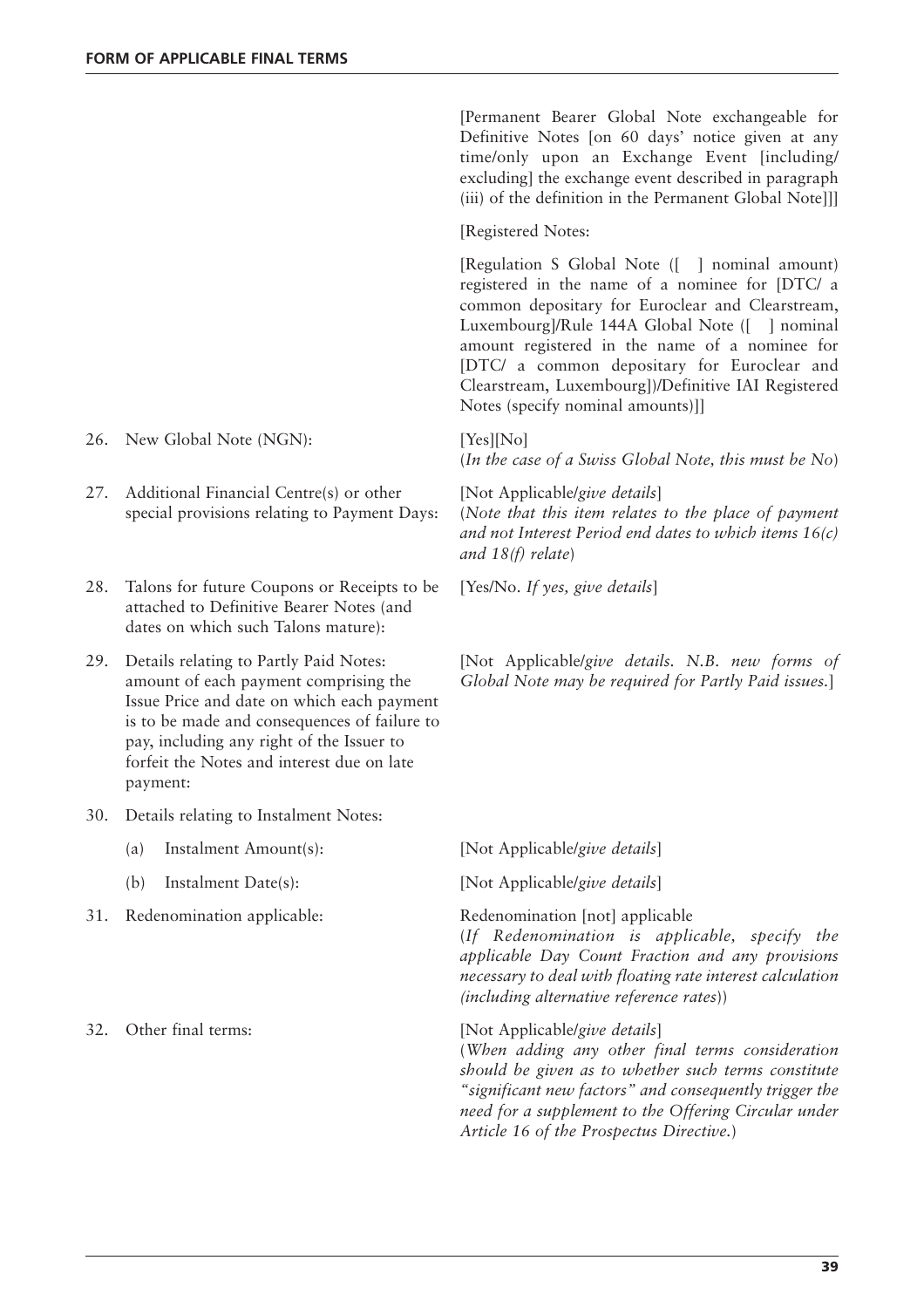# **DISTRIBUTION**

| 33. | (a) | If syndicated, names [and addresses]**<br>of Managers [and underwriting]<br>commitments]:** | [Not Applicable/give names [and addresses and<br>underwiting commitments**]] (Include names and<br>addresses of entities agreeing to underwrite the issue<br>on a firm commitment basis and names and addresses<br>of the entities agreeing to place the issue without a<br>firm commitment or on a "best efforts" basis if such<br>entities are not the same as the Managers) $**$ |
|-----|-----|---------------------------------------------------------------------------------------------|-------------------------------------------------------------------------------------------------------------------------------------------------------------------------------------------------------------------------------------------------------------------------------------------------------------------------------------------------------------------------------------|
|     | (b) | Date of Subscription Agreement:***                                                          | $\Big] \stackrel{\text{\tiny def}}{=} \begin{array}{l} \ast \ast \ast \end{array}$                                                                                                                                                                                                                                                                                                  |
|     | (c) | Stabilising Manager (if any):                                                               | [Not Applicable/give name]                                                                                                                                                                                                                                                                                                                                                          |
| 34. |     | If non-syndicated, name [and<br>address]** of relevant Dealer:                              | [Name [and address]**]                                                                                                                                                                                                                                                                                                                                                              |
| 35. |     | Total commission and concession:**                                                          | per cent. of the Aggregate Nominal Amount <sup>**</sup>                                                                                                                                                                                                                                                                                                                             |
| 36. |     | Whether TEFRA D or TEFRA C rules<br>applicable or TEFRA rules not applicable:               | [TEFRA D/TEFRA C/TEFRA not applicable]                                                                                                                                                                                                                                                                                                                                              |
| 37. |     | Additional selling restrictions:                                                            | [The [Dealer/Managers] shall only offer the Notes to<br>investors who acquire the Notes for a total<br>consideration of at least euro 50,000 (or its<br>equivalent) per investor/Not Applicable/give details]                                                                                                                                                                       |
| 38. |     | Condition 17 applies:                                                                       | [Yes] [No]                                                                                                                                                                                                                                                                                                                                                                          |
|     |     |                                                                                             |                                                                                                                                                                                                                                                                                                                                                                                     |

#### **SYNDICATE REGULATIONS**

The regulations of the syndicate of the holders of the Notes are scheduled to the Amended and Restated Agency Agreement dated 13th June, 2006 and relating to the Issuer's  $\epsilon$ 40,000,000,000 Global Medium Term Note Programme.

The form of the regulations of the syndicate of the holders of the Notes is scheduled to the Amended and Restated Agency Agreement dated 13th June, 2006 and the applicable regulations are attached in the relevant public deed of issuance of each issue.

#### **LISTING AND ADMISSION TO TRADING APPLICATION**

These Final Terms comprise the final terms required to list and have admitted to trading the issue of Notes described herein pursuant to the  $€40,000,000,000$  Global Medium Term Note Programme of the Issuer.

#### **RESPONSIBILITY**

The Issuer and the Guarantor accept responsibility for the information contained in these Final Terms. [[ ] has been extracted from [ ]. The Issuer and the Guarantor confirm that such information has been accurately reproduced and that, so far as it is aware and is able to ascertain from information published by [ ], no facts have been omitted which would render the reproduced information inaccurate or misleading].

| Signed on behalf of the Issuer: | Signed on behalf of the Guarantor: |
|---------------------------------|------------------------------------|
|                                 |                                    |
|                                 |                                    |
| Duly authorised                 | Duly authorised                    |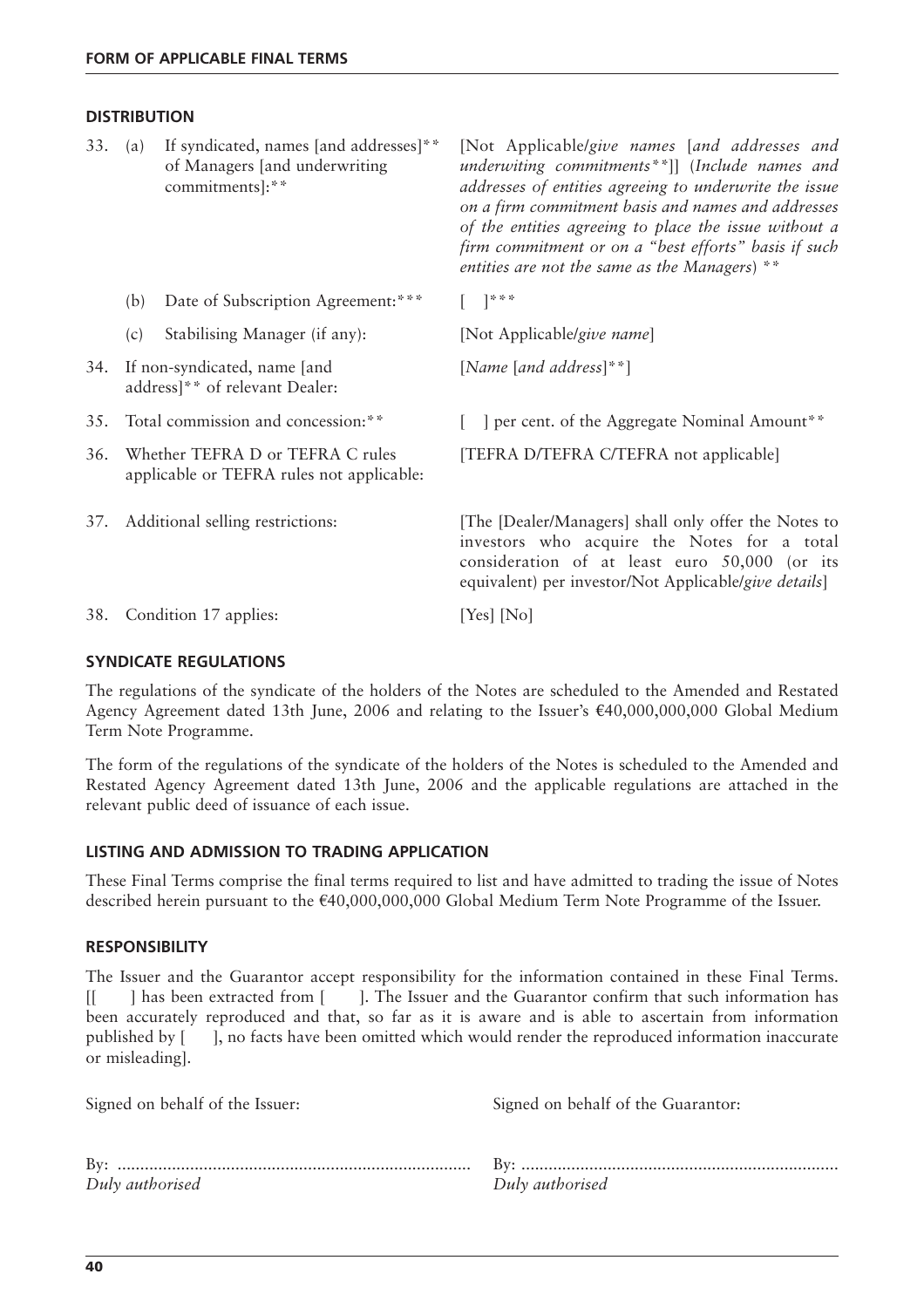# **PART B – OTHER INFORMATION**

#### **1. LISTING**

| (1)   | Listing:                                                        | [London/other $(specify)/\text{None}$ ]                                                                                                                                                                                                             |
|-------|-----------------------------------------------------------------|-----------------------------------------------------------------------------------------------------------------------------------------------------------------------------------------------------------------------------------------------------|
| (ii)  | Admission to trading:                                           | [Application has been made for the Notes to be<br>admitted to trading on [ ] with effect from [ ].]<br>[Not Applicable.]<br>(Where documenting a fungible issue need to indicate<br>that original securities are already admitted to<br>trading.)** |
| (iii) | Estimate of total expenses related to<br>admission to trading:* | $\vert \vert^*$                                                                                                                                                                                                                                     |

#### **2. RATINGS**

Ratings: The Notes to be issued have been rated:

| $[S \& P:$ | $\mathbf{H}$ |
|------------|--------------|
| [Moody's:  | $\mathbf{I}$ |
| [[Other]:  | $\mathbf{I}$ |

[*Need to include a brief explanation of the meaning of the ratings if this has previously been published by the rating provider.*]\*\*

(*The above disclosure should reflect the rating allocated to Notes of the type being issued under the Programme generally or, where the issue has been specifically rated, that rating.*)

# **3. NOTIFICATION [AND AUTHORISATION]**

The [*name of competent authority in home Member State*] [has been requested to provide/has provided - *include first alternative for an issue which is contemporaneous with the establishment or update of the Programme and the second alternative for subsequent issues*] the [*names of competent authorities of host Member States*] with a certificate of approval attesting that the Prospectus has been drawn up in accordance with the Prospectus Directive.

[The Issuer and the Guarantor have authorised the use of these Final Terms and the Offering Circular dated 11th June, 2007 by the Managers and [*include names [and addresses] of other financial intermediaries involved in the offer*] (the **Distributors** and, together with the Managers, the **Financial Intermediaries**) in connection with offers of the Notes to the public in [*insert jurisdiction where the Prospectus has been approved and published and jurisdictions into which it has been passported*] for the period set out in paragraph 4 below.]]

# **4. PUBLIC OFFERS\*\***

| Offer Period:                                                         | $\perp$      |  |
|-----------------------------------------------------------------------|--------------|--|
| Offer Price:                                                          | $\perp$      |  |
| Conditions to which the offer is subject:                             | $\mathbf{1}$ |  |
| [Description of the application process:                              | $\mathbf{1}$ |  |
| [Details of the minimum and/or maximum [12]<br>amount of application: |              |  |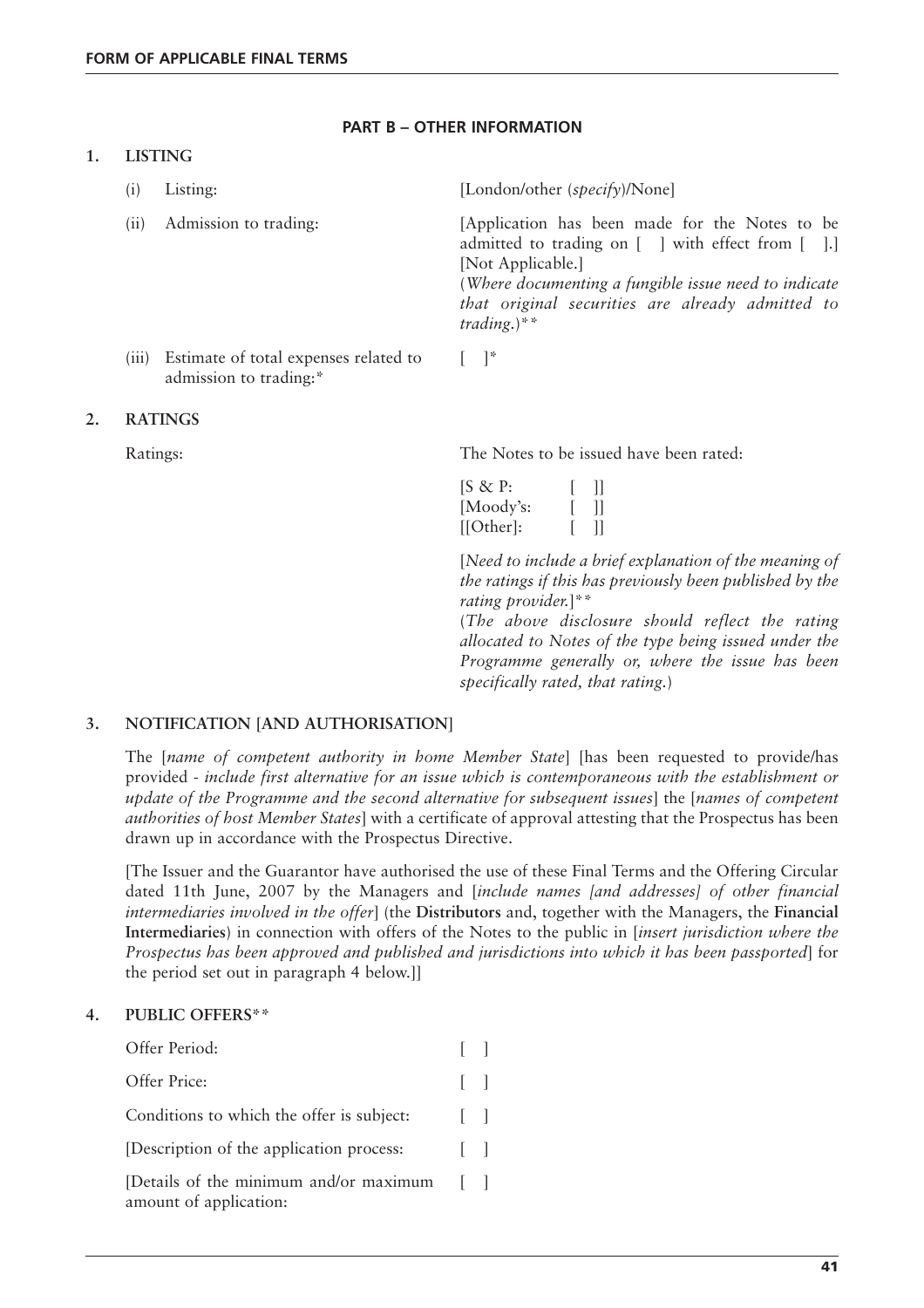| [Description of possibility to reduce]<br>subscriptions and manner for refunding<br>excess amount paid by applicants:                                   |                   | $\overline{\phantom{a}}$ |  |
|---------------------------------------------------------------------------------------------------------------------------------------------------------|-------------------|--------------------------|--|
| Details of the method and time limits for<br>paying up and delivering the Notes:                                                                        | $\lceil - \rceil$ |                          |  |
| [Manner and date in which results of the<br>offer are to be made public:                                                                                |                   | 1                        |  |
| [Procedure for exercise of any right of pre-<br>emption, negotiability of subscription<br>rights and treatment of subscription rights<br>not exercised: | L                 | $\Box$                   |  |
| Categories of potential investors to which<br>the Notes are offered:                                                                                    | $\lceil$ 1        |                          |  |
| Process for notification to applicants of<br>the amount allotted and the indication<br>whether dealing may begin before<br>notification is made:        |                   | 1                        |  |
| [Amount of any expenses and taxes]<br>specifically charged to the subscriber or<br>purchaser:                                                           |                   |                          |  |

# **5. INTERESTS OF NATURAL AND LEGAL PERSONS INVOLVED IN THE ISSUE**

[Save for any fees payable to the [Managers/Dealers], so far as the Issuer is aware, no person involved in the issue of the Notes has an interest material to the offer. - *Amend as appropriate if there are other interests*]

# **6. REASONS FOR THE OFFER, ESTIMATED NET PROCEEDS AND TOTAL EXPENSES\*\***

| (i)   | Reasons for the Offer:    | (See "Use of Proceeds" wording in Offering<br>$Circular - if reasons for offer different from making$<br>profit and/or hedging certain risks will need to include<br><i>those reasons here.</i> )]                                                                                                                                                                                                                                                                                                                           |
|-------|---------------------------|------------------------------------------------------------------------------------------------------------------------------------------------------------------------------------------------------------------------------------------------------------------------------------------------------------------------------------------------------------------------------------------------------------------------------------------------------------------------------------------------------------------------------|
| (i)   | Estimated net proceeds:   | ( $If$ proceeds are intended for more than one use will<br>need to split out and present in order of priority. If<br>proceeds insufficient to fund all proposed uses state<br>amount and sources of other funding.])                                                                                                                                                                                                                                                                                                         |
| (iii) | Estimated total expenses: | [Expenses are required to be broken down into each<br>principal intended "use" and presented in order of<br>priority of such uses.<br>(If the Notes are derivative securities to which Annex<br>XII of the Prospectus Directive Regulation applies (i)<br>above is required where the reasons for the offer are<br>different from making profit and/or hedging certain<br>risks and, where such reasons are inserted in (i),<br>disclosure of net proceeds and total expenses at (ii)<br>and (iii) above are also required.) |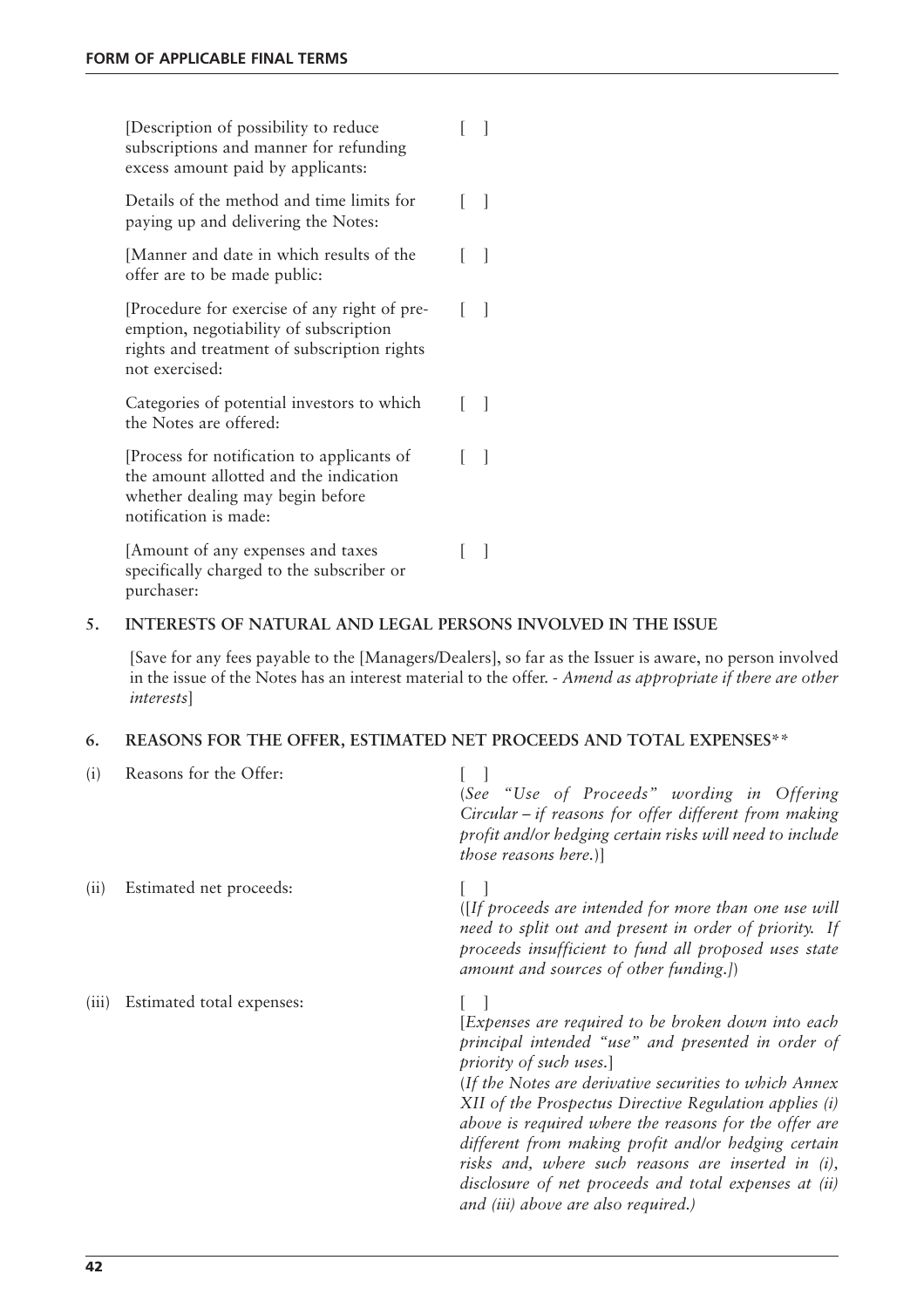**7. YIELD** (Fixed Rate Notes only)

Indication of yield: [ ]

[Calculated as [*include details of method of calculation in summary form*] on the Issue Date.]\*\*

The yield is calculated at the Issue Date on the basis of the Issue Price. It is not an indication of future yield.

#### **8. HISTORIC INTEREST RATES** (*Floating Rate Notes only*)\*\*

Details of historic [LIBOR/EURIBOR/other] rates can be obtained from [Reuters Page].

# **9. PERFORMANCE OF UNDERLYING, EXPLANATION OF EFFECT ON VALUE OF INVESTMENT AND ASSOCIATED RISKS AND OTHER INFORMATION CONCERNING THE UNDERLYING** (*Structured Notes, including Index Linked Notes and Dual Currency Notes*)

[*Need to include details of where past and future performance and volatility of the underlying can be obtained*.]

[*Need to include a clear and comprehensive explanation of how the value of the investment is affected by the underlying and the circumstances when the risks are most evident.*]\*\*

[*Where the underlying is an index need to include the name of the index and a description if composed by the Issuer and if the index is not composed by the Issuer need to include details of where the information about the index can be obtained. Where the underlying is not an index need to include equivalent information.*]

#### **10. OPERATIONAL INFORMATION**

| (i)   | Intended to be held in a manner<br>which would allow Eurosystem<br>eligibility: | [Yes][No]<br>[Note that the designation "yes" simply means that<br>the Notes are intended upon issue to be deposited<br>with one of the ICSDs as common safekeeper and<br>does not necessarily mean that the Notes will be<br>recognised as eligible collateral for Eurosystem<br>monetary policy and intra-day credit operations by<br>the Eurosystem either upon issue or at any or all times<br>during their life. Such recognition will depend upon<br>satisfaction of the Eurosystem eligibility criteria.]<br>[Include this text if "yes" selected in which case the<br>Notes must be issued in NGN form.] |
|-------|---------------------------------------------------------------------------------|------------------------------------------------------------------------------------------------------------------------------------------------------------------------------------------------------------------------------------------------------------------------------------------------------------------------------------------------------------------------------------------------------------------------------------------------------------------------------------------------------------------------------------------------------------------------------------------------------------------|
| (ii)  | ISIN Code:                                                                      |                                                                                                                                                                                                                                                                                                                                                                                                                                                                                                                                                                                                                  |
| (iii) | Common Code:                                                                    |                                                                                                                                                                                                                                                                                                                                                                                                                                                                                                                                                                                                                  |
| (iv)  | <b>CUSIP:</b>                                                                   |                                                                                                                                                                                                                                                                                                                                                                                                                                                                                                                                                                                                                  |
| (v)   | Clearing systems:                                                               | [Euroclear/Clearstream, Luxembourg/DTC/specify<br>other including any relevant security identification<br>numbers]                                                                                                                                                                                                                                                                                                                                                                                                                                                                                               |
| (vi)  | Delivery:                                                                       | Delivery [against/free of] payment                                                                                                                                                                                                                                                                                                                                                                                                                                                                                                                                                                               |
|       |                                                                                 |                                                                                                                                                                                                                                                                                                                                                                                                                                                                                                                                                                                                                  |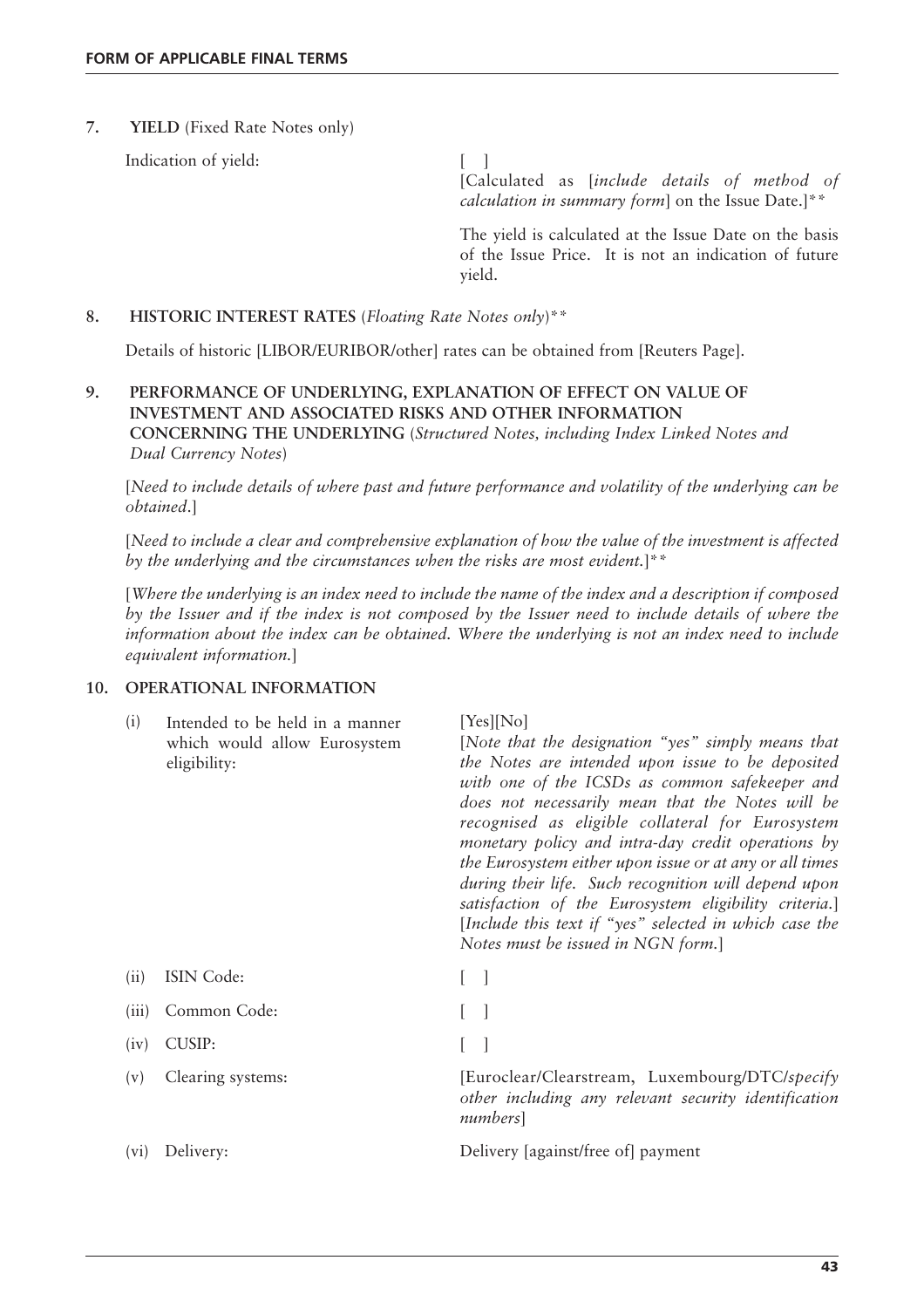- (vii) Names and addresses of additional [ ] Paying Agent(s) (if any):
- **11. ADDITIONAL SPANISH TAX PROVISIONS** [Not Applicable/*Describe*]

Notes:

\* Delete if the minimum denomination is less than €50,000

\*\* Delete if the minimum denomination is €50,000

<sup>\*\*\*</sup> Delete if the minimum denomination is €50,000 unless the Notes are derivative securities for the purposes of Annex XII of the Prospectus Directive Regulation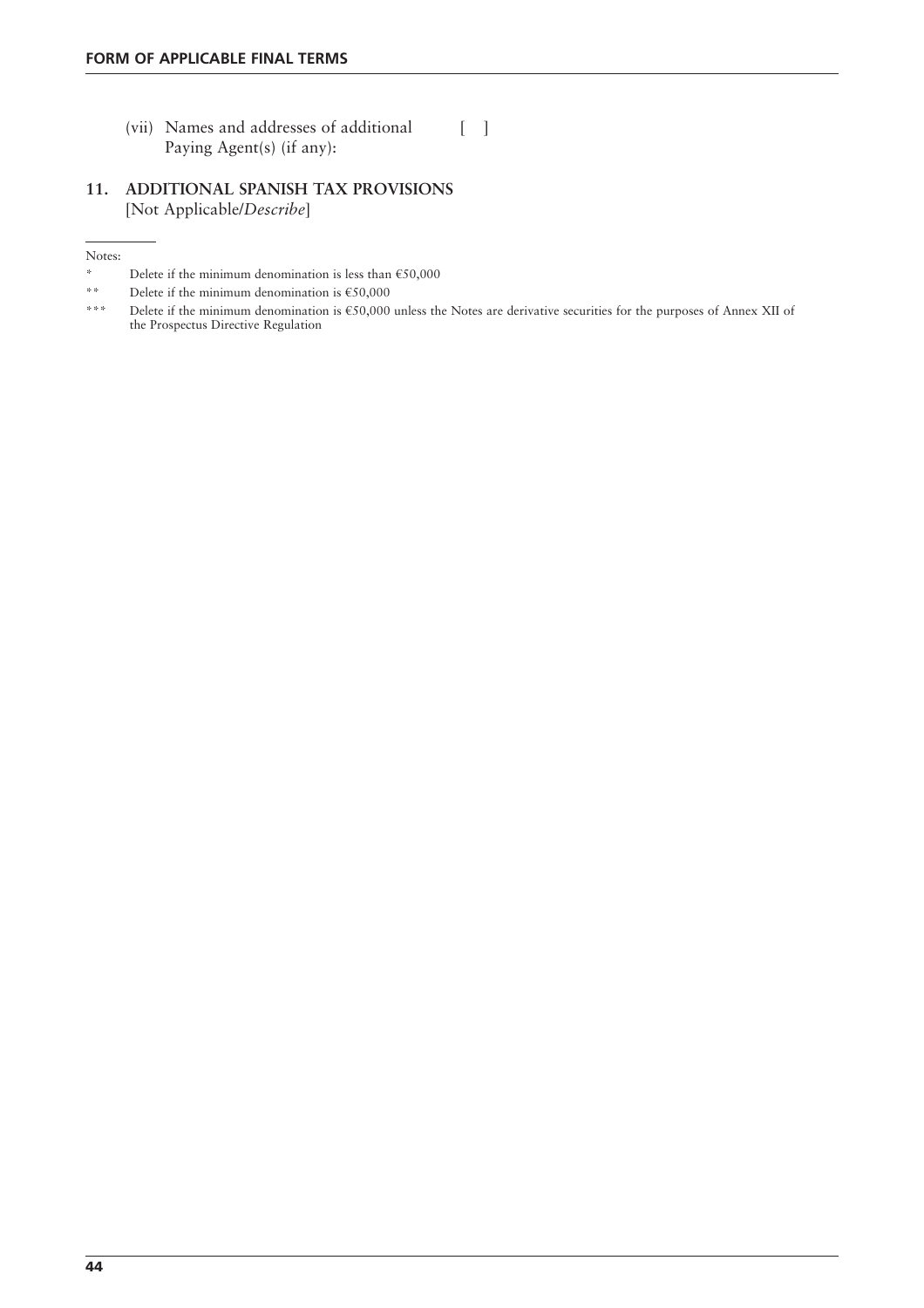# TERMS AND CONDITIONS OF THE NOTES

*The following are the Terms and Conditions of the Notes which will be incorporated by reference into each Global Note (as defined below) and each definitive Note, in the latter case only if permitted by the relevant stock exchange or other relevant authority (if any) and agreed by the relevant Issuer and the relevant Dealer at the time of issue but, if not so permitted and agreed, such definitive Note will have endorsed thereon or attached thereto such Terms and Conditions. The applicable Final Terms in relation to any Tranche of Notes may specify other terms and conditions which shall, to the extent so specified or to the extent inconsistent with the following Terms and Conditions, replace or modify the following Terms and Conditions for the purpose of such Notes. The applicable Final Terms (or the relevant provisions thereof) will be endorsed upon, or attached to, each Global Note and definitive Note. Reference should be made to "Form of the Notes" for a description of the content of Final Terms which will specify which of such terms are to apply in relation to the relevant Notes.*

This Note is one of a Series (as defined below) of Notes issued by the Issuer (the **Issuer**) named in the applicable Final Terms (as defined below) pursuant to the Agency Agreement (as defined below).

References herein to the **Notes** shall be references to the Notes of this Series and shall mean:

- (a) in relation to any Notes represented by a global Note (a **Global Note**), units of the lowest Specified Denomination in the Specified Currency;
- (b) any Global Note; and
- (c) any definitive Notes in bearer form (**Bearer Notes**) issued in exchange for a Global Note in bearer form and in registered form (**Registered Notes**) (whether or not issued in exchange for a Global Note in registered form).

The Notes, the Receipts (as defined below) and the Coupons (as defined below) have the benefit of an Amended and Restated Agency Agreement (such Agency Agreement as further amended and/or supplemented and/or restated from time to time, the **Agency Agreemen**t) dated 13th June, 2006 as supplemented by the Supplemental Agency Agreement dated 11th June, 2007 and made between BBVA Senior Finance, S.A. Unipersonal, BBVA Subordinated Capital, S.A. Unipersonal, BBVA U.S. Senior, S.A. Unipersonal, Banco Bilbao Vizcaya Argentaria, S.A. (the **Guarantor**) as guarantor, Deutsche Bank AG, London Branch as issuing and principal paying agent and agent bank (the **Principal Paying Agent**, which expression shall include any successor principal paying agent) and the other paying agents named therein (together with the Principal Paying Agent, the **Paying Agents**, which expression shall include any additional or successor paying agents), Deutsche Bank Trust Company Americas as exchange agent (the **Exchange Agent** which expression shall include any successor exchange agent) and as registrar (the **Registrar**, which expression shall include any successor registrar) and a transfer agent and the other transfer agents named therein (together with the Registrar, the **Transfer Agents**, which expression shall include any additional or successor transfer agents).

Interest bearing definitive Bearer Notes have interest coupons (**Coupons**) and, if indicated in the applicable Final Terms, talons for further Coupons (**Talons**) attached on issue. Any reference herein to Coupons or coupons shall, unless the context otherwise requires, be deemed to include a reference to Talons or talons. Definitive Bearer Notes repayable in instalments have receipts (**Receipts**) for the payment of the instalments of principal (other than the final instalment) attached on issue. Registered Notes and Global Notes do not have Receipts, Coupons or Talons attached on issue.

The final terms for this Note (or the relevant provisions thereof) are set out in Part A of the Final Terms attached to or endorsed on this Note which supplements these Terms and Conditions and may specify other terms and conditions which shall, to the extent so specified or to the extent inconsistent with these Terms and Conditions, replace or modify these Terms and Conditions for the purposes of this Note. References to the applicable Final Terms are to Part A of the Final Terms (or the relevant provisions thereof) attached to or endorsed on this Note.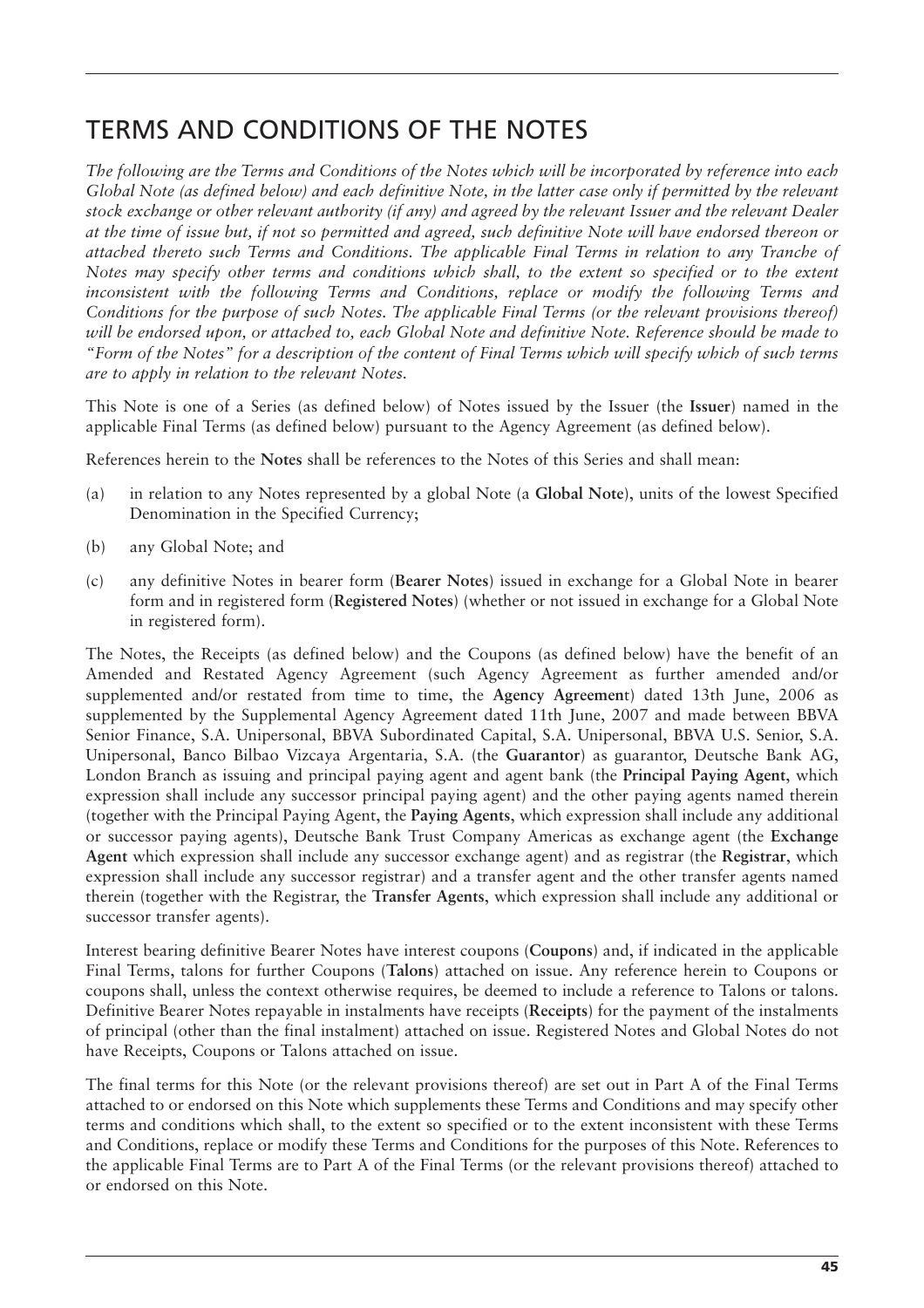The payment of all amounts in respect of this Note have been guaranteed by the Guarantor pursuant to, if this is a Senior Note, a senior guarantee (the **Senior Guarantee**) or, if this is a Subordinated Note, a subordinated guarantee (the **Subordinated Guarantee** and, together with the Senior Guarantee, the **Guarantees**) dated 13th June, 2006 and executed by the Guarantor. The original of the Guarantees are held by the Principal Paying Agent on behalf of the Noteholders, the Receiptholders and the Couponholders at its specified office.

Any reference to **Noteholders** or **holders** in relation to any Notes shall mean (in the case of Bearer Notes) the holders of the Notes and (in the case of Registered Notes) the persons in whose name the Notes are registered and shall, in relation to any Notes represented by a Global Note, be construed as provided below. Any reference herein to **Receiptholders** shall mean the holders of the Receipts and any reference herein to **Couponholders** shall mean the holders of the Coupons and shall, unless the context otherwise requires, include the holders of the Talons.

As used herein, **Tranche** means Notes which are identical in all respects (including as to listing and admission to trading) and **Series** means a Tranche of Notes together with any further Tranche or Tranches of Notes which are (a) expressed to be consolidated and form a single series and (b) identical in all respects (including as to listing and admission to trading) except for their respective Issue Dates, Interest Commencement Dates and/or Issue Prices.

The Noteholders, the Receiptholders and the Couponholders are entitled to the benefit of the Deed of Covenant (the **Deed of Covenant**) dated 13th June, 2006 and made by the Issuer. The original of the Deed of Covenant is held by the common depositary for Euroclear (as defined below) and Clearstream, Luxembourg (as defined below).

Copies of the Guarantee, a deed poll dated 13th June, 2006 and made by, BBVA Senior Finance, S.A. Unipersonal, BBVA Subordinated Capital, S.A. Unipersonal, BBVA U.S. Senior, S.A. Unipersonal and the Guarantor (the **Deed Poll**), the Deed of Covenant and the Agency Agreement are available for inspection during normal business hours at the specified office of each of the Principal Paying Agent, the Registrar and the other Paying Agents and Transfer Agents (such Agents and the Registrar being together referred to as the **Agents**). Copies of the applicable Final Terms are available for viewing at the offices of the Issuers and the Guarantor, Gran Vía, 1, Bilbao, Spain and Paseo de la Castellana, 81, 28046, Madrid, Spain and copies may be obtained from the Principal Paying Agent at Winchester House, 1 Great Winchester Street, London, EC2N 2DB. The Noteholders, the Receiptholders and the Couponholders are deemed to have notice of, and are entitled to the benefit of, all the provisions of the Agency Agreement, the Guarantees, the Deed Poll, the Deed of Covenant and the applicable Final Terms which are applicable to them. The statements in the Conditions include summaries of, and are subject to, the detailed provisions of the Agency Agreement.

Words and expressions defined in the Agency Agreement or used in the applicable Final Terms shall have the same meanings where used in the Conditions unless the context otherwise requires or unless otherwise stated and provided that, in the event of inconsistency between the Agency Agreement and the applicable Final Terms, the applicable Final Terms will prevail.

# **1. FORM, DENOMINATION AND TITLE**

The Notes are in bearer form or in registered form as specified in the applicable Final Terms and, in the case of definitive Notes, serially numbered, in the Specified Currency and the Specified Denomination(s). Notes of one Specified Denomination may not be exchanged for Notes of another Specified Denomination and Bearer Notes may not be exchanged for Registered Notes and vice versa.

This Note may be a Fixed Rate Note, a Floating Rate Note, a Zero Coupon Note, an Index Linked Interest Note, a Dual Currency Interest Note or a combination of any of the foregoing, depending upon the Interest Basis shown in the applicable Final Terms.

This Note may be an Index Linked Redemption Note, an Instalment Note, a Dual Currency Redemption Note, a Partly Paid Note or a combination of any of the foregoing, depending upon the Redemption/Payment Basis shown in the applicable Final Terms.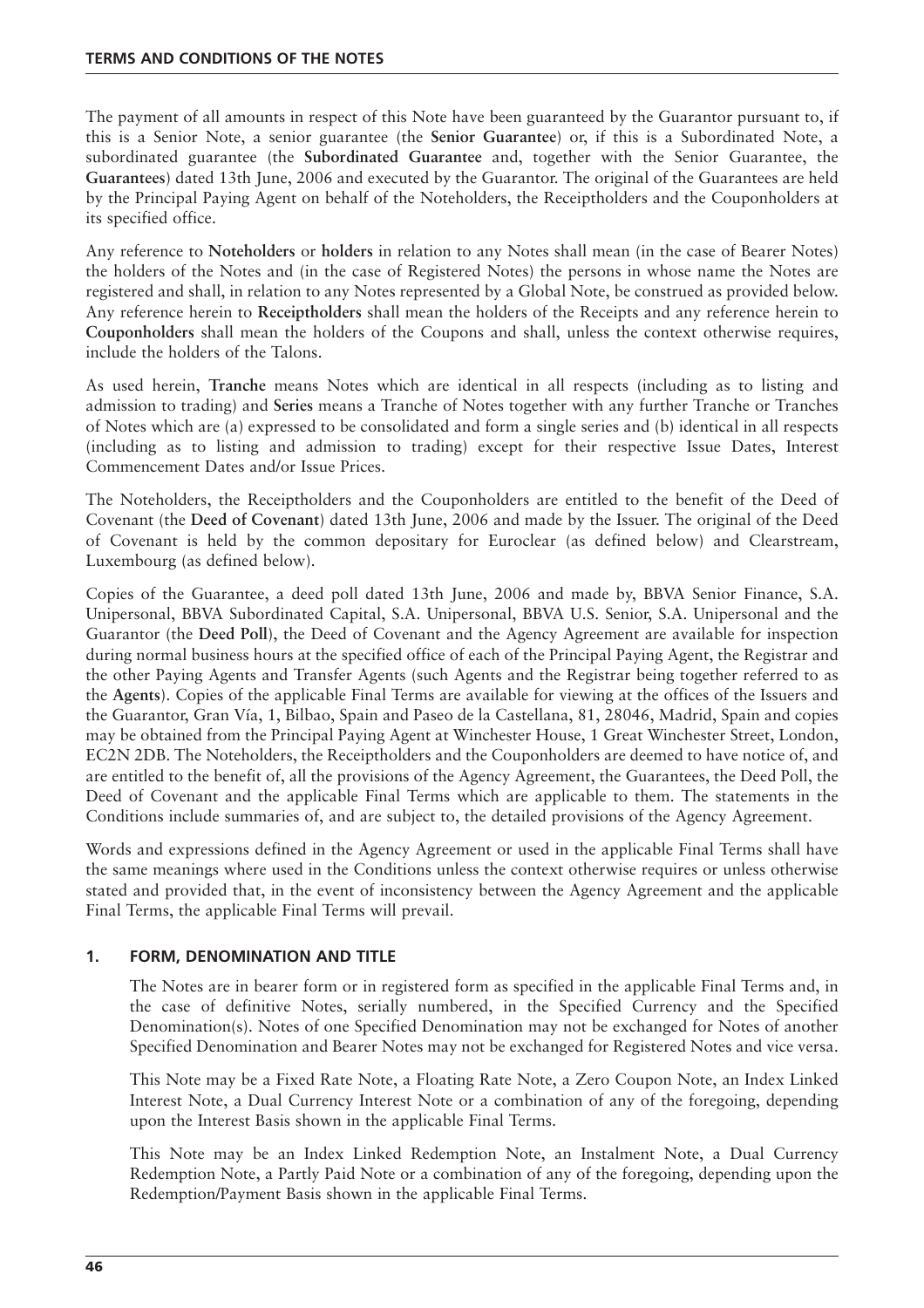This Note may also be a Senior Note or a Subordinated Note, as indicated in the applicable Final Terms.

Definitive Bearer Notes are issued with Coupons attached, unless they are Zero Coupon Notes in which case references to Coupons and Couponholders in the Conditions are not applicable.

Subject as set out below, title to the Bearer Notes, Receipts and Coupons will pass by delivery and title to the Registered Notes will pass upon registration of transfers in accordance with the provisions of the Agency Agreement. The Issuer, the Guarantor and any Agent will (except as otherwise required by law) deem and treat the bearer of any Bearer Note, Receipt or Coupon and the registered holder of any Registered Note as the absolute owner thereof (whether or not overdue and notwithstanding any notice of ownership or writing thereon or notice of any previous loss or theft thereof) for all purposes but, in the case of any Global Note, without prejudice to the provisions set out in the next succeeding paragraph.

For so long as any of the Notes is represented by a Global Note held by or on behalf of Euroclear Bank S.A./N.V. (**Euroclear**) and/or Clearstream Banking, société anonyme (**Clearstream, Luxembourg**) and/or The Depository Trust Company (**DTC**) or its nominee, each person (other than Euroclear or Clearstream, Luxembourg or DTC) who is for the time being shown in the records of Euroclear or of Clearstream, Luxembourg or of DTC as the holder of a particular nominal amount of such Notes (in which regard any certificate or other document issued by Euroclear or Clearstream, Luxembourg or DTC as to the nominal amount of such Notes standing to the account of any person shall be conclusive and binding for all purposes save in the case of manifest error) shall be treated by the Issuer, the Guarantor and the Agents as the holder of such nominal amount of such Notes for all purposes other than with respect to the payment of principal or interest on such nominal amount of such Notes and, in the case of DTC or its nominee, voting, giving consents and making requests, for which purpose the bearer of the relevant Bearer Global Note or the registered holder of the relevant Registered Global Note shall be treated by the Issuer, the Guarantor and any Agent as the holder of such nominal amount of such Notes in accordance with and subject to the terms of the relevant Global Note and the expressions **Noteholder** and **holder of Notes** and related expressions shall be construed accordingly.

Notes which are represented by a Global Note will be transferable only in accordance with the rules and procedures for the time being of DTC, Euroclear and Clearstream, Luxembourg, as the case may be.

Except in relation to Notes indicated in the applicable Final Terms as being in NGN form, references to DTC, Euroclear and/or Clearstream, Luxembourg shall, whenever the context so permits, be deemed to include a reference to any additional or alternative clearing system specified in the applicable Final Terms or as may otherwise be approved by the Issuer and Principal Paying Agent.

# **2. TRANSFERS OF REGISTERED NOTES**

# (a) **Transfers of interests in Registered Global Notes**

Transfers of beneficial interests in Registered Global Notes will be effected by DTC, Euroclear or Clearstream, Luxembourg, as the case may be, and, in turn, by other participants and, if appropriate, indirect participants in such clearing systems acting on behalf of beneficial transferors and transferees of such interests. A beneficial interest in a Registered Global Note will, subject to compliance with all applicable legal and regulatory restrictions, be transferable for Notes in definitive form or for a beneficial interest in another Registered Global Note only in the authorised denominations set out in the applicable Final Terms and only in accordance with the rules and operating procedures for the time being of DTC, Euroclear or Clearstream, Luxembourg, as the case may be, and in accordance with the terms and conditions specified in the Agency Agreement. Transfers of a Registered Global Note registered in the name of DTC or a nominee for DTC shall be limited to transfers of such Registered Global Note, in whole but not in part, to a nominee of DTC or to a successor of DTC or such successor's nominee.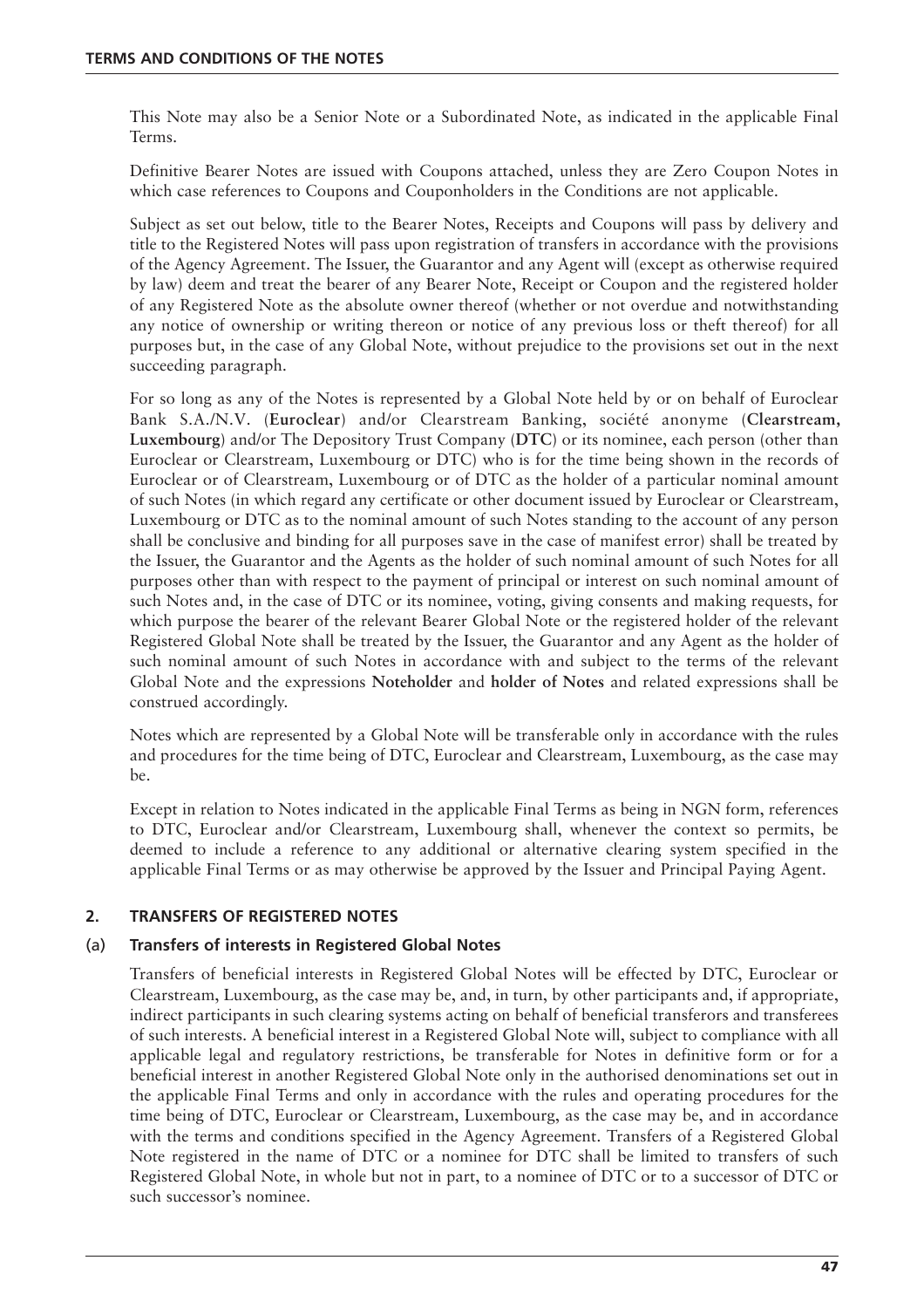#### (b) **Transfers of Registered Notes in definitive form**

Subject as provided in paragraphs (e), (f) and (g) below, upon the terms and subject to the conditions set forth in the Agency Agreement, a Registered Note in definitive form may be transferred in whole or in part (in the authorised denominations set out in the applicable Final Terms). In order to effect any such transfer (i) the holder or holders must (A) surrender the Registered Note for registration of the transfer of the Registered Note (or the relevant part of the Registered Note) at the specified office of any Transfer Agent, with the form of transfer thereon duly executed by the holder or holders thereof or his or their attorney or attorneys duly authorised in writing and (B) complete and deposit such other certifications as may be required by, the relevant Transfer Agent and (ii) the relevant Transfer Agent must, after due and careful enquiry, be satisfied with the documents of title and the identity of the person making the request. Any such transfer will be subject to such reasonable regulations as the Issuer and the Registrar may from time to time prescribe (the initial such regulations being scheduled to the Agency Agreement). Subject as provided above, the relevant Transfer Agent will, within three business days (being for this purpose a day on which banks are open for business in the city where the specified office of the relevant Transfer Agent is located) of the request (or such longer period as may be required to comply with any applicable fiscal or other laws or regulations), authenticate and deliver, or procure the authentication and delivery of, at its specified office to the transferee or (at the risk of the transferee) send by uninsured mail, to such address as the transferee may request, a new Registered Note in definitive form of a like aggregate nominal amount to the Registered Note (or the relevant part of the Registered Note) transferred. In the case of the transfer of part only of a Registered Note in definitive form, a new Registered Note in definitive form in respect of the balance of the Registered Note not transferred will be so authenticated and delivered or (at the risk of the transferor) sent to the transferor.

## (c) **Registration of transfer upon partial redemption**

In the event of a partial redemption of Notes under Condition 7, the Issuer shall not be required to register the transfer of any Registered Note, or part of a Registered Note, called for partial redemption.

#### (d) **Costs of registration**

Noteholders will not be required to bear the costs and expenses of effecting any registration of transfer as provided above, except for any costs or expenses of delivery other than by regular uninsured mail and except that the Issuer may require the payment of a sum sufficient to cover any stamp duty, tax or other governmental charge that may be imposed in relation to the registration.

#### (e) **Transfers of interests in Regulation S Global Notes**

Prior to expiry of the applicable Distribution Compliance Period, transfers by the holder of, or of a beneficial interest in, a Regulation S Global Note to a transferee in the United States or who is a U.S. person will only be made:

- (i) upon receipt by the Registrar of a written certification substantially in the form set out in the Agency Agreement, amended as appropriate (a **Transfer Certificate**), copies of which are available from the specified office of any Transfer Agent, from the transferor of the Note or beneficial interest therein to the effect that such transfer is being made:
	- (A) to a person whom the transferor reasonably believes is a QIB in a transaction meeting the requirements of Rule 144A; or
	- (B) to a person who is an Institutional Accredited Investor, together with a duly executed investment letter from the relevant transferee substantially in the form set out in the Agency Agreement (an **IAI Investment Letter**); or
- (ii) otherwise pursuant to the Securities Act or an exemption therefrom, subject to receipt by the Issuer of such satisfactory evidence as the Issuer may reasonably require, which may include an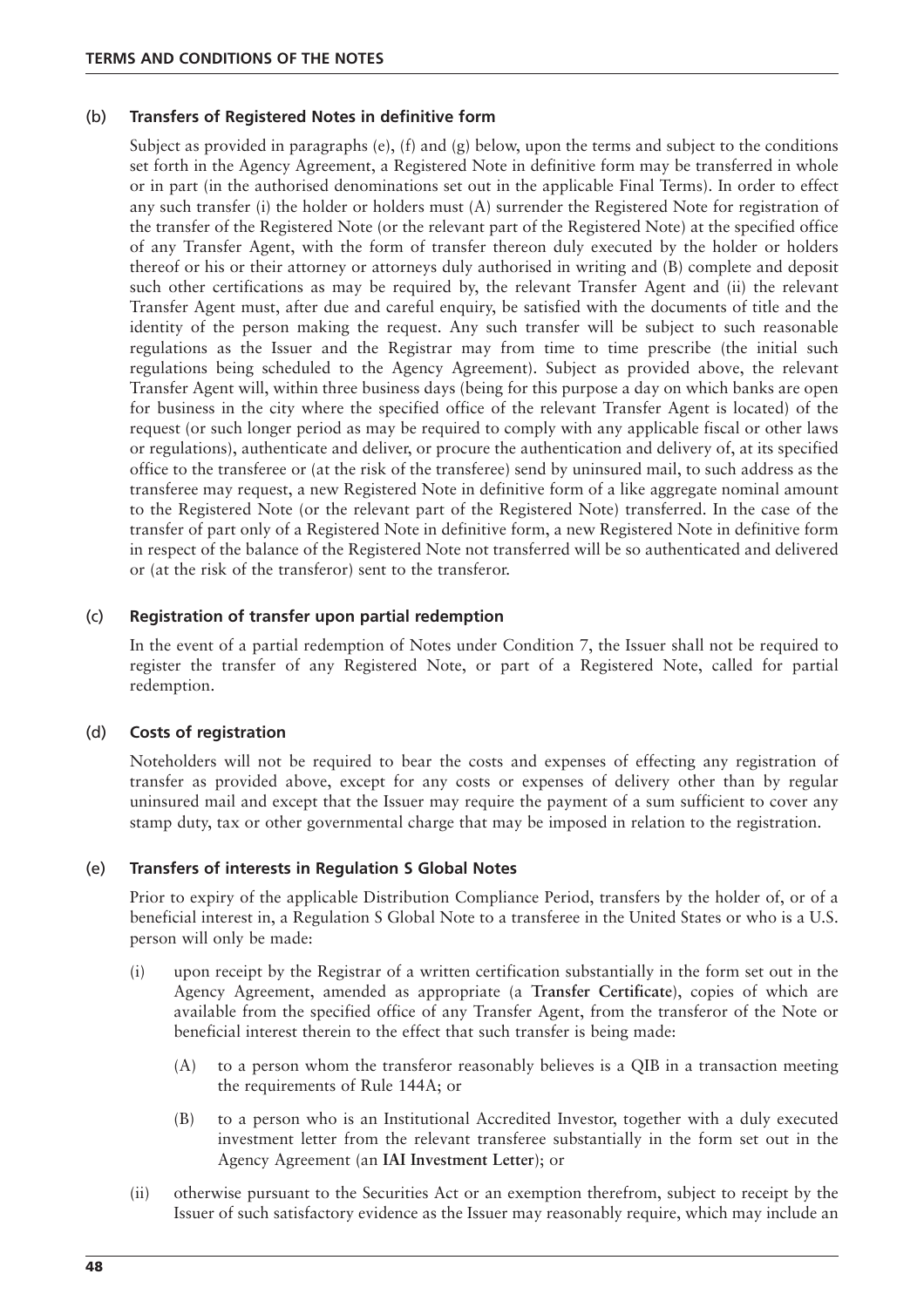opinion of U.S. counsel, that such transfer is in compliance with any applicable securities laws of any State of the United States,

and, in each case, in accordance with any applicable securities laws of any State of the United States or any other jurisdiction.

In the case of (A) above, such transferee may take delivery through a Legended Note in global or definitive form and, in the case of (B) above, such transferee may take delivery only through a Legended Note in definitive form. After expiry of the applicable Distribution Compliance Period (i) beneficial interests in Regulation S Global Notes registered in the name of a nominee for DTC may be held through DTC directly, by a participant in DTC, or indirectly through a participant in DTC and (ii) such certification requirements will no longer apply to such transfers.

# (f) **Transfers of interests in Legended Notes**

Transfers of Legended Notes or beneficial interests therein may be made:

- (i) to a transferee who takes delivery of such interest through a Regulation S Global Note, upon receipt by the Registrar of a duly completed Transfer Certificate from the transferor to the effect that such transfer is being made in accordance with Regulation S and that, in the case of a Regulation S Global Note registered in the name of a nominee for DTC if such transfer is being made prior to expiry of the applicable Distribution Compliance Period, the interests in the Notes being transferred will be held immediately thereafter through Euroclear and/or Clearstream, Luxembourg; or
- (ii) to a transferee who takes delivery of such interest through a Legended Note:
	- (A) where the transferee is a person whom the transferor reasonably believes is a QIB in a transaction meeting the requirements of Rule 144A, without certification; or
	- (B) where the transferee is an Institutional Accredited Investor, subject to delivery to the Registrar of a Transfer Certificate from the transferor to the effect that such transfer is being made to an Institutional Accredited Investor, together with a duly executed IAI Investment Letter from the relevant transferee; or
- (iii) otherwise pursuant to the Securities Act or an exemption therefrom, subject to receipt by the Issuer of such satisfactory evidence as the Issuer may reasonably require, which may include an opinion of U.S. counsel, that such transfer is in compliance with any applicable securities laws of any State of the United States,

and, in each case, in accordance with any applicable securities laws of any State of the United States or any other jurisdiction.

Notes transferred by Institutional Accredited Investors to QIBs pursuant to Rule 144A or outside the United States pursuant to Regulation S will be eligible to be held by such QIBs or non-U.S. investors through DTC, Euroclear or Clearstream, Luxembourg, as appropriate, and the Registrar will arrange for any Notes which are the subject of such a transfer to be represented by the appropriate Registered Global Note, where applicable.

Upon the transfer, exchange or replacement of Legended Notes, or upon specific request for removal of the Legend, the Registrar shall deliver only Legended Notes or refuse to remove the Legend, as the case may be, unless there is delivered to the Issuer such satisfactory evidence as may reasonably be required by the Issuer, which may include an opinion of U.S. counsel, that neither the Legend nor the restrictions on transfer set forth therein are required to ensure compliance with the provisions of the Securities Act.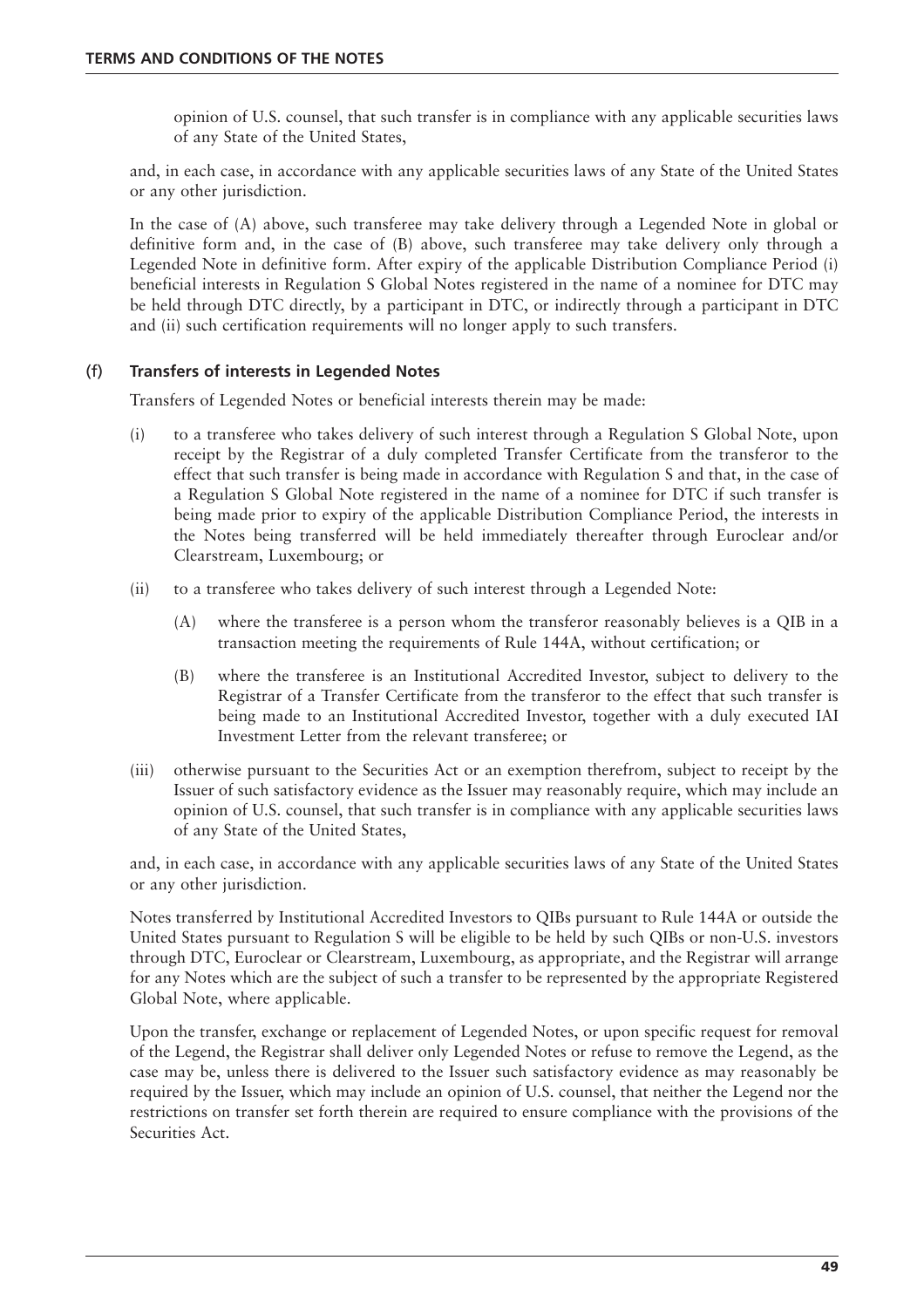#### (g) **Exchanges and transfers of Registered Notes generally**

Holders of Registered Notes in definitive form, other than Institutional Accredited Investors, may exchange such Notes for interests in a Registered Global Note of the same type at any time.

#### (h) **Definitions**

In the Conditions, the following expressions shall have the following meanings:

**Distribution Compliance Period** means the period that ends 40 days after the completion of the distribution of each Tranche of Notes, as certified by the relevant Dealer (in the case of a nonsyndicated issue) or the relevant Lead Manager (in the case of a syndicated issue);

**Institutional Accredited Investor** means "accredited investors" (as defined in Rule 501(a)(1), (2), (3) or (7) under the Securities Act that are institutions;

**Legended Note** means Registered Notes in definitive form that are issued to Institutional Accredited Investors and Registered Notes (whether in definitive form or represented by a Registered Global Note) sold in private transactions to QIBs in accordance with the requirements of Rule 144A;

**QIB** means a "qualified institutional buyer" within the meaning of Rule 144A;

**Regulation S** means Regulation S under the Securities Act;

**Regulation S Global Note** means a Registered Global Note representing Notes sold outside the United States in reliance on Regulation S;

**Rule 144A** means Rule 144A under the Securities Act;

**Rule 144A Global Note** means a Registered Global Note representing Notes sold in the United States or to QIBs; and

**Securities Act** means the United States Securities Act of 1933, as amended.

# **3. STATUS OF THE NOTES AND THE GUARANTEES**

*The Insolvency Law came into force in Spain on 1st September, 2004. Certain provisions in the Insolvency Law could affect the ranking of certain Notes on an insolvency of the Issuer or the Guarantor.*

*In particular, from the entry into force of the Insolvency Law, and in accordance with the insolvency procedures regulated therein, creditors whose rights arise from a Spanish public document, including Noteholders, do not have a preference to enforce their rights and do not rank ahead of other creditors whose rights may be recognised by virtue of a document not so witnessed.*

#### (a) **Status of the Senior Notes**

The Senior Notes and any relative Coupons and Receipts will be direct, unconditional and unsecured obligations of the Issuer and rank and will rank *pari passu*, without any preference among themselves, with all other outstanding unsecured and unsubordinated obligations of the Issuer, present and future, but, in the event of insolvency, only to the extent permitted by applicable laws relating to creditors' rights.

*In the event of insolvency (concurso) of the Issuer, under the Insolvency Law (as defined below), claims relating to Senior Notes (which are not related to the Issuer under article 93 of the Insolvency Law) will be ordinary credits (créditos ordinarios) as defined in the Insolvency Law. Ordinary credits rank below credits against the insolvency state (créditos contra la masa) and credits with a privilege (créditos privilegiados). Ordinary credits rank above subordinated credits and the rights of shareholders.*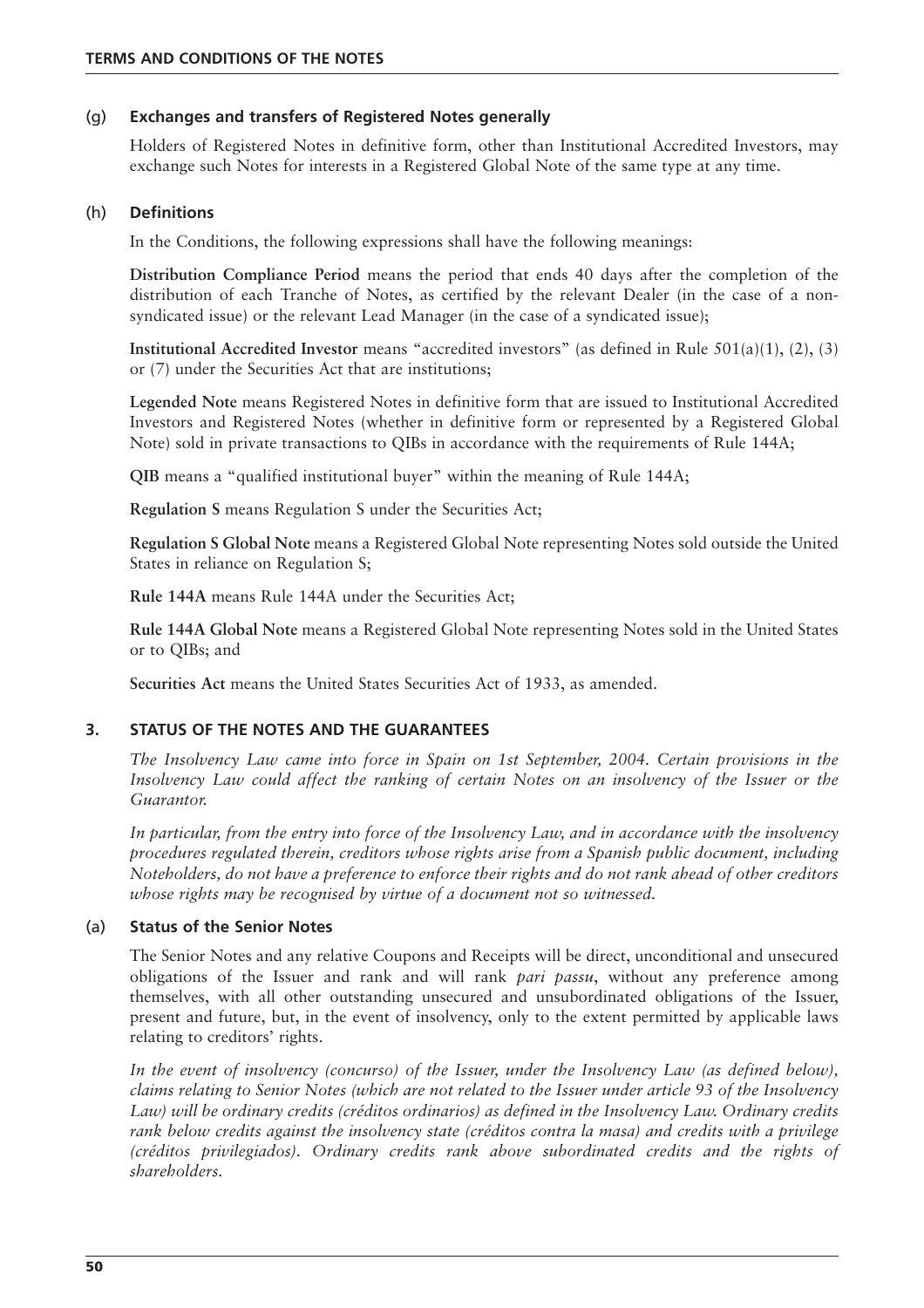*It is not clear whether, as a result of the application of article 87.6 of the Insolvency Law the claims against the Issuer arising from the Senior Notes could be classified as subordinated credits of the Issuer. However, even if such claims were classified as subordinated credits, the payment obligations of the Guarantor under the Senior Guarantee will remain as ordinary unsubordinated credits.*

# (b) **Status of the Subordinated Notes**

The payment obligations of the Issuer under the Subordinated Notes and any relative Coupons and Receipts whether on account of principal, interest or otherwise, constitute direct, unconditional and subordinated obligations of the Issuer and will at all times rank *pari passu* among themselves and *pari passu* with all other present and future subordinated obligations of the Issuer, except for certain subordinated obligations prescribed by law. In the event of the insolvency (*concurso*) of the Issuer under law 22/2003 of 9th July, 2004 (the **Insolvency Law**), or in the case of any voluntary or mandatory Issuer liquidation procedure, claims relating to the Subordinated Notes will fall within the category of subordinated credits (as defined in the Insolvency Law).

*After payment in full of unsubordinated claims, but before distributions to shareholders, under article 92 of the Insolvency Law, the Issuer will meet subordinated claims in the following order and prorata within each class: (i) late or incorrect claims; (ii) contractually subordinated debts (including the Subordinated Notes); (iii) interest (including accrued and unpaid interest due on the Notes at the commencement of the insolvency); (iv) fines; (v) claims of creditors which are related to the Issuer; and (vi) detrimental claims against the Issuer where a Spanish court has determined that the relevant creditor has acted in bad faith (rescisión concursal).*

# (c) **Status of the Senior Guarantee**

The payment of principal and interest in respect of the Senior Notes and any relative Coupons and Receipts and all amounts due under the Deed of Covenant in respect of the Senior Notes and any relative Coupons and Receipts has been unconditionally and irrevocably guaranteed (*solidariamente*) by the Guarantor pursuant to the Senior Guarantee.

The obligations of the Guarantor under the Senior Guarantee constitute direct, unconditional and unsecured obligations of the Guarantor and rank and will rank *pari passu* with all other unsecured and unsubordinated obligations of the Guarantor.

In the event of insolvency (*concurso*) of the Guarantor, under the Insolvency Law, claims from Senior Noteholders will fall within the category of ordinary credits (*créditos ordinarios*) as defined in the Insolvency Law. Ordinary credits will rank below credits against the insolvency state (*créditos contra la masa*) and privileged credits (*créditos privilegiados*) which shall be paid in full before ordinary credits. The claims of all creditors considered as "ordinary credits" against the Guarantor will be satisified *pro rata* in insolvency. Ordinary credits will rank above subordinated credits.]

# (d) **Status of the Subordinated Guarantee**

The payment of principal and interest in respect of the Subordinated Notes and any relative Coupons and Receipts and all amounts due under the Deed of Covenant in respect of the Subordinated Notes and any relative Coupons and Receipts has been unconditionally and irrevocably guaranteed (*solidariamente*) by the Guarantor pursuant to the Subordinated Guarantee.

The payment obligations of the Guarantor under the Subordinated Guarantee constitute direct, unsecured and subordinated obligations of the Guarantor and will at all times rank *pari passu* among themselves and *pari passu* with all other present and future subordinated obligations of the Guarantor, except for certain subordinated obligations prescribed by law. In the event of insolvency (*concurso*) of the Guarantor under the Insolvency Law, or in the case of any voluntary or mandatory Guarantor liquidation procedure, claims by Subordinated Noteholders against the Guarantor will fall within the category of subordinated credits (as defined in the Insolvency Law).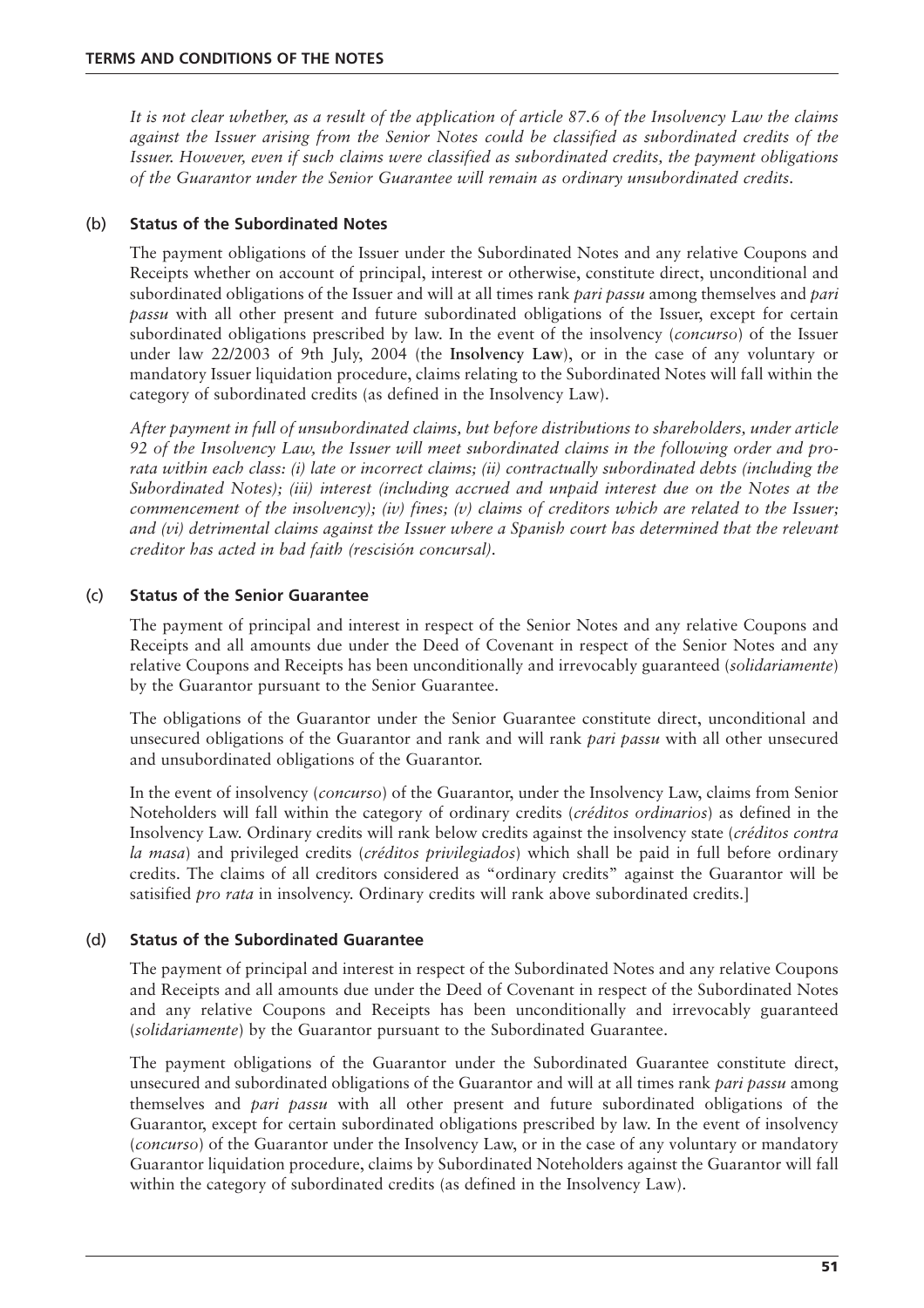*After payment in full of all unsubordinated claims but before distributions to shareholders, under article 92 of the Insolvency Law, the Guarantor will meet subordinated claims in the following order and pro rata within each class: (i) late or incorrect claims; (ii) contractually subordinated debt (including claims under the Guarantee); (iii) interest; (iv) fines; (v) claims of creditors which are related to the Guarantor; and (vi) detrimental claims against the Guarantor where a Spanish court has determined that the relevant creditor has acted in bad faith (rescisión concursal).* 

*The Guarantor may apply to Banco de España for the subscription amount of Subordinated Notes to qualify as tier 2 capital for capital adequacy purposes in compliance with the provisions of Royal Decree 1343/1992, of 6th November implementing Law 13/1992, of 1st June on own funds and supervision of financial entities on a consolidated basis, Bank of Spain Circular 5/1993, of 26th March, and subsidiary regulations.*

## **4. REDENOMINATION**

#### (a) **Redenomination**

Where redenomination is specified in the applicable Final Terms as being applicable, the Issuer may, without the consent of the Noteholders, the Receiptholders and the Couponholders, on giving prior notice to the Principal Paying Agent, DTC, Euroclear and Clearstream, Luxembourg and at least 30 days' prior notice to the Noteholders in accordance with Condition 14, elect that, with effect from the Redenomination Date specified in the notice, the Notes shall be redenominated in euro.

The election will have effect as follows:

- (i) the Notes and the Receipts shall be deemed to be redenominated into euro in the denomination of euro 0.01 with a nominal amount for each Note and Receipt equal to the nominal amount of that Note or Receipt in the Specified Currency, converted into euro at the Established Rate, provided that, if the Issuer determines, with the agreement of the Principal Paying Agent, that the then market practice in respect of the redenomination into euro of internationally offered securities is different from the provisions specified above, such provisions shall be deemed to be amended so as to comply with such market practice and the Issuer shall promptly notify the Noteholders, the stock exchange on which the Notes may be listed and the Agents of such deemed amendments;
- (ii) save to the extent that an Exchange Notice has been given in accordance with paragraph (iv) below, the amount of interest due in respect of the Notes will be calculated by reference to the aggregate nominal amount of Notes presented (or, as the case may be, in respect of which Coupons are presented) for payment by the relevant holder and the amount of such payment shall be rounded down to the nearest euro 0.01;
- (iii) if definitive Notes are required to be issued after the Redenomination Date, they shall be issued at the expense of the Issuer in the denominations of euro 1,000, euro 10,000, euro 100,000 and (but only to the extent of any remaining amounts less than euro 1,000 or such smaller denominations as the Principal Paying Agent may approve) euro 0.01 and such other denominations as the Principal Paying Agent shall determine and notify to the Noteholders;
- (iv) if issued prior to the Redenomination Date, all unmatured Coupons denominated in the Specified Currency (whether or not attached to the Notes) will become void with effect from the date on which the Issuer gives notice (the **Exchange Notice**) that replacement eurodenominated Notes, Receipts and Coupons are available for exchange (provided that such securities are so available) and no payments will be made in respect of them. The payment obligations contained in any Notes and Receipts so issued will also become void on that date although those Notes and Receipts will continue to constitute valid exchange obligations of the Issuer. New euro-denominated Notes, Receipts and Coupons will be issued in exchange for Notes, Receipts and Coupons denominated in the Specified Currency in such manner as the Principal Paying Agent may specify and as shall be notified to the Noteholders in the Exchange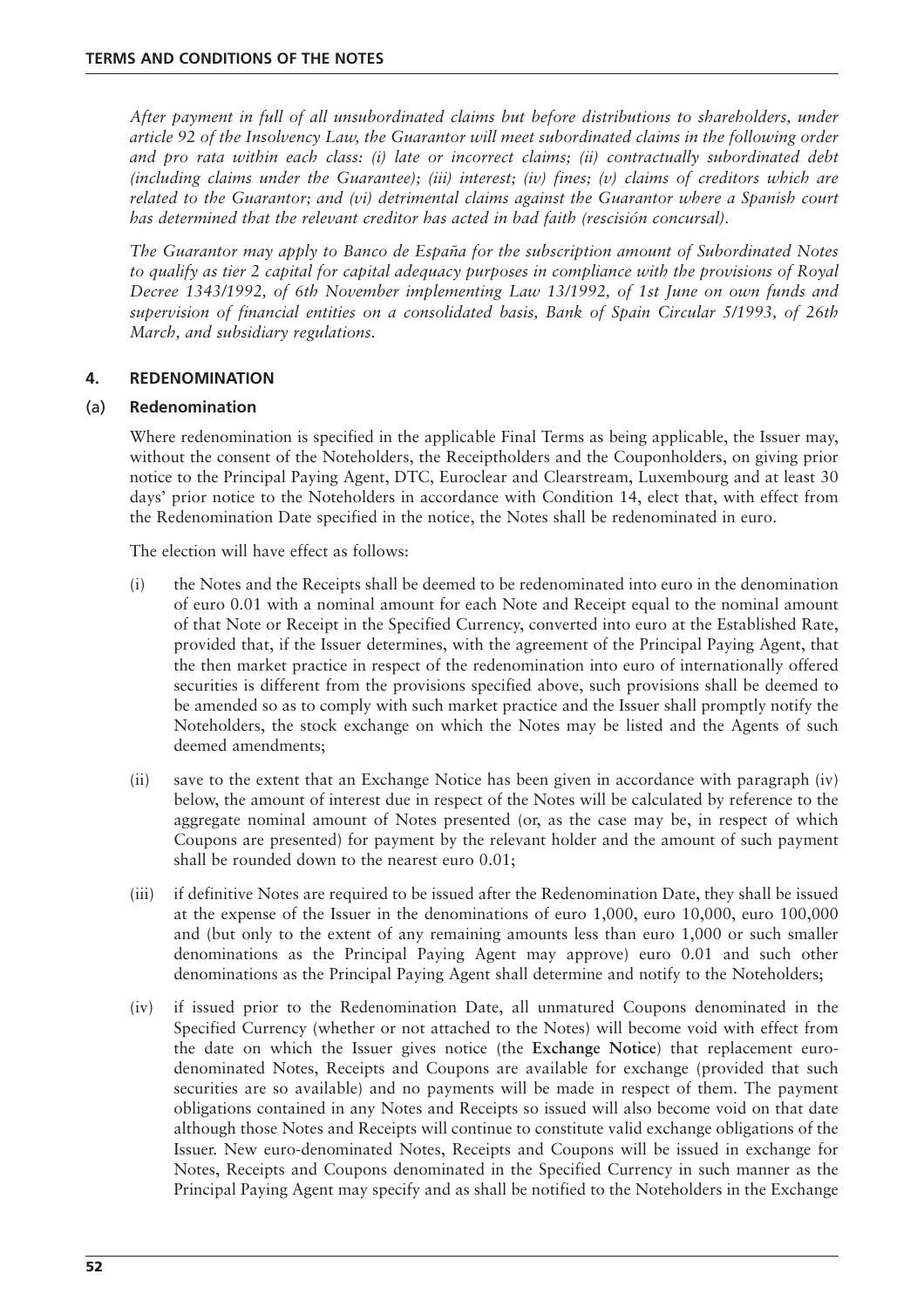Notice. No Exchange Notice may be given less than 15 days prior to any date for payment of principal or interest on the Notes;

- (v) after the Redenomination Date, all payments in respect of the Notes, the Receipts and the Coupons, other than payments of interest in respect of periods commencing before the Redenomination Date, will be made solely in euro as though references in the Notes to the Specified Currency were to euro. Payments will be made in euro by credit or transfer to a euro account (or any other account to which euro may be credited or transferred) specified by the payee or, at the option of the payee, by a euro cheque;
- (vi) if the Notes are Fixed Rate Notes and interest for any period ending on or after the Redenomination Date is required to be calculated for a period ending other than on an Interest Payment Date, it will be calculated:
	- (a) in the case of the Notes represented by a Global Note, by applying the Rate of Interest to the aggregate outstanding nominal amount of the Notes; and
	- (b) in the case of definitive Notes, by applying the Rate of Interest to the Calculation Amount;

and, in each case, multiplying such sum by the applicable Day Count Fraction, and rounding the resultant figure to the nearest sub-unit of the relevant Specified Currency, half of any such sub-unit being rounded upwards or otherwise in accordance with applicable market convention. Where the Specified Denomination of a Fixed Rate Note in definitive form comprises more than one Calculation Amount, the amount of interest payable in respect of such Fixed Rate Note shall be the aggregate of the amounts (determined in the manner provided above) for each Calculation Amount comprising the Specified Denomination without any further rounding; and

(vii) if the Notes are Floating Rate Notes, the applicable Final Terms will specify any relevant changes to the provisions relating to interest.

# (b) **Definitions**

In the Conditions, the following expressions have the following meanings:

**Established Rate** means the rate for the conversion of the Specified Currency (including compliance with rules relating to roundings in accordance with applicable European Community regulations) into euro established by the Council of the European Union pursuant to Article 123 of the Treaty;

**euro** means the currency introduced at the start of the third stage of European economic and monetary union pursuant to the Treaty;

**Redenomination Date** means (in the case of interest bearing Notes) any date for payment of interest under the Notes or (in the case of Zero Coupon Notes) any date, in each case specified by the Issuer in the notice given to the Noteholders pursuant to paragraph (a) above and which falls on or after the date on which the country of the Specified Currency first participates in the third stage of European economic and monetary union; and

**Treaty** means the Treaty establishing the European Community, as amended.

# **5. INTEREST**

#### (a) **Interest on Fixed Rate Notes**

Each Fixed Rate Note bears interest from (and including) the Interest Commencement Date at the rate(s) per annum equal to the Rate(s) of Interest. Interest will be payable in arrear on the Interest Payment Date(s) in each year up to (and including) the Maturity Date.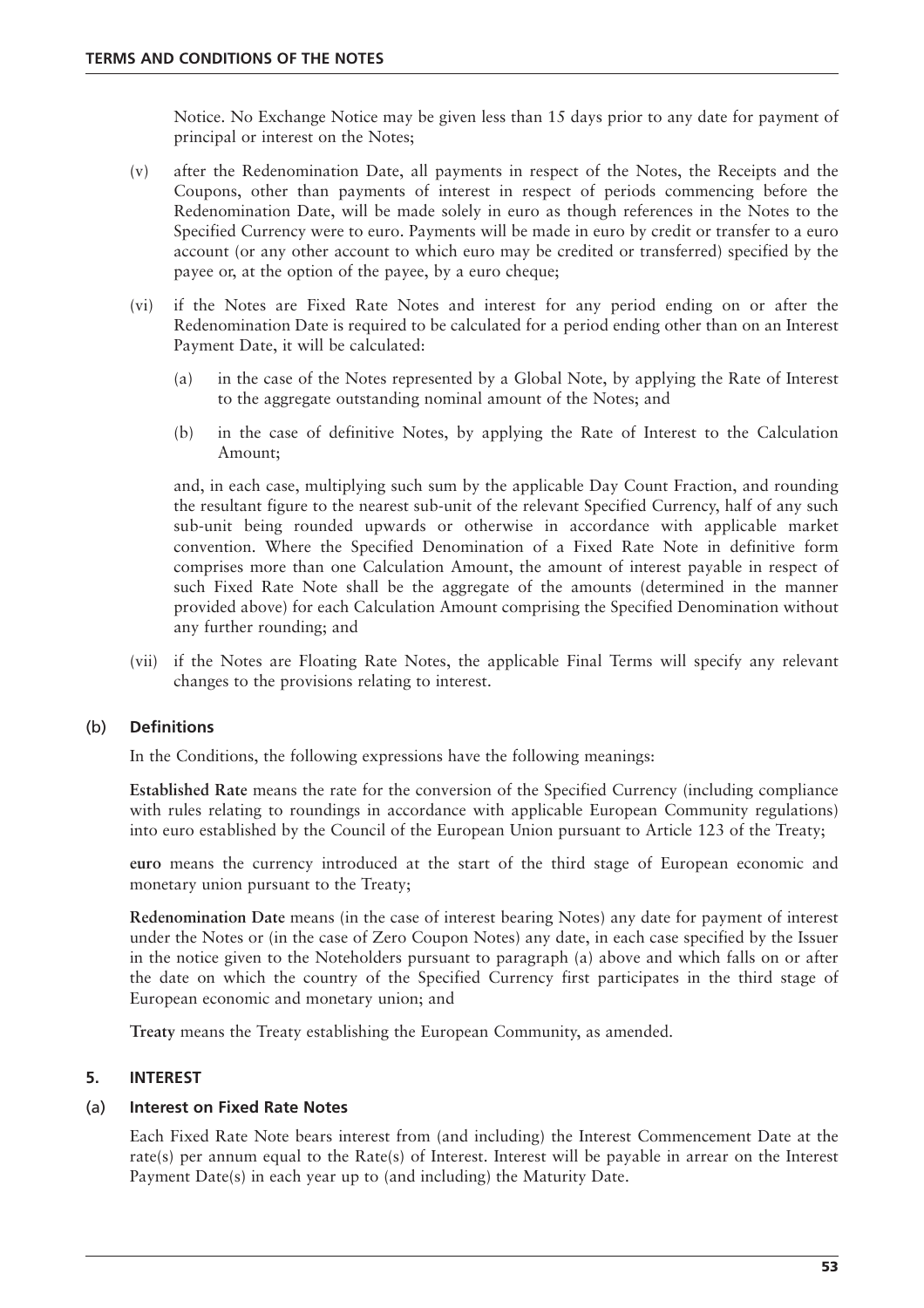If the Notes are in definitive form, except as provided in the applicable Final Terms, the amount of interest payable on each Interest Payment Date in respect of the Fixed Interest Period ending on (but excluding) such date will amount to the Fixed Coupon Amount. Payments of interest on any Interest Payment Date will, if so specified in the applicable Final Terms, amount to the Broken Amount so specified.

As used in the Conditions, **Fixed Interest Period** means the period from (and including) an Interest Payment Date (or the Interest Commencement Date) to (but excluding) the next (or first) Interest Payment Date.

Except in the case of Notes in definitive form where a Fixed Coupon Amount or Broken Amount is specified in the applicable Final Terms, interest shall be calculated in respect of any period by applying the Rate of Interest to:

- (A) in the case of Fixed Rate Notes which are represented by a Global Note, the aggregate outstanding nominal amount of the Fixed Rate Notes represented by such Global Note (or, if they are Partly Paid Notes, the aggregate amount paid up); or
- (B) in the case of Fixed Rate Notes in definitive form, the Calculation Amount;

and, in each case, multiplying such sum by the applicable Day Count Fraction, and rounding the resultant figure to the nearest sub-unit of the relevant Specified Currency, half of any such sub-unit being rounded upwards or otherwise in accordance with applicable market convention. Where the Specified Denomination of a Fixed Rate Note in definitive form comprises more than one Calculation Amount, the amount of interest payable in respect of such Fixed Rate Note shall be the aggregate of the amounts (determined in the manner provided above) for each Calculation Amount comprising the Specified Denomination without any further rounding.

**Day Count Fraction** means, in respect of the calculation of an amount of interest, in accordance with this Condition 5(a):

- (i) if "Actual/Actual (ICMA)" is specified in the applicable Final Terms:
	- (A) in the case of Notes where the number of days in the relevant period from (and including) the most recent Interest Payment Date (or, if none, the Interest Commencement Date) to (but excluding) the relevant payment date (the **Accrual Period**) is equal to or shorter than the Determination Period during which the Accrual Period ends, the number of days in such Accrual Period divided by the product of (I) the number of days in such Determination Period and (II) the number of Determination Dates (as specified in the applicable Final Terms) that would occur in one calendar year; or
	- (B) in the case of Notes where the Accrual Period is longer than the Determination Period during which the Accrual Period ends, the sum of:
		- I. the number of days in such Accrual Period falling in the Determination Period in which the Accrual Period begins divided by the product of  $(x)$  the number of days in such Determination Period and (y) the number of Determination Dates that would occur in one calendar year; and
		- II. the number of days in such Accrual Period falling in the next Determination Period divided by the product of (x) the number of days in such Determination Period and (y) the number of Determination Dates that would occur in one calendar year; and
- (ii) if "Actual/Actual (ISDA)" is specified in the applicable Final Terms, the actual number of days in the relevant period from and including the most recent Interest Payment Date (or, if none, the Interest Commencement Date) to but excluding the relevant payment date divided by 365 (or, if any portion of that period falls in a leap year, the sum of (A) the actual number of days in that portion of the period falling in a leap year divided by 366 and (B) the actual number of days in that portion of the period falling in a non-leap year divided by 365);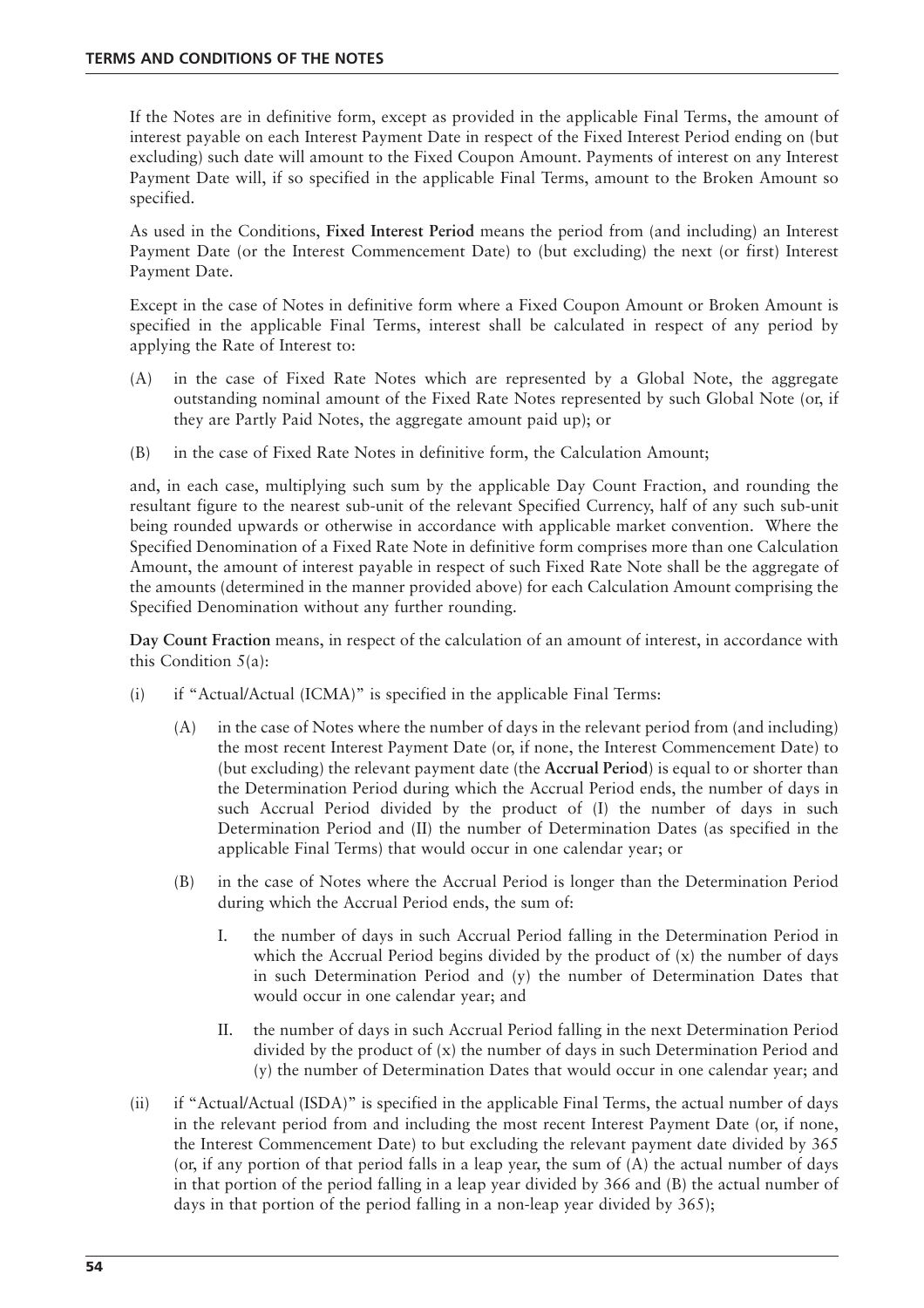- (iii) if "30/360" is specified in the applicable Final Terms, the number of days in the period from (and including) the most recent Interest Payment Date (or, if none, the Interest Commencement Date) to (but excluding) the relevant payment date (such number of days being calculated on the basis of a year of 360 days with 12 30-day months) divided by 360;
- (iv) if "30/360 (ISDA)" is specified in the applicable Final Terms, the number of days in the relevant period from and including the most recent Interest Payment Date (or, if none, the Interest Commencement Date) to but excluding the relevant payment date divided by 360 (the number of days to be calculated on the basis of a year of 360 days with 12 30-day months (unless (a) the last day of the interest period is the 31st day of a month but the first day of the interest period is a day other than the 30th or 31st day of a month, in which case the month that includes that last day shall not be considered to be shortened to a 30-day a month, or (b) the last day of the interest period is the last day of the month of February, in which case the month of February shall not be considered to be lengthened to a 30-day month)).

In the Conditions, the following expressions have the following meanings:

**Determination Period** means each period from (and including) a Determination Date to (but excluding) the next Determination Date (including, where either the Interest Commencement Date or the final Interest Payment Date is not a Determination Date, the period commencing on the first Determination Date prior to, and ending on the first Determination Date falling after, such date); and

**sub-unit** means, with respect to any currency other than euro, the lowest amount of such currency that is available as legal tender in the country of such currency and, with respect to euro, one cent.

# (b) **Interest on Floating Rate Notes and Index Linked Interest Notes**

## (i) *Interest Payment Dates*

Each Floating Rate Note and Index Linked Interest Note bears interest from (and including) the Interest Commencement Date and such interest will be payable in arrear on either:

- (A) the Specified Interest Payment Date(s) in each year specified in the applicable Final Terms; or
- (B) if no Specified Interest Payment Date(s) is/are specified in the applicable Final Terms, each date (each such date, together with each Specified Interest Payment Date, an **Interest Payment Date**) which falls the number of months or other period specified as the Specified Period in the applicable Final Terms after the preceding Interest Payment Date or, in the case of the first Interest Payment Date, after the Interest Commencement Date.

Such interest will be payable in respect of each Interest Period (which expression shall, in the Conditions, mean the period from (and including) an Interest Payment Date (or the Interest Commencement Date) to (but excluding) the next (or first) Interest Payment Date).

If a Business Day Convention is specified in the applicable Final Terms and  $(x)$  if there is no numerically corresponding day in the calendar month in which an Interest Payment Date should occur or (y) if any Interest Payment Date would otherwise fall on a day which is not a Business Day, then, if the Business Day Convention specified is:

I. in any case where Specified Periods are specified in accordance with Condition  $5(b)(i)(B)$  above, the Floating Rate Convention, such Interest Payment Date (a) in the case of  $(x)$  above, shall be the last day that is a Business Day in the relevant month and the provisions of (ii) below shall apply *mutatis mutandis* or (b) in the case of (y) above, shall be postponed to the next day which is a Business Day unless it would thereby fall into the next calendar month, in which event (i) such Interest Payment Date shall be brought forward to the immediately preceding Business Day and (ii) each subsequent Interest Payment Date shall be the last Business Day in the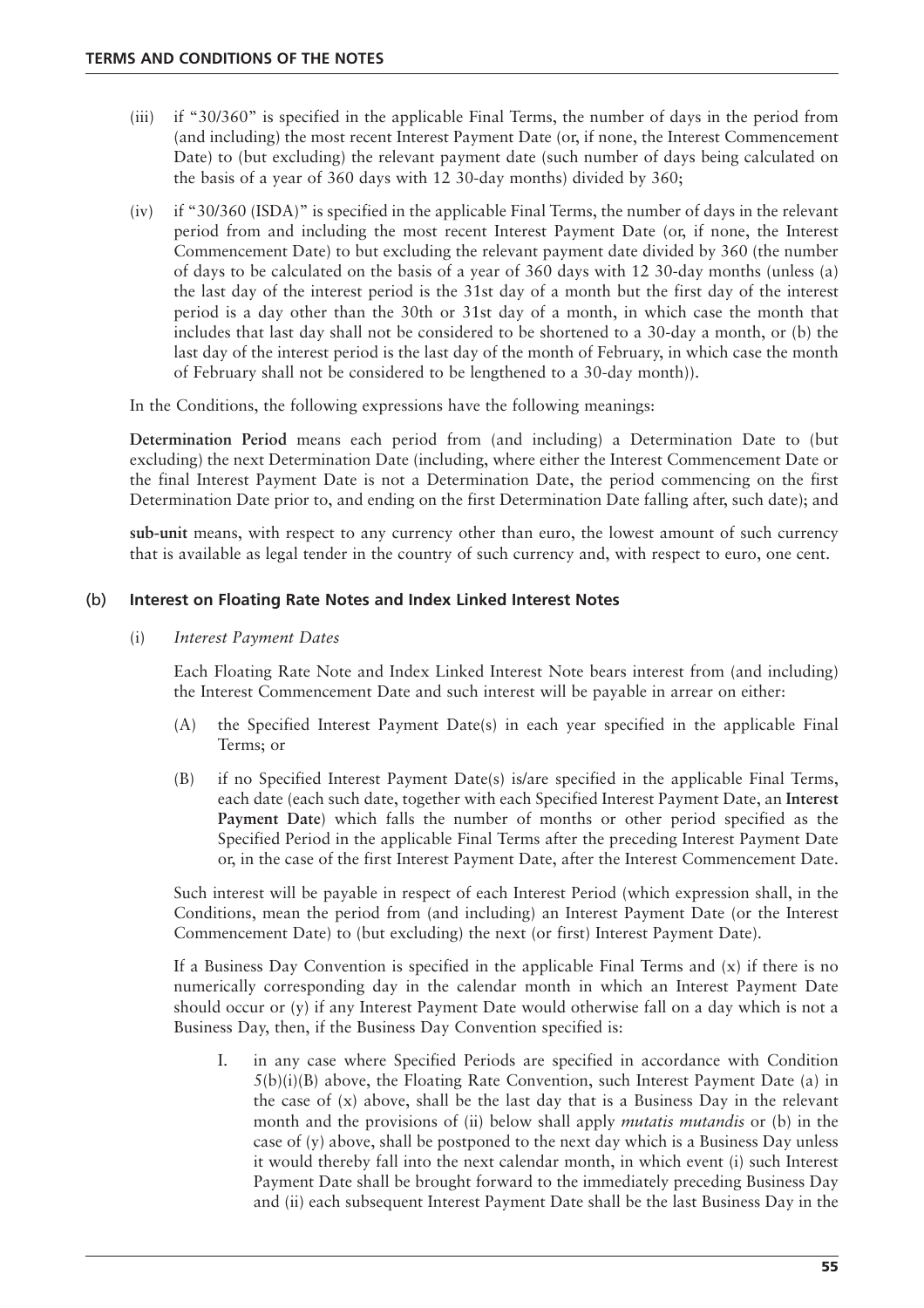month which falls the Specified Period after the preceding applicable Interest Payment Date occurred; or

- II. the Following Business Day Convention, such Interest Payment Date shall be postponed to the next day which is a Business Day; or
- III. the Modified Following Business Day Convention, such Interest Payment Date shall be postponed to the next day which is a Business Day unless it would thereby fall into the next calendar month, in which event such Interest Payment Date shall be brought forward to the immediately preceding Business Day; or
- IV. the Preceding Business Day Convention, such Interest Payment Date shall be brought forward to the immediately preceding Business Day.

In the Conditions, **Business Day** means a day which is both:

- (A) a day on which commercial banks and foreign exchange markets settle payments and are open for general business (including dealing in foreign exchange and foreign currency deposits) in each Additional Business Centre specified in the applicable Final Terms; and
- (B) either (I) in relation to any sum payable in a Specified Currency other than euro, a day on which commercial banks and foreign exchange markets settle payments and are open for general business (including dealing in foreign exchange and foreign currency deposits) in the principal financial centre of the country of the relevant Specified Currency (if other than any Additional Business Centre and which if the Specified Currency is Australian dollars or New Zealand dollars shall be Sydney and Auckland, respectively) or (II) in relation to any sum payable in euro, a day on which the Trans-European Automated Real-Time Gross Settlement Express Transfer (TARGET) System (the **TARGET System**) is open.
- (ii) *Rate of Interest*

The Rate of Interest payable from time to time in respect of Floating Rate Notes and Index Linked Interest Notes will be determined in the manner specified in the applicable Final Terms.

(A) *ISDA Determination for Floating Rate Notes*

Where ISDA Determination is specified in the applicable Final Terms as the manner in which the Rate of Interest is to be determined, the Rate of Interest for each Interest Period will be the relevant ISDA Rate plus or minus (as indicated in the applicable Final Terms) the Margin (if any). For the purposes of this sub-paragraph (A), **ISDA Rate** for an Interest Period means a rate equal to the Floating Rate that would be determined by the Principal Paying Agent under an interest rate swap transaction if the Principal Paying Agent were acting as Calculation Agent for that swap transaction under the terms of an agreement incorporating the 2006 ISDA Definitions as published by the International Swaps and Derivatives Association, Inc. and as amended and updated as at the Issue Date of the first Tranche of the Notes (the **ISDA Definitions**) and under which:

- I. the Floating Rate Option is as specified in the applicable Final Terms;
- II. the Designated Maturity is a period specified in the applicable Final Terms; and
- III. the relevant Reset Date is either (a) if the applicable Floating Rate Option is based on the London inter-bank offered rate (**LIBOR**) or on the Euro-zone inter-bank offered rate (**EURIBOR**), the first day of that Interest Period or (b) in any other case, as specified in the applicable Final Terms.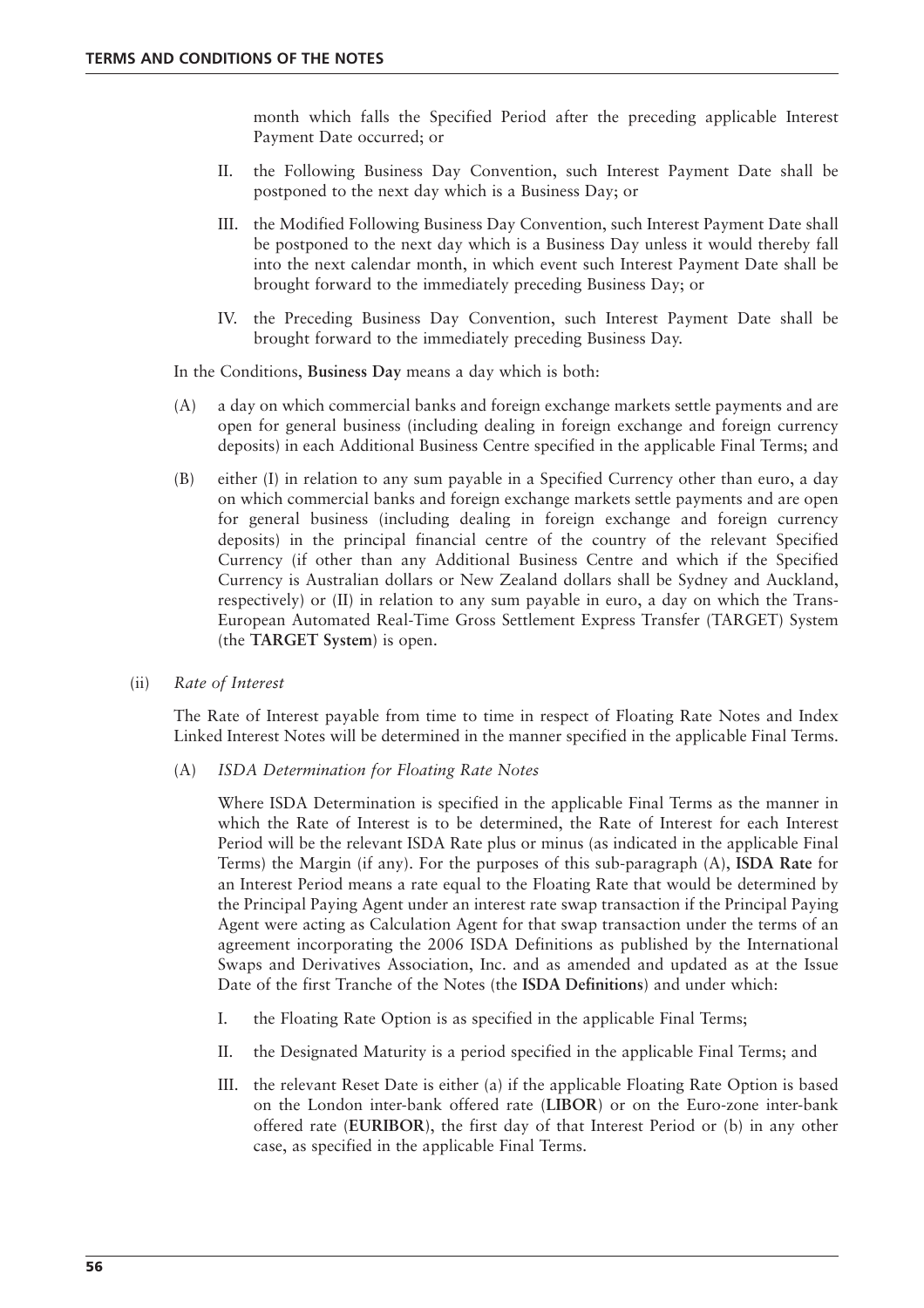For the purposes of this sub-paragraph (A), **Floating Rate, Calculation Agent, Floating Rate Option, Designated Maturity** and **Reset Date** have the meanings given to those terms in the ISDA Definitions.

(B) *Screen Rate Determination for Floating Rate Notes*

Where Screen Rate Determination is specified in the applicable Final Terms as the manner in which the Rate of Interest is to be determined, the Rate of Interest for each Interest Period will, subject as provided below, be either:

- I. the offered quotation; or
- II. the arithmetic mean (rounded if necessary to the fifth decimal place, with 0.000005 being rounded upwards) of the offered quotations,

(expressed as a percentage rate per annum) for the Reference Rate which appears or appear, as the case may be, on the Relevant Screen Page as at 11.00 a.m. (London time, in the case of LIBOR, or Brussels time, in the case of EURIBOR) on the Interest Determination Date in question plus or minus (as indicated in the applicable Final Terms) the Margin (if any), all as determined by the Principal Paying Agent. If five or more of such offered quotations are available on the Relevant Screen Page, the highest (or, if there is more than one such highest quotation, one only of such quotations) and the lowest (or, if there is more than one such lowest quotation, one only of such quotations) shall be disregarded by the Principal Paying Agent for the purpose of determining the arithmetic mean (rounded as provided above) of such offered quotations.

The Agency Agreement contains provisions for determining the Rate of Interest in the event that the Relevant Screen Page is not available or if, in the case of I. above, no such offered quotation appears or, in the case of II. above, fewer than three such offered quotations appear, in each case as at the time specified in the preceding paragraph.

If the Reference Rate from time to time in respect of Floating Rate Notes is specified in the applicable Final Terms as being other than LIBOR or EURIBOR, the Rate of Interest in respect of such Notes will be determined as provided in the applicable Final Terms.

# (iii) *Minimum Rate of Interest and/or Maximum Rate of Interest*

If the applicable Final Terms specifies a Minimum Rate of Interest for any Interest Period, then, in the event that the Rate of Interest in respect of such Interest Period determined in accordance with the provisions of paragraph (ii) above is less than such Minimum Rate of Interest, the Rate of Interest for such Interest Period shall be such Minimum Rate of Interest.

If the applicable Final Terms specifies a Maximum Rate of Interest for any Interest Period, then, in the event that the Rate of Interest in respect of such Interest Period determined in accordance with the provisions of paragraph (ii) above is greater than such Maximum Rate of Interest, the Rate of Interest for such Interest Period shall be such Maximum Rate of Interest.

# (iv) *Determination of Rate of Interest and calculation of Interest Amounts*

The Principal Paying Agent, in the case of Floating Rate Notes, and the Calculation Agent, in the case of Index Linked Interest Notes, will at or as soon as practicable after each time at which the Rate of Interest is to be determined, determine the Rate of Interest for the relevant Interest Period. In the case of Index Linked Interest Notes, the Calculation Agent will notify the Principal Paying Agent and the relevant Issuer of the Rate of Interest for the relevant Interest Period as soon as practicable after calculating the same.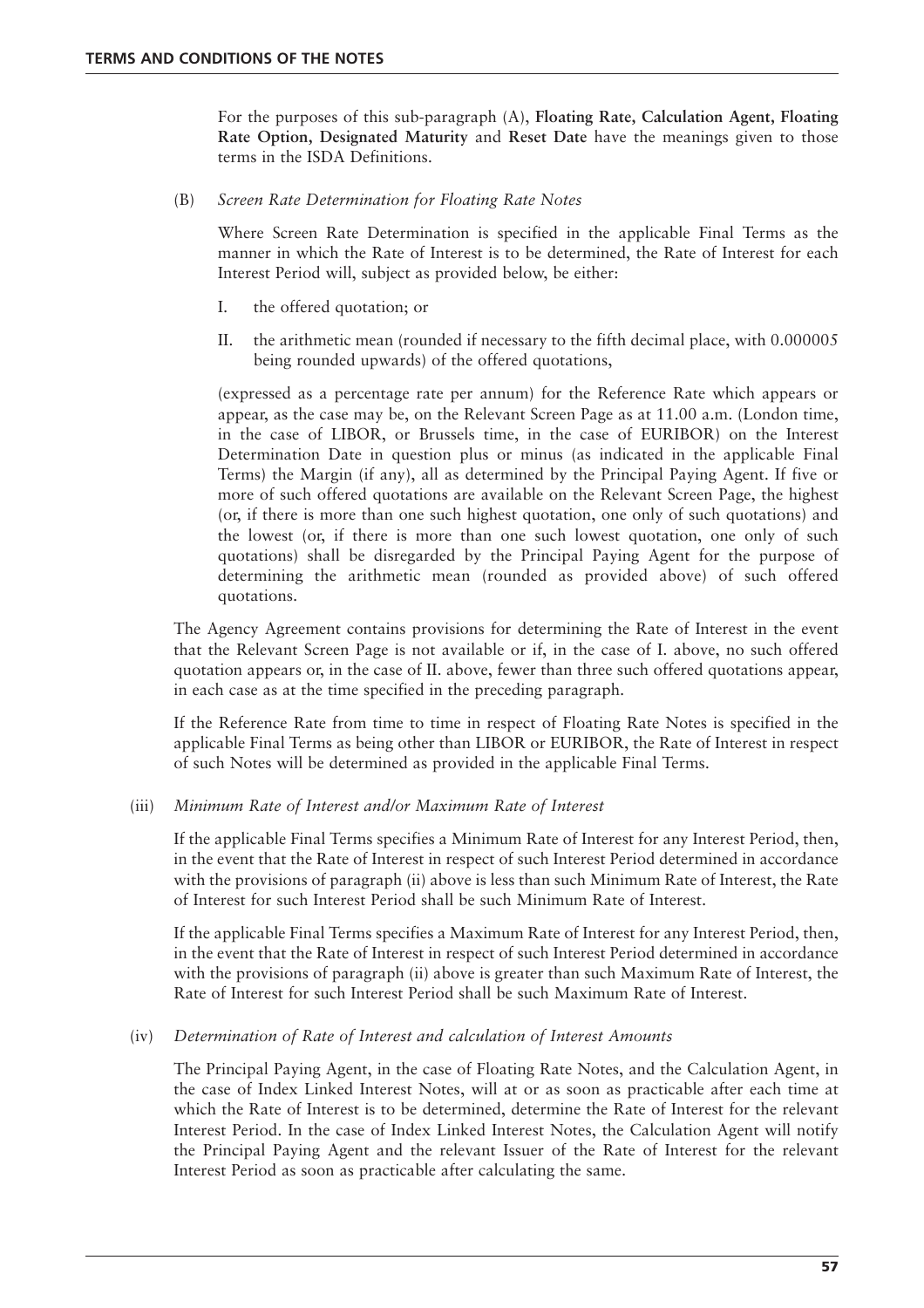The Principal Paying Agent will calculate the amount of interest (the **Interest Amount**) payable on the Floating Rate Notes or Index Linked Interest Notes for the relevant Interest Period by applying the Rate of Interest to:

- (A) in the case of Floating Rate Notes or Index Linked Interest Notes which are represented by a Global Note, the aggregate outstanding nominal amount of the Notes represented by such Global Note (or, if they are Partly Paid Notes, the aggregate amount paid up); or
- (B) in the case of Floating Rate Notes or Index Linked Interest Notes in definitive form, the Calculation Amount,

and, in each case, multiplying such sum by the applicable Day Count Fraction, and rounding the resultant figure to the nearest sub-unit of the relevant Specified Currency, half of any such sub-unit being rounded upwards or otherwise in accordance with applicable market convention. Where the Specified Denomination of a Floating Rate Note or an Index Linked Interest Note in definitive form comprises more than one Calculation Amount, the Interest Amount payable in respect of such Note shall be the aggregate of the amounts (determined in the manner provided above) for each Calculation Amount comprising the Specified Denomination without any further rounding.

**Day Count Fraction** means, in respect of the calculation of an amount of interest in accordance with this Condition 5:

- (A) if "Actual/365" or "Actual/Actual" is specified in the applicable Final Terms, the actual number of days in the Interest Period divided by 365 (or, if any portion of that Interest Period falls in a leap year, the sum of (I) the actual number of days in that portion of the Interest Period falling in a leap year divided by 366 and (II) the actual number of days in that portion of the Interest Period falling in a non-leap year divided by 365);
- (B) if "Actual/365 (Fixed)" is specified in the applicable Final Terms, the actual number of days in the Interest Period divided by 365;
- (C) if "Actual/365 (Sterling)" is specified in the applicable Final Terms, the actual number of days in the Interest Period divided by 365 or, in the case of an Interest Payment Date falling in a leap year, 366;
- (D) if "Actual/360" is specified in the applicable Final Terms, the actual number of days in the Interest Period divided by 360;
- (E) if "30/360", "360/360" or "Bond Basis" is specified in the applicable Final Terms, the number of days in the Interest Period divided by 360 (the number of days to be calculated on the basis of a year of 360 days with 12 30-day months (unless (I) the last day of the Interest Period is the 31st day of a month but the first day of the Interest Period is a day other than the 30th or 31st day of a month, in which case the month that includes that last day shall not be considered to be shortened to a 30-day month, or (II) the last day of the Interest Period is the last day of the month of February, in which case the month of February shall not be considered to be lengthened to a 30-day month)); and
- (F) if "30E/360" or "Eurobond Basis" is specified in the applicable Final Terms, the number of days in the Interest Period divided by 360 (the number of days to be calculated on the basis of a year of 360 days with 12 30-day months, without regard to the date of the first day or last day of the Interest Period unless, in the case of the final Interest Period, the Maturity Date is the last day of the month of February, in which case the month of February shall not be considered to be lengthened to a 30-day month).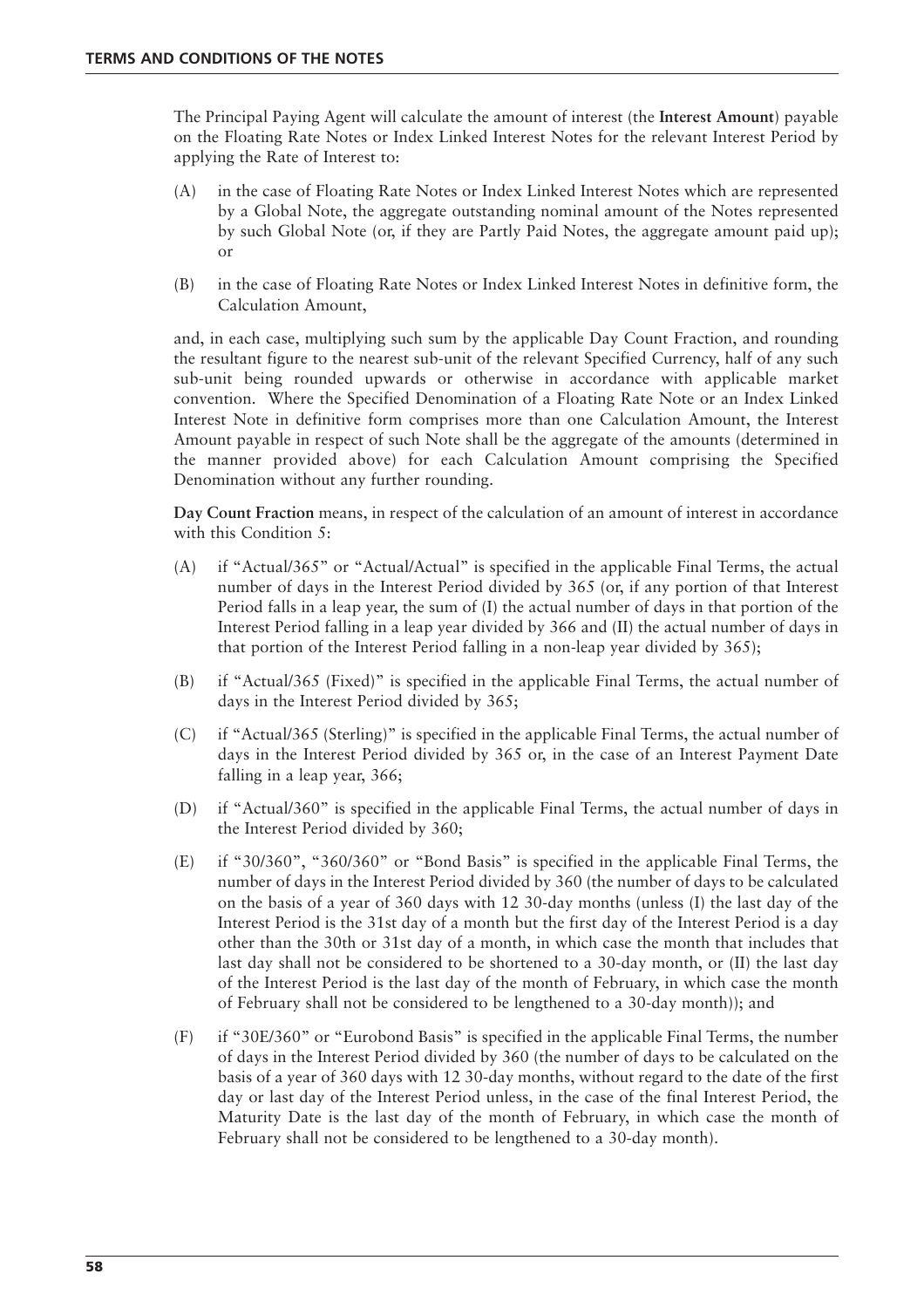#### (v) *Notification of Rate of Interest and Interest Amounts*

The Principal Paying Agent will cause the Rate of Interest and each Interest Amount for each Interest Period and the relevant Interest Payment Date to be notified to the Issuer and any stock exchange or other relevant authority on which the relevant Floating Rate Notes or Index Linked Interest Notes are for the time being listed or by which they have been admitted to listing and notice thereof to be published in accordance with Condition 14 as soon as possible after their determination but in no event later than the fourth London Business Day thereafter. Each Interest Amount and Interest Payment Date so notified may subsequently be amended (or appropriate alternative arrangements made by way of adjustment) without prior notice in the event of an extension or shortening of the Interest Period. Any such amendment will be promptly notified to each stock exchange or other relevant authority on which the relevant Floating Rate Notes or Index Linked Interest Notes are for the time being listed or by which they have been admitted to listing and to the Noteholders in accordance with Condition 14. For the purposes of this paragraph, the expression **London Business Day** means a day (other than a Saturday or a Sunday) on which banks and foreign exchange markets are open for general business in London.

#### (vi) *Certificates to be final*

All certificates, communications, opinions, determinations, calculations, quotations and decisions given, expressed, made or obtained for the purposes of the provisions of this Condition  $5(b)$ , whether by the Principal Paying Agent or, if applicable, the Calculation Agent, shall (in the absence of wilful default, bad faith or manifest error) be binding on the Issuer, the Guarantor, the Principal Paying Agent, the Calculation Agent (if applicable), the other Agents and all Noteholders, Receiptholders and Couponholders and (in the absence) no liability to the Issuer, the Guarantor, the Noteholders, the Receiptholders or the Couponholders shall attach to the Principal Paying Agent or, if applicable, the Calculation Agent in connection with the exercise or non-exercise by it of its powers, duties and discretions pursuant to such provisions.

#### (c) **Interest on other Structured Notes (including Dual Currency Interest Notes)**

The rate or amount of interest payable in respect of Structured Notes (excluding Index Linked Interest Notes to the extent provided above but including Dual Currency Interest Notes) shall be determined in the manner specified in the applicable Final Terms.

#### (d) **Interest on Partly Paid Notes**

In the case of Partly Paid Notes (other than Partly Paid Notes which are Zero Coupon Notes), interest will accrue as aforesaid on the paid-up nominal amount of such Notes and otherwise as specified in the applicable Final Terms.

#### (e) **Accrual of interest**

Each Note (or in the case of the redemption of part only of a Note, that part only of such Note) will cease to bear interest (if any) from the date for its redemption unless, upon due presentation thereof, payment of principal is improperly withheld or refused. In such event, interest will continue to accrue until whichever is the earlier of:

- (i) the date on which all amounts due in respect of such Note have been paid; and
- (ii) five days after the date on which the full amount of the moneys payable in respect of such Notes has been received by the Principal Paying Agent or the Registrar, as the case may be, and notice to that effect has been given to the Noteholders in accordance with Condition 14.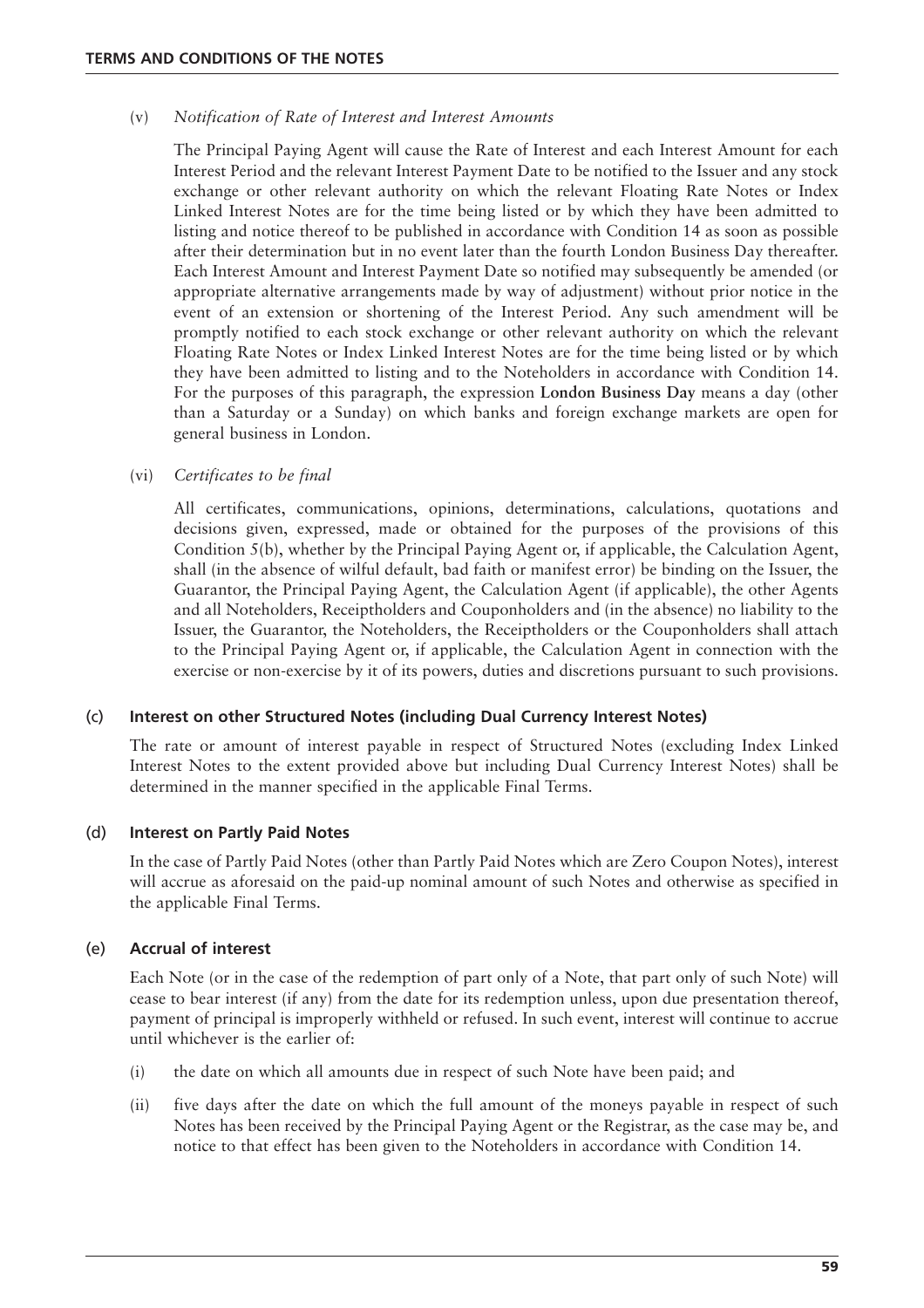#### **6. PAYMENTS**

#### (a) **Method of payment**

Subject as provided below:

- (i) payments in a Specified Currency other than euro will be made by credit or transfer to an account in the relevant Specified Currency (which, in the case of a payment in Japanese yen to a non-resident of Japan, shall be a non-resident account) maintained by the payee with, or, at the option of the payee, by a cheque in such Specified Currency drawn on, a bank in the principal financial centre of the country of such Specified Currency (which, if the Specified Currency is Australian dollars or New Zealand dollars, shall be Sydney and Auckland, respectively); and
- (ii) payments in euro will be made by credit or transfer to a euro account (or any other account to which euro may be credited or transferred) specified by the payee or, at the option of the payee, by a euro cheque.

Payments will be subject in all cases to any fiscal or other laws and regulations applicable thereto in the place of payment, but without prejudice to the provisions of Condition 8.

## (b) **Presentation of definitive Bearer Notes, Receipts and Coupons**

Payments of principal in respect of definitive Bearer Notes will (subject as provided below) be made in the manner provided in paragraph (a) above only against presentation and surrender (or, in the case of part payment of any sum due, endorsement) of definitive Bearer Notes, and payments of interest in respect of definitive Bearer Notes will (subject as provided below) be made as aforesaid only against presentation and surrender (or, in the case of part payment of any sum due, endorsement) of Coupons, in each case at the specified office of any Paying Agent outside the United States (which expression, as used herein, means the United States of America (including the States and the District of Columbia, its territories, its possessions and other areas subject to its jurisdiction)).

Payments of instalments of principal (if any) in respect of definitive Bearer Notes, other than the final instalment, will (subject as provided below) be made in the manner provided in paragraph (a) above against presentation and surrender (or, in the case of part payment of any sum due, endorsement) of the relevant Receipt in accordance with the preceding paragraph. Payment of the final instalment will be made in the manner provided in paragraph (a) above only against presentation and surrender (or, in the case of part payment of any sum due, endorsement) of the relevant Bearer Note in accordance with the preceding paragraph. Each Receipt must be presented for payment of the relevant instalment together with the definitive Bearer Note to which it appertains. Receipts presented without the definitive Bearer Note to which they appertain do not constitute valid obligations of the Issuer. Upon the date on which any definitive Bearer Note becomes due and repayable, unmatured Receipts (if any) relating thereto (whether or not attached) shall become void and no payment shall be made in respect thereof.

Fixed Rate Notes in definitive bearer form (other than Dual Currency Notes, Index Linked Notes or Long Maturity Notes (as defined below)) should be presented for payment together with all unmatured Coupons appertaining thereto (which expression shall for this purpose include Coupons falling to be issued on exchange of matured Talons), failing which the amount of any missing unmatured Coupon (or, in the case of payment not being made in full, the same proportion of the amount of such missing unmatured Coupon as the sum so paid bears to the sum due) will be deducted from the sum due for payment. Each amount of principal so deducted will be paid in the manner mentioned above against surrender of the relative missing Coupon at any time before the expiry of 10 years after the Relevant Date (as defined in Condition 8) in respect of such principal (whether or not such Coupon would otherwise have become void under Condition 9) or, if later, five years from the date on which such Coupon would otherwise have become due, but in no event thereafter.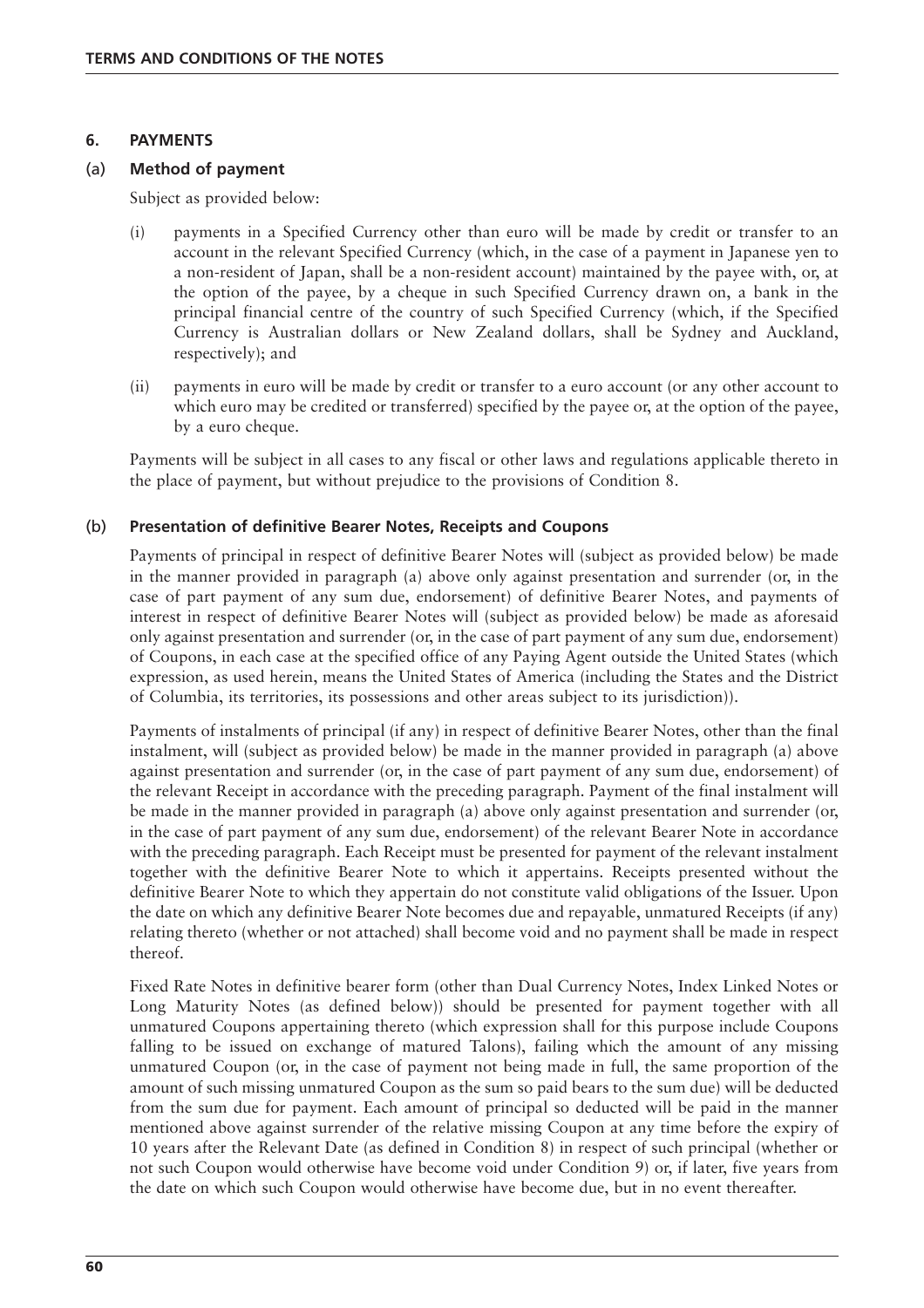Upon any Fixed Rate Note in definitive bearer form becoming due and repayable prior to its Maturity Date, all unmatured Talons (if any) appertaining thereto will become void and no further Coupons will be issued in respect thereof.

Upon the date on which any Floating Rate Note, Dual Currency Note, Index Linked Note or Long Maturity Note in definitive bearer form becomes due and repayable, unmatured Coupons and Talons (if any) relating thereto (whether or not attached) shall become void and no payment or, as the case may be, exchange for further Coupons shall be made in respect thereof. A **Long Maturity Note** is a Fixed Rate Note (other than a Fixed Rate Note which on issue had a Talon attached) whose nominal amount on issue is less than the aggregate interest payable thereon provided that such Note shall cease to be a Long Maturity Note on the Interest Payment Date on which the aggregate amount of interest remaining to be paid after that date is less than the nominal amount of such Note.

If the due date for redemption of any definitive Bearer Note is not an Interest Payment Date, interest (if any) accrued in respect of such Note from (and including) the preceding Interest Payment Date or, as the case may be, the Interest Commencement Date shall be payable only against surrender of the relevant definitive Bearer Note.

# (c) **Payments in respect of Bearer Global Notes**

Payments of principal and interest (if any) in respect of Notes represented by any Global Note in bearer form will (subject as provided below) be made in the manner specified above in relation to definitive Bearer Notes and otherwise in the manner specified in the relevant Global Note against presentation or surrender, as the case may be, of such Global Note at the specified office of any Paying Agent outside the United States. A record of each payment made against presentation or surrender of any Global Note in bearer form, distinguishing between any payment of principal and any payment of interest, will be made on such Global Note by the Paying Agent to which it was presented and such record shall be prima facie evidence that the payment in question has been made.

# (d) **Payments in respect of Registered Notes**

Payments of principal (other than instalments of principal prior to the final instalment) in respect of each Registered Note (whether or not in global form) will be made against presentation and surrender (or, in the case of part payment of any sum due, endorsement) of the Registered Note at the specified office of the Registrar or any of the Paying Agents. Such payments will be made by transfer to the Designated Account (as defined below) of the holder (or the first named of joint holders) of the Registered Note appearing in the register of holders of the Registered Notes maintained by the Registrar (the **Register**) at the close of business on the third business day (being for this purpose a day on which banks are open for business in the city where the specified office of the Registrar is located) before the relevant due date. Notwithstanding the previous sentence, if (i) a holder does not have a Designated Account or (ii) the principal amount of the Notes held by a holder is less than U.S.\$250,000 (or its approximate equivalent in any other Specified Currency), payment will instead be made by a cheque in the Specified Currency drawn on a Designated Bank (as defined below). For these purposes, **Designated Account** means the account (which, in the case of a payment in Japanese yen to a non-resident of Japan, shall be a non-resident account) maintained by a holder with a Designated Bank and identified as such in the Register and **Designated Bank** means (in the case of payment in a Specified Currency other than euro) a bank in the principal financial centre of the country of such Specified Currency (which, if the Specified Currency is Australian dollars or New Zealand dollars, shall be Sydney and Auckland, respectively) and (in the case of a payment in euro) any bank which processes payments in euro.

Payments of interest and payments of instalments of principal (other than the final instalment) in respect of each Registered Note (whether or not in global form) will be made by a cheque in the Specified Currency drawn on a Designated Bank and mailed by uninsured mail on the business day in the city where the specified office of the Registrar is located immediately preceding the relevant due date to the holder (or the first named of joint holders) of the Registered Note appearing in the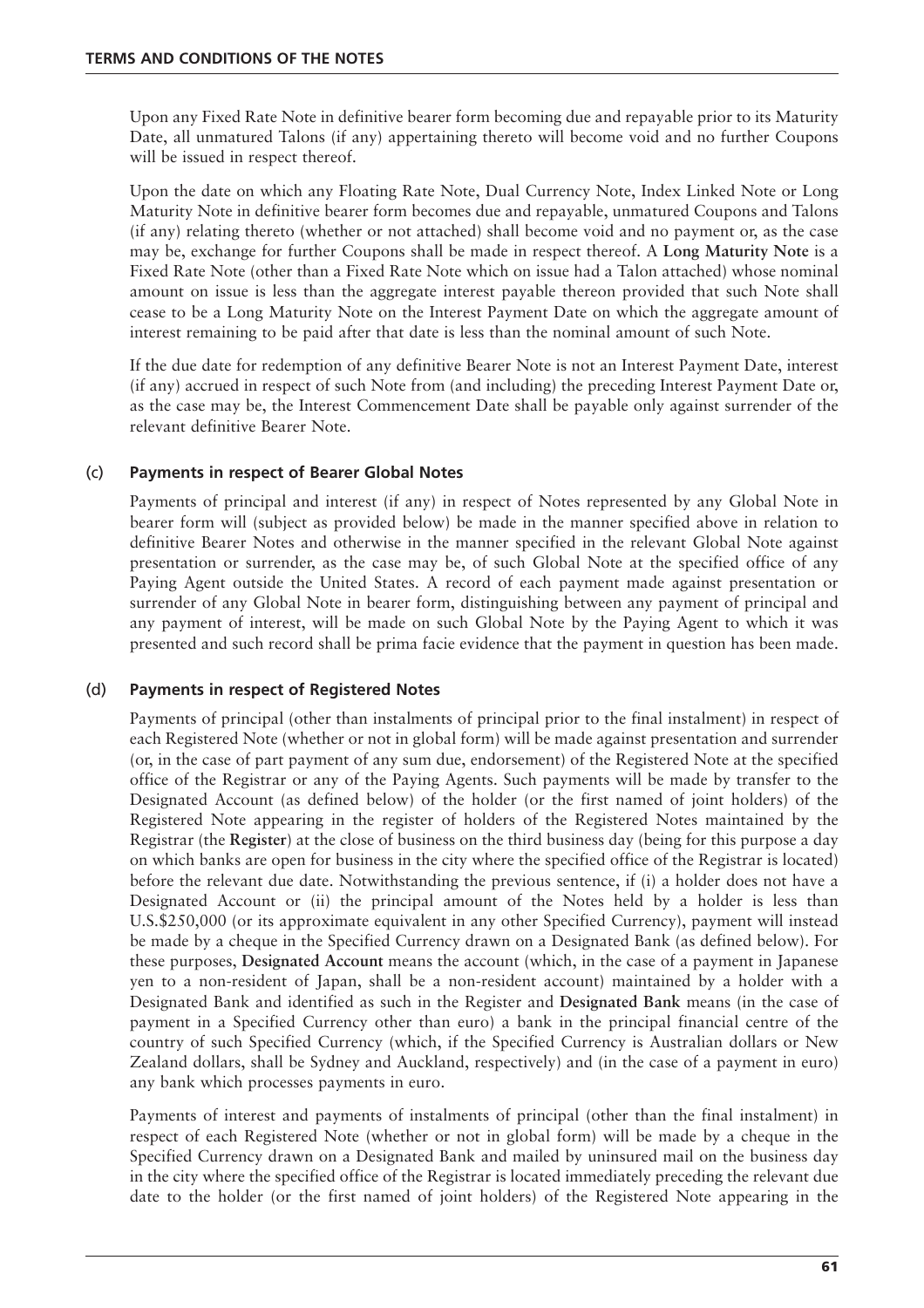Register at the close of business on the fifteenth day (whether or not such fifteenth day is a business day) before the relevant due date (the **Record Date**) at his address shown in the Register on the Record Date and at his risk. Upon application of the holder to the specified office of the Registrar not less than three business days in the city where the specified office of the Registrar is located before the due date for any payment of interest in respect of a Registered Note, the payment may be made by transfer on the due date in the manner provided in the preceding paragraph. Any such application for transfer shall be deemed to relate to all future payments of interest (other than interest due on redemption) and instalments of principal (other than the final instalment) in respect of the Registered Notes which become payable to the holder who has made the initial application until such time as the Registrar is notified in writing to the contrary by such holder. Payment of the interest due in respect of each Registered Note on redemption and the final instalment of principal will be made in the same manner as payment of the principal amount of such Registered Note.

Holders of Registered Notes will not be entitled to any interest or other payment for any delay in receiving any amount due in respect of any Registered Note as a result of a cheque posted in accordance with this Condition arriving after the due date for payment or being lost in the post. No commissions or expenses shall be charged to such holders by the Registrar in respect of any payments of principal or interest in respect of the Registered Notes.

All amounts payable to DTC or its nominee as registered holder of a Registered Global Note in respect of Notes denominated in a Specified Currency other than U.S. dollars shall be paid by transfer by the Registrar to an account in the relevant Specified Currency of the Exchange Agent on behalf of DTC or its nominee for conversion into and payment in U.S. dollars in accordance with the provisions of the Agency Agreement.

None of the Issuer, the Guarantor or the Agents will have any responsibility or liability for any aspect of the records relating to, or payments made on account of, beneficial ownership interests in the Registered Global Notes or for maintaining, supervising or reviewing any records relating to such beneficial ownership interests.

# (e) **General provisions applicable to payments**

The holder of a Global Note shall be the only person entitled to receive payments in respect of Notes represented by such Global Note and the Issuer or, as the case may be, the Guarantor will be discharged by payment to, or to the order of, the holder of such Global Note in respect of each amount so paid. Each of the persons shown in the records of Euroclear or Clearstream, Luxembourg or DTC as the beneficial holder of a particular nominal amount of Notes represented by such Global Note must look solely to Euroclear or Clearstream, Luxembourg or DTC, as the case may be, for his share of each payment so made by the Issuer or, as the case may be, the Guarantor to, or to the order of, the holder of such Global Note. No person other than the holder of the relevant Global Note shall have any claim against the Issuer or the Guarantor in respect of any payments due in respect of such Global Note.

Notwithstanding the foregoing provisions of this Condition, if any amount of principal and/or interest in respect of Bearer Notes is payable in U.S. dollars, such U.S. dollar payments of principal and/or interest in respect of such Notes will be made at the specified office of a Paying Agent in the United States if:

- (i) the Issuer has appointed Paying Agents with specified offices outside the United States with the reasonable expectation that such Paying Agents would be able to make payment in U.S. dollars at such specified offices outside the United States of the full amount of principal and interest on the Bearer Notes in the manner provided above when due;
- (ii) payment of the full amount of such principal and interest at all such specified offices outside the United States is illegal or effectively precluded by exchange controls or other similar restrictions on the full payment or receipt of principal and interest in U.S. dollars; and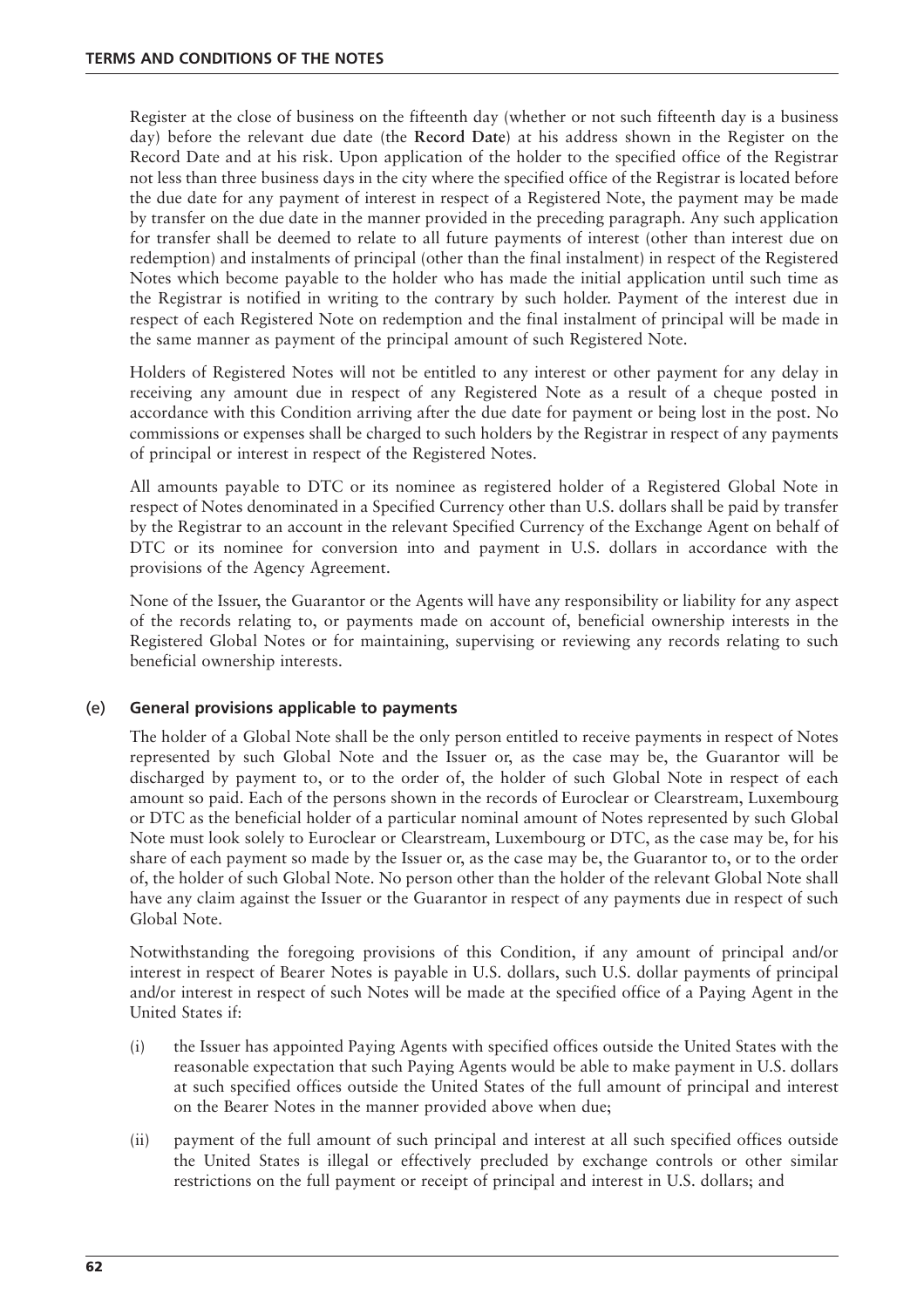(iii) such payment is then permitted under United States law without involving, in the opinion of the Issuer and the Guarantor, adverse tax consequences to the Issuer or the Guarantor.

# (f) **Payment Day**

If the date for payment of any amount in respect of any Note, Receipt or Coupon is not a Payment Day, the holder thereof shall not be entitled to payment until the next following Payment Day in the relevant place and shall not be entitled to further interest or other payment in respect of such delay. For these purposes, **Payment Day** means any day which (subject to Condition 9) is:

- (i) a day on which commercial banks and foreign exchange markets settle payments and are open for general business (including dealing in foreign exchange and foreign currency deposits) in:
	- (A) the relevant place of presentation;
	- (B) each Additional Financial Centre specified in the applicable Final Terms;
- (ii) either (A) in relation to any sum payable in a Specified Currency other than euro, a day on which commercial banks and foreign exchange markets settle payments and are open for general business (including dealing in foreign exchange and foreign currency deposits) in the principal financial centre of the country of the relevant Specified Currency (if other than the place of presentation, any Additional Financial Centre and which, if the Specified Currency is Australian dollars or New Zealand dollars, shall be Sydney and Auckland, respectively) or (B) in relation to any sum payable in euro, a day on which the TARGET System is open; and
- (iii) in the case of any payment in respect of a Registered Global Note denominated in a Specified Currency other than U.S. dollars and registered in the name of DTC or its nominee and in respect of which an accountholder of DTC (with an interest in such Registered Global Note) has elected to receive any part of such payment in U.S. dollars, a day on which commercial banks are not authorised or required by law or regulation to be closed in New York City.

# (g) **Interpretation of principal and interest**

Any reference in the Conditions to principal in respect of the Notes shall be deemed to include, as applicable:

- (i) any additional amounts which may be payable with respect to principal under Condition 8;
- (ii) the Final Redemption Amount of the Notes;
- (iii) the Early Redemption Amount of the Notes;
- (iv) the Optional Redemption Amount(s) (if any) of the Notes;
- (v) in relation to Notes redeemable in instalments, the Instalment Amounts;
- (vi) in relation to Zero Coupon Notes, the Amortised Face Amount (as defined in Condition 7(e)); and
- (vii) any premium and any other amounts (other than interest) which may be payable by the Issuer under or in respect of the Notes.

Any reference in the Conditions to interest in respect of the Notes shall be deemed to include, as applicable, any additional amounts which may be payable with respect to interest under Condition 8.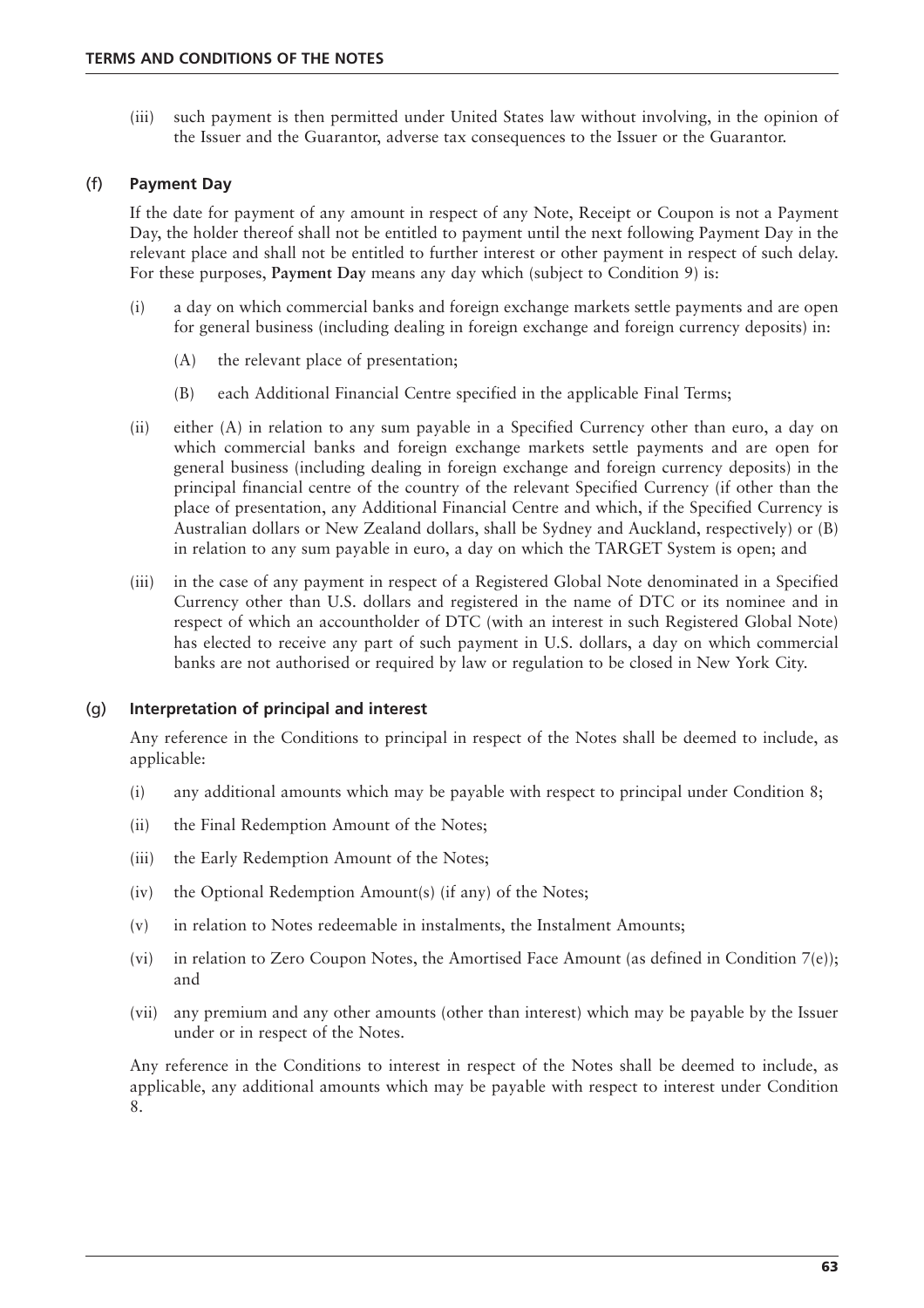## **7. REDEMPTION AND PURCHASE**

#### (a) **Redemption at maturity**

Unless previously redeemed or purchased and cancelled as specified below, each Note (including each Index Linked Redemption Note, each Dual Currency Redemption Note and any other Structured Note) will be redeemed by the Issuer at its Final Redemption Amount specified in, or determined in the manner specified in, the applicable Final Terms in the relevant Specified Currency on the Maturity Date.

#### (b) **Redemption for tax reasons**

The Notes may be redeemed at the option of the Issuer in whole, but not in part, subject in the case of Subordinated Notes which shall only be redeemed at any time on or after five years from the issue date in respect of such Subordinated Notes (or at any time prior to such date if so permitted by the applicable Spanish capital adequacy requirements then in force) subject to the prior consent of *Banco de España*, at any time (if this Note is neither a Floating Rate Note, an Index Linked Interest Note nor a Dual Currency Interest Note) or on any Interest Payment Date (if this Note is either a Floating Rate Note, an Index Linked Interest Note or a Dual Currency Interest Note), on giving not less than 30 nor more than 60 days' notice to the Principal Paying Agent and, in accordance with Condition 14, the Noteholders (which notice shall be irrevocable), if:

- (i) on the occasion of the next payment due under the Notes, the Issuer has or will become obliged to pay additional amounts as provided or referred to in Condition 8 or the Guarantor would be unable for reasons outside its control to procure payment by the Issuer and in making payment itself would be required to pay such additional amounts, in each case as a result of any change in, or amendment to, the laws or regulations of Spain (as defined in Condition 8) or any change in the application or official interpretation of such laws or regulations, which change or amendment becomes effective on or after the date on which agreement is reached to issue the first Tranche of the Notes; and
- (ii) such obligation cannot be avoided by the Issuer or, as the case may be, the Guarantor taking reasonable measures available to it,

provided that no such notice of redemption shall be given earlier than 90 days prior to the earliest date on which the Issuer or, as the case may be, the Guarantor would be obliged to pay such additional amounts were a payment in respect of the Notes then due.

Prior to the publication of any notice of redemption pursuant to this Condition, the Issuer or, as the case may be, the Guarantor shall deliver to the Principal Paying Agent a certificate signed by two Directors of the Issuer (or if at the time that such certification is to be given the Issuer has only one Director, such certificate may be signed by such Director) or, as the case may be, the Guarantor stating that the Issuer is entitled to effect such redemption and setting forth a statement of facts showing that the conditions precedent to the right of the Issuer so to redeem have occurred, an opinion of independent legal advisers of recognised standing to the effect that the Issuer or, as the case may be, the Guarantor has or will become obliged to pay such additional amounts as a result of such change or amendment and, in the case of Subordinated Notes, a copy of *Banco de España's* consent to redemption.

Notes redeemed pursuant to this Condition 7(b) will be redeemed at their Early Redemption Amount referred to in paragraph (e) below together (if appropriate) with interest accrued to (but excluding) the date of redemption.

# (c) **Redemption at the option of the Issuer (Issuer Call)**

If Issuer Call is specified in the applicable Final Terms, the Issuer may, subject in the case of Subordinated Notes which shall not be redeemed unless in compliance with the applicable capital adequacy regulations of *Banco de España* from time to time in force (and only on or after five years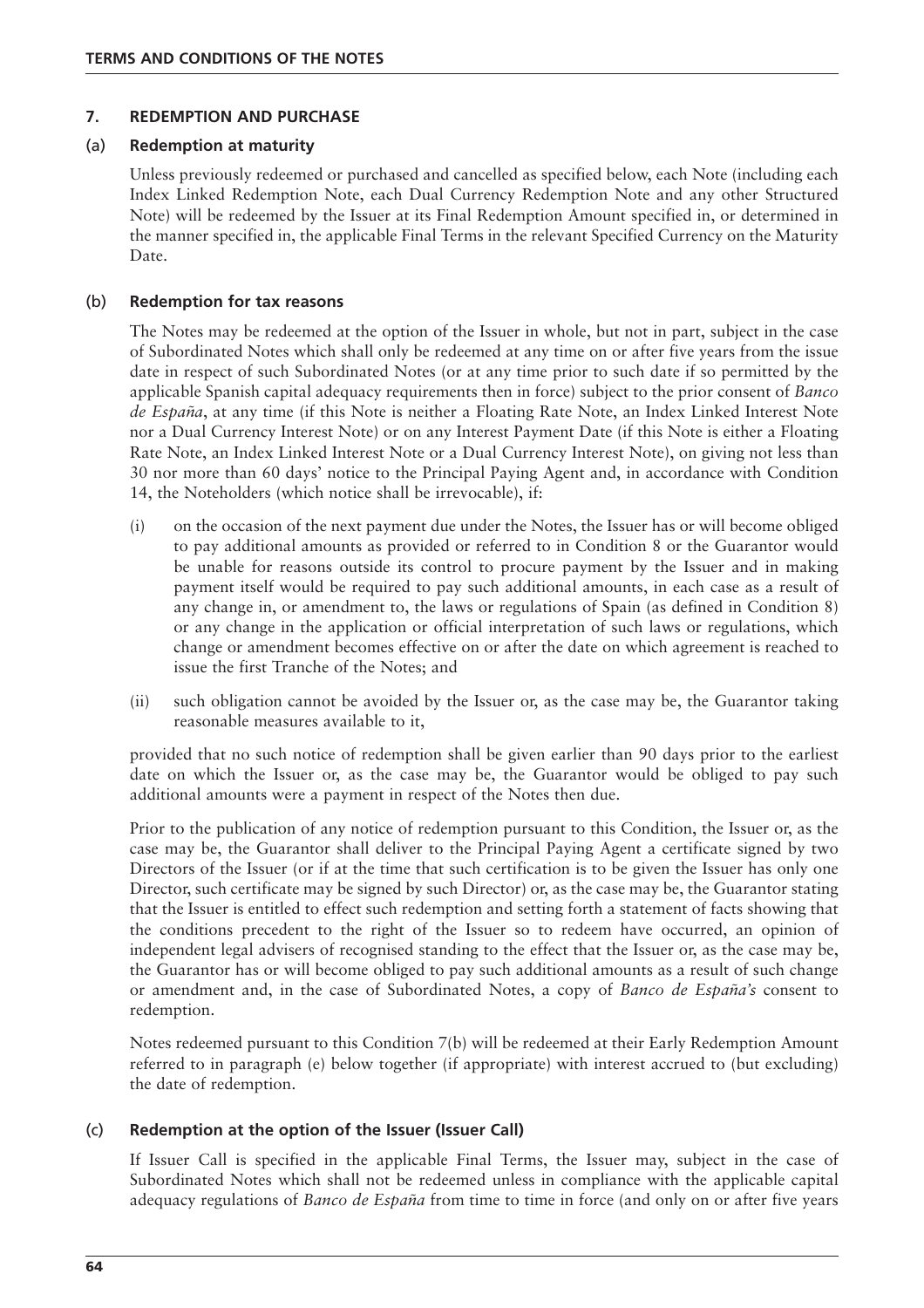from the issue date in respect of such Subordinated Notes, or as otherwise specified in the applicable Final Terms) and then only with the prior consent of the *Banco de España,* having given (unless otherwise specified in the applicable Final Terms):

- (i) not less than 7 nor more than 30 days' notice to the Noteholders in accordance with Condition 14 or such lesser period specified in the applicable Final Terms; and
- (ii) not less than 5 days before the giving of the notice referred to in (i), notice to the Principal Paying Agent and, in the case of a redemption of Registered Notes, the Registrar or such lesser period specified in the applicable Final Terms,

(which notices shall be irrevocable and shall specify the date fixed for redemption), redeem all or some only of the Notes then outstanding on any Optional Redemption Date and at the Optional Redemption Amount(s) specified in, or determined in the manner specified in, the applicable Final Terms together, if appropriate, with interest accrued to (but excluding) the relevant Optional Redemption Date. In the event of a redemption of some only of the Notes such redemption must be of a nominal amount not less than the Minimum Redemption Amount and not more than the Maximum Redemption Amount, in each case as may be specified in the applicable Final Terms. In the case of a partial redemption of Notes, the Notes to be redeemed (**Redeemed Notes**) will be selected individually by lot in accordance with applicable Spanish law requirements, in the case of Redeemed Notes represented by definitive Notes, and in accordance with the rules of Euroclear and/or Clearstream, Luxembourg (to be reflected in the records of Euroclear and Clearstream, Luxembourg as either a pool factor or a reduction in nominal amount, at their discretion) and/or DTC, in the case of Redeemed Notes represented by a Global Note, not more than 30 days prior to the date fixed for redemption (or such lesser period specified in the applicable Final Terms) (such date of selection being hereinafter called the **Selection Date**). In the case of Redeemed Notes represented by definitive Notes, a list of the serial numbers of such Redeemed Notes will be published in accordance with Condition 14 not less than 15 days prior to the date fixed for redemption (or such lesser period specified in the applicable Final Terms). No exchange of the relevant Global Note will be permitted during the period from (and including) the Selection Date to (and including) the date fixed for redemption pursuant to this paragraph (c) and notice to that effect shall be given by the Issuer to the Noteholders in accordance with Condition 14 at least five days prior to the Selection Date.

# (d) **Redemption at the option of the Noteholders (Investor Put)**

If Investor Put is specified in the applicable Final Terms, upon the holder of any Note giving to the Issuer in accordance with Condition 14 not less than 30 nor more than 60 days' notice (or such lesser period specified in the applicable Final Terms) (which notice shall be irrevocable) the Issuer will, upon the expiry of such notice, redeem in whole but not in part, subject to, and in accordance with, the terms specified in the applicable Final Terms, such Note on the Optional Redemption Date and at the Optional Redemption Amount together, if appropriate, with interest accrued to (but excluding) the Optional Redemption Date. It may be that before an Investor Put can be exercised, certain conditions and/or circumstances will need to be satisfied. Where relevant, the provisions will be set out in the applicable Final Terms. No such redemption option will be specified in the applicable Final Terms relating to any Subordinated Notes without the prior consent of *Banco de España* or which provides for redemption prior to the fifth anniversary of the Issue Date of the relevant Note, except as permitted under *Banco de España's* requirements for such redemption.

To exercise the right to require redemption of this Note the holder of this Note must if this Note is in definitive form and held outside Euroclear and Clearstream, Luxembourg deliver at the specified office of any Paying Agent (in the case of Bearer Notes) or the Registrar (in the case of Registered Notes) at any time during normal business hours of such Paying Agent or, as the case may be, the Registrar falling within the notice period, a duly completed and signed notice of exercise in the form (for the time being current) obtainable from any specified office of any Paying Agent or, as the case may be, the Registrar (a **Put Notice**) and in which the holder must specify a bank account (or, if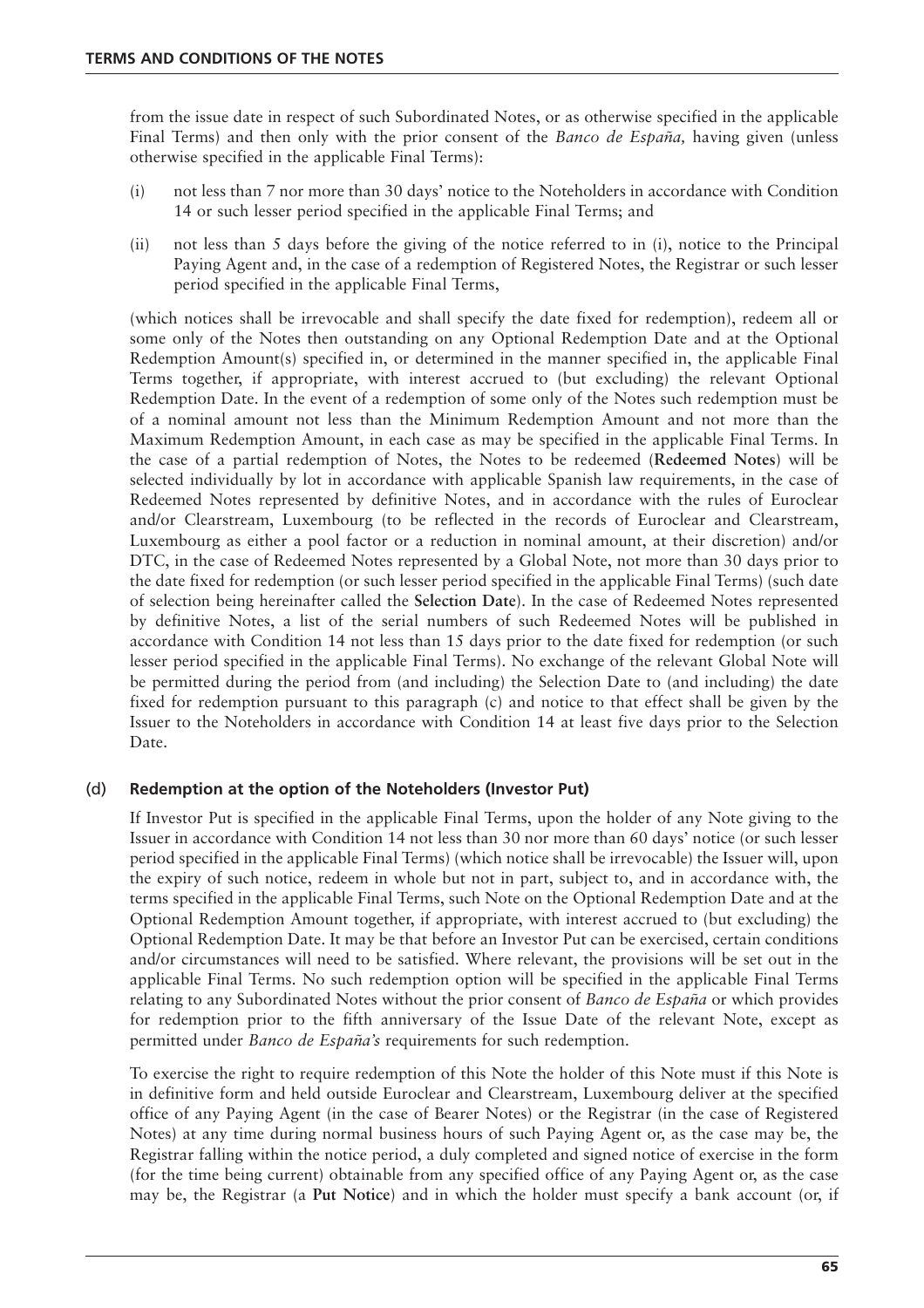payment is required to be made by cheque, an address) to which payment is to be made under this Condition and, in the case of Registered Notes, the nominal amount thereof to be redeemed. If this Note is in definitive bearer form, the Put Notice must be accompanied by this Note or evidence satisfactory to the Paying Agent concerned that this Note will, following delivery of the Put Notice, be held to its order or under its control. If this Note is represented by a global Note or is in definitive form and held through Euroclear or Clearstream, Luxembourg, to exercise the right to require redemption of this Note the holder of this Note must, within the notice period, give notice to the Principal Paying Agent of such exercise in accordance with the standard procedures of Euroclear and Clearstream, Luxembourg (which may include notice being given on his instruction by Euroclear or Clearstream, Luxembourg or any common depositary for them to the Principal Paying Agent by electronic means) in a form acceptable to Euroclear and Clearstream, Luxembourg from time to time, and, if this Note is a Bearer Note represented by a global Note, at the same time present or procure the presentation of the relevant global Note to the Principal Paying Agent for notation accordingly.

Any Put Notice or other notice given in accordance with the standard procedures of Euroclear, Clearstream Luxembourg and/or DTC given by a holder of any Note pursuant to this Condition 7(d) shall be irrevocable except where prior to the due date of redemption an Event of Default has occurred and is continuing in which event such holder, at its option, may elect by notice to the Issuer to withdraw the notice given pursuant to this Condition 7(d) and instead to declare such Note forthwith due and payable pursuant to Condition 10.

# (e) **Early Redemption Amounts**

For the purpose of paragraph (b) above and Condition 10, each Note will be redeemed at its Early Redemption Amount calculated as follows:

- (i) in the case of a Note with a Final Redemption Amount equal to the Issue Price, at the Final Redemption Amount thereof; or
- (ii) in the case of a Note (other than a Zero Coupon Note but including an Instalment Note and a Partly Paid Note) with a Final Redemption Amount which is or may be less or greater than the Issue Price or which is payable in a Specified Currency other than that in which the Note is denominated, at the amount specified in, or determined in the manner specified in, the applicable Final Terms or, if no such amount or manner is so specified in the applicable Final Terms, at its nominal amount; or
- (iii) in the case of a Zero Coupon Note, at an amount (the **Amortised Face Amount**) calculated in accordance with the following formula:

Early Redemption Amount =  $RP x (1 + AY)^y$ 

where:

**RP** means the Reference Price; and

**AY** means the Accrual Yield expressed as a decimal;

**y** is a fraction the numerator of which is equal to the number of days (calculated on the basis of a 360-day year consisting of 12 months of 30 days each) from (and including) the Issue Date of the first Tranche of the Notes to (but excluding) the date fixed for redemption or (as the case may be) the date upon which such Note becomes due and repayable and the denominator of which is 360,

or on such other calculation basis as may be specified in the applicable Final Terms.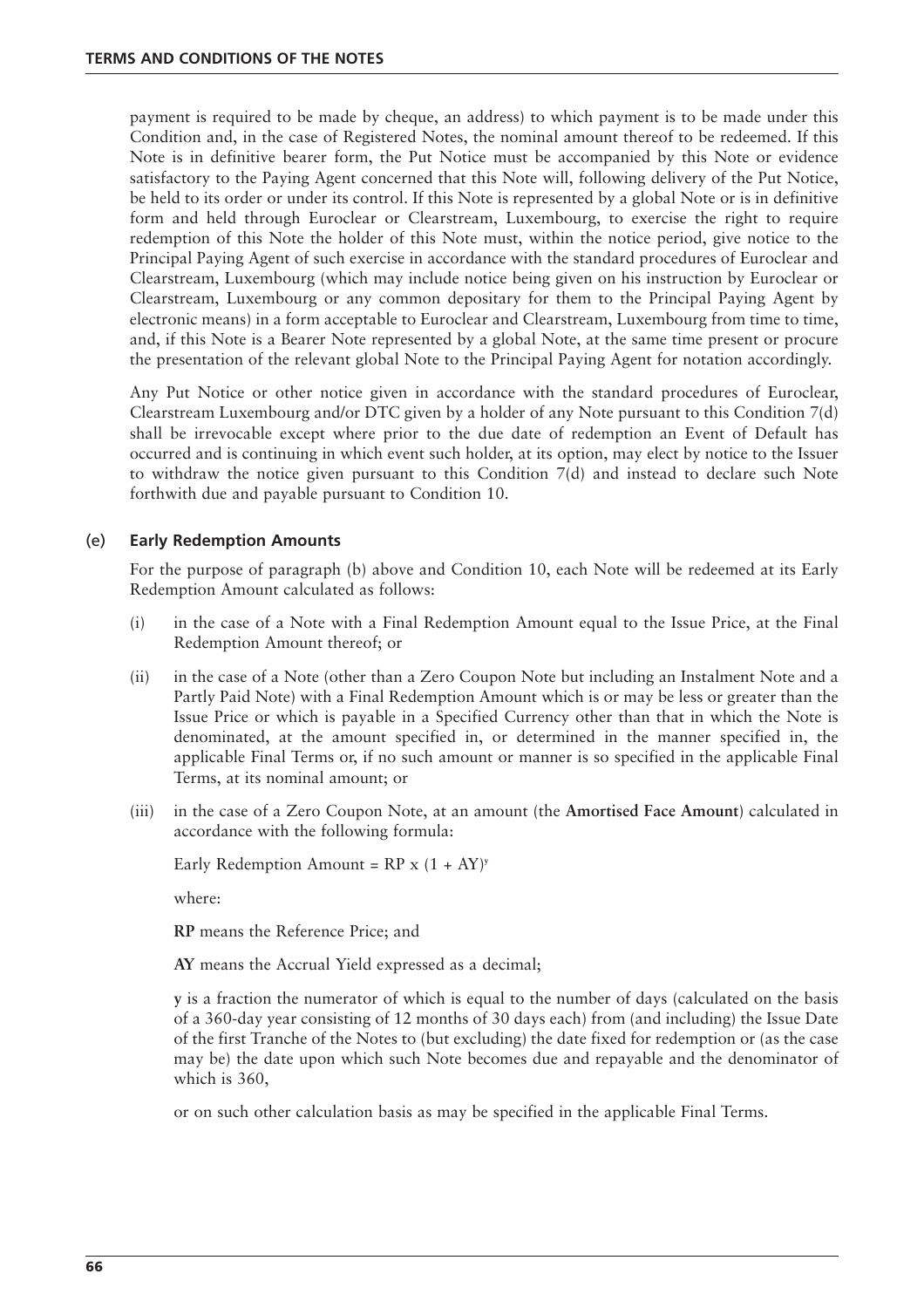#### (f) **Instalments**

Instalment Notes will be redeemed in the Instalment Amounts and on the Instalment Dates. In the case of early redemption, the Early Redemption Amount will be determined pursuant to paragraph (e) above.

#### (g) **Partly Paid Notes**

Partly Paid Notes will be redeemed, whether at maturity, early redemption or otherwise, in accordance with the provisions of this Condition and the applicable Final Terms.

#### (h) **Purchases**

The Issuer, the Guarantor or any of their respective subsidiaries may at any time purchase Senior Notes (provided that, in the case of definitive Bearer Notes, all unmatured Receipts, Coupons and Talons appertaining thereto are purchased therewith) at any price in the open market or otherwise. Senior Notes purchased as aforesaid may, at the option of the Guarantor, be held, reissued, resold or surrendered to any Paying Agent and/or the Registrar for cancellation except that all Senior Notes purchased by the Issuer must be surrendered for cancellation. None of the Issuer, the Guarantor or any of their respective consolidated subsidiaries, or any entity that may receive financial assistance from either Issuer or from any other Group member, may at any time purchase Subordinated Notes except in accordance with prevailing Spanish law and *Banco de España's* requirements and any such Subordinated Notes so purchased must be surrendered to any Paying Agent and/or the Registrar for immediate cancellation.

## (i) **Cancellation**

All Notes which are redeemed will forthwith be cancelled (together with all unmatured Receipts, Coupons and Talons attached thereto or surrendered therewith at the time of redemption). All Notes so cancelled and any Notes purchased and cancelled pursuant to paragraph (h) above (together with all unmatured Receipts, Coupons and Talons cancelled therewith) shall be forwarded to the Principal Paying Agent and cannot be reissued or resold.

# (j) **Late payment on Zero Coupon Notes**

If the amount payable in respect of any Zero Coupon Note upon redemption of such Zero Coupon Note pursuant to paragraph (a), (b), (c) or (d) above or upon its becoming due and repayable as provided in Condition 10 is improperly withheld or refused, the amount due and repayable in respect of such Zero Coupon Note shall be the amount calculated as provided in paragraph (e)(iii) above as though the references therein to the date fixed for the redemption or the date upon which such Zero Coupon Note becomes due and payable were replaced by references to the date which is the earlier of:

- (i) the date on which all amounts due in respect of such Zero Coupon Note have been paid; and
- (ii) the date on which the full amount of the moneys payable in respect of such Zero Coupon Notes has been received by the Principal Paying Agent or the Registrar and notice to that effect has been given to the Noteholders in accordance with Condition 14.

# **8. TAXATION**

All payments of principal and interest in respect of the Notes, Receipts and Coupons by the Issuer or the Guarantor will be made without withholding or deduction for or on account of any present or future taxes or duties of whatever nature imposed or levied by or on behalf of the Kingdom of Spain or any political subdivision or authority thereof or therein having the power to tax (**Spain**) unless such withholding or deduction is required by law. In such event, the Issuer or, as the case may be, the Guarantor will pay such additional amounts as shall be necessary in order that the net amounts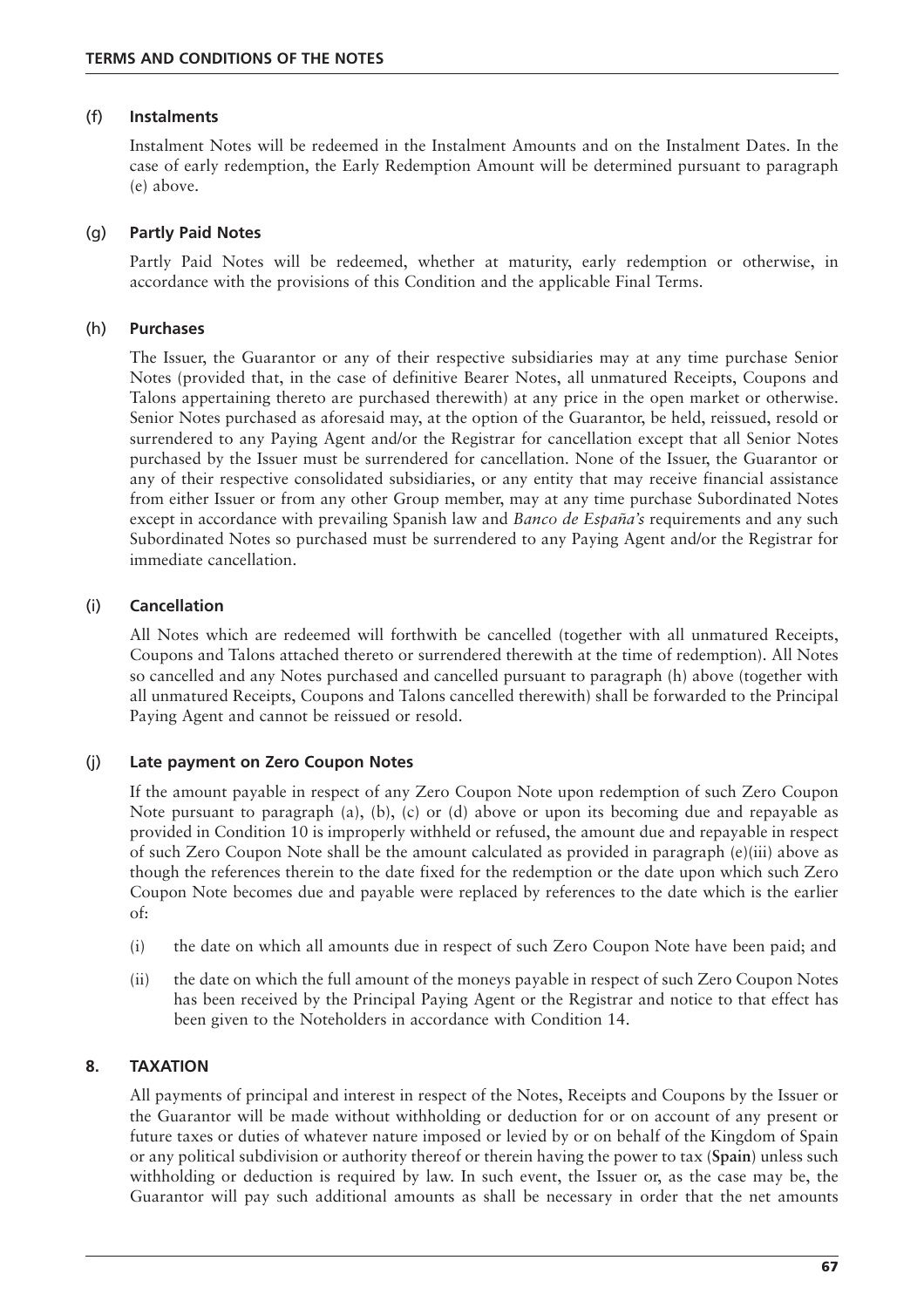received by the holders of the Notes, Receipts or Coupons after such withholding or deduction shall equal the respective amounts of principal and interest which would otherwise have been receivable in respect of the Notes, Receipts or Coupons, as the case may be, in the absence of such withholding or deduction; except that no such additional amounts shall be payable with respect to any Note, Receipt or Coupon:

- (a) presented for payment by or on behalf of a holder who is liable for such taxes or duties in respect of such Note, Receipt or Coupon by reason of his having some connection with Spain other than the mere holding of such Note, Receipt or Coupon; or
- (b) presented for payment more than 30 days after the Relevant Date (as defined below) except to the extent that the holder thereof would have been entitled to an additional amount on presenting the same for payment on such thirtieth day assuming that day to have been a Payment Day (as defined in Condition 6(f)); or
- (c) presented for payment by or on behalf of a holder who is liable for such taxes or duties in respect of such Note, Receipt or Coupon by reason of his residence in or connection with, or obtaining the income through, a country or territory considered as a tax haven pursuant to Spanish Royal Decree 1080/1991 of 5th July, 1991; or
- (d) presented for payment by or on behalf of a holder in respect of whom the Issuer or the Guarantor (or the Principal Paying Agent on its behalf) has not received all details concerning such holder's identity and tax residence as it requires in order to comply with Spanish Law 13/1985, of 25th May as amended by Law 19/2003 of 4th July, 2003 and Law 23/2005 of 18th November, 2005, Spanish Royal Decree 2281/1998 of 23rd October, as amended by Royal Decree 1778/2004 of 30th July, 2004 and Spanish Royal Legislative Decree 4/2004 of 5th March, 2004 and Spanish Order of 22nd December, 1999, no later than 10.00 a.m. (CET) on the 10th calendar day of the month following the relevant date upon which the payment was due (or if such date is not a day on which commercial banks are open for general business in Spain, the immediately preceding such date); or
- (e) where such withholding or deduction is imposed on a payment to an individual and is required to be made pursuant to European Council Directive 2003/48/EC or any law implementing or complying with, or introduced in order to conform to, such Directive; or
- (f) presented for payment by or on behalf of a holder who would be able to avoid such withholding or deduction by presenting the relevant Note, Receipt or Coupon to another Paying Agent in a Member State of the European Union.

In these Conditions, the **Relevant Date** means the date on which such payment first becomes due, except that, if the full amount of the moneys payable has not been duly received by the Principal Paying Agent or the Registrar, as the case may be, on or prior to such due date, it means the date on which, the full amount of such moneys having been so received, notice to that effect is duly given to the Noteholders in accordance with Condition 14.

*A list of the tax havens referred to in Condition 8(c) as at the date of this Offering Circular is set out under "Taxation" below.*

*See "Taxation – Disclosure of Noteholder Information in connection with Interest Payments" for a fuller description of certain tax considerations (particularly in relation to holders which are resident in Spain) relating to the Notes, the formalities which holders must follow in order to claim exemption from withholding tax and for a description of certain disclosure requirements imposed on the Guarantor relating to the identity and tax residence of holders of Notes. Holders should note that if certain required information is not supplied in a timely fashion, they will not receive the full amount of interest due but may be entitled to obtain a refund of amounts withheld. See "Taxation".*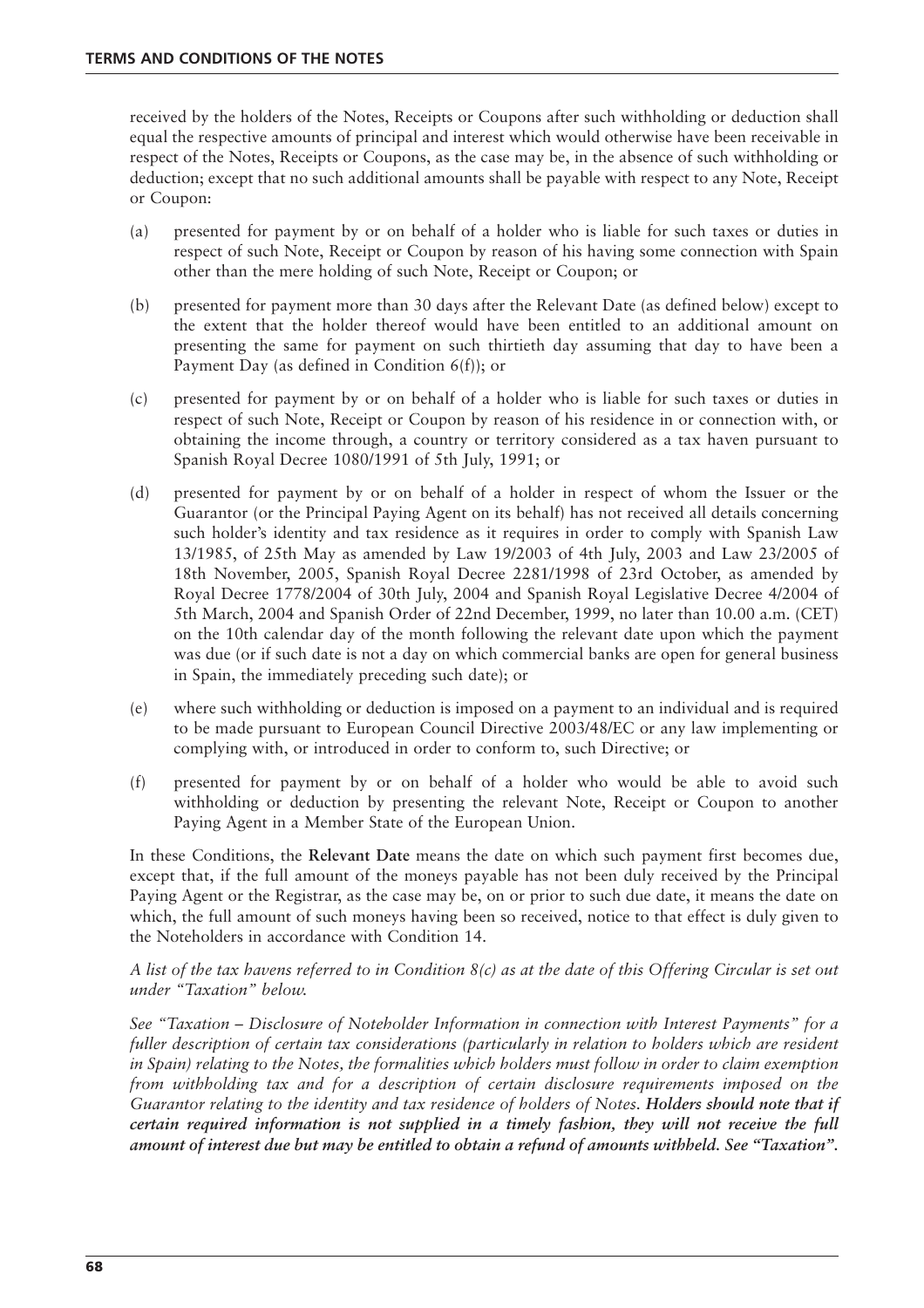#### **9. PRESCRIPTION**

Claims for payment in respect of Notes (whether in bearer or registered form), Receipts and Coupons will become void unless made within a period of 10 years (in the case of principal) and five years (in the case of interest) after the Relevant Date (as defined in Condition 8) therefor.

There shall not be included in any Coupon sheet issued on exchange of a Talon any Coupon the claim for payment in respect of which would be void pursuant to this Condition or Condition 6(b) or any Talon which would be void pursuant to Condition 6(b).

#### **10. EVENTS OF DEFAULT**

## (a) **Events of Default relating to Senior Notes**

This Condition 10(a) applies only to Senior Notes and references to "Notes" shall be construed accordingly.

If any of the following events (each an **Event of Default**) shall have occurred and be continuing:

- (i) a default is made for more than 14 days in the payment of any principal due in respect of any of the Notes or 21 days or more in the payment of any interest due in respect of any of the Notes; or
- (ii) a default is made in the performance by the Issuer or the Guarantor of any other obligation under the provisions of the Notes or under the provisions of the Guarantee relating to the Notes and such default continues for more than 30 days following service by a Noteholder on the Issuer and the Guarantor of a notice requiring the same to be remedied; or
- (iii) any Capital Markets Indebtedness of the Issuer or the Guarantor where the principal amount of such indebtedness is in any case in excess of U.S.\$50,000,000 or its equivalent in another currency or other currencies or any guarantee by the Issuer or the Guarantor of any Capital Markets Indebtedness of any other person is not (in the case of Capital Markets Indebtedness) paid when due (after whichever is the longer of 30 days after the due date and any applicable grace period therefor) or becomes prematurely due and repayable following a default on the part of, or an event of default with reference to, the Issuer or the Guarantor, or (in the case of a guarantee) honoured when called upon (after whichever is the longer of 30 days after the due date and any applicable grace period therefor);
- (iv) an order of any competent court or administrative agency is made or any resolution is passed by the Issuer for the winding-up or dissolution of the Issuer (other than for the purpose of an amalgamation, merger or reconstruction approved by the Syndicate of Noteholders); or
- (v) an order is made by any competent court commencing insolvency proceedings (*procedimientos concursales*) against the Guarantor or an order is made or a resolution is passed for the dissolution or winding up of the Guarantor (except (i) in any such case for the purpose of a reconstruction or a merger or amalgamation which has been previously approved by the Syndicate of Noteholders or (ii) where the entity resulting from any such reconstruction or merger or amalgamation is a Financial Institution (Entidad de Crédito according to article 1°- 2 of Real Decreto Legislativo 1298/1986 dated 28th June, 1986, as amended and restated) and will have a rating for long-term senior debt assigned by Standard & Poor's Rating Services, Moody's Investors Services or Fitch Ratings Ltd equivalent to or higher than the rating for long-term senior debt of the Guarantor immediately prior to such reconstruction or merger or amalgamation); or
- (vi) the Issuer or the Guarantor is adjudicated or found bankrupt or insolvent, or any order of any competent court or administrative agency is made for, or any resolution is passed by Issuer or the Guarantor to apply for, judicial composition proceedings with its creditors or for the appointment of a receiver or trustee or other similar official in insolvency proceedings in relation to the Issuer or the Guarantor or of a substantial part of the assets of either of them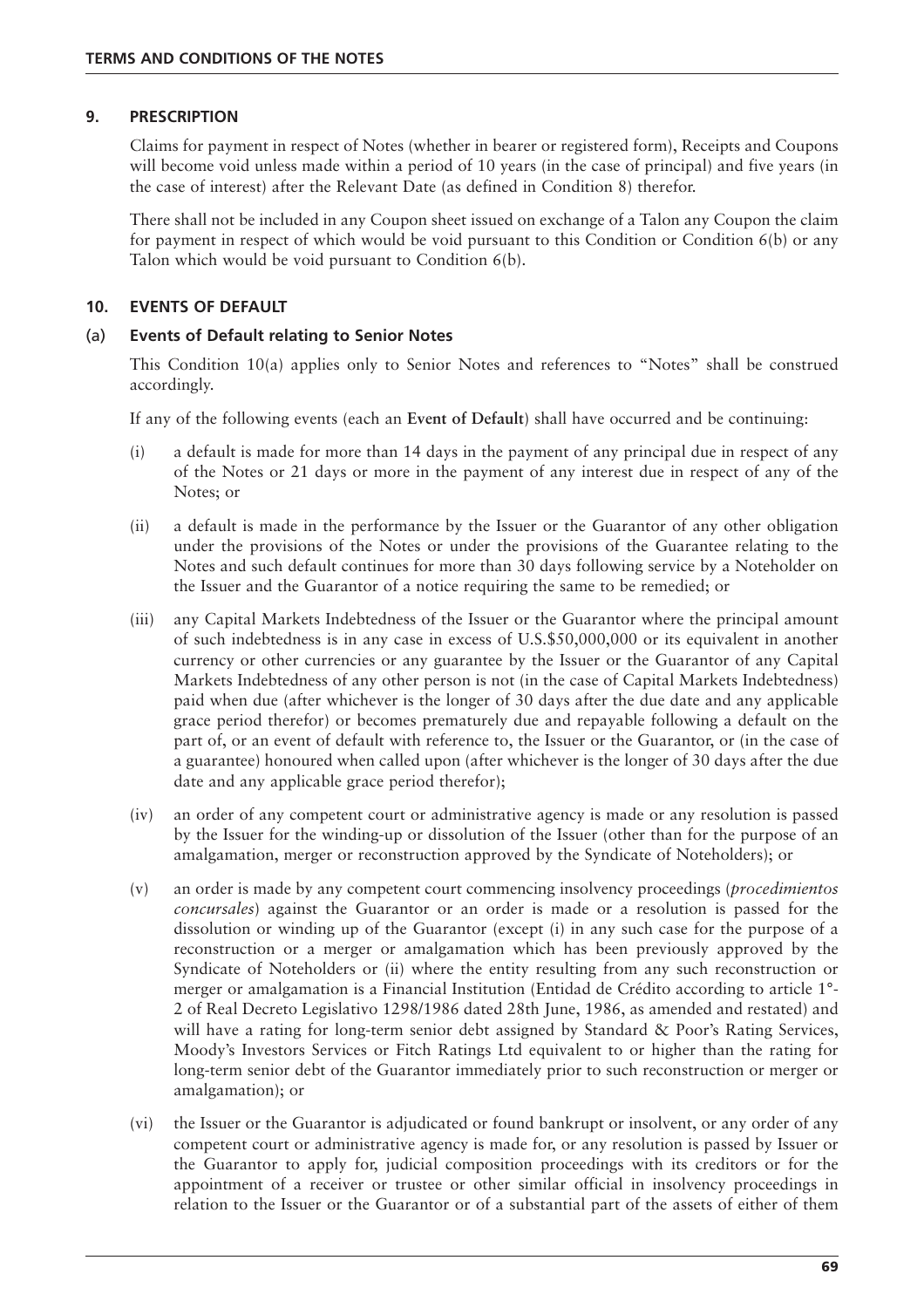(unless in the case of an order for a temporary appointment, such appointment is discharged within 30 days); or

- (vii) the Issuer or the Guarantor stops payment of its debts generally; or
- (viii) the Issuer (except for the purpose of an amalgamation, merger or reconstruction approved by the Syndicate of Noteholders) or the Guarantor (except (i) for the purpose of an amalgamation, merger or reconstruction approved by the Syndicate of Noteholders or (ii) where the entity resulting from any such reconstruction or merger or amalgamation will have a rating for longterm senior debt assigned by Standard & Poor's Rating Services or Moody's Investor Services equivalent to or higher than the rating for long-term senior debt of the Guarantor immediately prior to such reconstruction or merger or amalgamation) ceases or threatens to cease to carry on the whole or substantially the whole of its business; or
- (ix) an encumbrancer takes possession of the whole or any substantial part of the assets or undertaking of the Issuer or the Guarantor or an application is made for the appointment of an administrative or other receiver, manager, administrator or similar official in relation to the Issuer or the Guarantor or in relation to the whole or any substantial part of the undertaking or assets of the Issuer or the Guarantor, or a distress or execution is levied or enforced upon or sued out against any substantial part of the undertaking or assets of the Issuer or the Guarantor and is not discharged within 30 days; or
- (x) the Senior Guarantee ceases to be, or is claimed by the Guarantor not to be, in full force and effect,

then (i) the holder of any Note may declare such Note or (ii) the Representative, acting on the instructions of the Syndicate of Noteholders, may (if then permitted by applicable Spanish law) declare all the Notes, in each case by written notice to the Issuer at the specified office of the Principal Paying Agent or the Registrar, as the case may be, effective upon the date of receipt thereof by the Principal Paying Agent or the Registrar, as the case may be, (in the case of paragraph (iv) and, in relation to the Issuer only, (vi) and (vii) above, only if then permitted by applicable Spanish Law) to be forthwith due and payable, whereupon the same shall become immediately due and payable at its Early Redemption Amount (as described in Condition 7(e)), together with accrued interest (if any) to the date of repayment.

For the purpose of Condition 10(a) (vi), (viii) and (ix) a report by the auditors for the time being of the Issuer or the Guarantor, as the case may be, as to whether any part of the undertaking, business or assets of the Issuer or the Guarantor is "substantial" shall, in the absence of manifest error, be conclusive.

# (b) **Events of Default relating to Subordinated Notes**

This Condition 10(b) shall apply only to Subordinated Notes and references to "Notes" shall be construed accordingly.

If any of the following events (each an **Event of Default**) shall have occurred and be continuing:

- (i) a default is made for more than 14 days in the payment of any principal due in respect of any of the Notes or 21 days or more in the payment of any interest due in respect of any of the Notes;
- (ii) an order is made declaring the Issuer insolvent or an order is made or an effective resolution is passed for the dissolution or winding up of the Issuer (other than for the purpose of an amalgamation, merger or reconstruction approved by the Syndicate of Noteholders of this Series); or
- (iii) an order is made by any competent court commencing insolvency proceedings (*procedimientos concursales*) against the Guarantor or an order is made or a resolution is passed for the dissolution or winding up of the Guarantor (except (i) in any such case for the purpose of a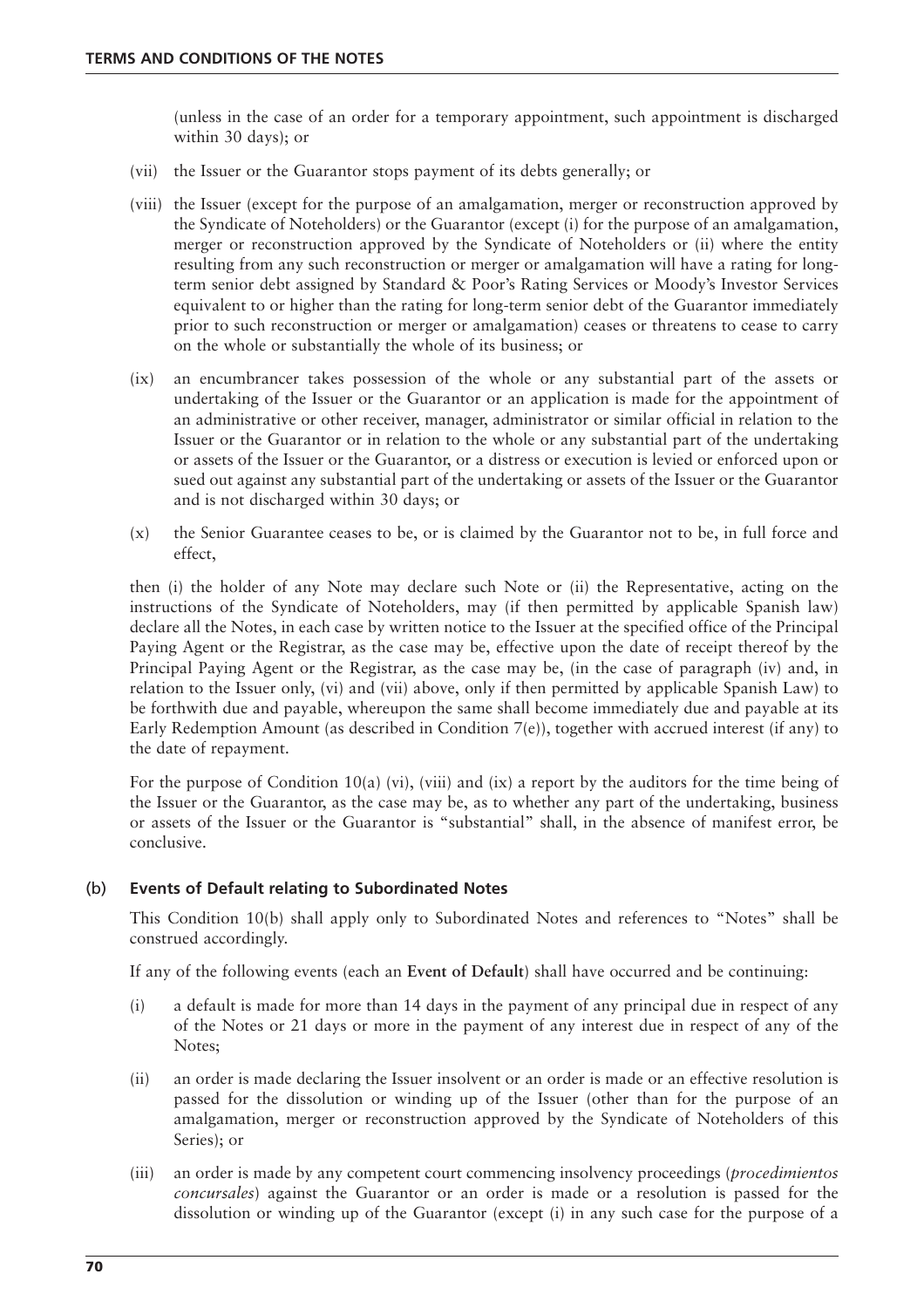reconstruction or a merger or amalgamation which has been previously approved by the Syndicate of Noteholders or (ii) where the entity resulting from any such reconstruction or merger or amalgamation is a Financial Institution (as defined in Condition 10(a)) and will have a rating for long-term subordinated debt assigned by Standard & Poor's Rating Services or Moody's Investors Services equivalent to or higher than the rating for long-term subordinated debt of the Guarantor immediately prior to such reconstruction or merger or amalgamation),

then (i) the holder of any Note may declare such Note or (ii) the Representative, acting on the instructions of the Syndicate of Noteholders may (if then permitted by applicable Spanish law) declare all the Notes, in each case by written notice to the Issuer at the specified office of the Principal Paying Agent or the Registrar, as the case may be, effective upon receipt thereof by the Principal Paying Agent or the Registrar, as the case may be, (in the case of paragraph (ii) above, only if then permitted by applicable Spanish Law) to be forthwith due and payable, whereupon the same shall become immediately due and payable at its Early Redemption Amount (as described in Condition 7(e)), together with accrued interest (if any) to the date of repayment.

(c) As used herein:

**Capital Markets Indebtedness** means any loan or other indebtedness of any person (other than Project Finance Indebtedness) which is in the form of or represented by any bonds, notes, depositary receipts or other securities for the time being quoted or listed, with the agreement of the Issuer and/or the Guarantor, on any stock exchange; and

**Project Finance Indebtedness** means any present or future indebtedness incurred to finance the ownership, acquisition, development and/or operation of an asset, whether or not an asset of the Issuer or the Guarantor, in respect of which the person or persons to whom any such indebtedness is or may be owed by the relevant borrower (whether or not the Issuer or the Guarantor) is entitled to have recourse solely to such asset and revenues generated by the operation of, or loss or damage to, such asset.

*The Insolvency Law came into force in Spain on 1st September, 2004. Among other things, the Insolvency Law provides: (i) that any claim not included in the company's accounts or otherwise reported to the insolvency administrators within one month from the last official publication of the court order declaring the insolvency may become subordinated, (ii) that provisions in a contract granting one party the right to terminate on the other's insolvency are not enforceable and (iii) for interest to cease to accrue from the date of declaration of the insolvency.*

# **11. REPLACEMENT OF NOTES, RECEIPTS, COUPONS AND TALONS**

Should any Note, Receipt, Coupon or Talon be lost, stolen, mutilated, defaced or destroyed, it may be replaced at the specified office of the Principal Paying Agent (in the case of Bearer Notes, Receipts or Coupons) or the Registrar (in the case of Registered Notes) upon payment by the claimant of such costs and expenses as may be incurred in connection therewith and on such terms as to evidence and indemnity as the Issuer may reasonably require. Mutilated or defaced Notes, Receipts, Coupons or Talons must be surrendered before replacements will be issued.

# **12. AGENTS**

The names of the initial Agents and their initial specified offices are set out below.

The Issuer and the Guarantor are entitled to vary or terminate the appointment of any Agent and/or appoint additional or other Agents and/or approve any change in the specified office through which any Agent acts, provided that:

- (a) there will at all times be a Principal Paying Agent and a Registrar;
- (b) so long as the Notes are listed on any stock exchange or admitted to listing by any relevant authority, there will at all times be a Paying Agent (in the case of Bearer Notes) and a Transfer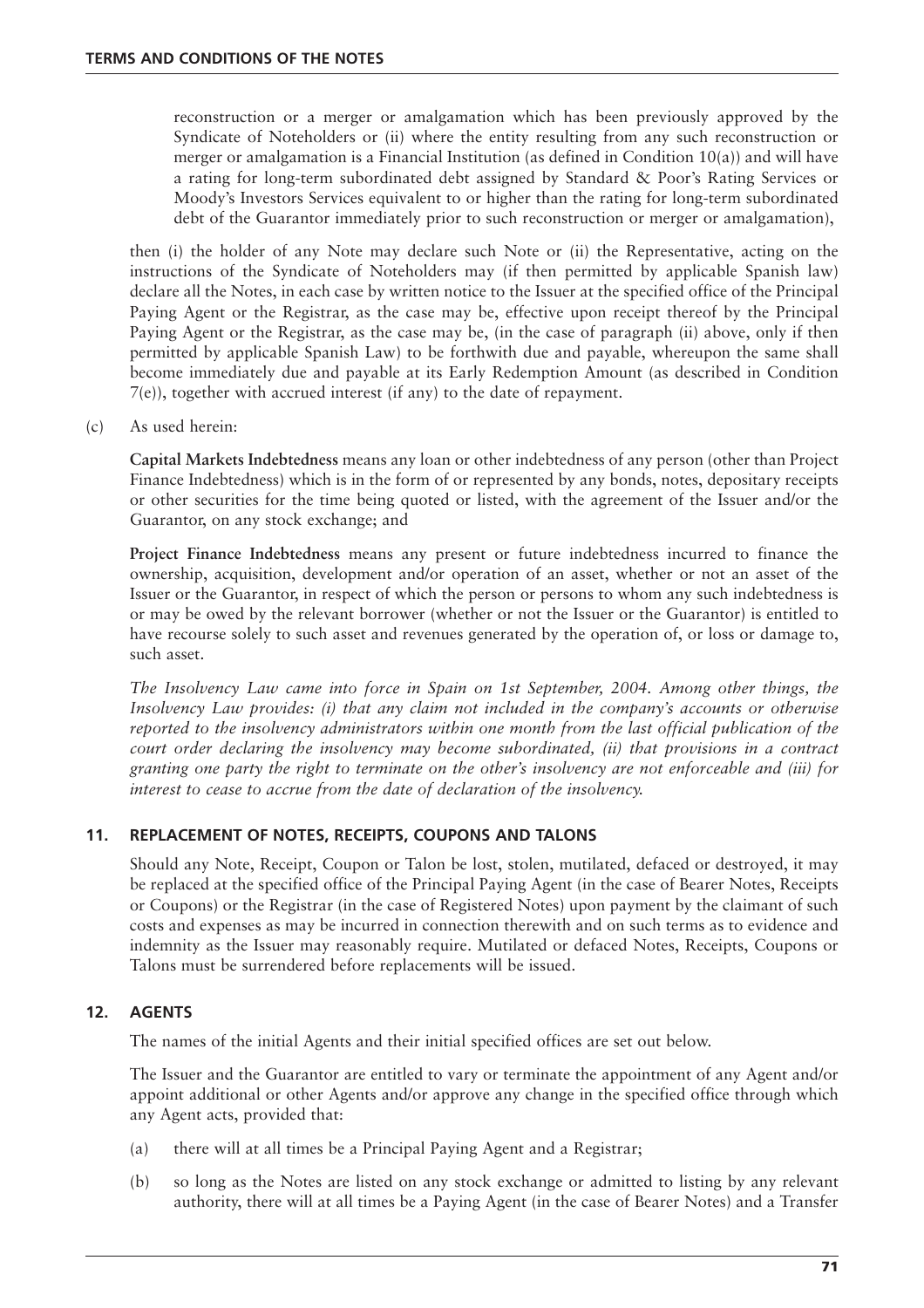Agent (in the case of Registered Notes) with a specified office in such place as may be required by the rules and regulations of such other stock exchange or other relevant authority;

- (c) there will at all times be a Paying Agent in a Member State of the European Union that will not be obliged to withhold or deduct tax pursuant to European Council Directive 2003/48/EC or any law implementing or complying with, or introduced in order to conform to, such Directive; and
- (d) so long as any of the Registered Global Notes payable in a Specified Currency other than U.S. dollars are held through DTC or its nominee, there will at all times be an Exchange Agent with a specified office in New York City.

In addition, the Issuer and the Guarantor shall forthwith appoint a Paying Agent having a specified office in New York City in the circumstances described in Condition  $6(e)$ . Any variation, termination, appointment or change shall only take effect (other than in the case of insolvency, when it shall be of immediate effect) after not less than 30 nor more than 45 days' prior notice thereof shall have been given to the Noteholders in accordance with Condition 14 provided that no such variation, termination, appointment or changes shall take effect (except in the case of insolvency) within 7 days before any due date for the payment of any Note or any related Receipt or Coupon. Notice of all changes in the identities or specified offices of any Agent will be given promptly by the Issuer to Noteholders in accordance with Condition 14.

In acting under the Agency Agreement, the Agents act solely as agents of the Issuer and the Guarantor and do not assume any obligation to, or relationship of agency or trust with, any Noteholders, Receiptholders or Couponholders. The Agency Agreement contains provisions permitting any entity into which any Agent is merged or converted or with which it is consolidated or to which it transfers all or substantially all of its assets to become the successor agent.

# **13. EXCHANGE OF TALONS**

On and after the Interest Payment Date on which the final Coupon comprised in any Coupon sheet matures, the Talon (if any) forming part of such Coupon sheet may be surrendered at the specified office of any Paying Agent in exchange for a further Coupon sheet including (if such further Coupon sheet does not include Coupons to (and including) the final date for the payment of interest due in respect of the Note to which it appertains) a further Talon, subject to the provisions of Condition 9.

# **14. NOTICES**

All notices regarding the Bearer Notes will be deemed to be validly given if published in one leading English language daily newspaper of general circulation in London (which is expected to be the *Financial Times*). The Issuer shall also ensure that notices are duly published in a manner which complies with the rules of any stock exchange or any other relevant authority on which the Bearer Notes are for the time being listed or by which they have been admitted to trading. Any such notice will be deemed to have been given on the date of the first publication or, where required to be published in more than one newspaper, on the date of the first publication in all required newspapers.

All notices regarding the Registered Notes will be deemed to be validly given if sent by first class mail or (if posted to an address overseas) by airmail to the holders (or the first named of joint holders) at their respective addresses recorded in the Register and will be deemed to have been given on the fourth day after mailing and, in addition, for so long as any Registered Notes are listed on a stock exchange or admitted to trading by another relevant authority and the rules of that stock exchange or relevant authority so require, such notice will be published in a daily newspaper of general circulation in the place or places required by those rules.

Until such time as any definitive Notes are issued, there may, so long as any Global Notes representing the Notes are held in their entirety on behalf of Euroclear and/or Clearstream, Luxembourg and/or DTC, be substituted for such publication in such newspaper(s) the delivery of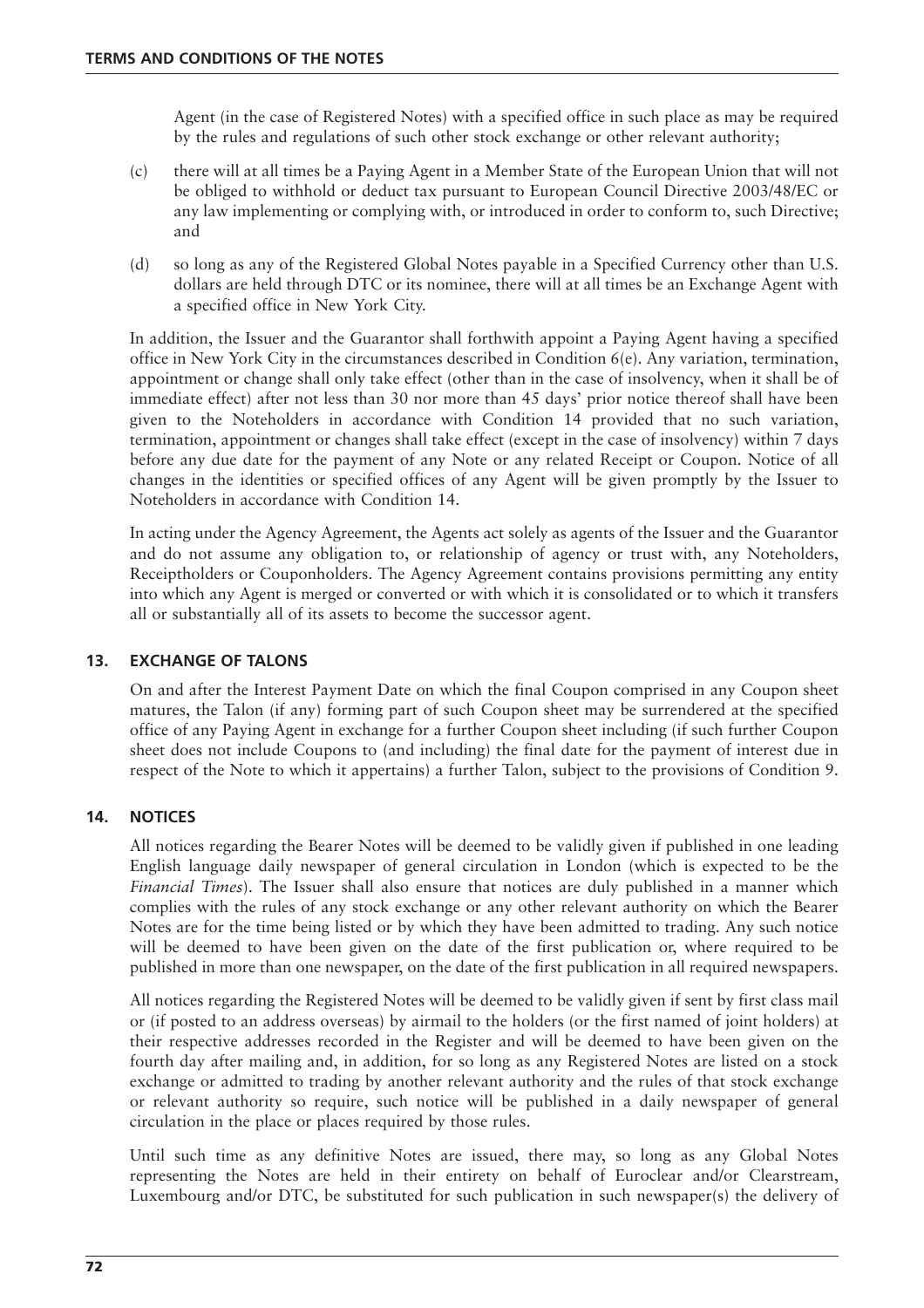the relevant notice to Euroclear and/or Clearstream, Luxembourg and/or DTC for communication by them to the holders of the Notes except that for so long as any Notes are listed on a stock exchange or admitted to listing by another relevant authority and the rules of that stock exchange or relevant authority so require, such notice will be published in a daily newspaper of general circulation in the place or places required by those rules. Any such notice shall be deemed to have been given to the holders of the Notes on the third day after the day on which the said notice was given to Euroclear and/or Clearstream, Luxembourg and/or DTC.

Copies of any notices given to Noteholders shall also be given in writing to the representative of Noteholders named in the applicable Final Terms.

Notices to be given by any Noteholder shall be in writing and given by lodging the same, together (in the case of any Note in definitive form) with the relative Note or Notes, with the Principal Paying Agent (in the case of Bearer Notes) or the Registrar (in the case of Registered Notes). Whilst any of the Notes are represented by a Global Note, such notice may be given by any holder of a Note to the Principal Paying Agent or the Registrar through Euroclear and/or Clearstream, Luxembourg and/or DTC, as the case may be, in such manner as the Principal Paying Agent, the Registrar and Euroclear and/or Clearstream, Luxembourg and/or DTC, as the case may be, may approve for this purpose.

# **15. MEETINGS OF NOTEHOLDERS**

By purchasing this Note, the holder hereof is deemed to have agreed to the appointment of the representative for the Series of which this Note forms part named in the applicable Final Terms (the **Representative**) and to become a member of the syndicate of Noteholders (the **Syndicate**) of that Series. The pro forma regulations of the Syndicate (the **Regulations**) are scheduled to the Agency Agreement.

The object of the Syndicate is to protect the legitimate interests of Noteholders as against the Issuer, in accordance with the applicable Spanish legislation. The address of the Syndicate is Paseo de la Castellana, 81, 28046 Madrid. The Syndicate shall exist until the Notes have been repaid and shall be automatically dissolved thereafter.

The Representative shall be the chairman and the legal representative of the Syndicate and shall take such action as it considers appropriate to protect the interests of the Noteholders.

#### **16. MODIFICATION AND WAIVER**

The Principal Paying Agent, the Issuer and the Guarantor may agree, without the consent of the Noteholders, Receiptholders or Couponholders, to:

- (a) any modification (except as mentioned above) of the Notes, the Receipts, the Coupons or the Agency Agreement which is not prejudicial to the interests of the Noteholders; or
- (b) any modification of the Notes, the Receipts, the Coupons or the Agency Agreement which is of a formal, minor or technical nature or is made to correct a manifest error or to comply with mandatory provisions of the law in jurisdictions in which the Issuer or the Guarantor are incorporated provided that where such modification is prejudicial to the interests of the Noteholders or is not solely of a formal, minor or technical nature the proposed modification shall only be made following prior notification to the Noteholders, Receiptholders or Couponholders in accordance with Condition 14.

Any such modification shall be binding on the Noteholders, the Receiptholders and the Couponholders and any such modification shall, unless notified prior to the relevant modification, be notified to the Noteholders in accordance with Condition 14 as soon as practicable thereafter.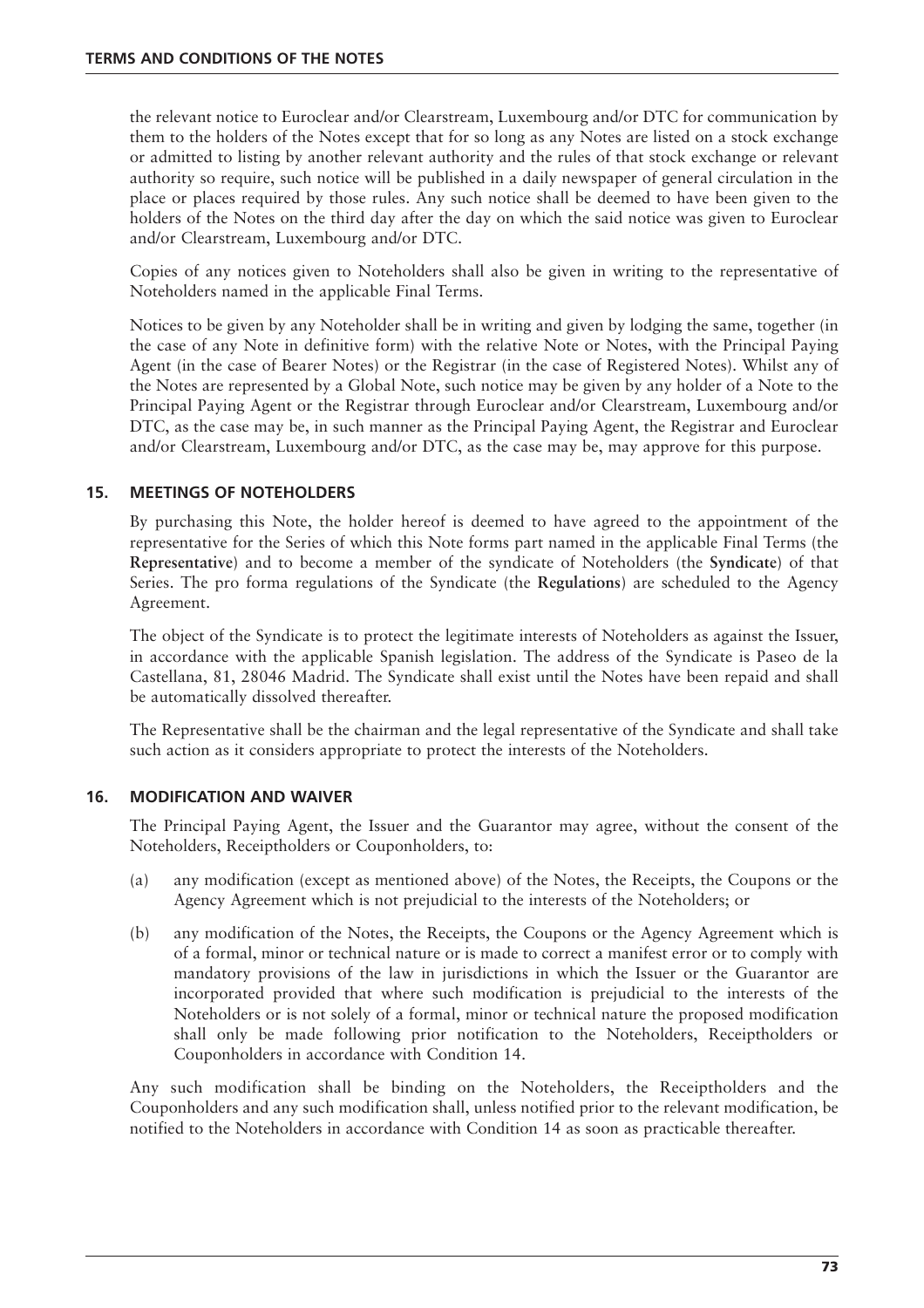#### **17. FURTHER ISSUES**

If specified in the applicable Final Terms, the Issuer shall be at liberty from time to time without the consent of the Noteholders, the Receiptholders or the Couponholders to create and issue further notes having terms and conditions the same as the Notes or the same in all respects save for the amount and date of the first payment of interest thereon and so that the same shall be consolidated and form a single Series with the outstanding Notes.

## **18. SUBSTITUTION**

#### (a) **Substitution of the Issuer**

- (i) The Issuer may, without the consent of the Noteholders (and by subscribing any Notes, each Noteholder expressly consents to it) but, in the case of Subordinated Notes, subject to the prior consent of *Banco de España*, be replaced and substituted by the Guarantor or any other company of which 100 per cent. of the shares or other equity interests (as the case may be) carrying the right to vote are directly or indirectly owned by the Guarantor as principal debtor (in such capacity, the **Substituted Debtor**) in respect of the Notes provided that:
	- (A) a deed poll and such other documents (if any) shall be executed by the Substituted Debtor, the Representative, the Issuer and (if the Substituted Debtor is not the Guarantor) the Guarantor as may be necessary to give full effect to the substitution (together the **Documents**) and (without limiting the generality of the foregoing) pursuant to which the Substituted Debtor shall undertake in favour of each Noteholder to be bound by the Terms and Conditions of the Notes and the provisions of the Agency Agreement and the Deed of Covenant as fully as if the Substituted Debtor had been named in the Notes, the Agency Agreement and the Deed of Covenant as the principal debtor in respect of the Notes in place of the Issuer (or any previous substitute) and (if the Substituted Debtor is not the Guarantor) pursuant to which the Guarantor shall unconditionally and irrevocably guarantee (the **New Guarantee**) in favour of each Noteholder the payment of all sums payable by the Substituted Debtor as such principal debtor on the same terms *mutatis mutandis* as the Senior Guarantee and/or the Subordinated Guarantee, as the case may be;
	- (B) without prejudice to the generality of Condition  $18(a)(i)(A)$ , where the Substituted Debtor is incorporated, domiciled or resident for taxation purposes in a territory other than Spain, the Documents shall contain a covenant by the Substituted Debtor and/or such other provisions as may be necessary to ensure that each Noteholder has the benefit of a covenant in terms corresponding to the provisions of Condition 8 with the substitution for the references to Spain of references to the territory in which the Substituted Debtor is incorporated, domiciled and/or resident for taxation purposes. The Documents shall also contain a covenant by the Substituted Debtor and (if the Substituted Debtor is not the Guarantor) the Guarantor to indemnify and hold harmless each Noteholder against all taxes or duties which arise by reason of a law or regulation having legal effect or being in reasonable contemplation thereof on the date such substitution becomes effective, which may be incurred or levied against such holder as a result of any substitution pursuant to this Condition and which would not have been so incurred or levied had such substitution not been made (and, without limiting the foregoing, any and all taxes or duties which are imposed on any such Noteholder by any political sub-division or taxing authority of any country in which such Noteholder resides or is subject to any such tax or duty and which would not have been so imposed had such substitution not been made);
	- (C) the Documents shall contain a warranty and representation by the Substituted Debtor and (if the Substituted Debtor is not the Guarantor) the Guarantor that the Substituted Debtor and (if the Substituted Debtor is not the Guarantor) the Guarantor have obtained all necessary governmental and regulatory approvals and consents for such substitution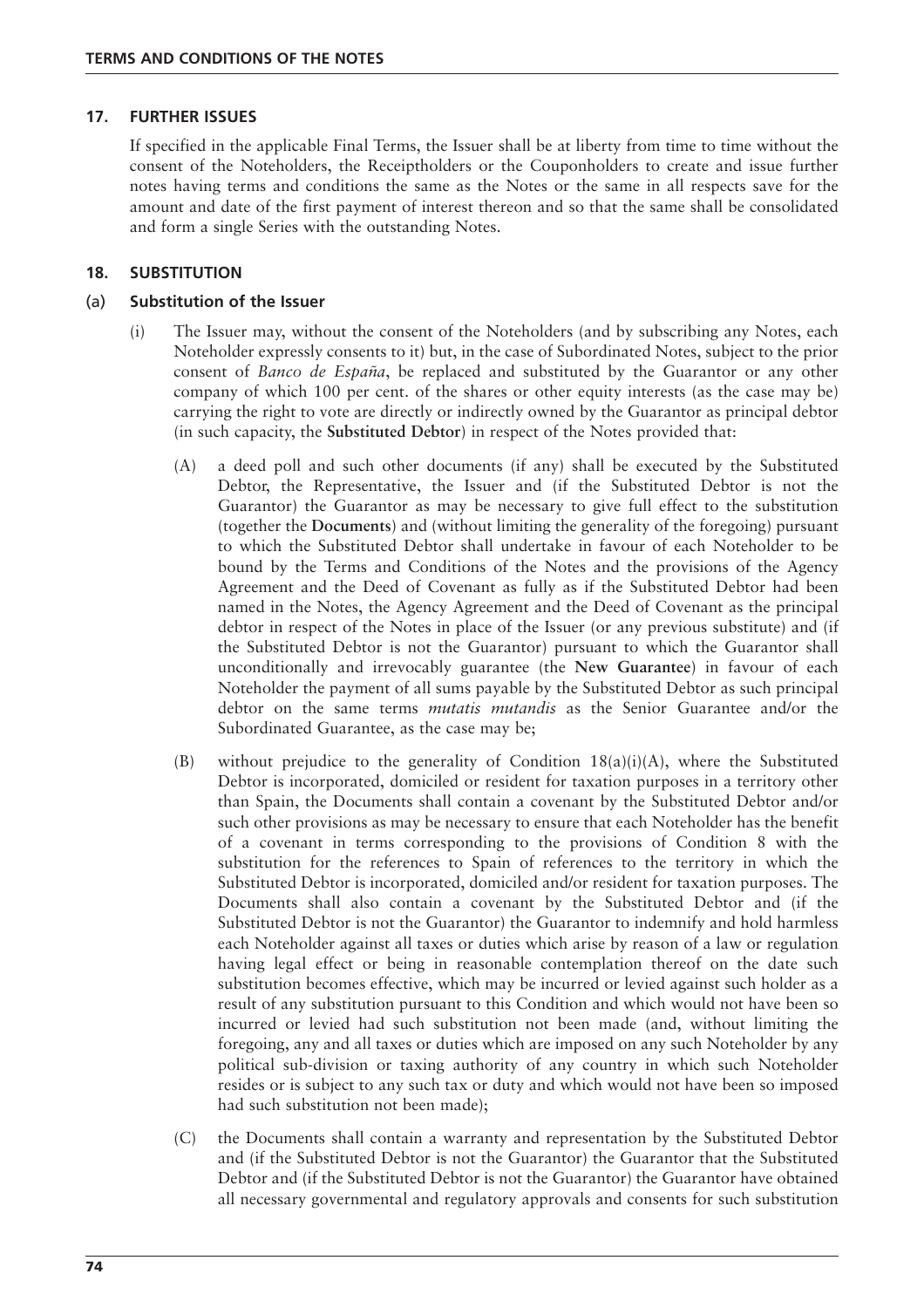and (if the Substituted Debtor is not the Guarantor) for the giving by the Guarantor of the New Guarantee in respect of the obligations of the Substituted Debtor on the same terms *mutatis mutandis* as the Senior Guarantee and/or the Subordinated Guarantee, as the case may be, that each of the Substituted Debtor and the Guarantor (if the Substituted Debtor is not the Guarantor) has obtained all necessary governmental and regulatory approvals and consents for the performance by each of the Substituted Debtor and the Guarantor (if the Substituted Debtor is not the Guarantor) of its obligations under the Documents and that all such approvals and consents are in full force and effect;

- (D) each stock exchange which has the Notes listed thereon shall have confirmed that following the proposed substitution of the Substituted Debtor the Notes would continue to be listed on such stock exchange;
- (E) the Issuer shall have delivered or procured the delivery to the Representative, the Principal Paying Agent and the Registrar a copy of a legal opinion addressed to the Issuer, the Substituted Debtor and the Guarantor from a leading firm of lawyers in the country of incorporation of the Substituted Debtor, to the effect that the Documents constitute legal, valid and binding obligations of the Substituted Debtor, such opinion(s) to be dated not more than seven days prior to the date of substitution of the Substituted Debtor for the Issuer and to be available for inspection by Noteholders at the specified offices of the Principal Paying Agent and the Registrar;
- (F) the Guarantor shall have delivered or procured the delivery to the Representative, the Principal Paying Agent and the Registrar a copy of a legal opinion addressed to the Issuer, the Substituted Debtor and the Guarantor from a leading firm of Spanish lawyers acting for the Guarantor to the effect that in the case where the Substituted Debtor is not the Guarantor, the Documents (including the New Guarantee given by the Guarantor in respect of the Substituted Debtor) constitute legal, valid and binding obligations of the Guarantor, such opinion to be dated not more than seven days prior to the date of substitution of the Substituted Debtor for the Issuer and to be available for inspection by Noteholders at the specified offices of the Principal Paying Agent and the Registrar;
- (G) the Guarantor shall have delivered or procured the delivery to the Representative, the Principal Paying Agent and the Registrar a copy of a legal opinion addressed to the Issuer, the Substituted Debtor and the Guarantor from a leading firm of English lawyers to the effect that the Documents (including the New Guarantee given by the Guarantor in respect of the Substituted Debtor) constitute legal, valid and binding obligations of the parties thereto under English law, such opinion to be dated not more than seven days prior to the date of substitution of the Substituted Debtor for the Issuer and to be available for inspection by Noteholders at the specified offices of the Principal Paying Agent and the Registrar;
- (H) the Substituted Debtor shall have appointed a process agent in England to receive service of process on its behalf in relation to any legal action or proceedings arising out of or in connection with the Notes or the Documents;
- (I) there is no outstanding Event of Default in respect of the Notes;
- (J) any credit rating assigned to the Notes will remain the same or be improved when the Substituted Debtor replaces and substitutes the Issuer in respect of the Notes; and
- (K) the substitution complies with all applicable requirements established under Spanish law.
- (ii) Upon the execution of the Documents as referred to in Condition  $18(a)(i)$  above, the Substituted Debtor shall be deemed to be named in the Notes as the principal debtor in place of the Issuer (or of any previous substitute under these provisions) and the Notes shall thereupon be deemed to be amended to give effect to the substitution. The execution of the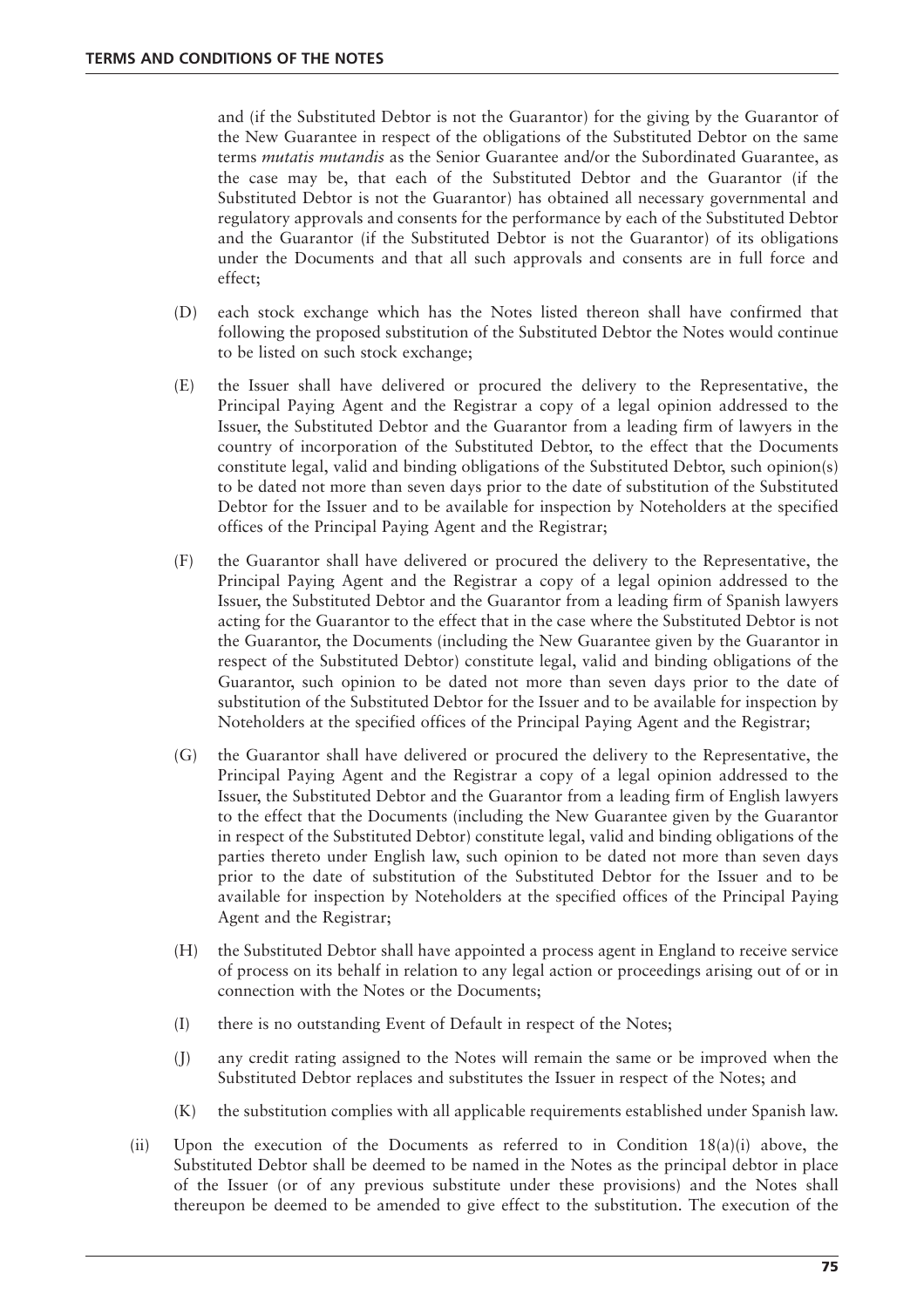Documents shall operate to release the Issuer (or such previous substitute as aforesaid) from all of its obligations in respect of the Notes.

- (iii) The Documents shall be deposited with and held by the Principal Paying Agent and the Registrar for so long as any Note remains outstanding and for so long as any claim made against the Substituted Debtor or (if the Substituted Debtor is not the Guarantor) the Guarantor by any Noteholder in relation to the Notes or the Documents shall not have been finally adjudicated, settled or discharged. The Substituted Debtor and (if the Substituted Debtor is not the Guarantor) the Guarantor shall acknowledge in the Documents the right of every Noteholder to the production of the Documents for the enforcement of any of the Notes or the Documents.
- (iv) Not later than 15 London Business Days after the execution of the Documents, the Substituted Debtor shall give notice thereof to the Noteholders in accordance with Condition 14.

#### (b) **Substitution of the Guarantor**

- (i) The Guarantor may, without the consent of the Noteholders (and by subscribing any Notes, each Noteholder expressly consents to it) but, in the case of Subordinated Notes, subject to the prior consent of *Banco de España*, be replaced and substituted by another company incorporated anywhere in the world as the guarantor (in such capacity, the **Substituted Guarantor**) in respect of the Notes provided that:
	- (A) a deed poll and such other documents (if any) shall be executed by the Guarantor and the Substituted Guarantor as may be necessary to give full effect to the substitution (together the **Documents**) and (without limiting the generality of the foregoing) pursuant to which the Substituted Guarantor shall undertake in favour of each Noteholder to be bound by the Terms and Conditions of the Notes and the provisions of the Agency Agreement, and the Senior Guarantee or the Subordinated Guarantee, as the case may be, as fully as if the Substituted Guarantor had been named in the Notes, the Agency Agreement and the Senior Guarantee or the Subordinated Guarantee, as the case may be, as the guarantor in respect of the Notes in place of the Guarantor (or any previous substitute) and pursuant to which the Substituted Guarantor shall unconditionally and irrevocably guarantee (the **New Guarantee**) in favour of each Noteholder the payment of all sums payable by the Issuer as such principal debtor on the same terms *mutatis mutandis* as the Senior Guarantee and/or the Subordinated Guarantee, as the case may be;
	- (B) the Documents shall also contain a covenant by the Substituted Guarantor to indemnify and hold harmless each Noteholder against all liabilities, costs, charges and expenses provided that insofar as the liabilities, costs, charges and expenses are taxes or duties, the same arise by reason of a law or regulation having legal effect or being in reasonable contemplation thereof on the date such substitution becomes effective, which may be incurred or levied against such holder as a result of any substitution pursuant to this Condition and which would not have been so incurred or levied had such substitution not been made (and, without limiting the foregoing, such liabilities, costs, charges and expenses shall include any and all taxes or duties which are imposed on any such Noteholder by any political sub-division or taxing authority of any country in which such Noteholder resides or is subject to any such tax or duty and which would not have been so imposed had such substitution not been made);
	- (C) the Documents shall contain a warranty and representation by the Substituted Guarantor that the Substituted Guarantor has obtained all necessary governmental and regulatory approvals and consents for such substitution and for the giving by the Substituted Guarantor of the New Guarantee, that the Substituted Guarantor has obtained all necessary governmental and regulatory approvals and consents for the performance by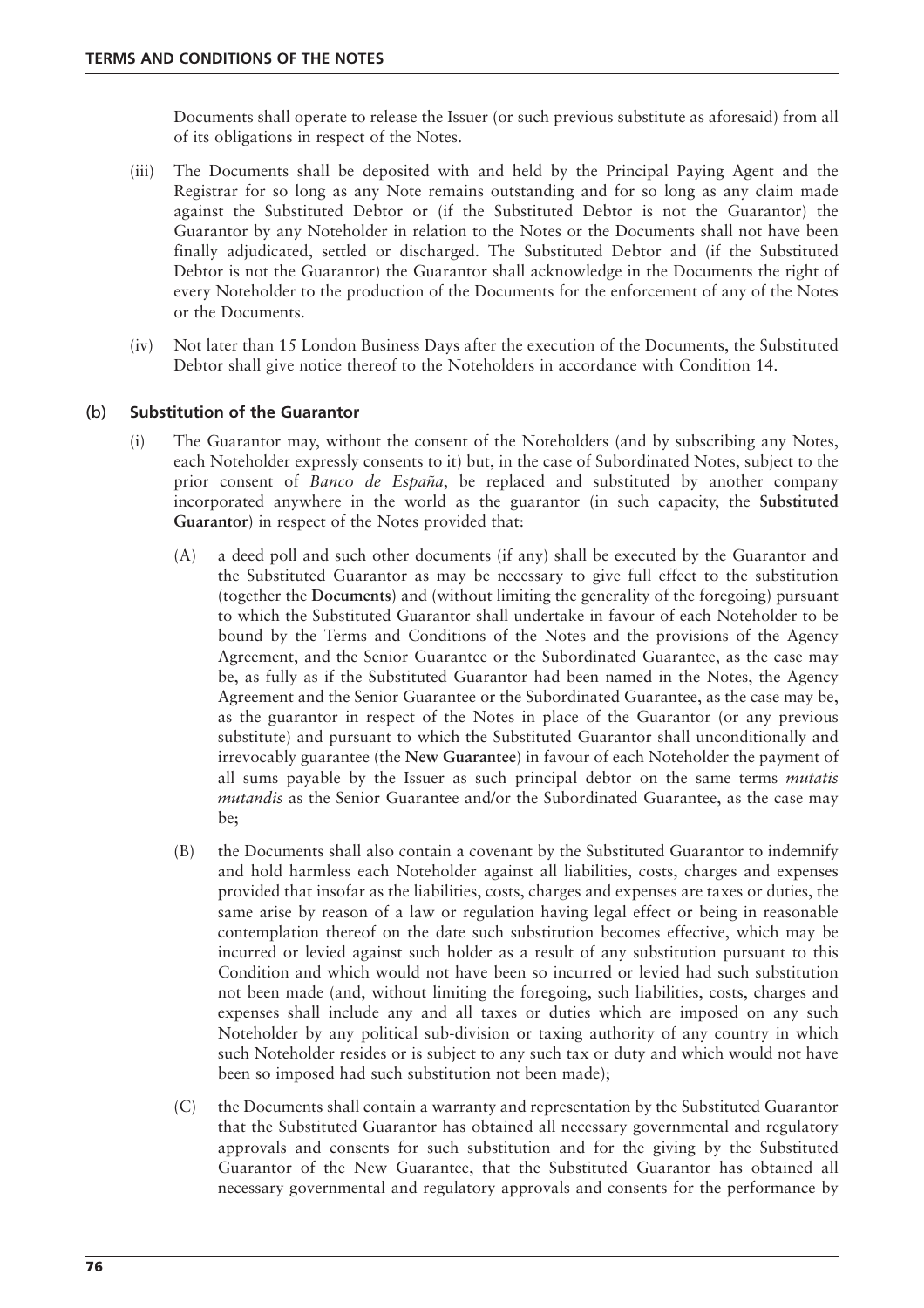the Substituted Guarantor of its obligations under the Documents and that all such approvals and consents are in full force and effect;

- (D) each stock exchange which has the Notes listed thereon shall have confirmed that following the proposed substitution of the Substituted Guarantor such Notes would continue to be listed on such stock exchange;
- (E) the Guarantor shall have delivered or procured the delivery to the Representative, the Principal Paying Agent and the Registrar of a copy of a legal opinion addressed to the Guarantor, the Issuer and the Substituted Debtor from a leading firm of lawyers in the country of incorporation of the Substituted Guarantor to the effect that the Documents constitute legal, valid and binding obligations of the Substituted Guarantor, such opinion to be dated not more than seven days prior to the date of substitution of the Substituted Guarantor for the Guarantor and to be available for inspection by Noteholders at the specified offices of the Principal Paying Agent and the Registrar;
- (F) the Substituted Guarantor shall have delivered or procured the delivery to the Representative, the Principal Paying Agent and the Registrar of a copy of a legal opinion addressed to the Guarantor, the Issuer and the Substituted Debtor from a leading firm of English lawyers to the effect that the Documents (including the New Guarantee given by the Substituted Guarantor) constitute legal, valid and binding obligations of the parties thereto under English law, such opinion to be dated not more than seven days prior to the date of substitution of the Substituted Guarantor for the Guarantor and to be available for inspection by Noteholders at the specified offices of the Principal Paying Agent and the Registrar;
- (G) the Substituted Guarantor shall have appointed a process agent in England to receive service of process on its behalf in relation to any legal action or proceedings arising out of or in connection with the Notes or the Documents;
- (H) there is no outstanding Event of Default in respect of the Notes;
- (I) the Substituted Guarantor has ratings for long-term senior and subordinated debt assigned by Standard & Poor's Ratings Services, a division of the McGraw-Hill Companies Inc. or Moody's Investors Service, Inc. which are the same as or higher than the credit rating for long-term senior and subordinated debt of the Guarantor or any previous Substituted Guarantor immediately prior to such substitution; and
- (J) the substitution complies with all applicable requirements established under Spanish law.
- (ii) Upon the execution of the Documents as referred to in Condition 18(b)(i) above, the Substituted Guarantor shall be deemed to be named in the Notes as the guarantor in place of the Guarantor (or of any previous substitute under these provisions) and the Notes shall thereupon be deemed to be amended to give effect to the substitution. The execution of the Documents shall operate to release the Guarantor (or such previous substitute as aforesaid) from all of its obligations in respect of the Notes and the Guarantees.
- (iii) The Documents shall be deposited with and held by the Principal Paying Agent and the Registrar for so long as any Note remains outstanding and for so long as any claim made against the Substituted Guarantor by any Noteholder in relation to the Notes or the Documents shall not have been finally adjudicated, settled or discharged. The Substituted Guarantor shall acknowledge in the Documents the right of every Noteholder to the production of the Documents for the enforcement of any of the Notes or the Documents.
- (iv) Not later than 15 London Business Days after the execution of the Documents, the Substituted Guarantor shall give notice thereof to the Noteholders in accordance with Condition 14.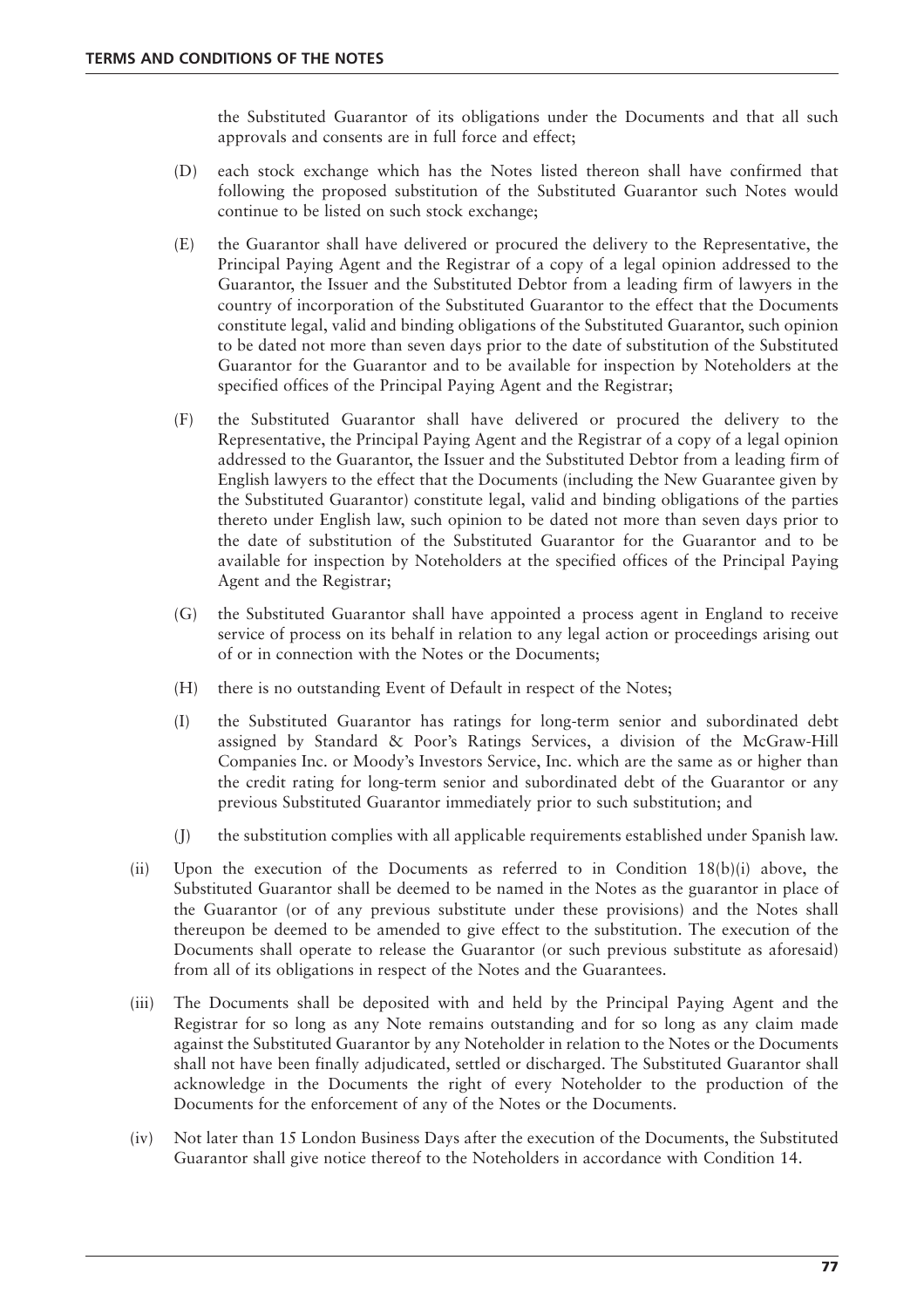#### **19. CONTRACTS (RIGHTS OF THIRD PARTIES) ACT 1999**

No rights are conferred on any person under the Contracts (Rights of Third Parties) Act 1999 to enforce any term of the Notes, but this does not affect any right or remedy of any person which exists or is available apart from that Act.

#### **20. GOVERNING LAW AND SUBMISSION TO JURISDICTION**

#### (a) **Governing law**

The Agency Agreement, the Deed of Covenant, the Deed Poll, the Notes (except for Condition 3), the Receipts and the Coupons are governed by, and shall be construed in accordance with, English law. Condition 3 and the Guarantees are governed by, and shall be construed in accordance with, Spanish law. In addition, the provisions of Condition 15 relating to appointment of the Representative and meetings of Noteholders are governed by Spanish law. The Notes are issued in accordance with the formalities prescribed by Spanish company law.

#### (b) **Submission to jurisdiction**

The Issuer agrees, for the benefit of the Noteholders, the Receiptholders and the Couponholders, that the courts of England are to have exclusive jurisdiction to settle any disputes which may arise out of or in connection with the Notes, the Receipts and/or the Coupons and that accordingly any suit, action or proceedings (together referred to as **Proceedings**) arising out of or in connection with the Notes, the Receipts and the Coupons may be brought in such courts.

The Issuer hereby irrevocably waives any objection which it may have now or hereafter to the laying of the venue of any such Proceedings in any such court and any claim that any such Proceedings have been brought in an inconvenient forum and hereby further irrevocably agrees that a judgment in any such Proceedings brought in the English courts shall be conclusive and binding upon it and may be enforced in the courts of any other jurisdiction.

Nothing contained in this Condition shall limit any right to take Proceedings against the Issuer in any other court of competent jurisdiction, nor shall the taking of Proceedings in one or more jurisdictions preclude the taking of Proceedings in any other jurisdiction, whether concurrently or not.

# (c) **Appointment of Process Agent**

The Issuer appoints the Guarantor at its registered office for the time being in England as its agent for service of process, and undertakes that, in the event of the Guarantor ceasing so to act or ceasing to be registered in England, it will appoint another person as its agent for service of process in England in respect of any Proceedings. Nothing herein shall affect the right to serve proceedings in any other manner permitted by law.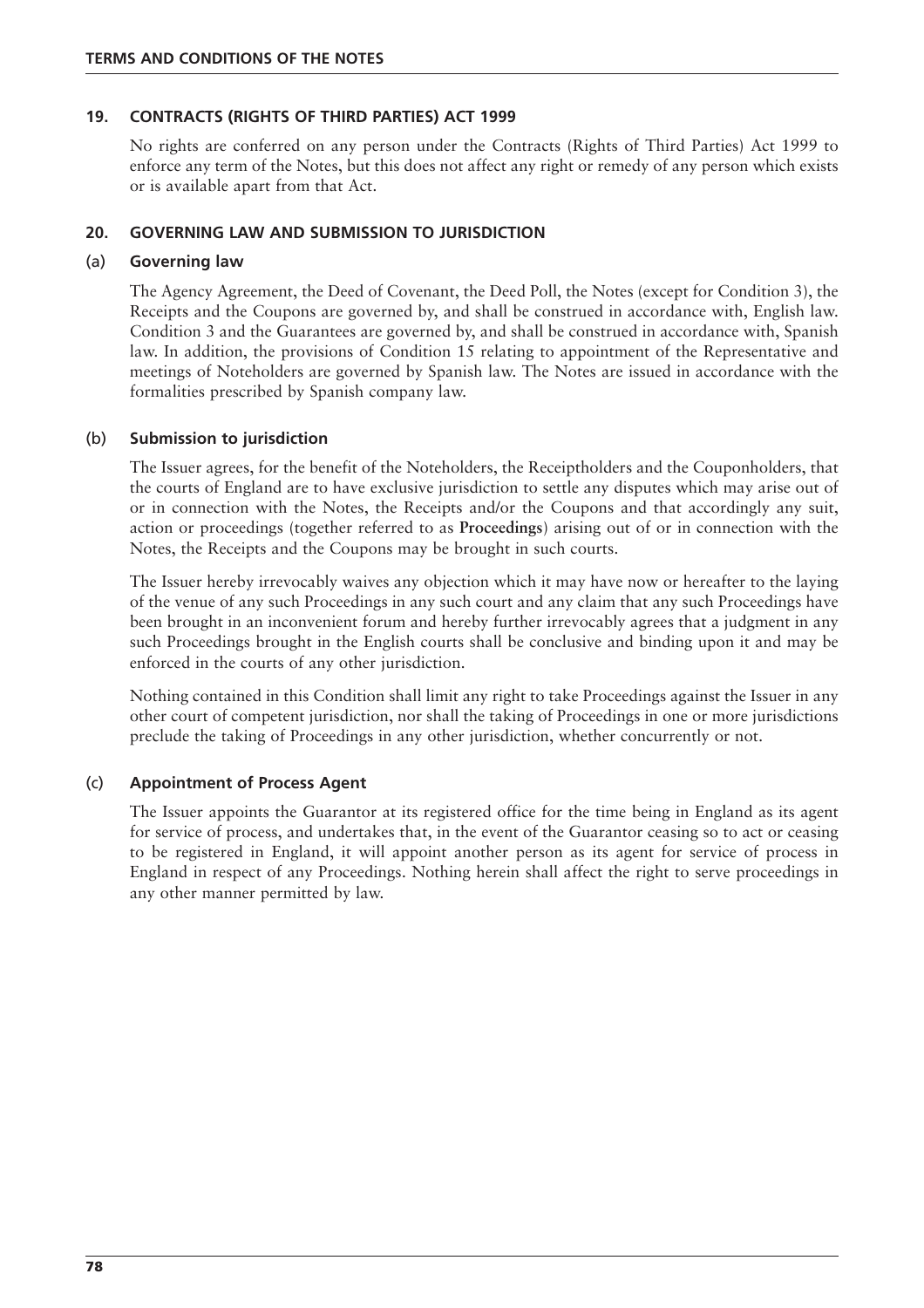# USE OF PROCEEDS

The net proceeds from each issue of Notes will, in accordance with law 19/2003 of 4th July, 2003 on foreign capital movements and financial transactions and on certain measures to prevent money laundering which amends law 13/1985 of 25th May, 1985 on investment ratios, capital adequacy and information requirements for financial intermediaries, be deposited on a permanent basis with the Guarantor and will be used for the Group's general corporate purposes, which include making a profit. If, in respect of any particular issue, there is a particular identified use of proceeds, this will be stated in the applicable Final Terms.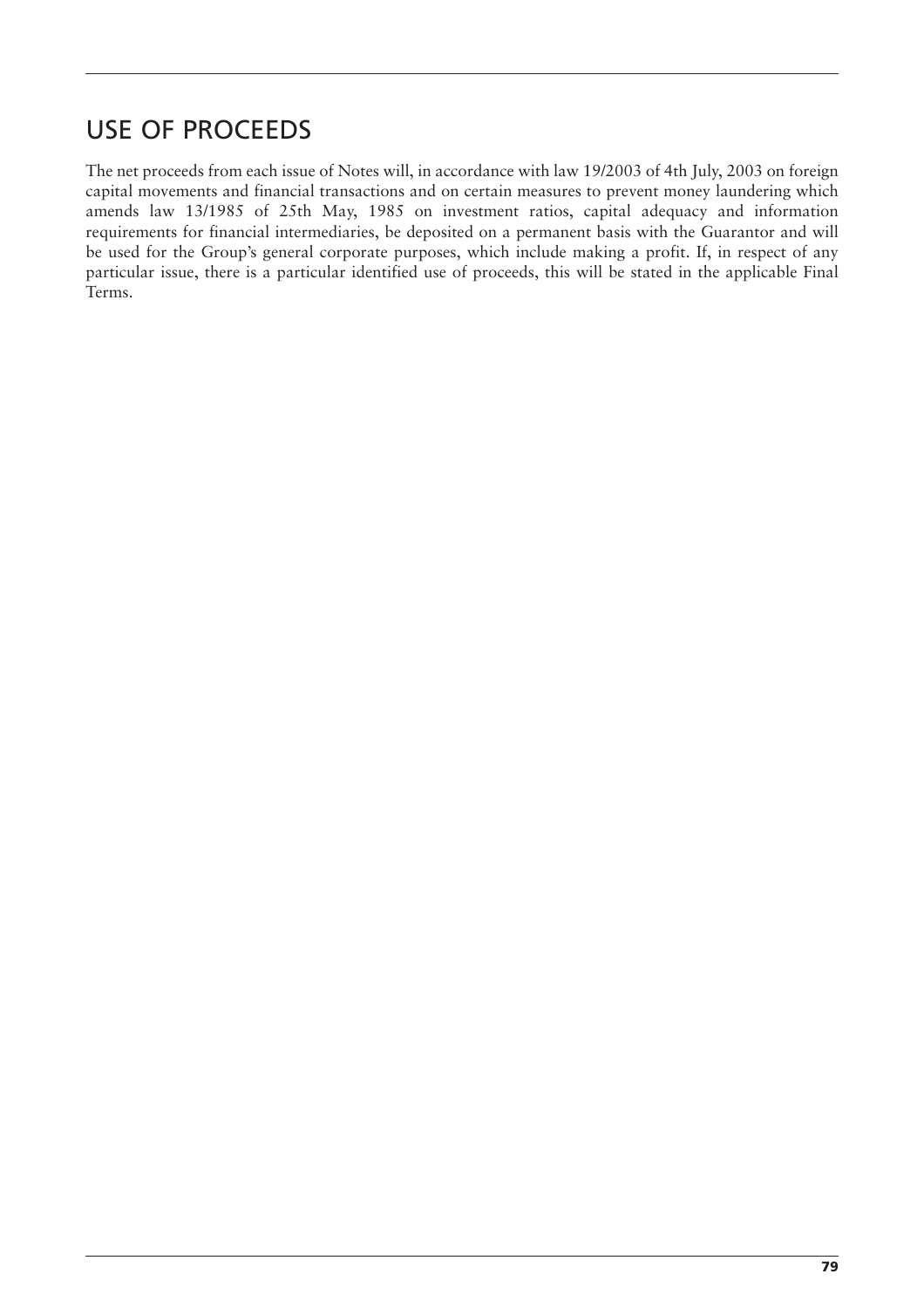# DESCRIPTION OF BBVA SENIOR FINANCE, S.A. UNIPERSONAL

## **Incorporation**

BBVA Senior Finance, S.A. Unipersonal (**BSF**) was incorporated on 29th October, 2004 for an unlimited duration with limited liability under Spanish law. BSF's registered office is at Gran Vía, 1, Bilbao, Spain, operating out of Paseo de la Castellana, 81, 28046, Madrid, Spain, telephone number 34 91 537 8195. BSF was registered at the Vizcaya Mercantile Registry (*Registro Mercantil de Vizcaya*) on 3rd November, 2004, Volume 4483, Book 0, Page BI-40.901, Inscription 1.

#### **Business**

The exclusive objects for which BSF was established are, pursuant to Article 2 of its Bylaws, "the issue of preference securities and/or other financial instruments including any type of debt instrument, for placement in domestic or international markets".

# **Share Capital**

BSF has an authorised share capital of EUR 60,102 divided into 10,017 ordinary shares of a nominal or par value of EUR 6.00 each. As of the date hereof, 10,017 ordinary shares with a par value of EUR 6.00 each had been issued and fully paid. BSF is a direct wholly-owned subsidiary of Banco Bilbao Vizcaya Argentaria, S.A. and does not have any subsidiaries of its own.

BSF is a finance company whose sole business is raising debt to be on-lent to Banco Bilbao Vizcaya Argentaria, S.A. and other members of the Group on an arm's length basis. BSF is accordingly dependent on Banco Bilbao Vizcaya Argentaria, S.A. and other members of the Group servicing these loans.

#### **Management**

The Directors of BSF are as follows:

| <b>Name</b>                                           | <b>Position</b><br>at BSF | <b>Present Principal Occupation</b><br><b>Outside BSF</b> |
|-------------------------------------------------------|---------------------------|-----------------------------------------------------------|
| Pedro M <sup>ª</sup> Urresti Laca  Director/President |                           | Director of Financial Management of BBVA                  |
| Manuel Naveira Barrero  Director                      |                           | Director of Funding of BBVA                               |
| Ana Fernández Manrique  Director                      |                           | Director of Management of BBVA                            |
| Juan Carlos García Pérez Director                     |                           | Manager of BBVA                                           |
| Tomás Sanchez Zabala  Director                        |                           | Manager of BBVA                                           |
| Jose Francisco Muñoz Saball Director                  |                           | Manager of BBVA                                           |

The business address of the Directors of BSF is Castellana, 81, 28046 Madrid. There are no conflicts of interest between the private interests or other duties of the Directors listed above and their duties to BSF.

#### **Corporate Governance**

BSF does not need to comply with the Spanish corporate governance regime because it does not list securities on the Spanish Official Secondary Market. Nevertheless, as a Spanish company, BSF is subject to the Spanish Companies Act (*Ley de Sociedades Anónimas*) and any applicable European Regulations, which may include provisions relating to corporate governance which apply to all limited liability companies.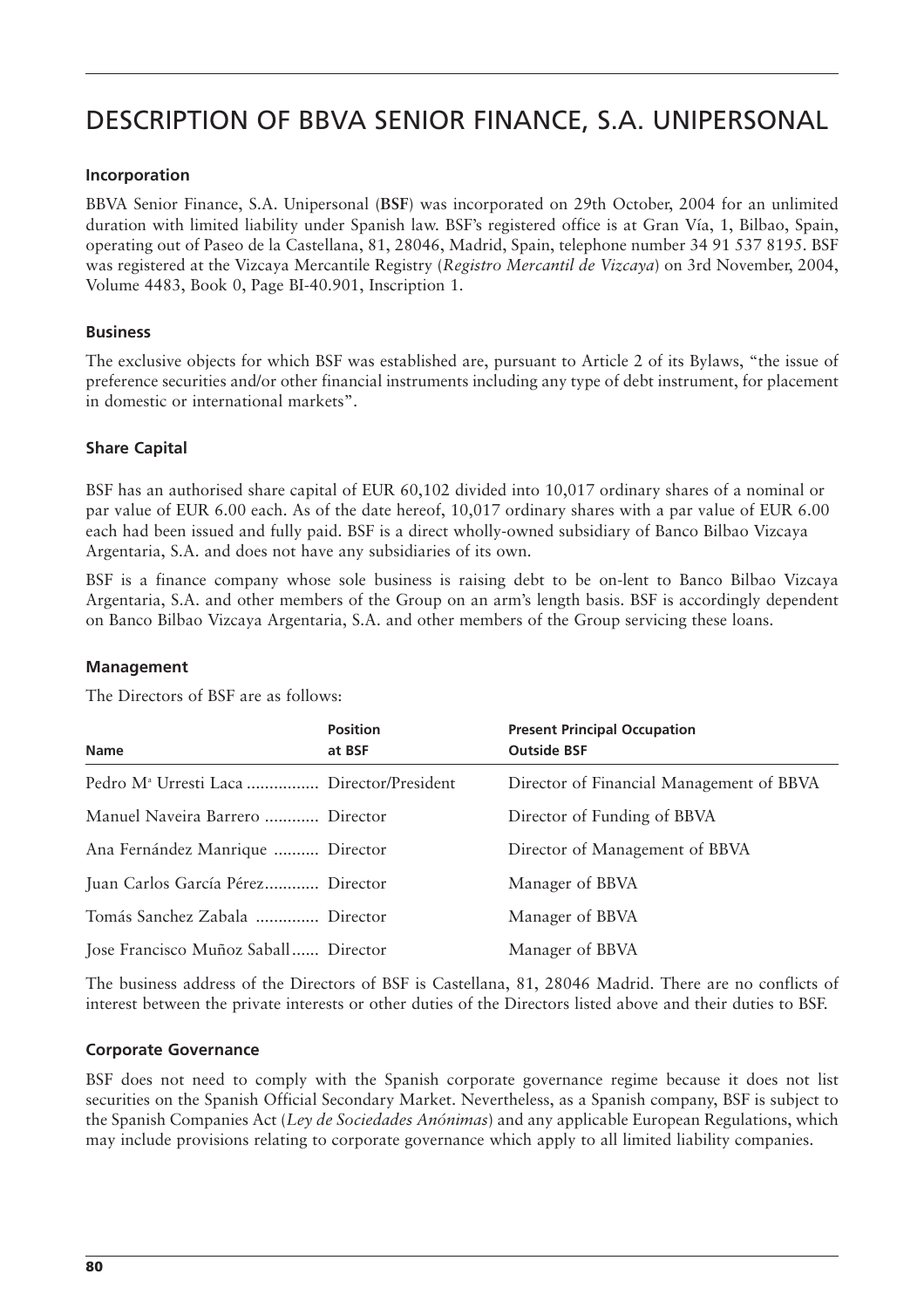# DESCRIPTION OF BBVA SUBORDINATED CAPITAL, S.A. UNIPERSONAL

# **Incorporation**

BBVA Subordinated Capital, S.A. Unipersonal (**BSC**) was incorporated on 29th October, 2004 for an unlimited duration with limited liability under Spanish law. BSC's registered office is at Gran Vía, 1, Bilbao, Spain operating out of Paseo de La Castellana, 81, 28046, Madrid, Spain telephone number 34 91 537 8195. BSC was registered at the Vizcaya Mercantile Registry (*Registro Mercantil de Vizcaya*) on 3rd November, 2004, Volume 4483, Book 0, Page BI-40.902, Inscription 1.

# **Business**

The exclusive objects for which BSC was established are, pursuant to Article 2 of its Bylaws, "the issue of preference securities and/or other financial instruments including any type of debt instrument, for placement in domestic or international markets".

# **Share Capital**

BSC has an authorised share capital of EUR 60,102 divided into 10,017 ordinary shares of a nominal or par value of EUR 6.00 each. As of the date hereof, 10,017 ordinary shares with a par value of EUR 6.00 each had been issued and fully paid. BSC is a direct wholly-owned subsidiary of Banco Bilbao Vizcaya Argentaria, S.A. and does not have any subsidiaries of its own.

BSC is a finance company whose sole business is raising debt to be on-lent to Banco Bilbao Vizcaya Argentaria, S.A. and other members of the Group on an arm's length basis. BSC is accordingly dependent on Banco Bilbao Vizcaya Argentaria, S.A. and other members of the Group servicing these loans.

# **Management**

The Directors of the BSC are as follows:

| <b>Name</b>                                           | <b>Position</b><br>at BSC | <b>Present Principal Occupation</b><br><b>Outside BSC</b> |
|-------------------------------------------------------|---------------------------|-----------------------------------------------------------|
| Pedro M <sup>ª</sup> Urresti Laca  Director/President |                           | Director of Financial Management of BBVA                  |
| Ana Fernández Manrique  Director                      |                           | Director of Management of BBVA                            |
| Juan Carlos García Pérez Director                     |                           | Manager of BBVA                                           |
| Tomás Sanchez Zabala  Director                        |                           | Manager of BBVA                                           |
| Carlos Jiménez Garcia Director                        |                           | Manager of BBVA                                           |

The business address of the Directors of BSC is Paseo de la Castellana 81, 28046, Madrid. There are no conflicts of interest between the private interests or other duties of the Directors listed above and their duties to BSC.

# **Corporate Governance**

BSC does not need to comply with the Spanish corporate governance regime because it does not list securities on the Spanish Official Secondary Market. Nevertheless as a Spanish Company, BSC is subject to the Spanish Companies Act (*Ley de Sociedades Anónimas*) and any applicable European Regulations, which may include provisions relating to corporate governance which apply to all limited liability companies.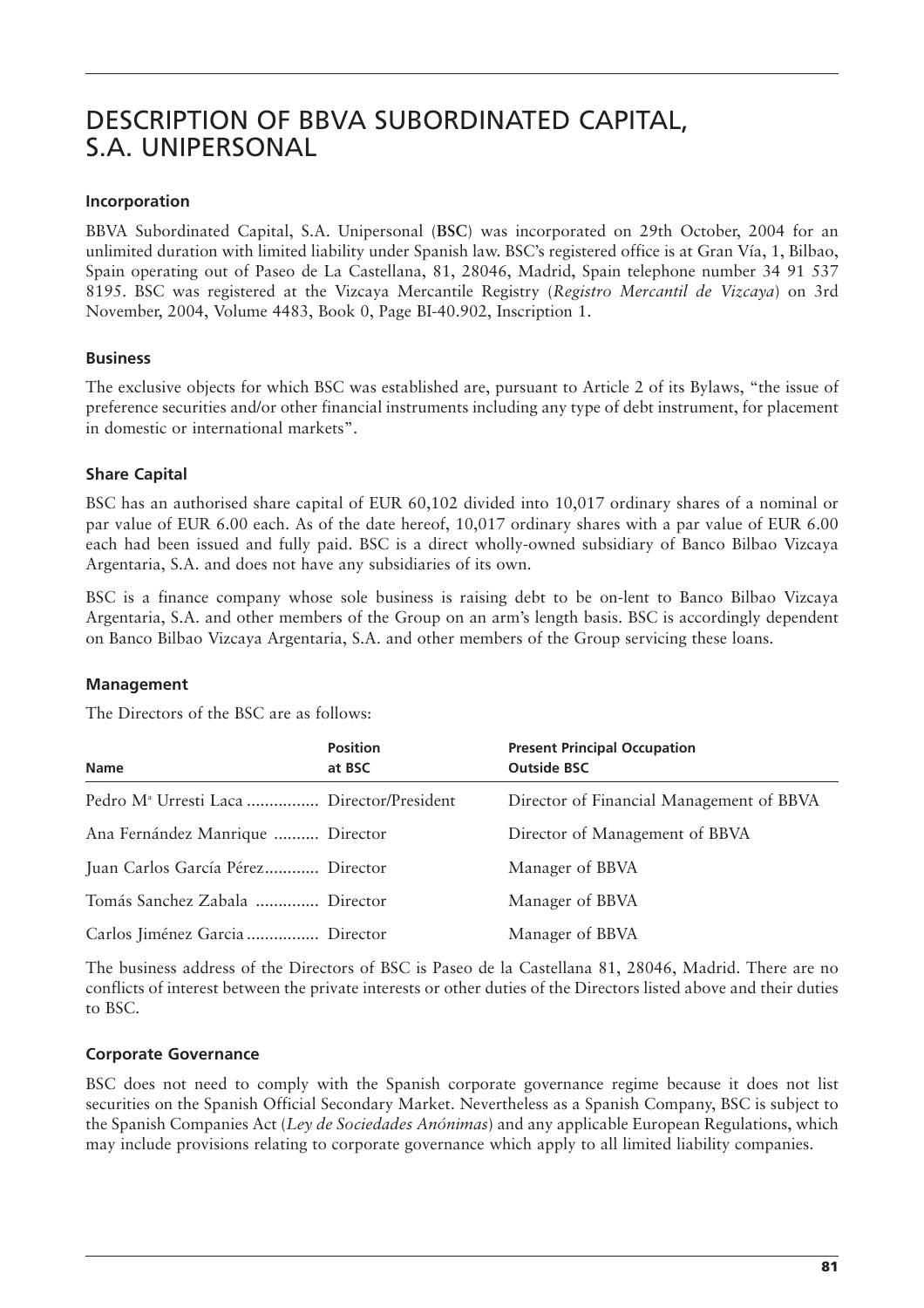# DESCRIPTION OF BBVA U.S. SENIOR, S.A. UNIPERSONAL

# **Incorporation**

BBVA U.S. Senior, S.A. Unipersonal (**BUS**) was incorporated on 22nd February, 2006 for an unlimited duration with limited liability under Spanish law. BUS's registered office is at Gran Vía, 1, Bilbao, Spain, operating out of Paseo de la Castellana, 81, 28046, Madrid, Spain, telephone number 34 91 53 78195. BUS was registered at the Vizcaya Mercantile Registry (*Registro Mercantil de Vizcaya*) on 28th February, 2006, Volume 4665, Book 0, Page BI-45496, Inscription 1.

# **Business**

The exclusive objects for which BUS was established are, pursuant to Article 2 of its Bylaws, "the issue of preference securities and/or other financial instruments including any type of debt instrument, for placement in domestic or international markets".

# **Share Capital**

BUS has an authorised share capital of EUR 60,102 divided into 10,017 ordinary shares of a nominal or par value of EUR 6.00 each. As of the date hereof, 10,017 ordinary shares with a par value of EUR 6.00 each had been issued and fully paid. BUS is a direct wholly-owned subsidiary of Banco Bilbao Vizcaya Argentaria, S.A. and does not have any subsidiaries of its own.

BUS is a finance company whose sole business is raising debt to be on-lent to Banco Bilbao Vizcaya Argentaria, S.A. and other members of the Group on an arm's length basis. BUS is accordingly dependent on Banco Bilbao Vizcaya Argentaria, S.A. and other members of the Group servicing these loans.

# **Management**

The Directors of BUS are as follows:

| <b>Name</b>                                           | <b>Position</b><br>at BSF | <b>Present Principal Occupation</b><br><b>Outside BSF</b> |
|-------------------------------------------------------|---------------------------|-----------------------------------------------------------|
| Pedro M <sup>ª</sup> Urresti Laca  Director/President |                           | Director of Financial Management of BBVA                  |
| Manuel Naveira Barrero  Director                      |                           | Director of Funding of BBVA                               |
| Ana Fernández Manrique  Director                      |                           | Director of Management of BBVA                            |
| Juan Carlos García Pérez Director                     |                           | Manager of BBVA                                           |
| Tomás Sanchez Zabala  Director                        |                           | Manager of BBVA                                           |
| Jose Francisco Muñoz Saball Director                  |                           | Manager of BBVA                                           |

The business address of the Directors of BUS is Castellana, 81, 28046 Madrid. There are no conflicts of interest between the private interests or other duties of the Directors listed above and their duties to BUS.

# **Corporate Governance**

BUS does not need to comply with the Spanish corporate governance regime because it does not list securities on the Spanish Official Secondary Market. Nevertheless, as a Spanish company, BUS is subject to the Spanish Companies Act (*Ley de Sociedades Anónimas*) and any applicable European Regulations, which may include provisions relating to corporate governance which apply to all limited liability companies.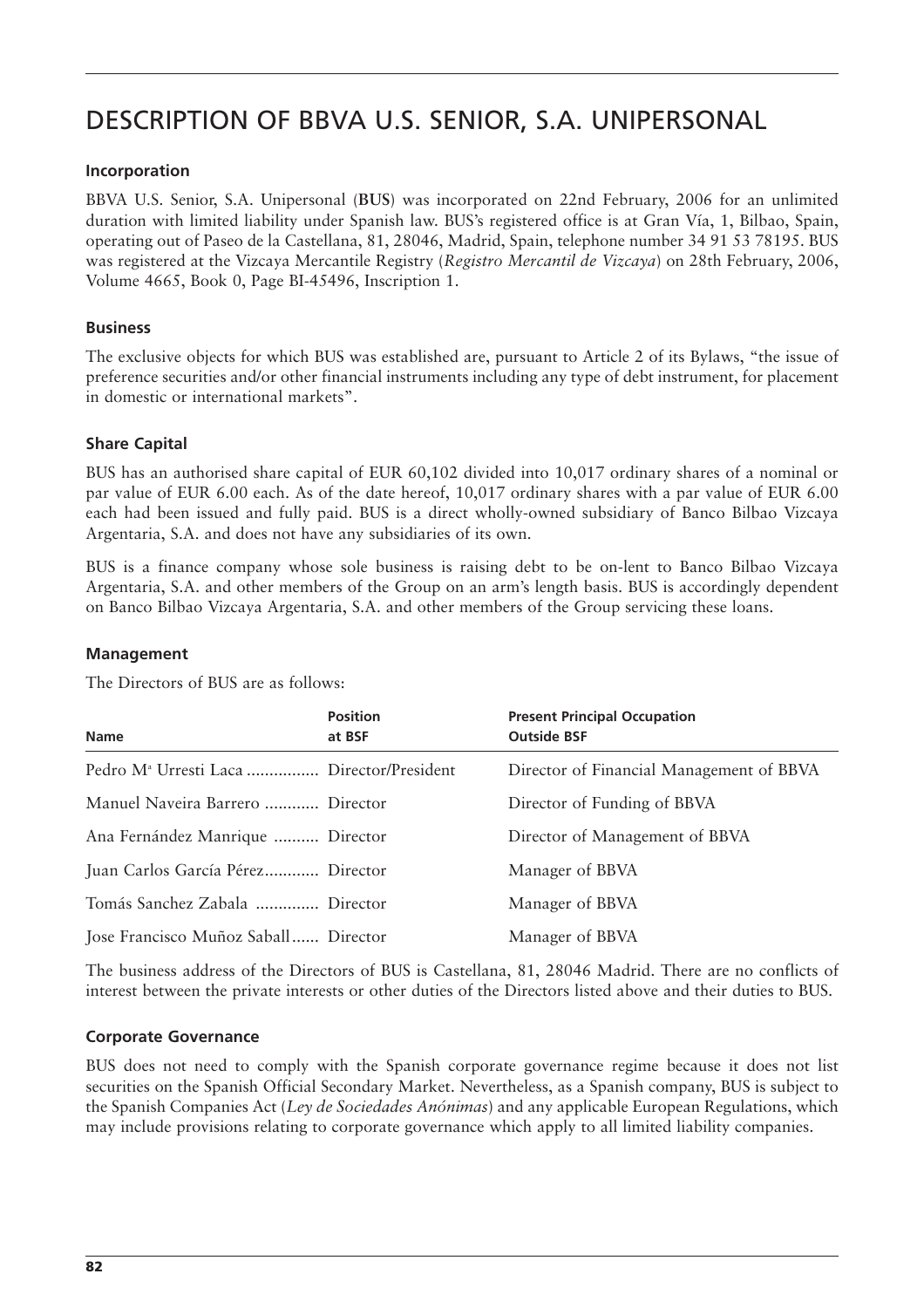# DESCRIPTION OF BANCO BILBAO VIZCAYA ARGENTARIA, S.A.

## **History and Development of the Guarantor**

The terms BBVA and Group refer to Banco Bilbao Vizcaya Argentaria, S.A. and its consolidated subsidiaries.

BBVA's predecessor bank, BBV, was incorporated as a limited liability company (a *sociedad anónima* or "S.A.") under the Spanish Corporations Law on 1st October, 1988. BBVA was formed as the result of a merger by absorption of Argentaria into BBV that was approved by the shareholders of each institution on 18th December, 1999 and registered on 28th January, 2000. It is registered in the Mercantile Registry, in Companies Ledger 2,083, folio 1, inscription 1st, Sheet number BI-17-A. It conducts its business under the commercial name "BBVA". BBVA is registered with the Commercial Registry of Vizcaya (Spain). It has its registered office at Plaza de San Nicolás 4, Bilbao, Spain, 48005, and operates out of Paseo de la Castellana, 81, 28046, Madrid, Spain telephone number 34-91-3746201. BBVA's agent in the U.S. for U.S. federal securities law purposes is Raúl Santoro de Mattos Almeida (BBVA New York, 1345 Avenue of the Americas, 45th floor, New York, 10105, telephone number 1-212-728-1660). BBVA is incorporated for an unlimited term.

#### **Business Overview**

BBVA is a highly diversified international financial group, with strengths in the traditional banking businesses of retail banking, asset management, private banking and wholesale banking. It also has a portfolio of investments in some of Spain's leading companies.

#### **Business Areas**

During 2006, BBVA's organisational structure was divided into the following business areas:

- Retail Banking in Spain and Portugal.
- Wholesale Business.
- Mexico and the United States.
- South America; and
- Corporate Activities.

The financial information for its business areas for the years 2006, 2005 and 2004 presented below has been prepared on a uniform basis consistent with BBVA's organisational structure in 2006. Unless otherwise indicated, the financial information provided below for each business area does not reflect the elimination of transactions between companies within one business area or between different business areas, since BBVA considers these transactions to be an integral part of each business area's activities.

In December 2006, the Group adopted a new organisational structure that it expects to implement in 2007, which is designed to streamline the Group's corporate structure and give greater weight and autonomy to its business units. The Group expects to focus its operations on five major business areas: Spain and Portugal; Wholesale Business; South America; Mexico and the United States; and Corporate Activities. As part of the reorganisation, the Business Banking, Corporate Banking and Institutional Banking units (**BEC**) will be included in the Spain and Portugal area (as of 31st December, 2006 such units had been included in the Wholesale Business area) and the Asset Management unit will form part of the Global Business unit in the Wholesale Business area.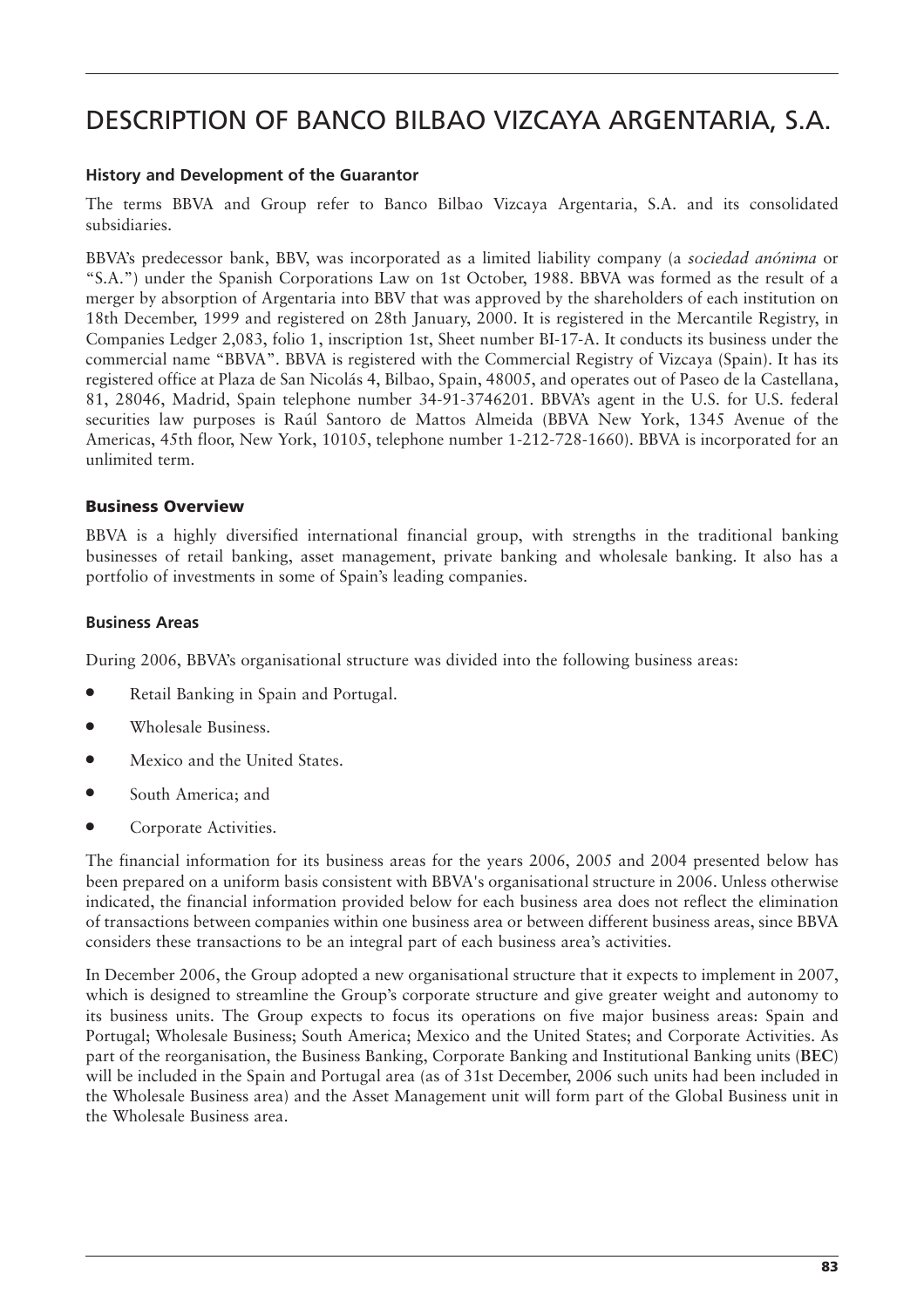The following table provides information relating to income attributed to BBVA's business areas for the years ended 31st December, 2006, 2005 and 2004.

|                                                   |                                |               |       |      | Year ended December 31, |        |         |                                |         |
|---------------------------------------------------|--------------------------------|---------------|-------|------|-------------------------|--------|---------|--------------------------------|---------|
|                                                   |                                | Income/(Loss) |       |      |                         |        |         | % of Income/(Loss)             |         |
|                                                   | <b>Attributed to the Group</b> |               |       |      | % of Subtotal           |        |         | <b>Attributed to the Group</b> |         |
|                                                   | 2006                           | 2005          | 2004  | 2006 | 2005                    | 2004   | 2006    | 2005                           | 2004    |
| Retail Banking in Spain                           |                                |               |       |      |                         |        |         |                                |         |
|                                                   | 1,499                          | 1,317         | 1,194 | 30%  | 33%                     | $40\%$ | $32\%$  | $35\%$                         | 41%     |
|                                                   | 1,282                          | 873           | 658   | 25%  | 22%                     | 22%    | 27%     | 23%                            | 23%     |
| Mexico and the United States                      | 1,775                          | 1,370         | 891   | 35%  | 35%                     | $30\%$ | $37\%$  | 36%                            | $30\%$  |
|                                                   | 509                            | 379           | 229   | 10%  | 10%                     | $8\%$  | $11\%$  | $10\%$                         | 8%      |
|                                                   |                                |               |       |      |                         |        |         |                                | 102%    |
|                                                   |                                | (132)         | (50)  |      |                         |        | $(7)\%$ | $(3)\%$                        | $(2)\%$ |
| Income attributed to the Group  4,736 3,807 2,923 |                                |               |       |      |                         |        | $100\%$ | $100\%$                        | $100\%$ |

In terms of net interest income, the principal markets in which the Group competes, based on the business area which generates the activity, for 2006, 2005 and 2004 were as follows:

| Year ended December 31, |                     |       |
|-------------------------|---------------------|-------|
|                         | Net interest income |       |
| 2006                    | 2005                | 2004  |
| 2,865                   | 2,623               | 2,509 |
| 1,032                   | 1,017               | 947   |
| 3,535                   | 2,678               | 1,899 |
| 1,310                   | 1,039               | 908   |
| 8,742                   | 7,357               | 6,263 |
| (368)                   | (150)               | (103) |
| 8,374                   | 7.207               | 6,610 |

# **Retail Banking in Spain and Portugal**

Retail Banking in Spain and Portugal focuses on providing banking services to private individuals and small businesses in Spain and Portugal. As at 31st December, 2006, this business area conducted its activities through 3,629 branch offices, of which 99 were located in Portugal. During the fourth quarter the Group implemented a new structure in the retail banking branch network. The new structure consists of 7 regional departments.

The business units included in the Retail Banking in Spain and Portugal business area are:

- Financial Services
- Asset Management and Private Banking.
- BBVA Portugal; and
- Insurance Business in Europe.

Total net lending in this business area as of 31st December, 2006 was approximately  $\epsilon$ 118,113 million, an increase of 18.3 per cent. from €99,804 million as of 31st December, 2005, with contributions from all of BBVA's main products such as mortgage lending, consumer credit cards and loans to small businesses.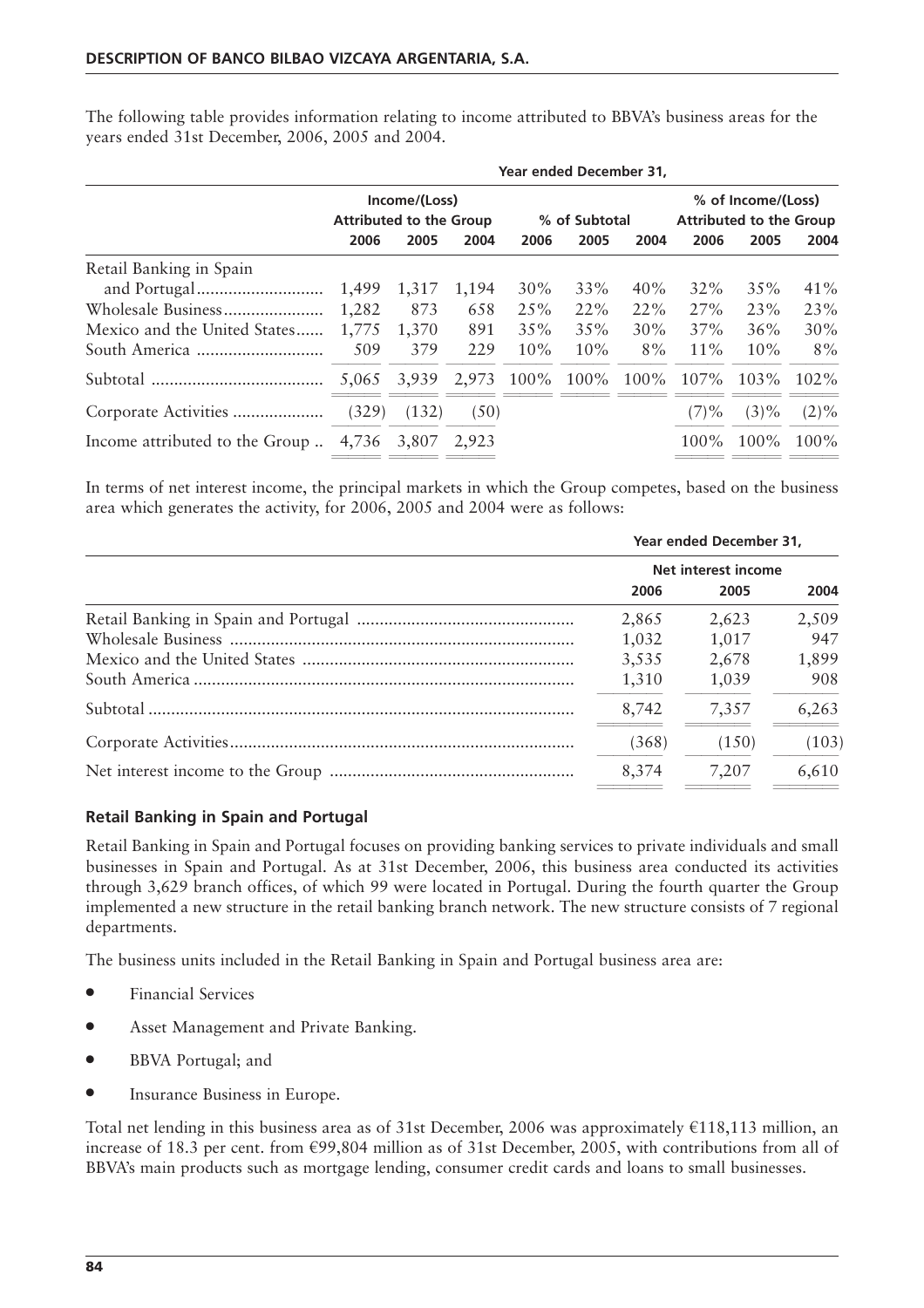The non-performing loan (**NPL**) ratio remained low at 0.67 per cent. as of 31st December, 2006 compared to 0.65 per cent. as of 31st December, 2005.

Total customer funds (deposits, mutual and pension funds and other brokered products), were  $\epsilon$ 131,989 million as of 31st December, 2006 from €120,745 million as of 31 December, 2005, as a result of an increase in deposits collected during the year. Mutual funds under management were  $\epsilon$ 44,824 million as of 31st December, 2006, a decrease of 1.7 per cent. from €45,609 million as of 31st December, 2005. Pension funds assets under management were €16,583 million as of 31st December, 2006, an increase of 8.0 per cent. from €15,352 million as of 31st December, 2005.

# *Financial services*

This business unit's principal activities were focused on the following areas:

- Financial Services for Individuals: focused on retail customers and aimed at providing customers with more value from their relationship with BBVA by offering a wide range of products and services at attractive prices, which are made available through different channels, along with solutions tailored to their specific needs.
- Financial Services for Small Businesses: focused on small businesses (including professional practices, the self-employed, retailers and farmers) by providing them with customised services, a comprehensive range of products and continuous, quality financial advice.
- Consumer Finance: focused on the following lines of business (through Finanzia Bank, BBVA's online bank, Uno-e Bank, S.A., Finanzia Autorenting and Finanziamento Portugal): financing of cars, consumer items and equipment; e-banking; bill payment; and car and equipment rental.

Lending by the Financial Services unit increased 18.1 per cent. to  $\epsilon$ 112,480 million as of 31st December, 2006 from €95,278 million as of 31st December, 2005, principally due to strong growth in mortgage loans, which increased 16.6 per cent. from 31st December, 2005.

Customer funds under management by the Financial Services unit increased 9.9 per cent. to  $\text{\textsterling}116,990$ million as of 31st December, 2006 from €106,403 million as of 31st December, 2005, principally due to an increase in time deposits. Mutual and pension fund assets managed by the Financial Services unit increased by 10.1 per cent., as of 31st December, 2006 as compared to 31st December, 2005.

# **Financial Services for Individuals**

Retail customers were targeted through a series of new products in 2006. Housing access was facilitated by making the conditions of the *Hipoteca Fácil* (Easy Mortgage) more flexible and adapting for the youth and immigrant segments. The range of consumer loans was strengthened with the *Préstamo Inmediato PIDE* (Immediate Loan ASK, available 24 hours a day), the new *Crédito Fácil* (Easy Loan, approved quickly) and *Credinómina* (Payroll-loan), an interest-free loan granted immediately and free of commissions tied to the Payroll Campaign. The BlueBBVA Programme targeting the youth segment was renewed (with offers such as the Youth Loan carrying zero interest). Marketing of new services such as BBVA health insurance, real estate, travel and hotel reservations services, among others, was initiated as part of the new business model development programme.

Fund gathering continued through existing and expanded deposit products, including the *Quincenas del Ahorro* (Savings Fortnights), *Depósitos Crecientes* (Growing Deposits), *Triple 6* and *Triple 10*. On the investment fund side, managed fund portfolios and the ongoing renewal of the range of new funds on offer, including *BBVA Consolida Garantizado* (BBVA Guaranteed), *Garantizado Doble 10*, (Double 10 Guaranteed), *106 Doble 10* (106 Double 10), *Extra 10*, *110 Ibex* and *105 Ibex*, remained a focus.

In addition, BBVA was the first entity to be granted a regulatory permit to market certain new products approved in Spain in the fourth-quarter of 2006, including exchange traded funds (**ETFs**) in the Spanish market on the Ibex 35 (the *Acción Ibex 35 ETF*), the Euro Stoxx 50 and the FTSE Latibex Top (in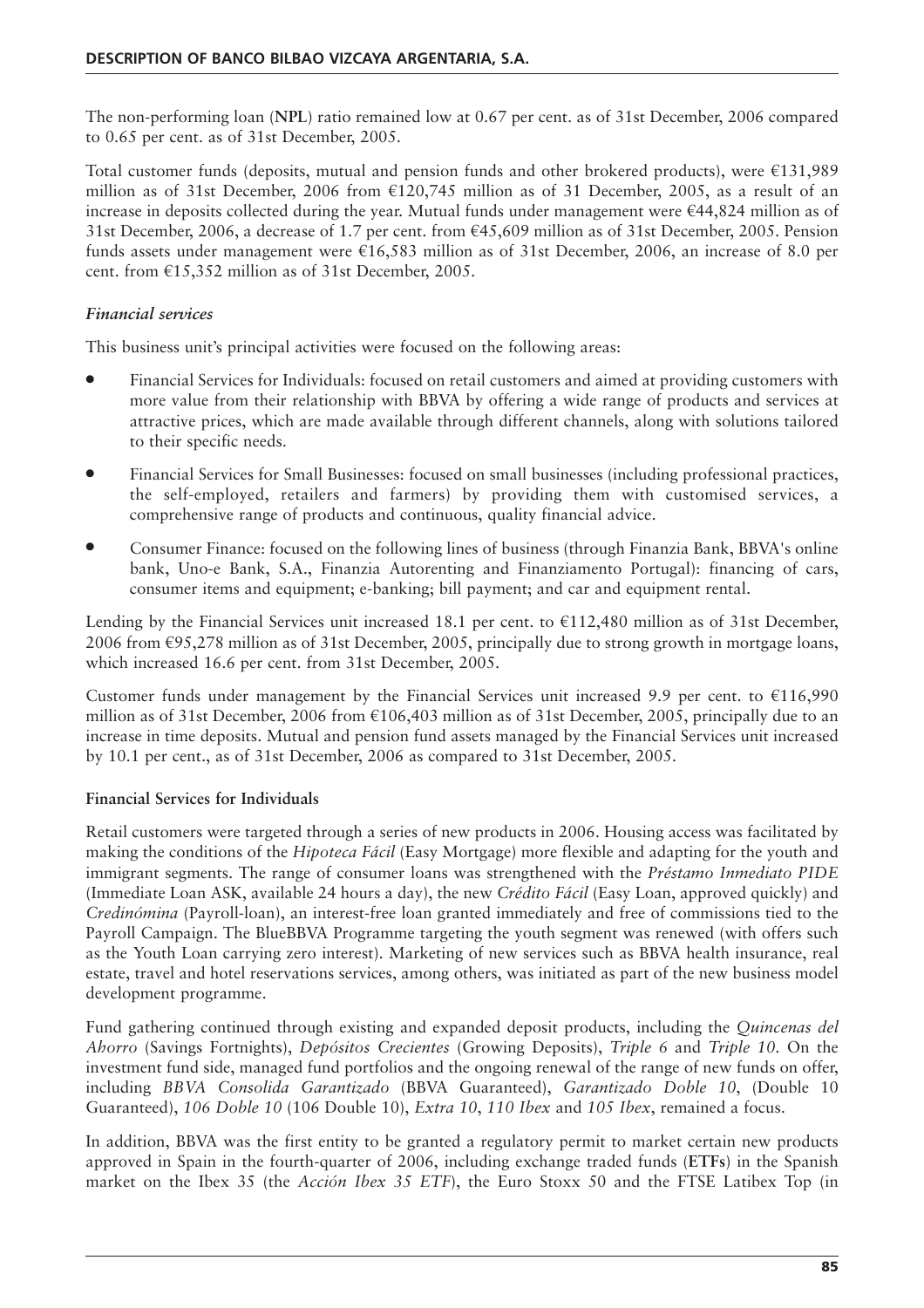collaboration with the Wholesale Business area) as well as hedge funds (*BBVA Codespa Microfinanzas FIL*) and venture capital funds (*BBVA Capital Privado*).

# **Financial Services for Small Businesses**

During 2006, the Financial Services for Small Businesses offered a wider product range targeting small companies, professional practices, the self-employed, retailers and the farming sector, including:

- the ICO Pymes 2006 small and medium-sized entities (**SME** or **SMEs**) line of financing;
- the *Préstamo Bienvenida* (Welcome Loan) for new customers;
- StockPyme, a range of products designed to hedge interest rate risk;
- the Diferencial 0% loan or overdraft;
- a business mortgage with a balloon payment; and
- the *Pack Negocios* (Business Pack), a transactional services package launched in November.

# *Asset Management and Private Banking*

This business unit is responsible for the design and management of products to be distributed through the Retail Banking in Spain and Portugal business area's different networks, as well as for the direct management of BBVA's private banking services (through the Personal Banking sub-unit and *BBVA Patrimonios*). As of 31st December, 2006, total customer funds (including both mutual and pension funds and assets managed in the private banking units) totalled approximately €80 billion, an increase of 3.9 per cent. from 31st December, 2005. As of 31st December, 2006, BBVA's private banking business in Spain managed assets totalling approximately  $\epsilon$ 11,987 billion, an increase of 29.2 per cent. from 31st December, 2005.

# *BBVA Portugal*

As of 31st December, 2006, BBVA Portugal's customer loans amounted to €4,237 million, an increase of 22 per cent. from €3,472 million in 2005. In 2006, mortgage lending was the most dynamic sector, with a 31.5 per cent. increase over 2005.

As of 31st December, 2006, customer funds managed by BBVA Portugal totalled  $\epsilon$ 2,737 million, representing a 9 per cent. increase over  $\epsilon$ 3,037 million in 2005, principally due to the increase in mutual and pension fund assets under management by BBVA Portugal.

# *European Insurance*

BBVA's European insurance activities are conducted through various insurance companies that provide direct insurance, reinsurance and insurance brokering services in Spain and Portugal, market products for different types of customers (private individuals, SMEs, retailers, professional service firms and providers and self-employed individuals) through this unit's branch offices.

# **Wholesale Business**

The Wholesale Business focuses on large corporations, governmental, non-governmental organisations and institutional investor clients.

The business units included in this business area are:

- Corporate and Business Banking;
- Global Business; and
- Business and Real Estate Projects.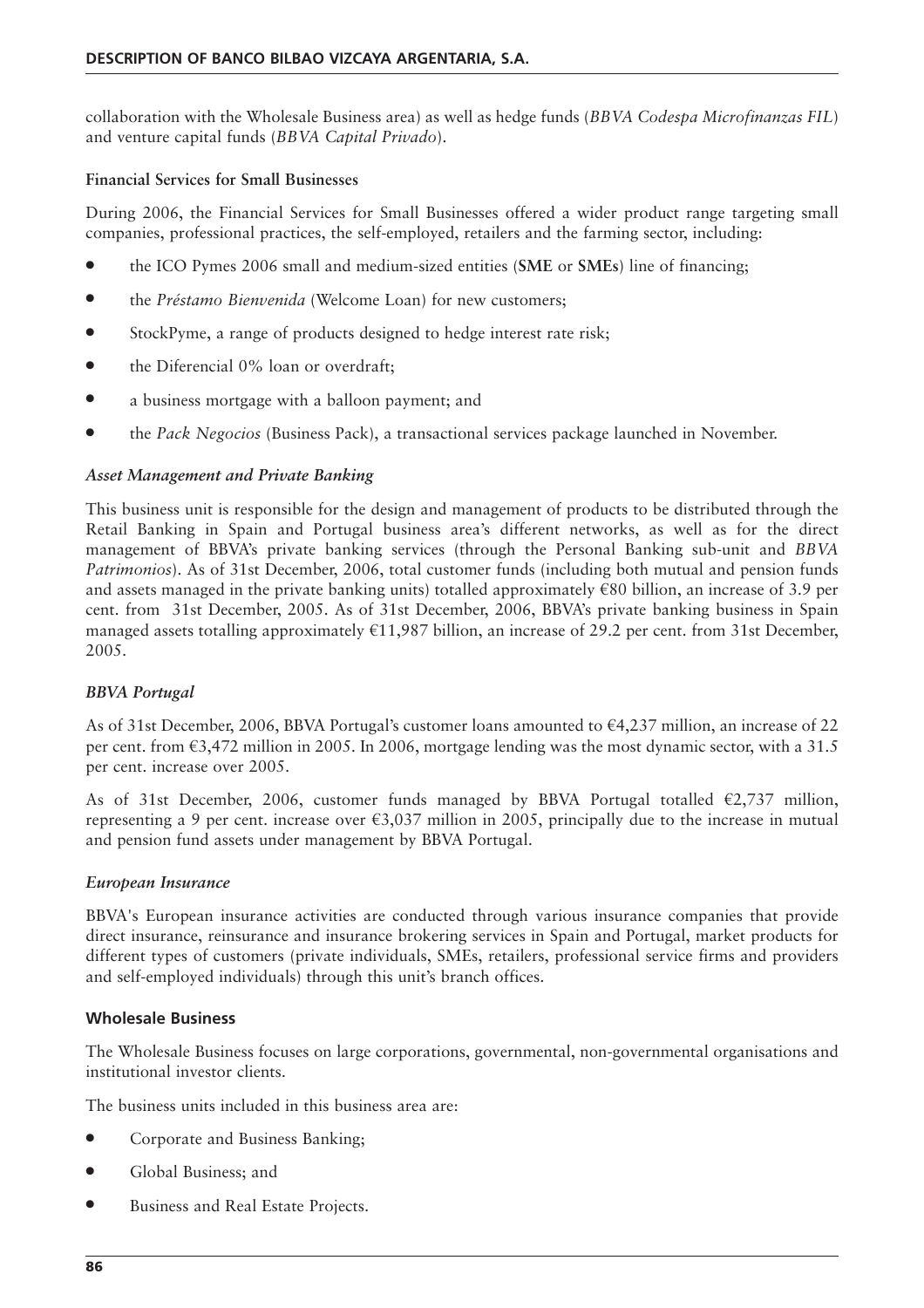As of 31st December, 2006, lending by the Wholesale Business area totalled €90,305 million, an increase of 18.6 per cent. from  $\epsilon$ 76,129 million as of 31st December, 2005. Non-performing loans (NPL) of this business area decreased to an NPL ratio of 0.22 per cent. as of 31st December, 2006, compared to 0.29 per cent. as of 31st December, 2005, principally due to an improvement in risk quality. Deposits decreased and mutual funds increased 10.3 per cent. and 22.2 per cent., respectively, as of 31st December, 2006 from 31st December, 2005.

# *Corporate and Business Banking*

The Corporate and Business Banking unit includes the Group's products and services with SMEs, large companies and institutions in the Spanish market, transaction services and product management.

In 2006, a new Corporate Banking business model was introduced to meet the needs of Spanish SMEs, large companies and institutions. The new model marks a simplification of the central structure, the creation of 7 new regional departments and, in November 2006, the addition of 26 new offices to the branch network (6 in corporate and 20 in institutions). This was part of the Blue Net project announced in July and completes the 2006 expansion plan with a total of 272 new branches. Of this number, the SME segment accounted for 209, institutions banking for 52 (extending the network to cover nearly all provinces in Spain) and 11 branches were for corporate banking.

In 2006, the Group led the SME market by marketing the ICO-Pymes line of financing for small businesses. It formalised two new lines with the European Investment Bank (each totalling €200 million to finance SME and regional government investment projects, respectively). It launched the BEC Markets Plan to reinforce the sale of cash management and capital markets products to network clients. The BBVA net cash electronic banking system was also extended to the branch offices abroad.

# *Global Business*

The Global Businesses unit includes the global customers unit, investment banking, global markets and distribution, treasury management and distribution and Asia and is aimed at serving large international companies.

In Global Business, the business continues to be increasingly international. The foreign network and international customers made greater overall contributions to this unit's operations than in previous years. In domestic cash management businesses, the Group was a pioneer in the Spanish market when it was the first to launch ETFs on national and international indices. It also led the initial public offering (**IPO**) league tables in Spain due to its role as global coordinator of the Bolsas y Mercados Españoles, Técnicas Reunidas, S.A. and Vocento IPOs. BBVA extended its product range targeted at institutional customers with the addition of hedge funds in Spain due to the creation of Próxima Alfa, which is 51per cent. owned by BBVA.

As part of the Group's strategy to increase its presence in Asia, BBVA formed a strategic partnership with the CITIC Group in China and other parts of Asia. This partnership is expected to entail an initial investment of €989 million, none of which had been invested as of year end. BBVA expects the partnership with CITIC Group to open the mainland Chinese markets (through a 5 per cent. stake in China Citic Bank (**CNCB**), which is headquartered in Beijing, costing €501 million) and the Hong Kong market (via a 15 per cent. stake in Citic International Financial Holdings (**CIFH**) costing €488 million). The combined assets of CNCB and CIFH totalled  $\epsilon$ 71,507 million and together the two entities have more than 15,000 staff and 454 branches, in each case at 31st December, 2006. BBVA also opened a branch in Singapore and agency offices in Taipei, Seoul and Sydney and struck agreements with banks in China, India and the Philippines to carry emigrant money transfers.

# *Business and Real Estate Projects*

This business area handles the Group's real estate business, though its subsidiary Anida, as well as its private equity business.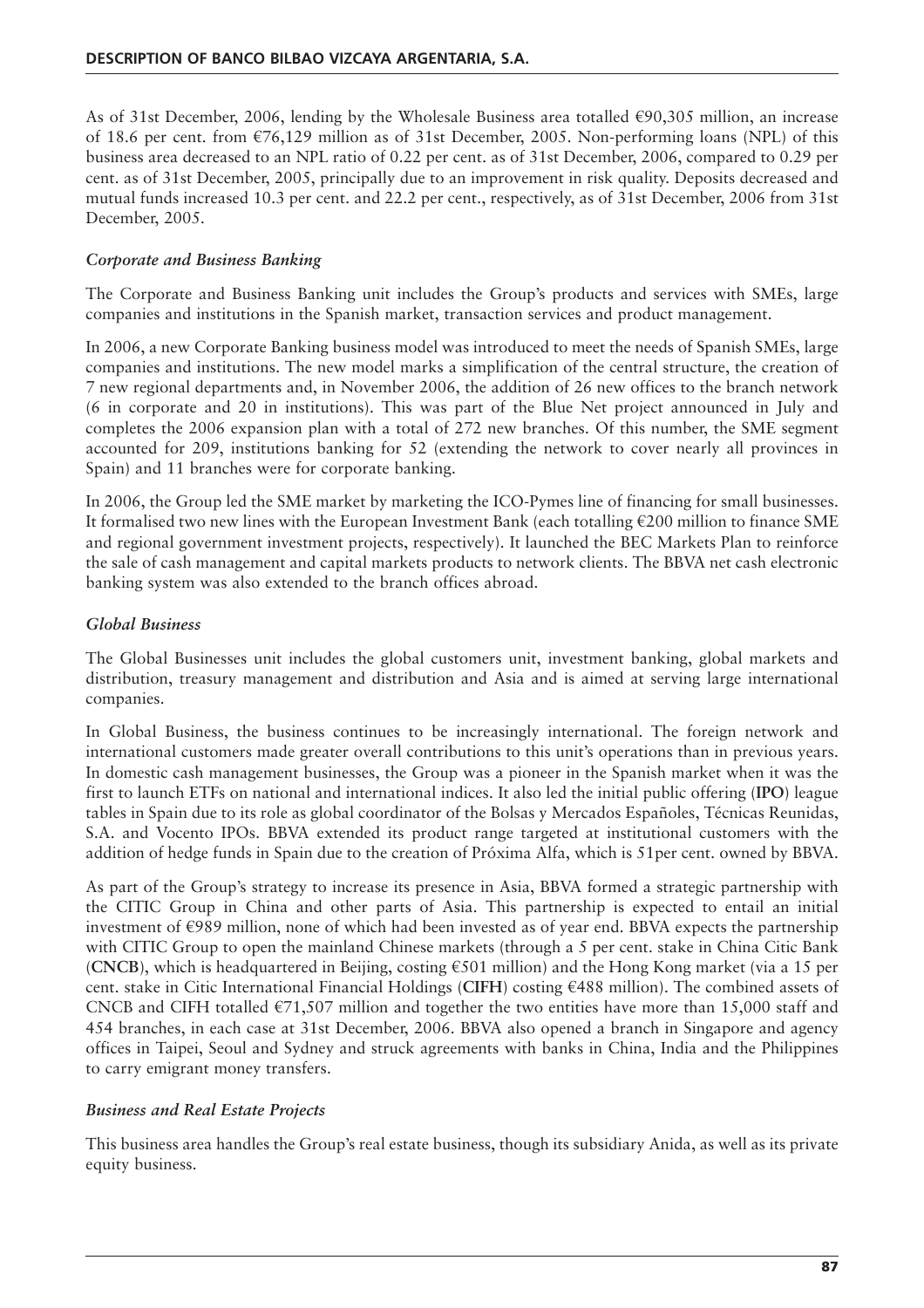During the year the Business Projects unit was transformed into a venture capital manager operating under the Valanza brand, and began operations in Mexico.

# **Mexico and the United States**

The Mexico and the United States business area conducts the Group's banking, insurance and pension businesses in Mexico and the United States (including Puerto Rico). Unless otherwise specified, information included below relating to macroeconomic data in Mexico and the United States, such as GDP or inflation, has been derived from BBVA'a internal statistical studies based on information published by local governmental or regulatory authorities.

# *Mexico*

Mexican GDP increased approximately 4.6 per cent. in 2006, mainly due to favourable trends in domestic demand and moderate price increases. Inflation stood at just over 4 per cent, substantially in line with the Bank of Mexico's long-term goals. The Mexican peso remained strong against the dollar throughout 2006, which limited Mexican exports to the United States, though in 2006 both the Mexican peso and the US dollar weakened against the euro.

BBVA Bancomer's income attributed to the Group for 2006 increased 30.3 per cent. to  $\epsilon$ 1,552 million from  $€1,191$  million in 2005, resulting in a return on equity (defined as income attributed to the Group divided by average shareholders' equity) of 48.5 per cent compared to 46.0 per cent in 2005.

As of 31st December, 2006, lending by BBVA Bancomer totalled €23,480 million, an increase of 30.6 per cent from  $\epsilon$ 17,978 million as of 31st December, 2005, while customer funds (deposits, securities sold under agreements to repurchase and mutual funds) increased 14.6 per cent to  $\epsilon$ 45,741 million as of 31st December, 2006 from €39,928 million as of 31st December, 2005.

As of 31st December, 2006, this business unit conducted its activities through 1,977 branch offices and had an aggregate of 32,847 employees.

In Mexico during 2006, the Group invested to expand its branch network, ATMs and point of sale terminals. Other projects were designed to increase service quality and enabled a reduction in customer waiting time. These factors boosted commercial productivity during 2006.

In retail banking, the Group diversified and expanded the consumer products offered in Mexico, so that approximately 4 million new credit cards were issued by BBVA Bancomer and Finanzia during 2006. New credit card products were introduced such as the *Bancomer Platinum Card*, which was marketed to certain valued clients, as well as the *Tarjeta 40*, which was the first prepaid card to be marketed by BBVA to the youth segment. In addition, BBVA Bancomer continued to offer the *Libretón* passbook to attract low cost funds by rewarding customers' savings with various gift articles; this product marked its 10-year anniversary in 2006.

In consumer lending, BBVA Bancomer began to market car loans, the *Creditón Nómina* (Payroll Loan) and the *Crédito Inmediato Bancomer* (Bancomer Immediate Loan) at retail establishments in Mexico in 2006.

In mortgage lending, BBVA Bancomer introduced products such as the *Hipoteca Binacional* (Bi-national Mortgage) in collaboration with the LNB in the United States, the *Hipoteca Cambio de Casa* (Change House Mortgage) and two programmes in collaboration with the Mexican Institute of Workers' Housing Fund.

Investment funds in Mexico performed well, underpinned by distribution through the retail network and the design of new products aimed at cash management and increased finance to companies through derivative instruments.

In the SME business, the number of customers taking out loans increased due to enhanced service and more flexible loan granting by delegating greater approval autonomy to the branch level. The Group continued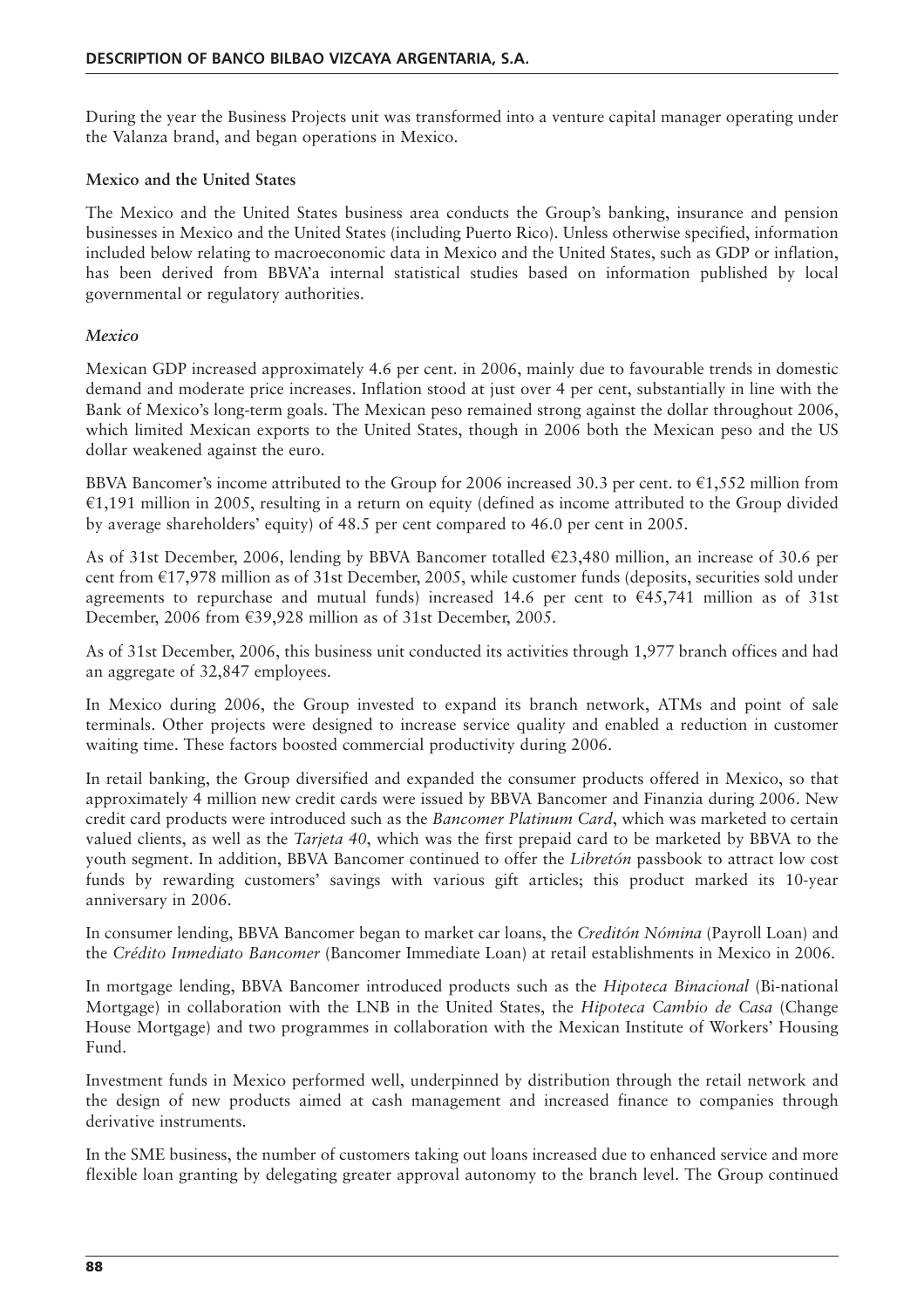to raise money for large companies in the fixed income markets (with BBVA Bancomer acting as lead placement agent) and through derivative products.

# *United States*

As of 31st December, 2006, this business unit conducted its activities through 207 branch offices and had an aggregate of 3,646 employees.

In the United States, the Group is structured into five lines of business:

- banking in Texas through LNB, Texas State Bank and State National Bancshares. 2006 was the first full year in which LNB was part of the BBVA Group;
- banking in Puerto Rico through BBVA Puerto Rico;
- money transfers through Bancomer Transfer Services, which provides remittance services between the U.S. and Mexico and has extended its services from the U.S. to the rest of Latin America, China, India and the Philippines;
- BBVA Bancomer USA, a bank franchise in California targeting first and second-generation customers of Latin American origin with basic banking products and services; and
- BBVA Finanzia USA, a business unit specialised in consumer financing and credit card issuance.

The Group made progress on its strategy of establishing a franchise in the United States with the incorporation of Texas Regional Bancshares in November and State National Bancshares at the beginning of 2007. The acquisition of Texas Regional Bancshares contributed €3,115 million in lending and €4,651 million in deposits, as well as 73 branches and 2,009 employees, in each case at 31st December, 2006.

#### *Proposed Transaction to Acquire Compass Bancshares, Inc.*

On 16th February, 2007 BBVA entered into a definitive agreement to acquire 100 per cent. of the shares of Compass for a consideration made up of a combination of ordinary shares of BBVA and cash (the **Compass Agreement**). Pursuant to the Compass Agreement, Compass shareholders can elect to receive 2.8 BBVA ordinary shares or American Depositary Shares (**ADS** or **ADSs**) or \$71.82 in cash for each Compass share, subject to proration. Based on BBVA's closing stock price on 15th February, 2007, the transaction has an aggregate value of approximately \$9.6 billion.

As of 30th March 2007, the proposed transaction has been approved by the Board of Directors of each of BBVA and Compass but remains subject to regulatory and shareholder approvals. The aggregate consideration is composed of a fixed number of 196 million ordinary shares of BBVA and approximately \$4.6 billion in cash.

Upon completion of the proposed transaction, BBVA expects that its business in the United States will contribute approximately 10 per cent. of the Group's earnings and that it will become a regional leader across the U.S. Sunbelt. BBVA's U.S. business, upon completion of the proposed transaction, is expected to consist of approximately 622 branches and \$47 billion in assets.

Established in 1970, and based in Birmingham, Alabama, Compass has a presence in the retail, wholesale and private banking segments. Compass shares are traded through the NASDAQ Global Select Market exchange. Compass conducts a general commercial banking and trust business in 415 banking centres, including 164 in Texas, 89 in Alabama, 75 in Arizona, 44 in Florida, 33 in Colorado and 10 in New Mexico, as of 31st December, 2006.

For the year ended 31st December, 2006, Compass had total assets of \$34 billion, and total shareholders' equity of \$2.8 billion. Net interest income was \$1.1 billion for the year ended 31st December, 2006. Net income was \$460 million for the year ended 31st December, 2006.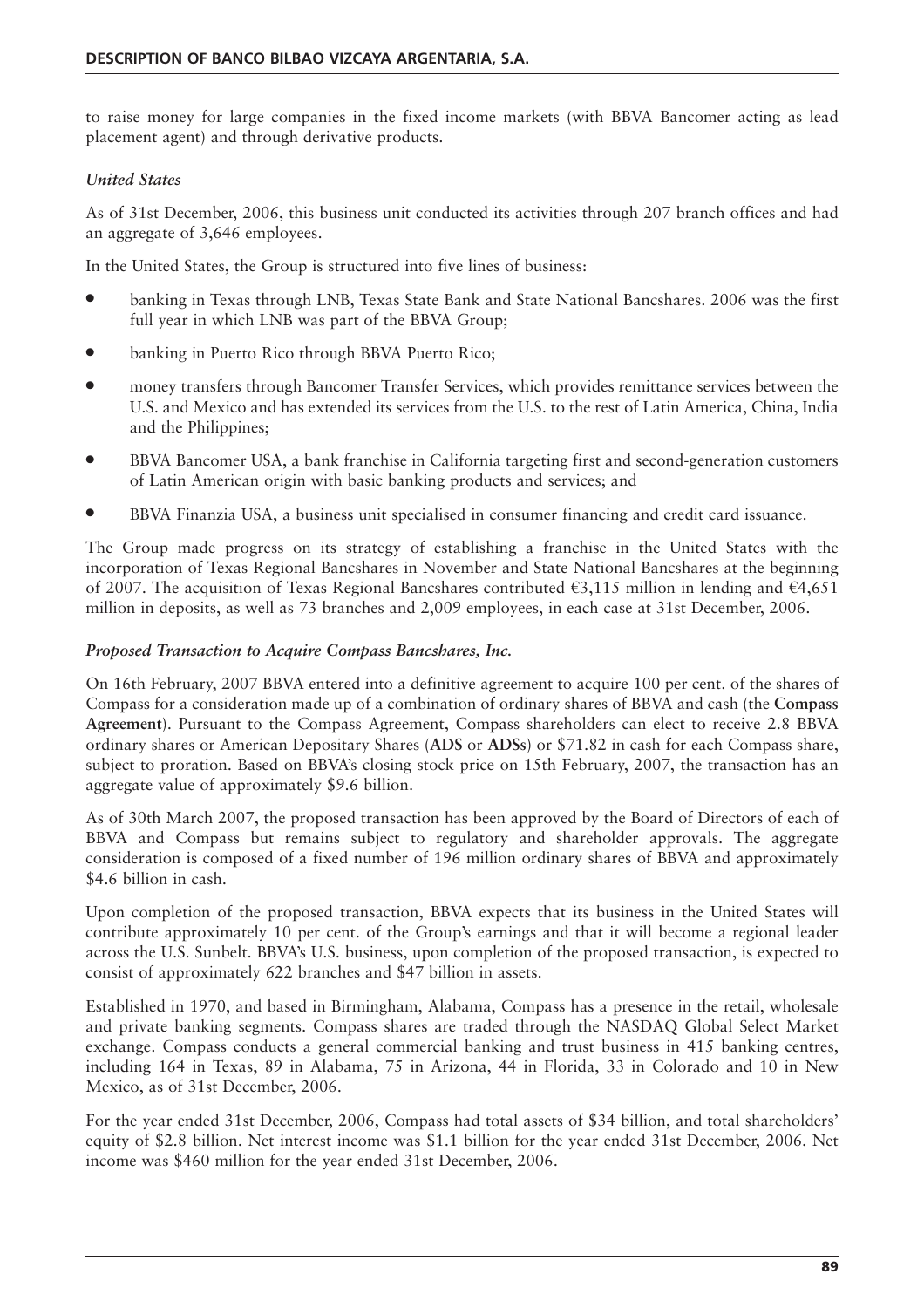## **South America**

This business area includes the banking, insurance and pension businesses of the Group in South America. As of 31st December, 2006, the South America business area conducted its activities through 1,631 branch offices and had an aggregate of 28,609 employees.

The business units included in this business area are:

- banks in South America, including banks in Argentina, Chile, Colombia, Panama, Paraguay, Peru, Uruguay and Venezuela; and
- pension funds and insurance in South America.

Unless otherwise specified, information included below relating to macroeconomic data in the South American countries in which BBVA operates, such as GDP or inflation, has been derived from BBVA's internal statistical studies based on information published by local governmental or regulatory authorities.

Economic conditions in the region were favourable in 2006, with an economic upturn in the largest countries in South America, reflected in an average growth in GDP of approximately 5 per cent. per year over the last three years. This positive economic climate is a result of a check on inflation — which decreased to record lows in some countries — and interest rates similar to 2005, though with some relatively important fluctuations over the year.

Local currencies in the South America fell against the euro in 2006, with a resulting negative impact on BBVA's consolidated financial statements as of and for the year ended 31st December, 2005. Nonetheless, in most cases, variations in average exchange rates were more moderate than in 2005, and, as a result, the overall effect on BBVA's results of operations for the year ended 31st December, 2006 was not significant.

The following is a brief description of BBVA's operations and the economic and political factors that most significantly affect such operations, on a country-by-country basis, in the South America business area. The operating results described below refer to each individual unit's contribution to the South America business area's operating results, unless otherwise stated.

#### *Banks in South America*

#### *Argentina*

In 2006, the Argentinean economy benefited from a GDP growth rate of 8.5 per cent. Banco Francés's income attributed to the Group for 2006 increased to €136 million from €90 million in 2005.

BBVA Banco Francés reduced its exposure to the public sector in Argentina, focusing its lending activity on the private sector, particularly retail loans.

# *Chile*

The first half of the year was marked by successive increases in interest rates by the Chilean Central Bank. There was also significant competition at the local level. Chilean GDP increased 4 per cent. in 2006, while inflation was 2.6 per cent. for the year.

BBVA Chile's income attributed to the Group for 2006 decreased 74 per cent. to  $\epsilon$ 7 million from  $\epsilon$ 27 million in 2005.

BBVA Chile launched the new 2006-2009 "CxC" strategic plan. Under the framework of this plan, the bank's positioning in the consumer lending segment was reinforced with the expansion of the BBVA Express network and the acquisition of 51 per cent. of Forum in May 2006, an entity specialising in car loans.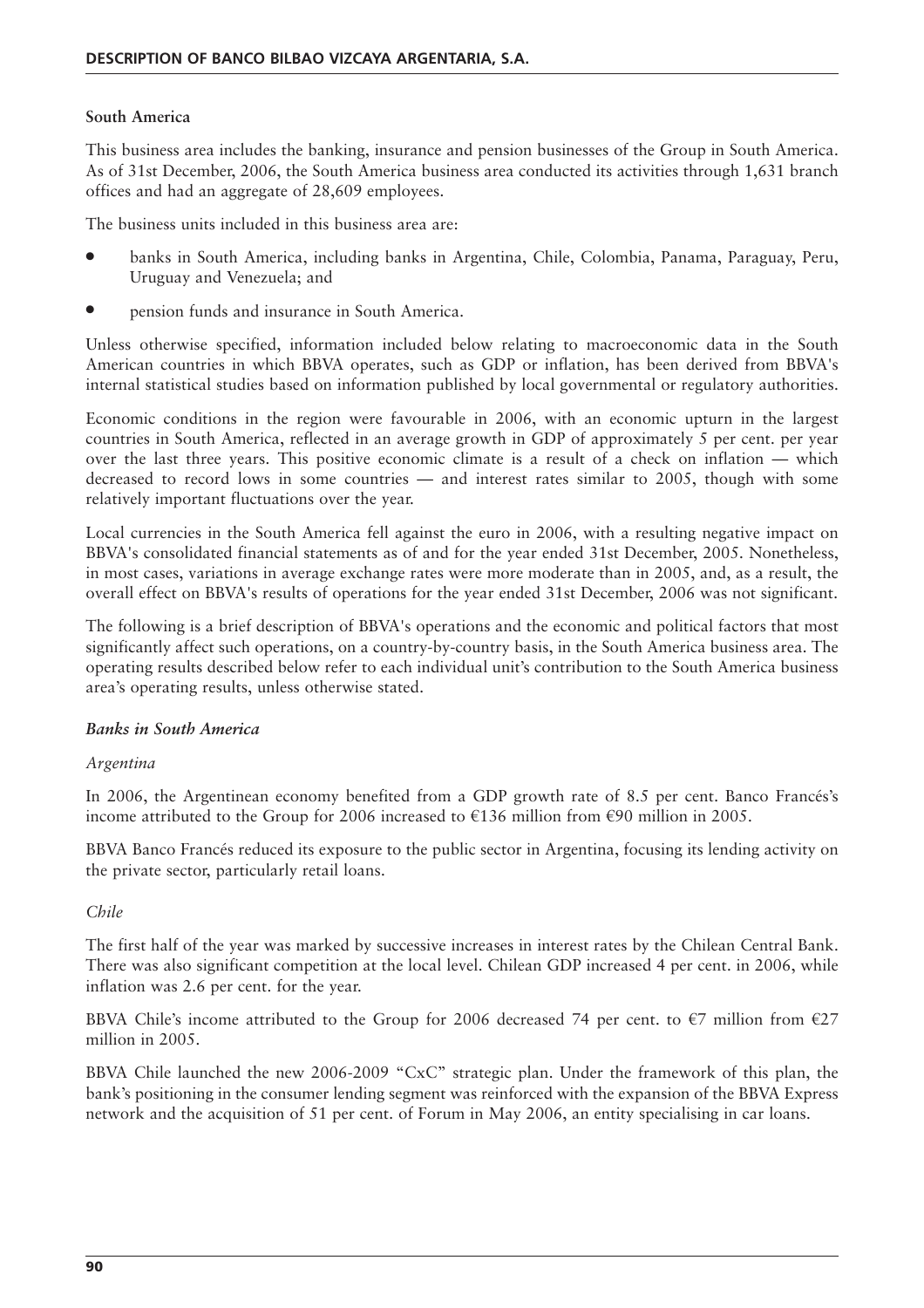# *Colombia*

Colombia's GDP increased approximately 7 per cent. in 2006, coupled with a lower inflation rate (4.5 per cent.), volatile interest rates and significant local competition (particularly in the mortgage segment) caused in part by the concentration process in the finance system.

BBVA Colombia acquired Banco Granahorrar in December 2005 and the prominent factor in 2006 for BBVA Colombia was the merger and integration with Banco Granahorrar. BBVA Colombia's income attributed to the Group for 2006 increased significantly to  $\epsilon$ 96 million from  $\epsilon$ 47 million in 2005.

In Colombia, the merger between BBVA Colombia and Banco Granahorrar undertaken at the beginning of May 2006 and completed at the operating level in November 2006, reinforced the Group's position in the mortgage market.

#### *Panama*

Panama's GDP increased 7.5 per cent. in 2006. BBVA Panama's income attributed to the Group for 2006 increased 16.3 per cent. to  $\epsilon$ 22 million from  $\epsilon$ 19 million in 2005.

# *Paraguay*

Paraguay's GDP increased 3 per cent. in 2006, supported by appreciation of the guarani against the U.S. dollar. BBVA Paraguay's income attributed to the Group for 2006 increased 26.7 per cent. to  $\epsilon$ 14 million from  $€10$  million in 2005.

# *Peru*

Peru's GDP increased 7 per cent. in 2006. BBVA Banco Continental's income attributed to the Group for 2006 increased 20.9 per cent. to  $\epsilon$ 56 million from  $\epsilon$ 47 million in 2005.

All lines of lending experienced growth in 2006 and lower cost deposits were achieved.

# *Uruguay*

Uruguay's GDP increased 7 per cent. in 2005. BBVA Uruguay's profit attributed to the Group for 2006 increased to  $\epsilon$ 8 million compared to the loss attributable to the Group of  $\epsilon$ 2 million in 2005.

# *Venezuela*

Venezuela's GDP increased approximately 10 per cent. in 2006. BBVA Banco Provincial's income attributed to the Group for 2006 increased 54.2 per cent. to €82 million from  $€55$  million in 2005.

#### *Pension Funds and Insurance in South America*

The BBVA Group's pension fund and insurance companies in South America attributed income to the Group for 2006 of  $\epsilon$ 109 million which was an increase of 9.2 per cent. (from  $\epsilon$ 99 million in 2005).

As of 31st December, 2006, the BBVA Group's pension fund and insurance companies in South America managed  $\epsilon$ 31,872 million in pension fund assets, an increase of 22.2 per cent. over 31st December, 2005.

The BBVA Group's insurance companies in South America's income attributed to the Group for 2006 increased 16.3% to €41 million.

In the actuarial business, the intense level of competition in most countries with the advent of new competitors triggered increases in sales forces and downward pressure on income for the pension managers. It was a better year for insurance and progress was made in all business lines, especially in the bank assurance segment.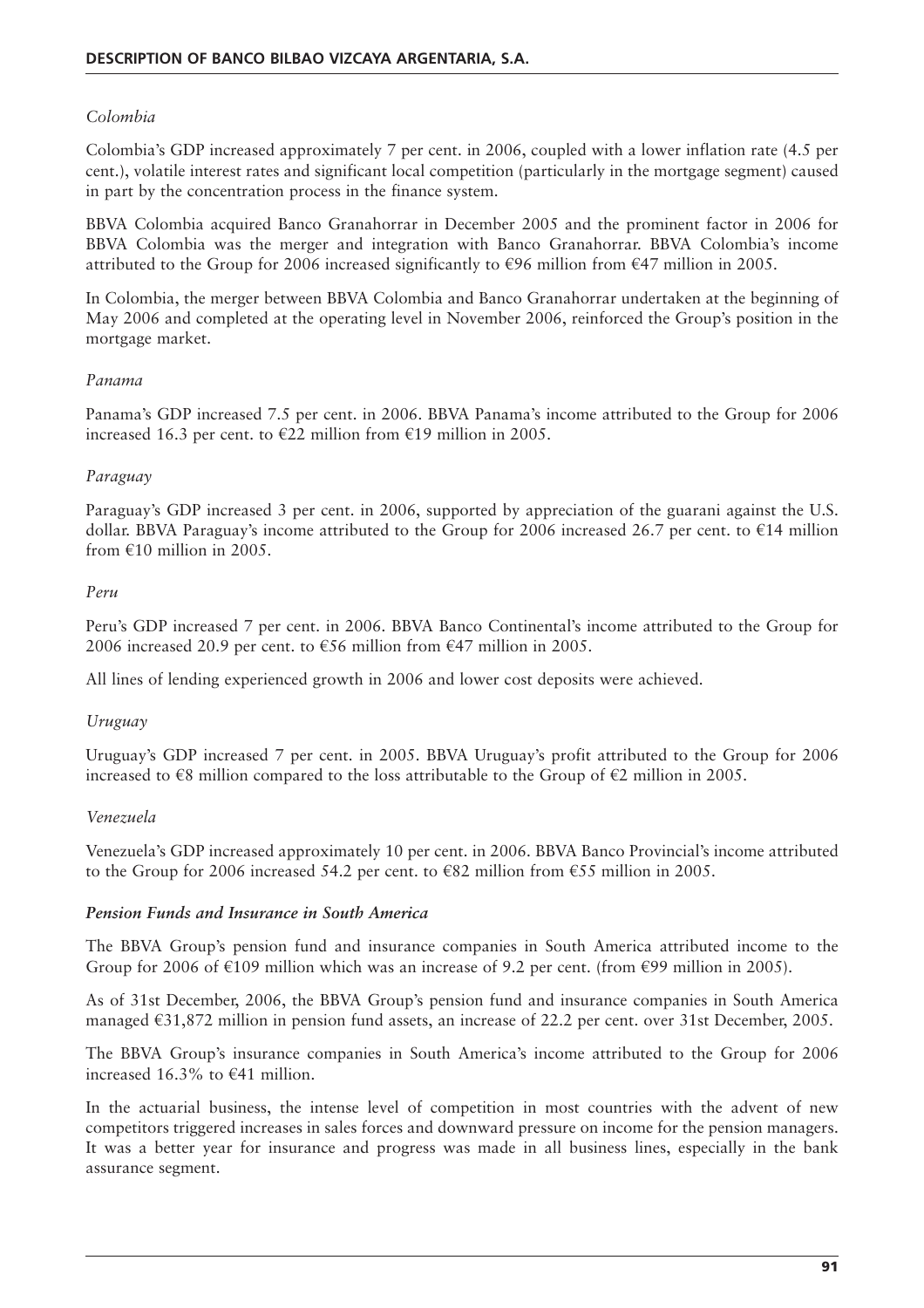# **Corporate Activities**

The Corporate Activities business area includes BBVA's Assets and Liabilities Management Committee (**ALCO**) and activities regarding BBVA's interests in industrial and financial companies.

# *Holdings in Industrial and Financial Companies*

The Holdings in Industrial and Financial Companies business unit manages the Group's holdings in listed industrial companies, principally Telefónica, S.A., Iberdrola, S.A. and until June 2006, Repsol YPF, S.A., as well as its financial holdings, which are currently limited to Banco Bradesco S.A. All of these shareholdings are recorded on BBVA's consolidated balance sheet prepared in accordance with EU-IFRS as "available-forsale". As of 31st December, 2006, the portfolio of shareholdings of this business unit had a market value (including equity swaps) of  $\epsilon$ 7,387 million. In 2006, the BBVA Group's holdings in industrial and financial companies generated  $\epsilon$ 257 million in dividends (an increase of 25 per cent. over 2005) and net trading income of €333 million, an 11.8 per cent. increase over 2005 (excluding the divestitures in Banca Nazionale del Lavoro (**BNL**) and Repsol).

# *Assets and Liabilities Management Committee*

ALCO manages the BBVA Group's overall financing needs and interest and exchange rate risks. ALCO also manages the BBVA Group's investments and capital resources in order to improve the return on capital for BBVA's shareholders.

As of 31st December, 2006, ALCOs portfolio of fixed-income assets, which is held in an effort to reduce the negative effect on BBVA's net interest income of a fall in interest rates and denominated in euro, Mexican pesos and U.S. dollars, amounted to approximately €11 billion.

# **Organisational Structure**

Below is a simplified organisational chart of BBVA's significant subsidiaries as of 31st December, 2006. An additional 277 companies are domiciled in the following countries: Argentina, Belgium, Bolivia, Brazil, Cayman Islands, Channel Islands, Chile, Colombia, Ecuador, France, Ireland, Italy, Luxembourg, Mexico, Netherlands, Antilles, Panama, Paraguay, Peru, Portugal, Puerto Rico, Spain, United Kingdom, United States of America, Dominican Republic, Uruguay and Venezuela.

|                                       | Country       |                 | <b>BBVA</b>   | <b>BBVA</b>   |                      |
|---------------------------------------|---------------|-----------------|---------------|---------------|----------------------|
|                                       | οf            |                 | <b>Voting</b> | Owner-        | <b>Total</b>         |
| <b>Subsidiary</b>                     | Incorporation | <b>Activity</b> | <b>Power</b>  | ship          | <b>Assets</b>        |
|                                       |               |                 |               |               | <i>(in millions)</i> |
|                                       |               |                 |               | (percentages) | of euros)            |
| Administradora de Fondos Para el      |               | Financial       |               |               |                      |
| Retiro-Bancomer, S.A. de C.V.         | Mexico        | services        | 100.00        | 97.29         | 204                  |
| Administradora de Fondos de Pensiones |               | Financial       |               |               |                      |
|                                       | Chile         | services        | 64.32         | 64.32         | 410                  |
| Banco Bilbao Vizcaya Argentaria       |               |                 |               |               |                      |
|                                       | Panama        | Bank            | 98.93         | 98.93         | 853                  |
| Banco Bilbao Vizcaya Argentaria       |               |                 |               |               |                      |
|                                       | Portugal      | Bank            | 100.00        | 100.00        | 5,286                |
| Banco Bilbao Vizcaya Argentaria       |               |                 |               |               |                      |
|                                       |               | Bank            | 100.00        | 100.00        | 4,797                |
| Banco Bilbao Vizcaya Argentaria       |               |                 |               |               |                      |
|                                       | Uruguay       | Bank            | 100.00        | 100.00        | 354                  |
|                                       | Peru          | Bank            | 92.08         | 46.04         | 4,427                |
|                                       | Spain         | Bank            | 100.00        | 100.00        | 11,563               |
| Banco Provincial S.A.—Banco Universal | Venezuela     | Bank            | 55.60         | 55.60         | 6,561                |
|                                       | Chile         | Bank            | 67.84         | 67.84         | 6,534                |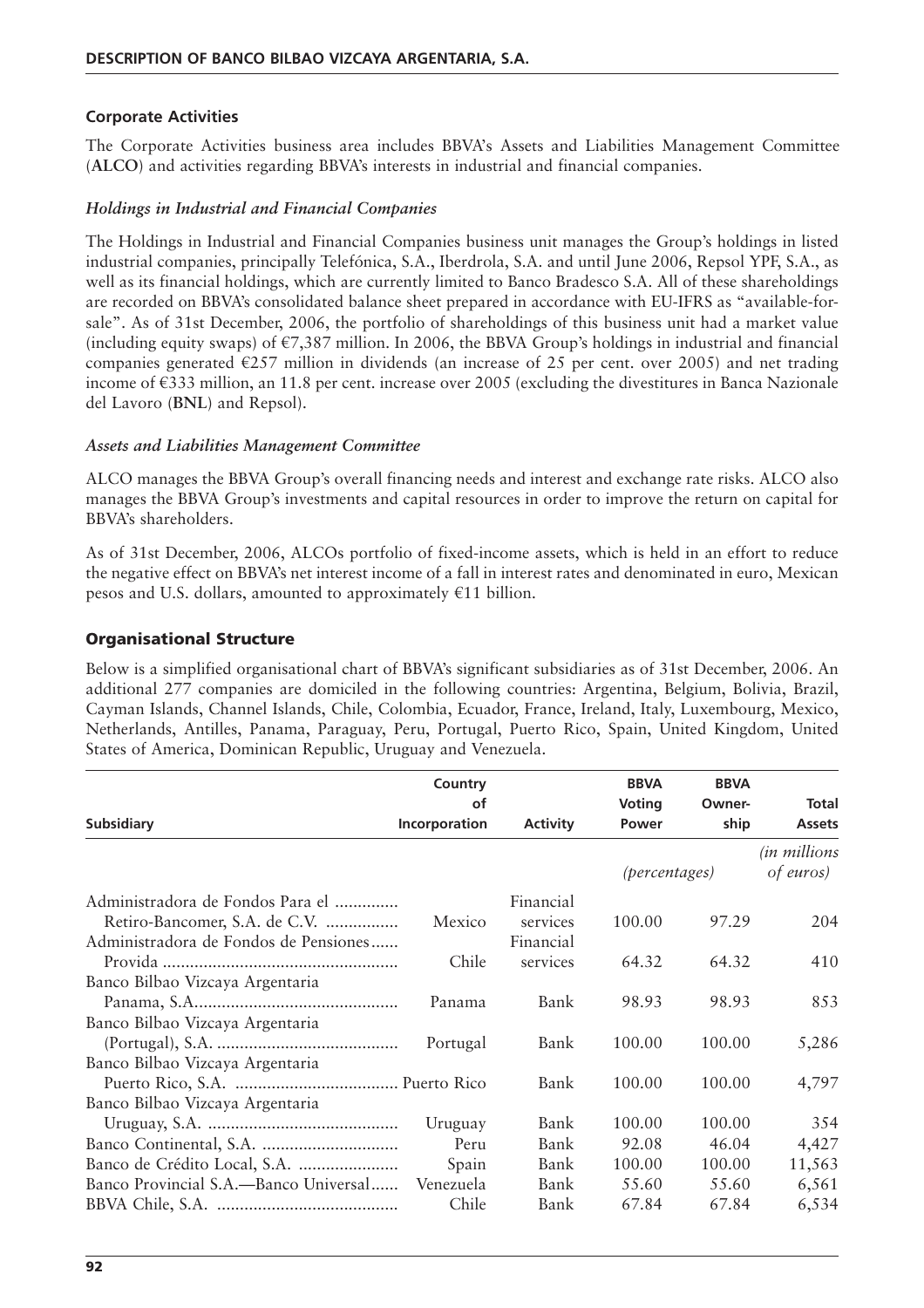|                                     | Country             |                       | <b>BBVA</b>          | <b>BBVA</b>    |                                    |
|-------------------------------------|---------------------|-----------------------|----------------------|----------------|------------------------------------|
| <b>Subsidiary</b>                   | of<br>Incorporation | <b>Activity</b>       | Voting<br>Power      | Owner-<br>ship | <b>Total</b><br><b>Assets</b>      |
|                                     |                     |                       | <i>(percentages)</i> |                | <i>(in millions</i> )<br>of euros) |
|                                     | Argentina           | Bank                  | 76.09                | 76.07          | 4,176                              |
|                                     | Colombia            | Bank                  | 95.43                | 95.43          | 4,765                              |
|                                     | Spain               | Financial<br>services | 100.00               | 100.00         | 5,468                              |
|                                     | Spain               | Financial<br>services | 100.00               | 99.95          | 575                                |
| BBVA Ireland Public Limited Company | Ireland             | Financial<br>services | 100.00               | 100.00         | 4,347                              |
|                                     | Paraguay            | Bank                  | 99.99                | 99.99          | 330                                |
| BBVA Bancomer USA (formerly         |                     |                       |                      |                |                                    |
|                                     | U.S.A.              | Bank                  | 100.00               | 99.96          | 84                                 |
| BBVA Bancomer, S.A. de C.V.         | Mexico              | Bank                  | 100.00               | 99.96          | 54,059                             |
| Hipotecaria Nacional, S.A. de C.V   | Mexico              | Financial<br>Services | 100.00               | 99.96          | 721                                |
| Pensiones Bancomer, S.A. de C.V.    | Mexico              | Insurance             | 100.00               | 99.96          | 1,276                              |
|                                     | Mexico              | Insurance             | 100.00               | 99.97          | 912                                |
|                                     | U.S.A.              | Bank                  | 100.00               | 100.00         | 6,507                              |
|                                     |                     | Bank                  | 100.00               | 100.00         | 539                                |
|                                     | Spain               | Insurance             | 99.94                | 99.94          | 12,285                             |
| Finanzia, Banco de Credito, S.A.    | Spain               | Bank                  | 100.00               | 100.00         | 3,573                              |
|                                     | Spain               | Bank                  | 100.00               | 100.00         | 1,428                              |
|                                     | U.S.A               | Bank                  | 100.00               | 100.00         | 3,389                              |

# **Trend Information**

The European financial services sector is likely to remain competitive with increasing numbers of providers of financial services and alternative distribution channels. Further consolidation in the sector (through mergers, acquisitions or alliances) is likely as the other major banks look to increase their market share or combine with complementary businesses. It is foreseeable that regulatory changes will take place in the future that will diminish barriers to such consolidation transactions.

The following are the most important trends, uncertainties and events that are reasonably likely to have a material effect on BBVA or that would cause the financial information disclosed herein not to be indicative of its future operating results or financial condition:

- uncertainties relating to economic growth expectations and interest rate cycles, especially in the United States where the high current account deficit of the U.S. economy may translate into an upward adjustment of risk premium and higher global interest rates. In this scenario, the Spanish economy could perform similarly to how it performed during the recession at the beginning of the 1990s;
- the possibility of experiencing a severe slowdown in the U.S. real estate market, which could have pervasive effects in the North American economy and consequently in the global markets;
- a downturn in capital markets or a downturn in investor confidence, linked to factors such as geopolitical risk, particularly given the environment in the Middle East. Continued or new crises in the region could cause an increase in oil prices, generating inflationary pressures that will have a negative effect on interest rates and economic growth;
- the effect that an economic slowdown may have over Latin American markets and fluctuations in local interest and exchange rates;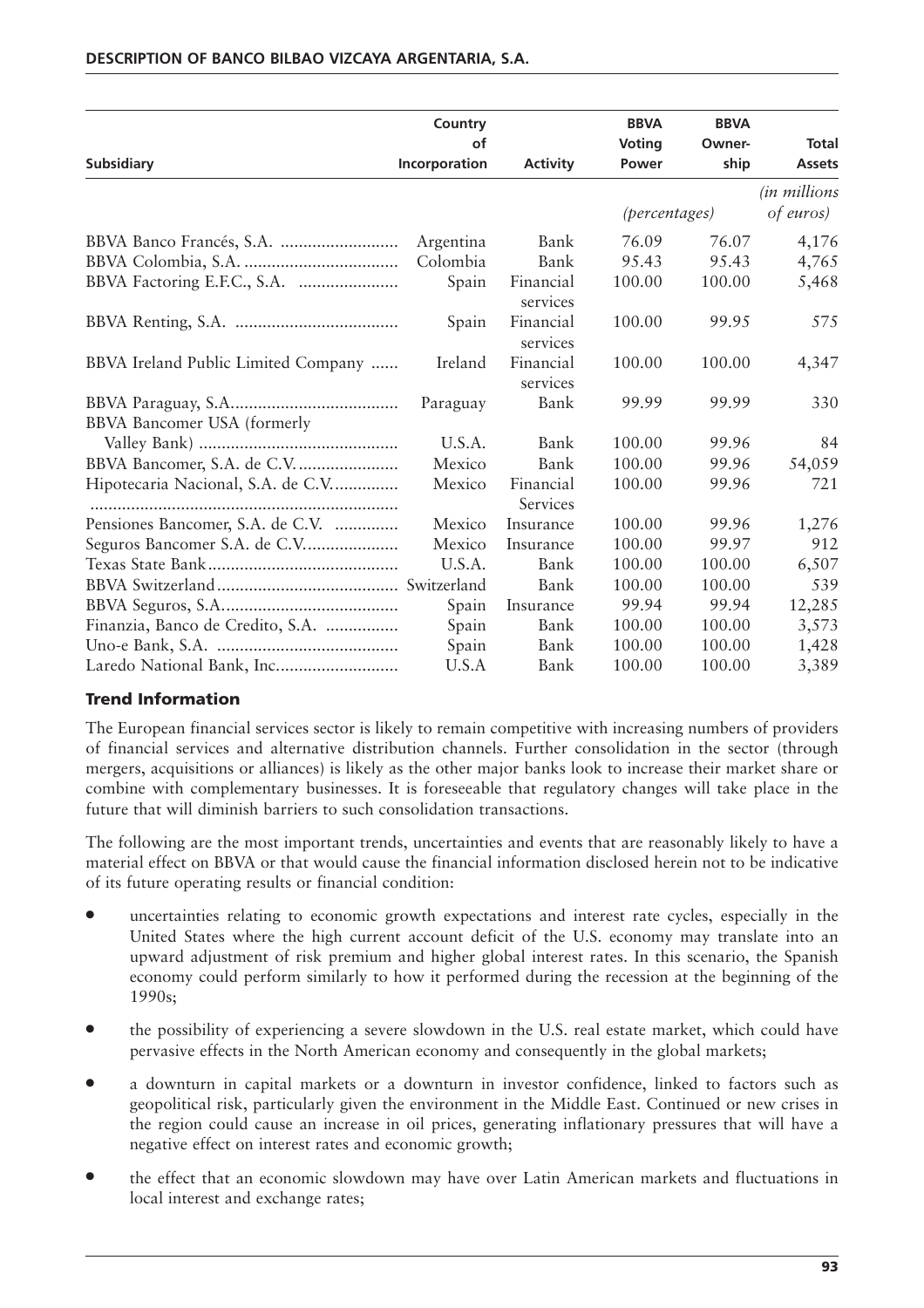- a downturn in the Spanish economy or an abrupt adjustment in housing prices, which could affect the credit quality of BBVA's portfolio; and
- although it is foreseeable that entry barriers to domestic markets in Europe will be lowered, BBVA plans for expansion into other European markets could be affected by entry barriers in such countries.

## **Selected Financial Data**

### **EU-IFRS Data**

The historical financial information set forth below has been selected from, and should be read together with, the Consolidated Financial Statements incorporated by reference herein.

# **Consolidated statement of income data**

|  | Year ended<br>December 31,<br>2006<br>2004<br>2005<br><i>(in millions of euro)</i> |        |        |
|--|------------------------------------------------------------------------------------|--------|--------|
|  |                                                                                    |        |        |
|  | 8,374                                                                              | 7.208  | 6,160  |
|  | 15,701                                                                             | 13,024 | 11,121 |
|  | 8,883                                                                              | 6,823  | 5,591  |
|  | 4,736                                                                              | 3,806  | 2,923  |

## **Consolidated balance sheet data**

|                                                         | Year ended<br>December 31, |                                      |         |  |
|---------------------------------------------------------|----------------------------|--------------------------------------|---------|--|
|                                                         | 2006                       | 2005<br><i>(in millions of euro)</i> | 2004    |  |
|                                                         | 411,916                    | 392,389                              | 329,441 |  |
|                                                         | 279,855                    | 249,397                              | 196,892 |  |
|                                                         | 192,374                    | 183,375                              | 150,726 |  |
| Marketable debt securities and subordinated liabilities | 91,271                     | 76,565                               | 57,809  |  |
|                                                         | 768                        | 971                                  | 738     |  |
|                                                         | 18,210                     | 13,036                               | 10,961  |  |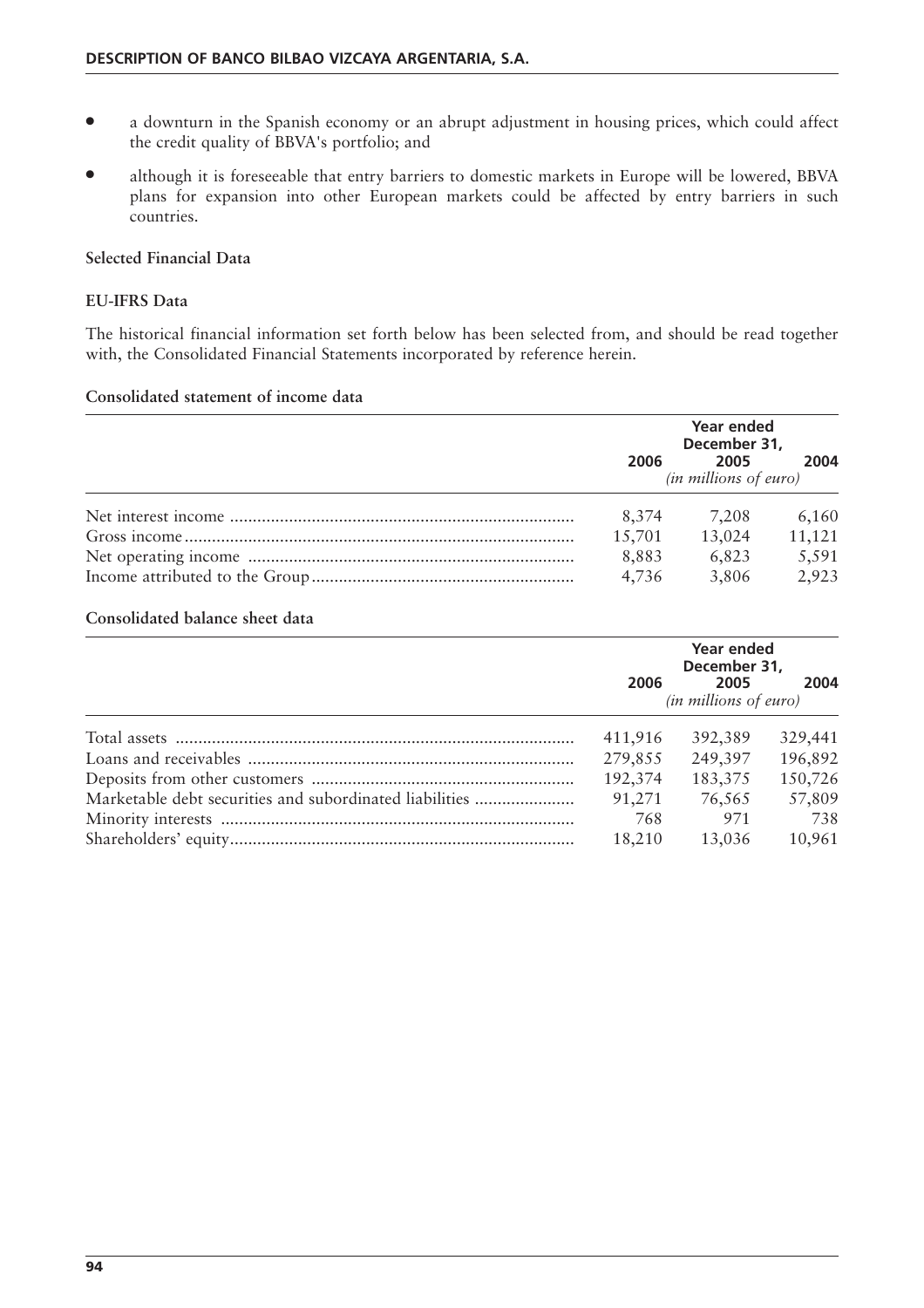# DIRECTORS AND SENIOR MANAGEMENT

BBVA is managed by a Board of Directors which, in accordance with its current by-laws (*Estatutos*), must consist of no less than nine and no more than 16 members. All members of the board of directors are elected to serve five-year terms. One fifth of the members are subject to re-election every year by the shareholders at a general meeting.

The Board of Directors has created the Executive Committee, the Audit and Compliance Committee, the Appointments and Compensation Committee and the Risk Committee. All the Board of Directors Committees were formed on 28th June, 2002.

BBVA's Board of Directors is assisted in fulfilling its responsibilities by the Executive Committee (*Comisión Delegada Permanente*) of the Board of Directors, which, under BBVA's Regulations of the Board of Directors, must be comprised of at least half plus one independent director. The Board of Directors delegates all management functions, except those that it must retain due to legal or statutory requirements, to the Executive Committee.

# **Board of Directors**

The Board of Directors of BBVA is currently comprised of 14 members. The business address of the Directors of BBVA is Paseo de la Castellana 81, 28046 Madrid.

The following table sets forth the names of the members of the Board of Directors as of the date of this Offering Circular, their date of appointment and re-election, if applicable, their current positions and their present principal outside occupation and five-year employment history.

BBVA may, from time to time, enter into transactions in the ordinary course of its business, and on an armslength basis, with the Directors.

BBVA's Regulations for the Board of Directors include rules which are designed to prevent situations where a potential conflict of interest may arise. These Regulations provide, among other matters, that Directors with a potential conflict of interest may not participate in meetings at which those situations are being considered. Accordingly, there are no potential conflicts of interest between the private interests or other duties of the Directors and their duties to BBVA.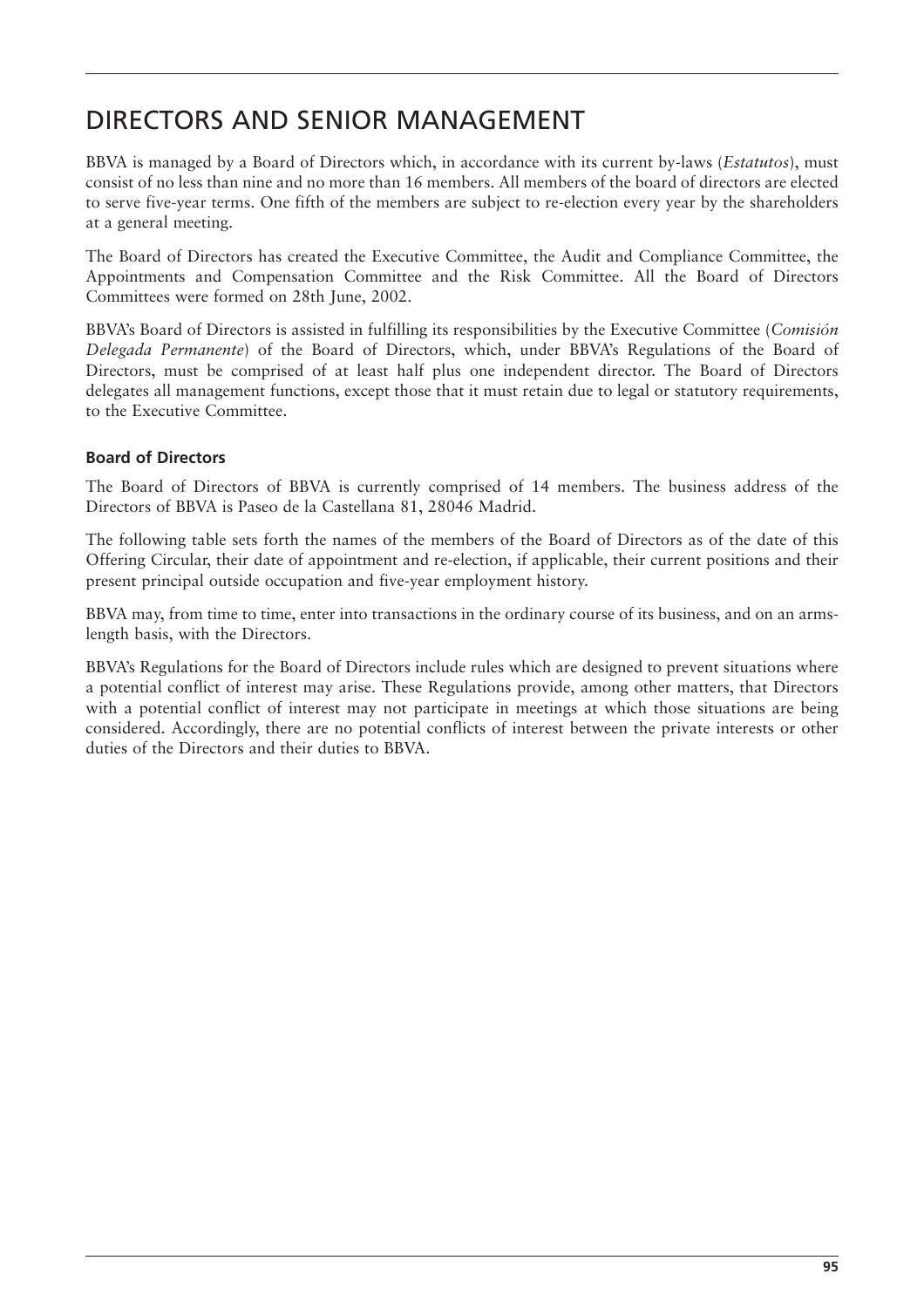| <b>Name</b>                                               | Current<br><b>Position</b>                  | Date<br><b>Nominated</b>  | Date<br><b>Re-elected</b> | <b>Present Principal Outside Occupation</b><br>and Five-Year Employment History <sup>(*)</sup>                                                                                                                                                                                                                                                                                                     |
|-----------------------------------------------------------|---------------------------------------------|---------------------------|---------------------------|----------------------------------------------------------------------------------------------------------------------------------------------------------------------------------------------------------------------------------------------------------------------------------------------------------------------------------------------------------------------------------------------------|
| Francisco González<br>Rodríguez <sup>(1)</sup>            | Chairman and<br>Chief Executive<br>Officer  | 18th December,<br>1999    | 26th February,<br>2005    | Chairman, Argentaria, May 1996 - January<br>2000; Chairman, BBVA, since January 2000;<br>Director of BBVA Bancomer Servicios, S.A.;<br>Grupo Financiero BBVA Bancomer, S.A.<br>C.V. and BBVA Bancomer S.A                                                                                                                                                                                          |
| José Ignacio<br>Goirigolzarri<br>Tellaeche <sup>(1)</sup> | President and<br>Chief Operating<br>Officer | 18th December,<br>2001    | 1st March,<br>2003        | Director, Telefónica. S.A., April 2000- April<br>2003; Vice President, Repsol YPF, S.A., 2002<br>- 2003; Director, BBVA Bancomer Servicios,<br>S.A.; Director, Grupo Financiero BBVA<br>Bancomer and BBVA Bancomer, S.A.;<br>President and Chief Operating Officer,<br>BBVA, since 2001.                                                                                                           |
| Tomás Alfaro Drake <sup>(2)</sup>                         | Independent<br>Director                     | 18th March,<br>2006       |                           | Director of Business Management and<br>Business Sciences<br>Administration and<br>programmes at Universidad Francisco de<br>Vitoria, since 1998.                                                                                                                                                                                                                                                   |
| Juan Carlos Álvarez<br>$Mez$ quíri $z^{(1)(3)}$           | Independent<br>Director                     | 18th December,<br>1999    | 18th March,<br>2006       | Managing Director, Grupo Eulen; Director,<br>Bodegas Vega Sicilia, S.A.                                                                                                                                                                                                                                                                                                                            |
| Rafael Bermejo<br>Blanco <sup>(2)(4)</sup>                | Independent<br>Director                     | 16th March,<br>2007       |                           | Technical Secretary General of Banco<br>Popular, 1999-2004.                                                                                                                                                                                                                                                                                                                                        |
| Richard C. Breeden                                        | Independent<br>Director                     | 29th October,<br>2002     | 28th February,<br>2004    | Chairman, Richard C. Breeden & Co.                                                                                                                                                                                                                                                                                                                                                                 |
| Ramón Bustamante y<br>de la Mora <sup>(2)(4)</sup>        | Independent<br>Director                     | 18th December,<br>1999    | 26th February,<br>2005    | Director, Ctra.<br>Inmo.<br>Urba.<br>Vasco-<br>Aragonesa, S.A.                                                                                                                                                                                                                                                                                                                                     |
| José Antonio<br>Fernández Rivero <sup>(4)</sup>           | Independent<br>Director                     | 28th February,<br>2004    |                           | Appointed Group General Manager, 2000-<br>2003; from 2003 to 2005: Deputy Chairman<br>of Telefónica and Member of its Audit and<br>Regulation Committees. Member of the<br>Board and Executive Committee<br>- of<br>Iberdrola, Director of Banco de Crédito<br>Local and Chairman of Adquira.                                                                                                      |
| Ignacio Ferrero<br>$Jordi^{(1)(3)}$                       | Independent<br>Director                     | 18th December,<br>1999    | 26th February,<br>2005    | Chairman, Nutrexpa, S.A.; Director La<br>Piara S.A.;                                                                                                                                                                                                                                                                                                                                               |
| Román Knörr Borrás <sup>(1)</sup> Independent             | Director                                    | 28th May, 2002 1st March, | 2003                      | Chairman, Carbónicas Alavesas, S.A.;<br>Director, Mediasal 2000, S.A. and President<br>of the Alava Chamber of Commerce;<br>Chairman, Confebask (Basque Business<br>Confederation) from 1999 to 2005; Director<br>of Aguas de San Martin de Veri, S.A. until<br>January 2006. Plenary member and<br>Chairman of the Training Committee of the<br>Council of Chamber<br>Supreeme<br>of<br>Commerce. |
| Carlos Loring<br>Martínez de Irujo <sup>(2)(3)</sup>      | Independent<br>Director                     | 28th February,<br>2004    | 18th March,<br>2006       | He was a partner of J&A Garrigues, from<br>1977 until 2004; Director of the Department<br>of Mergers and Acquisitions, of Banking and<br>Markets,<br>Member<br>Capital<br>of<br>the<br>Management Committee since 1985.                                                                                                                                                                            |
| José Maldonado<br>$Ramos^{(4)(5)}$                        | Director and<br>General Secretary 1999      | 18th December,            | 28th February,<br>2004    | Director, Telefónica S.A., February 1999-<br>April 2003; Secretary of the Board of<br>Directors and Director and General<br>Secretary, Argentaria since May 1997-2000;<br>Director and General Secretary, BBVA, since<br>January 2000.                                                                                                                                                             |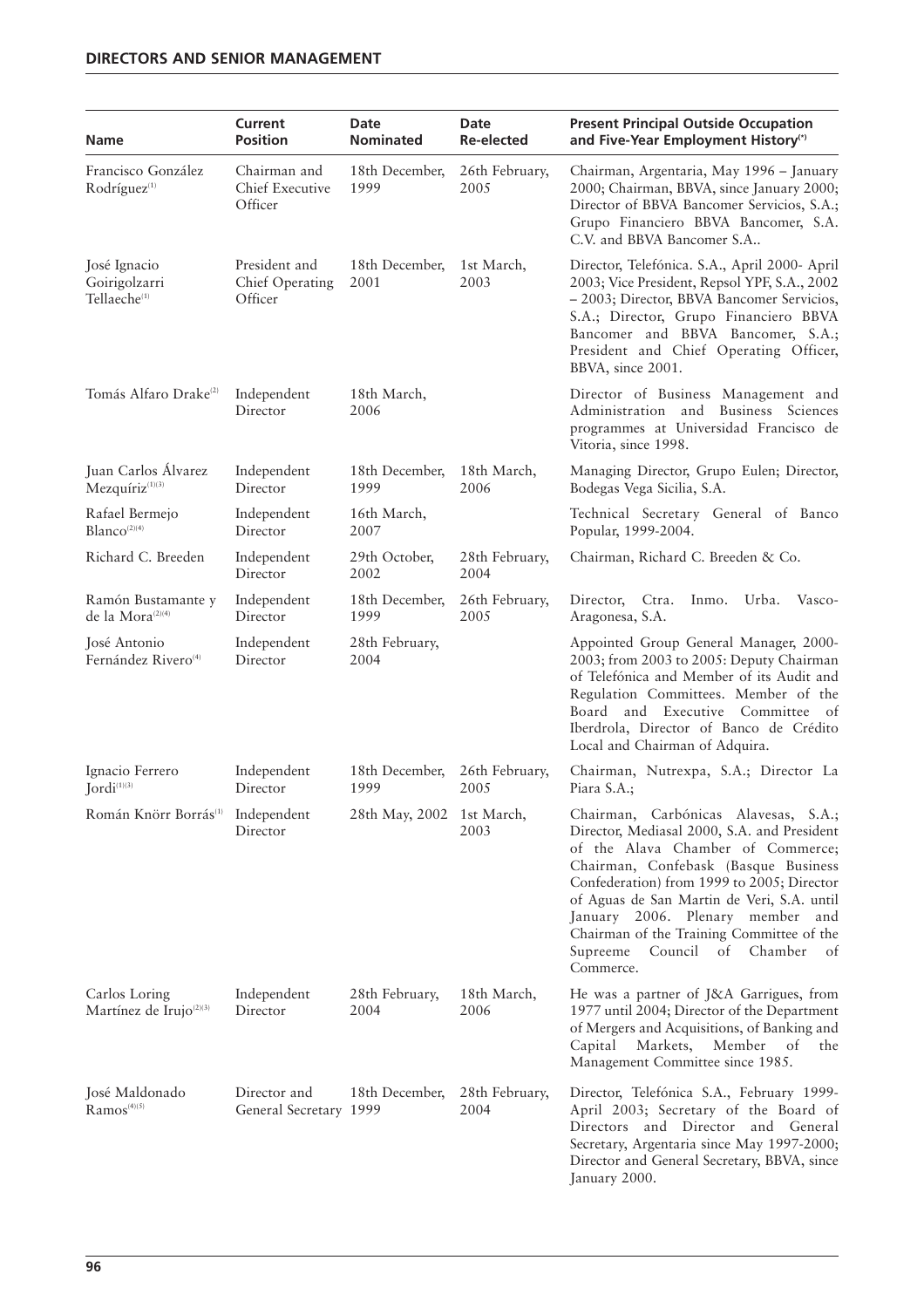| <b>Name</b>                            | Current                 | Date                      | Date           | <b>Present Principal Outside Occupation</b>             |
|----------------------------------------|-------------------------|---------------------------|----------------|---------------------------------------------------------|
|                                        | <b>Position</b>         | <b>Nominated</b>          | Re-elected     | and Five-Year Employment History <sup>(*)</sup>         |
| Enrique Medina                         | Independent             | 18th December,            | 28th February, | Director and Secretary, Sigma Enviro, S.A.              |
| Fernández <sup>(1)(4)</sup>            | Director                | 1999                      | 2004           |                                                         |
| Susana Rodríguez<br>$Vidarte^{(2)(3)}$ | Independent<br>Director | 28th May, 2002 1st March, | 2003           | Dean of Deusto "La Comercial" University<br>since 1996. |

(\*) Telefónica de España, S.A. and Mr. Ricardo Lacasa Suárez each left their respective position on the Board of Directors on 16th March, 2007 and 28th March, 2007, respectively.

(\*\*) Where no date is provided, positions are currently held.

(1) Member of the Executive Committee

(2) Member of the Audit and Compliance Committee

(3) Member of the Appointment and Compensation Committee

(4) Member of the Risk Committee

(5) Secretary of the Board of Directors

#### **Major Shareholders**

As far as BBVA is aware as of the date of this Offering Circular, no shareholder or other person, corporation or government holds beneficially, directly or indirectly, more than five per cent. of BBVA's shares. BBVA's major shareholders do not have voting rights which are different from those held by the rest of its shareholders. To the extent known to it, BBVA is not controlled, directly or indirectly, by any other corporation, government or any other natural or legal person. As at 31st December, 2006, there were 864,226 registered holders of BBVA's shares, with a total of 1,033,296,710 shares held by 230 shareholders with registered addresses in the United States. Since certain of such shares and ADRs are held by nominees, the foregoing figures are not representative of the number of beneficial holders. BBVA's directors and executive officers did not own any ADRs as at 31st March, 2007.

#### **Legal Proceedings**

On 15th March, 2002, the Bank of Spain announced that it was opening an administrative proceeding against BBVA and certain individuals who have served as members of BBVA's board of directors or as executive officers. This announcement was the result of BBVA's voluntary disclosure to the Bank of Spain on 19th January, 2001 that BBVA funds then amounting to approximately Ptas. 37,427 million (approximately  $E225$  million) had been held in offshore accounts and not been reflected in its financial statements. These funds had been generated largely as a result of capital gains realised on transactions in BBV and Argentaria shares and were included in BBVA's financial statements in 2000. The Bank of Spain subsequently conducted a confidential investigation which led to the commencement of its administrative proceeding. The Bank of Spain's administrative proceeding was suspended upon commencement of the proceeding initiated by the National Criminal Court (discussed below) and has remained suspended pending completion of such proceeding.

At the time the Bank of Spain proceeding was suspended, no formal charges had been made by the Bank of Spain relating to the facts and events under investigation. BBVA is therefore unable to determine what, if any, charges will be made by the Bank of Spain and to what conduct any such charges may relate. However, based on BBVA's assessment of the probable charges and penalties that could be imposed by the Bank of Spain and that since the initiation of the Bank of Spain proceeding, BBVA has continued to be engaged regularly in extending commercial and other types of credit and accepting demand and other types of deposits, BBVA believes that once the Bank of Spain proceeding is recommenced after the conclusion of the criminal proceeding, resolution of such proceeding would not have a material adverse effect on BBVA or its consolidated financial position or results of operations.

# *Criminal Proceedings*

On 9th April, 2002, Spain's National Criminal Court (*Audiencia Nacional*) commenced a criminal proceeding regarding the previously unreported funds and suspended the administrative proceeding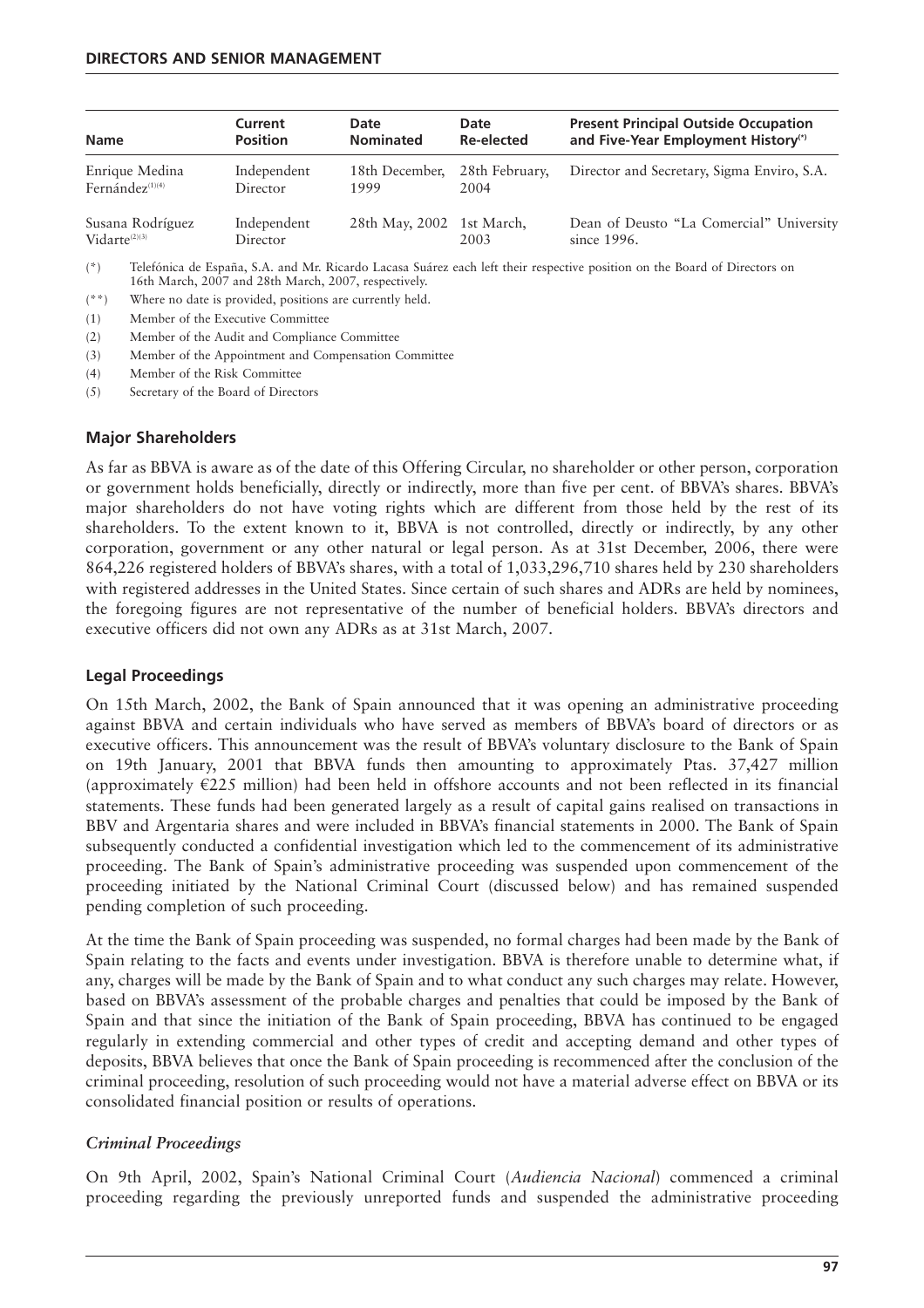initiated by the Bank of Spain. The National Criminal Court proceeding was subsequently split into two separate proceedings. One proceeding, relating to the use of the unreported funds to create pension accounts, was in the first instance resolved by the National Criminal Court in 2005, with just one person indicted from the former five people charged. The High Court of Spain (*Tribunal Supremo*) in November 2006 resolved on this case by acquitting this person of any responsibility and establishing that no criminal offence took place. The second proceeding, which generally relates to the unreported funds and is directed at four of BBVA's former directors and two former executive officers, the National Criminal Court has initially ruled on 12th March 2007 that there is no ground to continue with the criminal proceeding, although this decision may be appealed by the Prosecutor. None of these directors and executive officers continue to serve as directors on BBVA's Board of Directors or are affiliated with BBVA in any other capacity.

# *Spanish National Market Commission (the "CNMV")*

On 22nd May, 2002, the Spanish securities market regulator, the CNMV, instituted administrative proceedings against BBVA for alleged violations of the Spanish Securities Markets Act in connection with the same events being investigated by the Bank of Spain. As with the Bank of Spain proceeding, the National Criminal Court requested that the CNMV suspend its proceedings until resolution of the criminal proceeding described above. The CNMV proceeding was suspended on 7th January, 2003 and has remained suspended pending completion of the proceeding initiated by the National Criminal Court.

Based on BBVA's assessment of the probable charges and penalties that could be imposed by the CNMV, and the fact that since the initiation of the CNMV proceeding the CNMV has not restricted BBVA from continuing to be actively involved in capital markets transactions in Spain, including by conducting offerings of its own debt and equity securities, BBVA believes that once the CNMV proceeding is recommenced after the conclusion of the criminal proceeding, resolution of such proceeding would not have a material adverse effect on BBVA or its consolidated financial position or results of operations.

#### *Internal Control Procedures*

As a result of BBVA's discovery that BBVA funds had been held in offshore accounts and not been reflected in its financial statements, it has implemented several accounting internal control procedures in order to obtain reasonable assurance that breaches of its internal controls do not occur. For example, BBVA has significantly strengthened its internal audit function. BBVA's internal audit department is responsible for such matters as verifying accuracy and completeness of BBVA's financial reporting and ensuring the compliance, appropriateness and effectiveness of BBVA's internal control systems and procedures. BBVA has also enhanced its internal audit function, including by broadening the scope of its internal audit activities to include all of BBVA's diverse operations, both in terms of business area and geographical location. In addition, in 2002, BBVA implemented a "Directors Plan" in respect of fiscal years 2003 and 2004 to further strengthen its internal controls. As part of this plan, BBVA's internal audit function was further expanded to include review of information and documentation used by the management of each business unit, review of BBVA's financial statement consolidation process and review and assessment of BBVA's compliance with capital adequacy requirements. In addition, the Directors Plan provides for the standardisation of internal audit work procedures, from making initial contact with the business area or unit being audited to documenting the results of the audit.

BBVA has also reinforced its internal compliance department. This department, whose functions have been established by the Audit and Compliance Committee of BBVA's Board of Directors, is responsible for developing and implementing internal norms and procedures to ensure compliance with legal requirements and ethical guidelines established by BBVA, such as BBVA's Code of Conduct. For example, this department is responsible for establishing internal controls and procedures related to matters such as the prevention of money-laundering and trading in BBVA's securities.

Besides the accounting internal control procedures implemented by BBVA described above, in order to further obtain reasonable assurance that breaches of BBVA's internal controls do not occur, BBVA has taken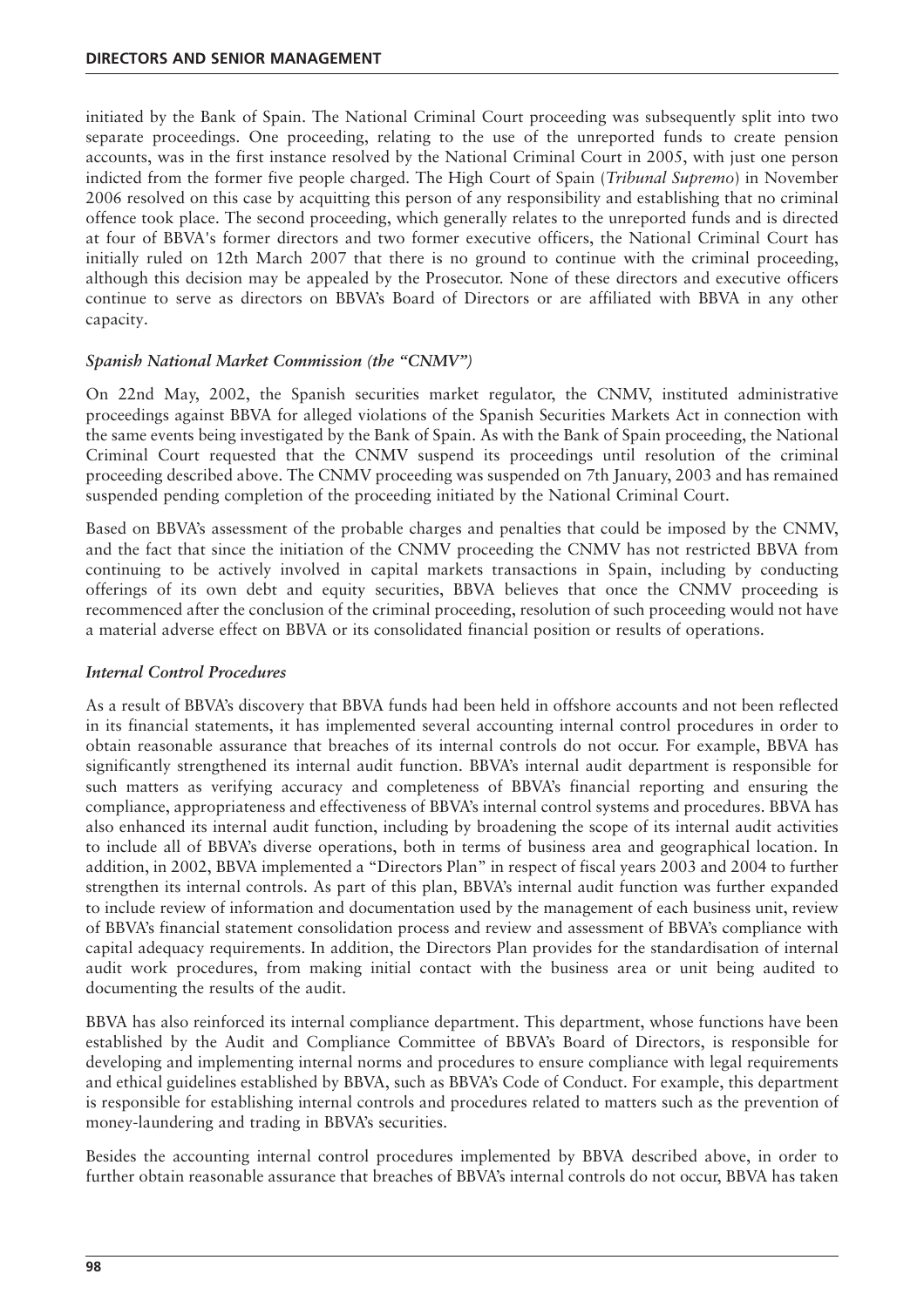a series of steps to strengthen its corporate governance structures in keeping with the most recent trends in this area and new legislation that has taken effect in Spain and the other countries in which BBVA operates.

# *Other Proceedings*

# *BBVA Privanza Bank Ltd. (Jersey)*

A proceeding was initiated alleging that certain employees of BBVA Privanza Bank Ltd. (Jersey) cooperated in the creation of accounts and financial products in Jersey which were allegedly used by Spanish individuals to avoid Spanish tax obligations. The proceedings also included an allegation of a tax offence due to the purported non-consolidation of a fully-owned subsidiary. This proceeding is ongoing and charges have not been brought against any BBVA employee or director.

In light of the surrounding events and circumstances, BBVA's legal advisers do not expect that the proceedings described above will have a material effect on BBVA.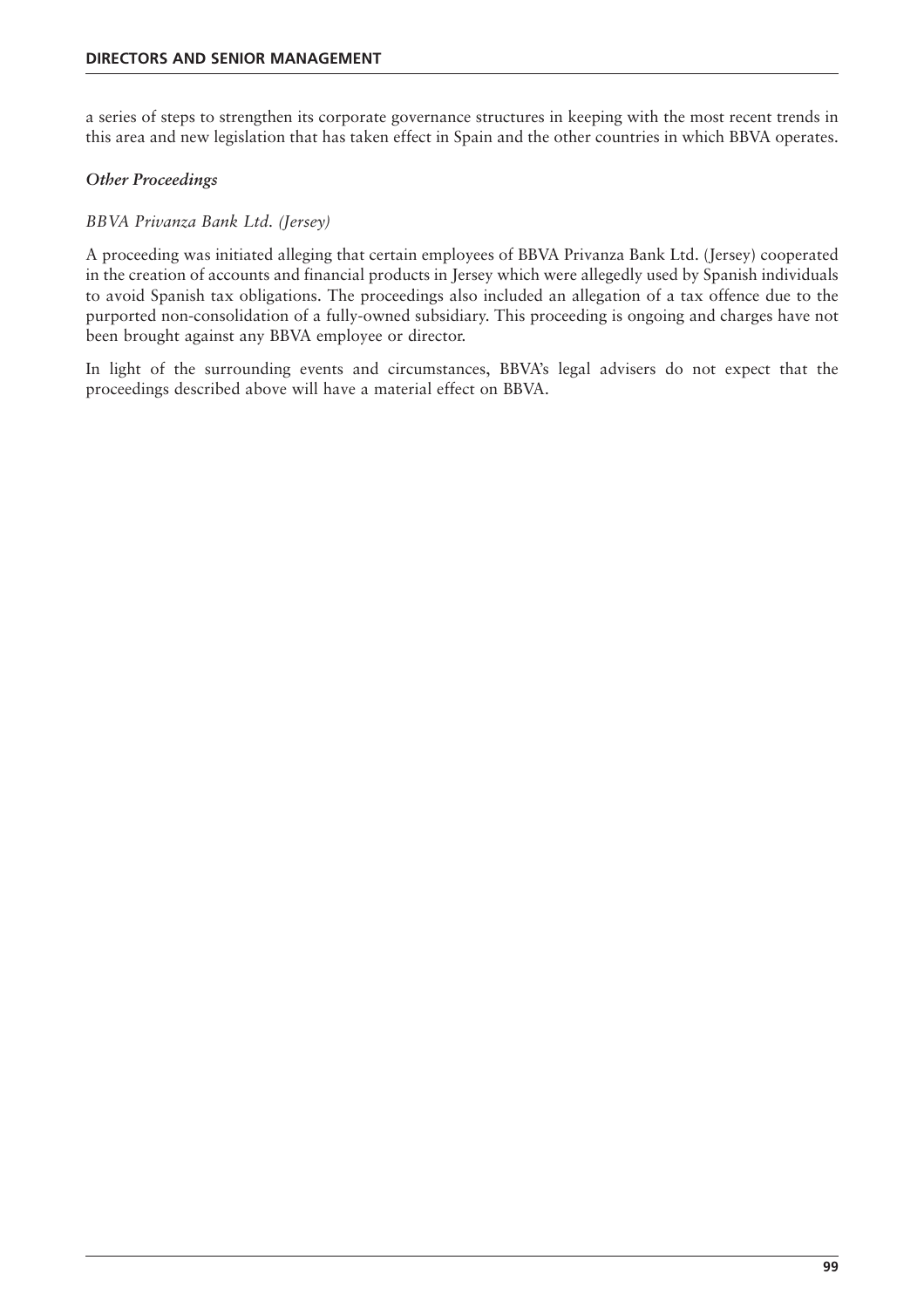# BOOK-ENTRY CLEARANCE SYSTEMS

*The information set out below is subject to any change in or reinterpretation of the rules, regulations and procedures of DTC, Euroclear or Clearstream, Luxembourg (together, the Clearing Systems) currently in effect. The Issuers and the Guarantor take responsibility for the correct extraction and reproduction of the information in this section concerning the Clearing Systems, but none of the Issuers, the Guarantor nor any Dealer takes any responsibility for the accuracy thereof. Investors wishing to use the facilities of any of the Clearing Systems are advised to confirm the continued applicability of the rules, regulations and procedures of the relevant Clearing System. None of the Issuers, the Guarantor nor any other party to the Agency Agreement will have any responsibility or liability for any aspect of the records relating to, or payments made on account of, beneficial ownership interests in the Notes held through the facilities of any Clearing System or for maintaining, supervising or reviewing any records relating to such beneficial ownership interests.*

# **Book-entry Systems**

*DTC*

DTC has advised the Issuers and the Guarantor that it is a limited purpose trust company organised under the New York Banking Law, a "banking organisation" within the meaning of the New York Banking Law, a "clearing corporation" within the meaning of the New York Uniform Commercial Code and a "clearing agency" registered pursuant to Section 17A of the Exchange Act. DTC holds securities that its participants (**Participants**) deposit with DTC. DTC also facilitates the settlement among Participants of securities transactions, such as transfers and pledges, in deposited securities through electronic computerised bookentry changes in Participants' accounts, thereby eliminating the need for physical movement of securities certificates. Direct Participants include securities brokers and dealers, banks, trust companies, clearing corporations and certain other organisations. DTC is owned by a number of its Direct Participants and by the New York Stock Exchange, Inc., the American Stock Exchange, Inc. and the National Association of Securities Dealers, Inc. Access to the DTC System is also available to others such as securities brokers and dealers, banks and trust companies that clear through or maintain a custodial relationship with a Direct Participant, either directly or indirectly (**Indirect Participants**).

Under the rules, regulations and procedures creating and affecting DTC and its operations (the **Rules**), DTC makes book-entry transfers of Registered Notes among Direct Participants on whose behalf it acts with respect to Notes accepted into DTC's book-entry settlement system (**DTC Notes**) as described below and receives and transmits distributions of principal and interest on DTC Notes. The Rules are on file with the Securities and Exchange Commission. Direct Participants and Indirect Participants with which beneficial owners of DTC Notes (**Owners**) have accounts with respect to the DTC Notes similarly are required to make book-entry transfers and receive and transmit such payments on behalf of their respective Owners. Accordingly, although Owners who hold DTC Notes through Direct Participants or Indirect Participants will not possess Registered Notes, the Rules, by virtue of the requirements described above, provide a mechanism by which Direct Participants will receive payments and will be able to transfer their interest in respect of the DTC Notes.

Purchases of DTC Notes under the DTC system must be made by or through Direct Participants, which will receive a credit for the DTC Notes on DTC's records. The ownership interest of each actual purchaser of each DTC Note (**Beneficial Owner**) is in turn to be recorded on the Direct and Indirect Participant's records. Beneficial Owners will not receive written confirmation from DTC of their purchase, but Beneficial Owners are expected to receive written confirmations providing details of the transaction, as well as periodic statements of their holdings, from the Direct or Indirect Participant through which the Beneficial Owner entered into the transaction. Transfers of ownership interests in the DTC Notes are to be accomplished by entries made on the books of Participants acting on behalf of Beneficial Owners. Beneficial Owners will not receive certificates representing their ownership interests in DTC Notes, except in the event that use of the book-entry system for the DTC Notes is discontinued.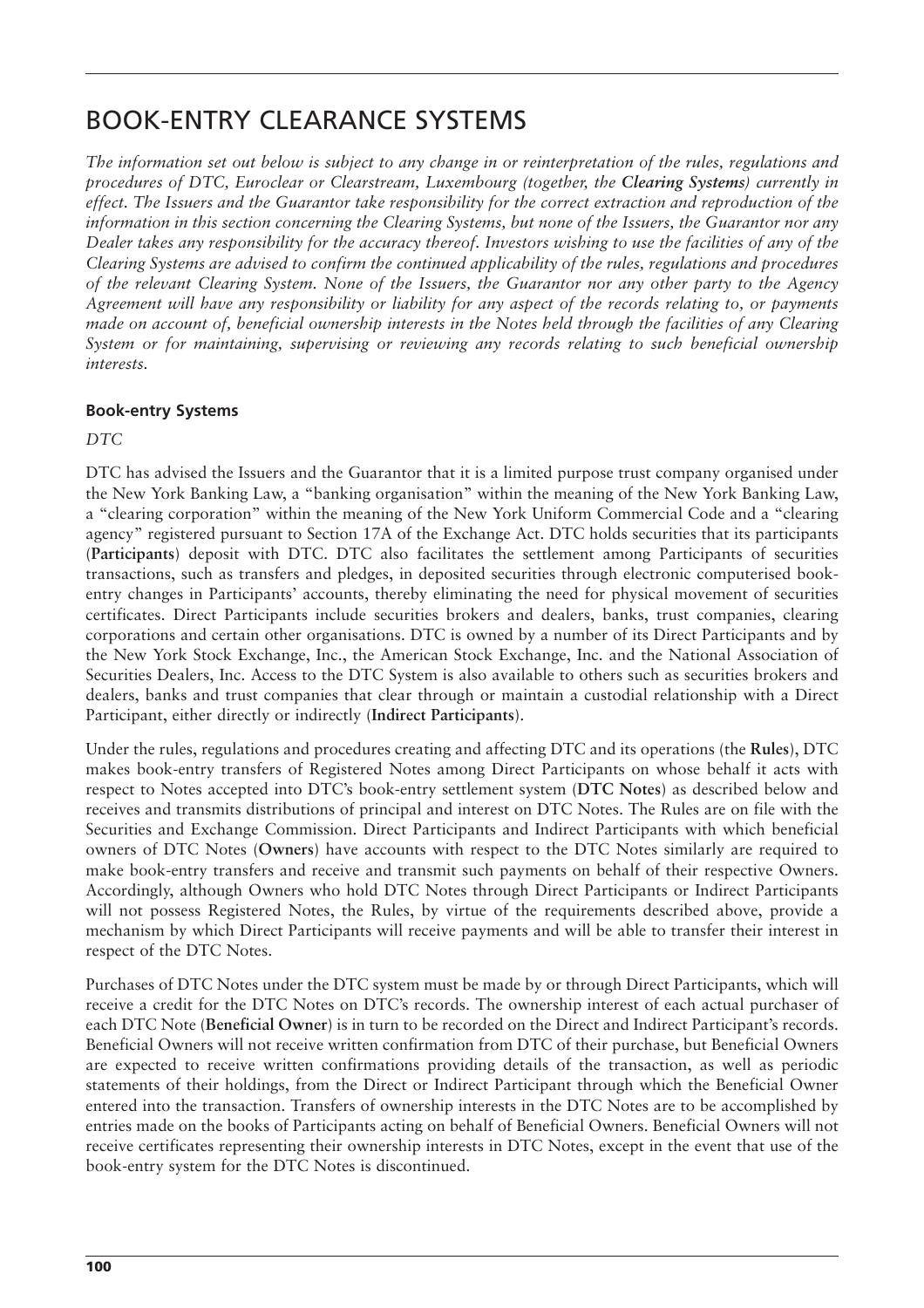To facilitate subsequent transfers, all DTC Notes deposited by Participants with DTC are registered in the name of DTC's partnership nominee, Cede & Co. The deposit of DTC Notes with DTC and their registration in the name of Cede & Co. effect no change in beneficial ownership. DTC has no knowledge of the actual Beneficial Owners of the DTC Notes; DTC's records reflect only the identity of the Direct Participants to whose accounts such DTC Notes are credited, which may or may not be the Beneficial Owners. The Participants will remain responsible for keeping account of their holdings on behalf of their customers.

Conveyance of notices and other communications by DTC to Direct Participants, by Direct Participants to Indirect Participants, and by Direct Participants and Indirect Participants to Beneficial Owners will be governed by arrangements among them, subject to any statutory or regulatory requirements as may be in effect from time to time.

Redemption notices shall be sent to Cede & Co. If less than all of the DTC Notes within an issue are being redeemed, DTC's practice is to determine by lot the amount of the interest of each Direct Participant in such issue to be redeemed.

Neither DTC nor Cede & Co. will consent or vote with respect to DTC Notes. Under its usual procedures, DTC mails an Omnibus Proxy to the relevant Issuer as soon as possible after the record date. The Omnibus Proxy assigns Cede & Co.'s consenting or voting rights to those Direct Participants to whose accounts the DTC Notes are credited on the record date (identified in a listing attached to the Omnibus Proxy).

Principal and interest payments on the DTC Notes will be made to DTC. DTC's practice is to credit Direct Participants' accounts on the due date for payment in accordance with their respective holdings shown on DTC's records unless DTC has reason to believe that it will not receive payment on the due date. Payments by Participants to Beneficial Owners will be governed by standing instructions and customary practices, as is the case with securities held for the accounts of customers in bearer form or registered in "street name", and will be the responsibility of such Participant and not of DTC or the relevant Issuer, subject to any statutory or regulatory requirements as may be in effect from time to time. Payment of principal and interest to DTC is the responsibility of the relevant Issuer, disbursement of such payments to Direct Participants is the responsibility of DTC, and disbursement of such payments to the Beneficial Owners is the responsibility of Direct and Indirect Participants.

Under certain circumstances, including if there is an Event of Default under the Notes, DTC will exchange the DTC Notes for definitive Registered Notes, which it will distribute to its Participants in accordance with their proportionate entitlements and which, if representing interests in a Rule 144A Global Note, will be legended as set forth under "*Subscription and Sale and Transfer and Selling Restrictions*".

Since DTC may only act on behalf of Direct Participants, who in turn act on behalf of Indirect Participants, any Owner desiring to pledge DTC Notes to persons or entities that do not participate in DTC, or otherwise take actions with respect to such DTC Notes, will be required to withdraw its Registered Notes from DTC as described below.

# *Euroclear and Clearstream, Luxembourg*

Euroclear and Clearstream, Luxembourg each holds securities for its customers and facilitates the clearance and settlement of securities transactions by electronic book-entry transfer between their respective account holders. Euroclear and Clearstream, Luxembourg provide various services including safekeeping, administration, clearance and settlement of internationally traded securities and securities lending and borrowing. Euroclear and Clearstream, Luxembourg also deal with domestic securities markets in several countries through established depository and custodial relationships. Euroclear and Clearstream, Luxembourg have established an electronic bridge between their two systems across which their respective participants may settle trades with each other.

Euroclear and Clearstream, Luxembourg customers are world-wide financial institutions, including underwriters, securities brokers and dealers, banks, trust companies and clearing corporations. Indirect access to Euroclear and Clearstream, Luxembourg is available to other institutions that clear through or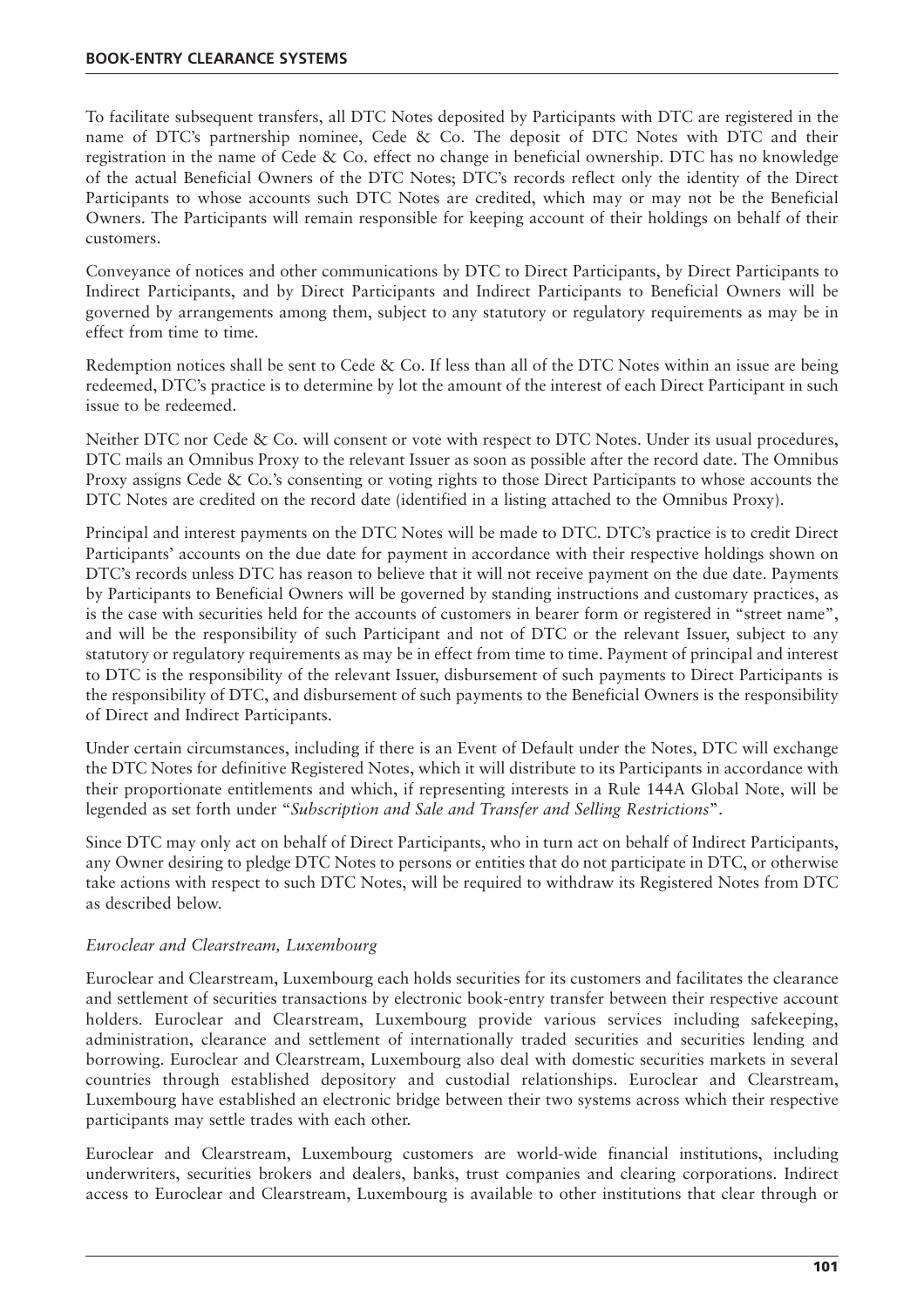maintain a custodial relationship with an account holder of either system. For further information on Euroclear and Clearstream, Luxembourg relating to the Notes, please see "*Taxation*".

# **Book-entry Ownership of and Payments in respect of DTC Notes**

The relevant Issuer may apply to DTC in order to have any Tranche of Notes represented by a Registered Global Note accepted in its book-entry settlement system. Upon the issue of any such Registered Global Note, DTC or its custodian will credit, on its internal book-entry system, the respective nominal amounts of the individual beneficial interests represented by such Registered Global Note to the accounts of persons who have accounts with DTC. Such accounts initially will be designated by or on behalf of the relevant Dealer. Ownership of beneficial interests in such a Registered Global Note will be limited to Direct Participants or Indirect Participants, including, in the case of a Regulation S Global Note, the respective depositaries of Euroclear and Clearstream, Luxembourg. Ownership of beneficial interests in a Registered Global Note accepted by DTC will be shown on, and the transfer of such ownership will be effected only through, records maintained by DTC or its nominee (with respect to the interests of Direct Participants) and the records of Direct Participants (with respect to interests of Indirect Participants).

Payments in U.S. dollars of principal and interest in respect of a Registered Global Note accepted by DTC will be made to the order of DTC or its nominee as the registered holder of such Note. In the case of any payment in a currency other than U.S. dollars, payment will be made to the Exchange Agent on behalf of DTC or its nominee and the Exchange Agent will (in accordance with instructions received by it) remit all or a portion of such payment for credit directly to the beneficial holders of interests in the Registered Global Note in the currency in which such payment was made and/or cause all or a portion of such payment to be converted into U.S. dollars and credited to the applicable Participants' account.

The relevant Issuer expects DTC to credit accounts of Direct Participants on the applicable payment date in accordance with their respective holdings as shown in the records of DTC unless DTC has reason to believe that it will not receive payment on such payment date. The relevant Issuer also expects that payments by Participants to beneficial owners of Notes will be governed by standing instructions and customary practices, as is the case with securities held for the accounts of customers, and will be the responsibility of such Participant and not the responsibility of DTC, the Principal Paying Agent, the Registrar or the relevant Issuer. Payment of principal, premium, if any, and interest, if any, on Notes to DTC is the responsibility of the relevant Issuer.

# **Transfers of Notes Represented by Registered Global Notes**

Transfers of any interests in Notes represented by a Registered Global Note within DTC, Euroclear and Clearstream, Luxembourg will be effected in accordance with the customary rules and operating procedures of the relevant clearing system. The laws in some States within the United States require that certain persons take physical delivery of securities in definitive form. Consequently, the ability to transfer Notes represented by a Registered Global Note to such persons may depend upon the ability to exchange such Notes for Notes in definitive form. Similarly, because DTC can only act on behalf of Direct Participants in the DTC system who in turn act on behalf of Indirect Participants, the ability of a person having an interest in Notes represented by a Registered Global Note accepted by DTC to pledge such Notes to persons or entities that do not participate in the DTC system or otherwise to take action in respect of such Notes may depend upon the ability to exchange such Notes for Notes in definitive form. The ability of any holder of Notes represented by a Registered Global Note accepted by DTC to resell, pledge or otherwise transfer such Notes may be impaired if the proposed transferee of such Notes is not eligible to hold such Notes through a direct or indirect participant in the DTC system.

Subject to compliance with the transfer restrictions applicable to the Registered Notes described under "*Subscription and Sale and Transfer and Selling Restrictions*", cross-market transfers between DTC, on the one hand, and directly or indirectly through Clearstream, Luxembourg or Euroclear accountholders, on the other, will be effected by the relevant clearing system in accordance with its rules and through action taken by the Registrar, the Principal Paying Agent and any custodian (**Custodian**) with whom the relevant Registered Global Notes have been deposited.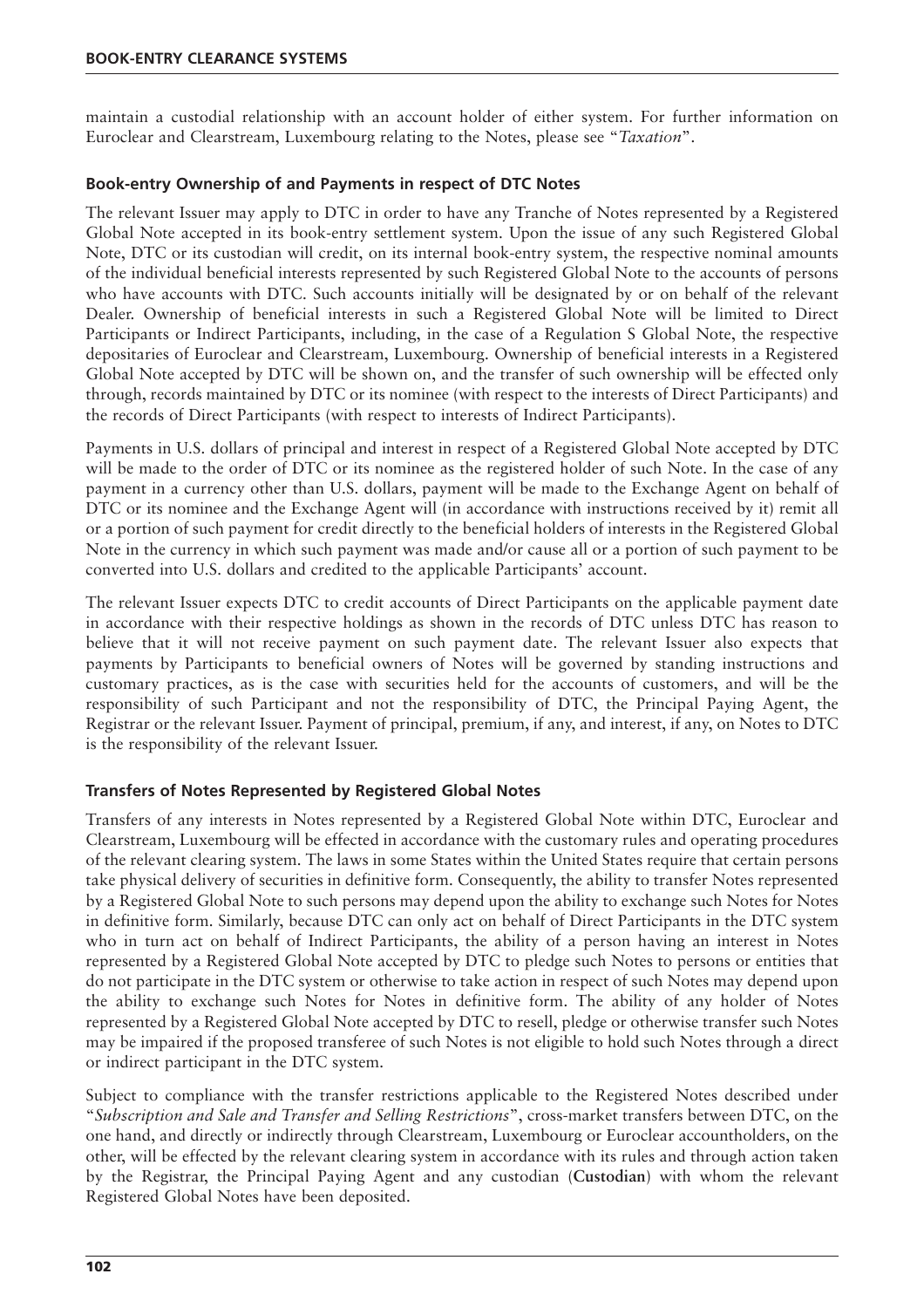On or after the Issue Date for any Series, transfers of Notes of such Series between accountholders in Clearstream, Luxembourg and Euroclear and transfers of Notes of such Series between participants in DTC will generally have a settlement date three business days after the trade date (T+3). The customary arrangements for delivery versus payment will apply to such transfers.

Cross-market transfers between accountholders in Clearstream, Luxembourg or Euroclear and DTC participants will need to have an agreed settlement date between the parties to such transfer. Because there is no direct link between DTC, on the one hand, and Clearstream, Luxembourg and Euroclear, on the other, transfers of interests in the relevant Registered Global Notes will be effected through the Registrar, the Principal Paying Agent and the Custodian receiving instructions (and, where appropriate, certification) from the transferor and arranging for delivery of the interests being transferred to the credit of the designated account for the transferee. In the case of cross-market transfers, settlement between Euroclear or Clearstream, Luxembourg accountholders and DTC participants cannot be made on a delivery versus payment basis. The securities will be delivered on a free delivery basis and arrangements for payment must be made separately.

DTC, Clearstream, Luxembourg and Euroclear have each published rules and operating procedures designed to facilitate transfers of beneficial interests in Registered Global Notes among participants and accountholders of DTC, Clearstream, Luxembourg and Euroclear. However, they are under no obligation to perform or continue to perform such procedures, and such procedures may be discontinued or changed at any time. None of the Issuers, the Guarantor, the Agents or any Dealer will be responsible for any performance by DTC, Clearstream, Luxembourg or Euroclear or their respective direct or indirect participants or accountholders of their respective obligations under the rules and procedures governing their operations and none of them will have any liability for any aspect of the records relating to or payments made on account of beneficial interests in the Notes represented by Registered Global Notes or for maintaining, supervising or reviewing any records relating to such beneficial interests.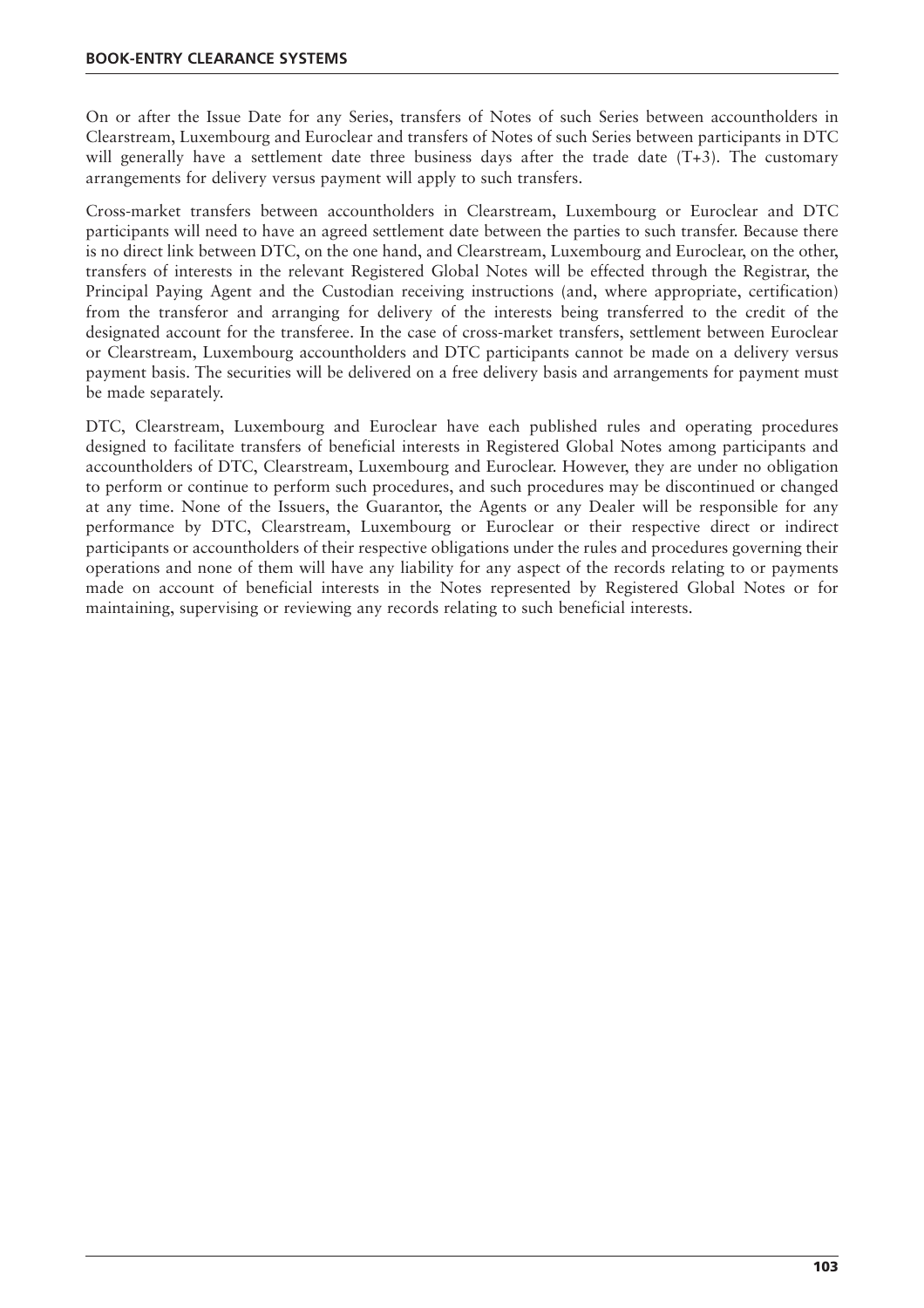# TAXATION

*The following summary refers solely to certain Spanish tax consequences of the acquisition, ownership and disposition of the Notes. It does not purport to be a complete analysis of all tax consequences relating to the Notes and does not purport to deal with the tax consequences applicable to all categories of investors, some of which might be subject to special rules. Prospective investors should consult their own tax advisors as to the consequences under the tax laws of the country of which they are resident for tax purposes and the tax laws of Spain of acquiring, holding and disposing of Notes and receiving any payments under the Notes. This summary is based upon the law as in effect on the date of this Offering Circular and is subject to any change in law that may take effect after such date. References in this section to Noteholders include the beneficial owners of the Notes.*

# **Acquisition of the Notes**

The issue of, subscription for, transfer and acquisition of the Notes is exempt from Transfer and Stamp Tax (Impuesto sobre Transmisiones Patrimoniales y Actos Jurídicos Documentados) and Value Added Tax (Impuesto sobre el Valor Añadido).

# **Taxation on the income and transfer of the Notes**

The tax treatment of the acquisition, holding and subsequent transfer of the Notes is summarised below and is based on the tax regime applicable to the Notes pursuant to Royal Legislative Decree 4/2004 of 5th March, 2004 approving the consolidated text of the Corporate Income Tax Law (Impuesto sobre Sociedades), Law 35/2006 of 28th November, 2006 approving the Individuals Income Tax Law (Impuesto sobre la Renta de las Personas Físicas) and Royal Legislative Decree 5/2004 of 5th March, 2004 approving the consolidated text of the Non-Resident Income Tax Law (Impuesto sobre la Renta de los no Residentes), Law 19/1991 of 6th June, 1991 approving the Wealth Tax Law (Impuesto sobre el Patrimonio), and Law 29/1987 of 18th December, 1987 approving the Inheritance and Gift Tax Law. Consideration has also been given to the rules for the implementation of such regulations (Royal Decree 1777/2004 of 30th July, 2004 approving the Corporate Income Tax Regulations, Royal Decree 439/2007 of 30th March, 2007 approving the Individuals Income Tax Regulations and Royal Decree 1776/2004 of 30th July, 2004 approving the Non-Resident Income Tax Regulations).

On 6th July, 2003, new legislation came into force in Spain relating to, *inter alia*, the issuance of preferred securities and debt securities issued by Spanish financial and non-financial listed entities, either directly or through a subsidiary (Additional Provision Two of Law 13/1985 of 25th May, 1985 on investment ratios, own funds and information obligations of financial intermediaries, as amended by Law 19/2003 of 4th July, 2003 on legal rules governing foreign financial transactions and capital movements and various money laundering prevention measures and Law 23/2005 of 18th November, 2005 on certain measures to promote productivity). Consideration has also been given to Royal Decree 2281/1998 of 23rd October, 1998 developing certain disclosure obligations to the tax authorities, as amended by Royal Decree 1778/2004 of 30th July, 2004 establishing information obligations in relation to preferred securities and other debt instruments and certain income obtained by individuals resident in the European Union and other tax rules.

# **Individuals or entities with tax residency in Spain**

# *Individuals Income Tax*

Income obtained by Noteholders who are Individuals Income Tax payers, both as interest and in connection with the transfer, redemption or repayment of the Notes, shall be considered income on investments obtained from the assignment of own capital to third parties, as defined in Section 25.2 of Individuals Income Tax Law (**IRPF**) and therefore will be taxed as savings income at the current rate of 18 per cent.

In this sense, in the event of revenues derived from receipt of Notes, the aggregate income shall be determined by the amount of interest received, including the withholding tax made, as the case may be.

Furthermore, in the event of transfer, redemption or repayment of the Notes, the income on investment shall be deemed to be the difference between the transfer, redemption or repayment value (less properly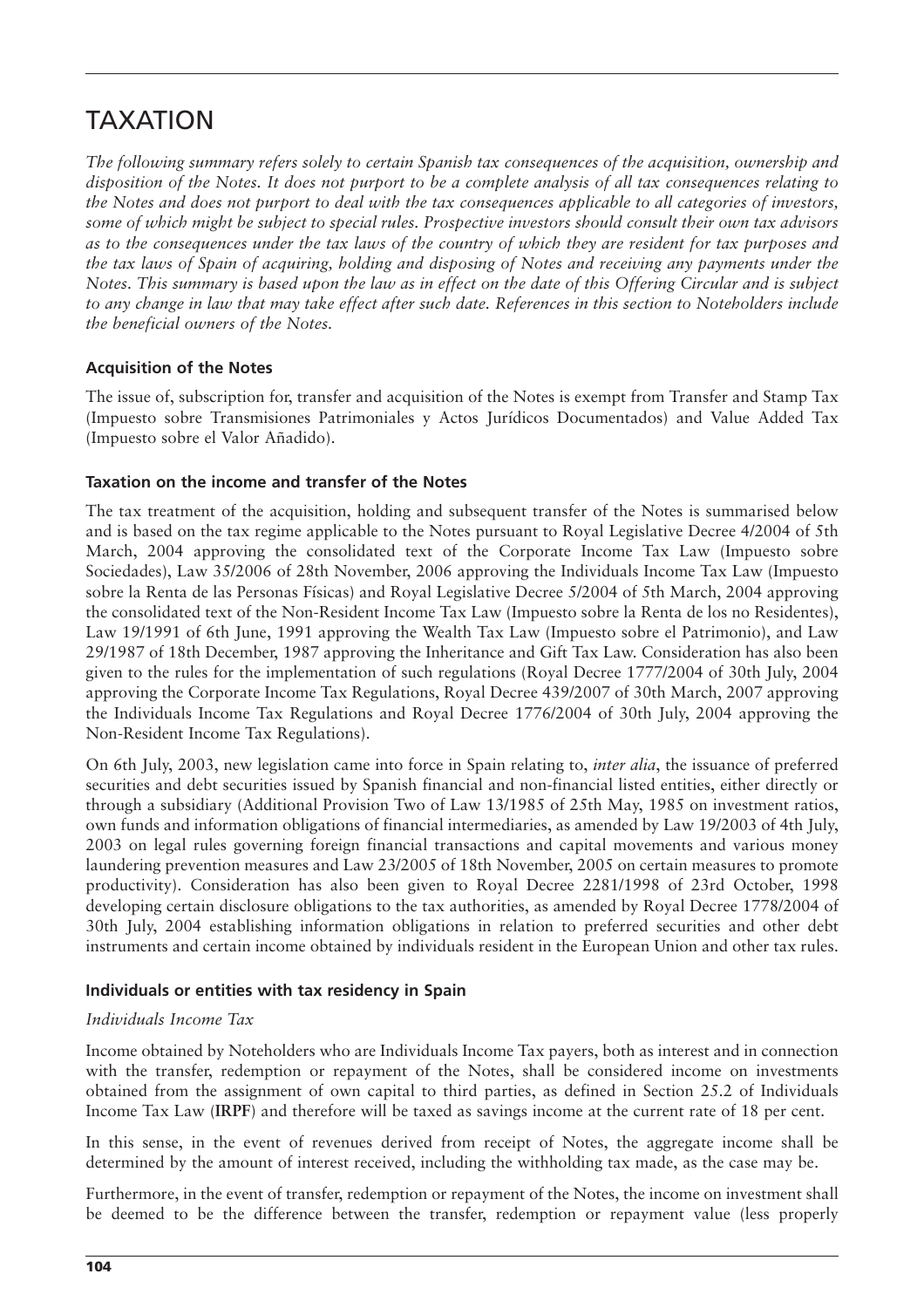supported ancillary disposal expenses) and the acquisition or subscription value (plus properly supported ancillary acquisition expenses). Expenses corresponding to discretionary or individual portfolio management are not computed for these purposes.

Both types of income received shall be subject to an 18 per cent. withholding tax on account of the individuals' final IRPF tax liability.

# *Corporate Income Tax*

Income obtained both as interest and in connection with the transfer, redemption or repayment of the Notes by Corporate Income Tax payers, shall be computed as taxable income in accordance with the rules set out in Title IV of the Corporate Income Tax Law and will therefore be taxed at the current rate of 32.5 per cent. in 2007, and 30 per cent. in 2008 and subsequent years.

The aforesaid income shall not be subject to withholding tax as provided by Section 59(s) of the Corporate Income Tax Regulations, to the extent that the Notes satisfy the requirements – as Notes issued under the Programme are expected to do – laid down by the reply to the consultation of the Directorate General for Taxation (Dirección General de Tributos), on 20th July, 2004, indicating that in the case of issues made by entities resident in Spain, as with the Issuer, application of the exemption requires that the Notes be placed outside Spain in another OECD country and traded on organised markets in OECD countries.

#### **Individuals or entities with no tax residency in Spain**

Income obtained by Noteholders who are Non-Resident Income Tax payers, both on interest and in connection with the transfer, repayment or redemption of the Notes, whether or not through a permanent establishment, shall be considered Spanish source income and therefore subject to taxation in Spain under Legislative Royal Decree 5/2004 of 5th March, 2004 approving the Consolidated Non-Resident Income Tax Law, without prejudice to the provisions contained in any applicable tax treaty for the avoidance of double taxation (**DTT**).

#### *Income obtained through a permanent establishment in Spain*

The holding of Notes by investors who are not resident for tax purposes in Spain will not in itself create the existence of a permanent establishment in Spain.

Income obtained by Non Spanish resident holders acting through a permanent establishment in Spain will be taxed under the rules provided by Chapter III of the Non-Resident Income Tax Law. These Noteholders will be subject to taxation substantially in the same manner as has been set out for Spanish Corporate Income Tax payers.

#### *Income not obtained through a permanent establishment in Spain*

Income obtained by Noteholders who are not tax resident in Spain acting for these purposes without a permanent establishment within Spain are exempt from such Non-Resident Income Tax, except if such income is obtained through countries or territories considered as Tax Havens pursuant to Royal Decree 1080/1991 of 5th July, 1991 in which case such income will be subject to Non-Resident Income Tax in Spain at the rate of 18 per cent. to be withheld by the Issuer.

For these purposes it is necessary to fulfil certain disclosure obligations relating to the identity and tax residence of the Noteholders, as described below under "*Disclosure of Noteholder information in connection with interest payments*", in accordance with Section 12 of Royal Decree 2281/1998 of 23rd October, 1998 developing certain disclosure obligations to the tax authorities, as amended by Royal Decree 1778/2004 of 30th July, 2004 establishing information obligations in relation to preferred securities and other debt instruments and certain income obtained by individuals resident in the European Union and other tax rules. If these disclosure obligations are not complied with in the required manner, the Issuer will apply a withholding of 18 per cent. and neither the relevant Issuer nor the Guarantor will, as a result, be under any obligation to pay additional amounts.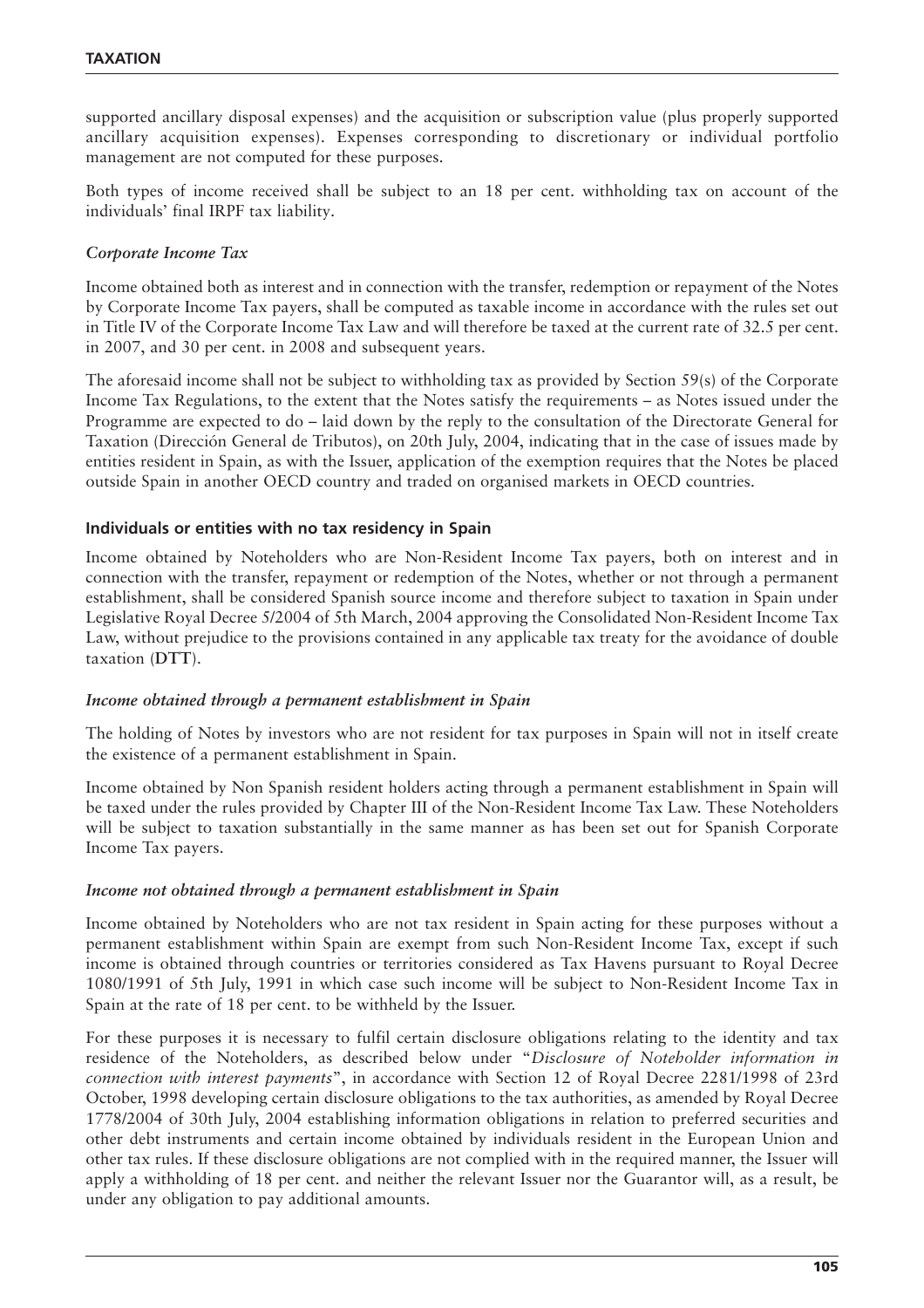# **Wealth Tax**

Spanish Wealth Tax (Impuesto sobre el Patrimonio) is levied on the net worth of an individual's assets at rates ranging between 0.2 per cent and 2.5 per cent. Individuals who are resident in Spain for tax purposes and who hold Notes at 31st December of each year would be subject to tax, taking into account the Notes for the purposes of calculating their tax liability.

Non-Spanish residents (other than those holding their Notes through a Tax Haven) whose income is exempt in regard to Non-Resident Income Tax, on the terms set forth above, shall be exempt from Wealth Tax on the Notes.

Legal entities are not subject to Wealth Tax.

#### **Inheritance and Gift Tax**

The transfer of the Notes to individuals by inheritance, legacy or donation shall be subject to the general rules of Inheritance and Gift Tax (Impuesto sobre Sucesiones y Donaciones) even if title passes outside Spain and neither the heir nor the beneficiary, as the case may be, is resident in Spain for tax purposes, without prejudice to the provisions of any DTT signed by Spain.

The applicable tax rates, after applying all relevant factors, range between 7.65 per cent and 81.6 per cent.

In the event that the beneficiary is an entity other than a natural person, the income obtained shall be subject to Corporate Income Tax or Non-Resident Income Tax, as the case may be, and without prejudice, in the latter event, to the provisions of any DTT that may apply.

#### **Tax rules for payments made by the Guarantor**

Payments which may be made by the Guarantor to Noteholders, if the Guarantee is enforced, will be subject to the same tax rules previously set out for payments made by the Issuers.

#### **Tax Havens**

Pursuant to Royal Decree 1080/1991 of 5th July, 1991 and according to Law 36/2006 of 29th November, 2006 approving several anti-avoidance tax measures the following are each considered to be a tax haven:

| Principality of Andorra,        |
|---------------------------------|
| Netherlands Antilles,           |
| Aruba,                          |
| Kingdom of Bahrain,             |
| Sultanate of Brunei,            |
| Republic of Cyprus,             |
| Gibraltar,                      |
| Hong-Kong,                      |
| The Island of Anguila,          |
| Islands of Antigua and Barbuda, |
| The Bahamas,                    |
| The Island of Barbados,         |
| The Bermuda Islands,            |
| Cayman Islands,                 |
| The Cook Islands,               |
| The Republic of Dominica,       |
| Grenada,                        |
| Fiji Islands,                   |
|                                 |

Channel Islands (Jersey and Guernsey), Jamaica, Falkland Islands, Isle of Man, Marianas Islands, Mauritius, Montserrat, Republic of Nauru, Solomon Islands, Saint Vincent & the Grenadines, Saint Lucia, Republic of Trinidad and Tobago, Turks and Caicos Islands, Republic of Vanuatu, British Virgin Islands, Virgin Islands (of the United States),

Hashemite Kingdom of Jordan, Republic of Lebanon, Republic of Liberia, Principality of Liechtenstein, Grand Duchy of Luxembourg Area (as regards the income received by the Companies referred to in paragraph 1 of Protocol annexed Avoidance of Double Taxation Treaty, dated 3rd June, 1986), Macao, Principality of Monaco, Sultanate of Oman, Republic of Panama, Republic of San Marino, Republic of Seychelles, Republic of Singapore

#### **Disclosure of Noteholder Information in connection with Interest Payments**

*The procedure summarised below is subject to review and amendment by the European Clearing Systems and/or DTC as well as to further requirements of the Spanish tax authorities. Noteholders must seek their*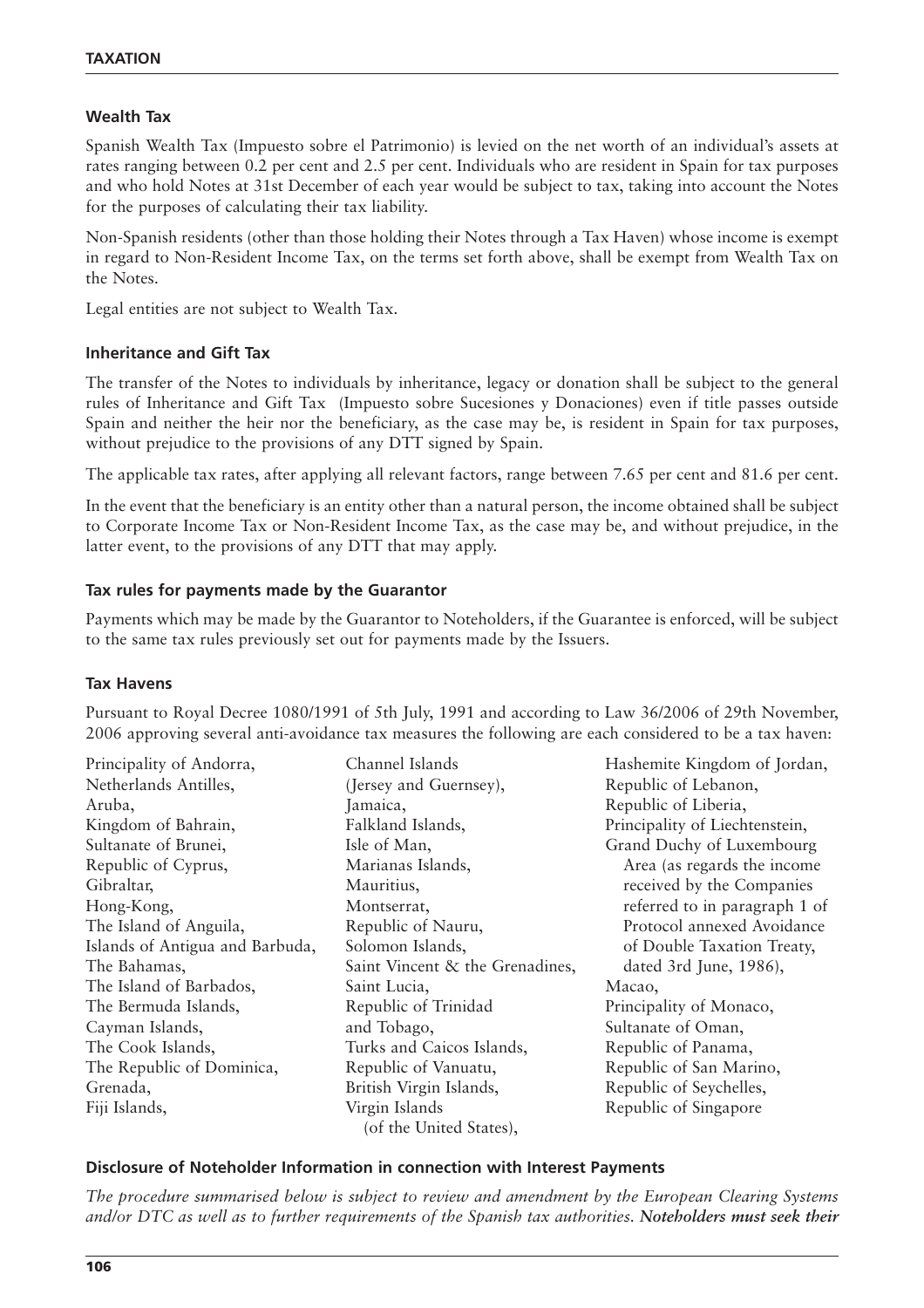*own advice to ensure that they comply with all procedures to ensure correct tax treatment of their Notes. None of the Issuers, the Guarantor, the Dealers, the Paying Agent, the European Clearing Systems or DTC assume any responsibility therefore.*

Therefore, each Noteholder is deemed to be aware of the obligations set out below regarding the disclosure of Noteholder information and the consequences of non-compliance. Specifically, Noteholders are deemed to be aware of the application of Spanish withholding tax if certain information is not provided in a timely manner.

## **Legal Entities with Tax Residence in Spain subject to Spanish Corporate Income Tax**

The Principal Paying Agent must be provided with a list of those investors who are Spanish Corporate Income Tax payers together with their name, address, Tax Identification Number, ISIN code of the relevant Series, number of Notes of the relevant Series held at each interest payment date, gross income and amount withheld. All of the records mentioned should be provided in the form set out in Annex III below.

#### **Individuals and Legal Entities which are Non Tax Residents in Spain**

The information requirements to be complied with in order to apply the exemption are those established by Section 12 of the Royal Decree 2281/1998 (**Section 12**) as set out in Royal Decree 1778/2004, being the following:

The Guarantor must make a return on a yearly basis to the Spanish tax authorities enclosing the following information related to the Notes and the investors:

- The identity and country of residence of the recipient of the income. When the income is received on behalf of a third party, then the identity and country of residence of that third party must be provided too;
- The amount of income received; and
- Identification of the Notes involved.

In addition, the following supporting documentation drafted in Spanish must be obtained in respect of each payment of income evidencing the identity and residence of each Noteholder:

- (a) If the non-resident Noteholder (beneficial owner) acts on its behalf and is a Central Bank, or any other public law institution, an International Organisation, a bank or a credit or financial entity, including Collective Investment Institutions, Pension Funds and Insurance Entities, resident in an OECD country or in a country or territory having a double tax treaty with Spain (including an information exchange clause), the mentioned entity should certify its name and tax residence as is established by Annex I of the Ministerial Order of 16th September, 1991 (see Annex I below).
- (b) In the case of transactions in which any of the entities referred to in (a) above acts as an intermediary, it has to certify according to its own records, the name and tax residence of each Noteholder as is established by Annex II of the Ministerial Order of 16th September, 1991 (see Annex II below).
- (c) In the case of transactions channelled through a securities clearing and deposit entity recognised for these purposes by Spanish law or by one of an OECD country, the mentioned entity should, in accordance with the information contained in its own records, certify the name and tax residence of each Noteholder as is established by Annex II of the Order of 16th September, 1991 (see Annex II below).
- (d) In other cases, the tax residence should be evidenced by submission of the certificate of tax residence issued by the tax authorities of the country of residence of the Noteholder. These certificates will be valid for one year from the date of issuance and shall be the original ones.

Further, for the purpose of applying the withholding tax exemption for non-resident investors when the specific information required by Section 12 is provided, the following procedure must also be followed: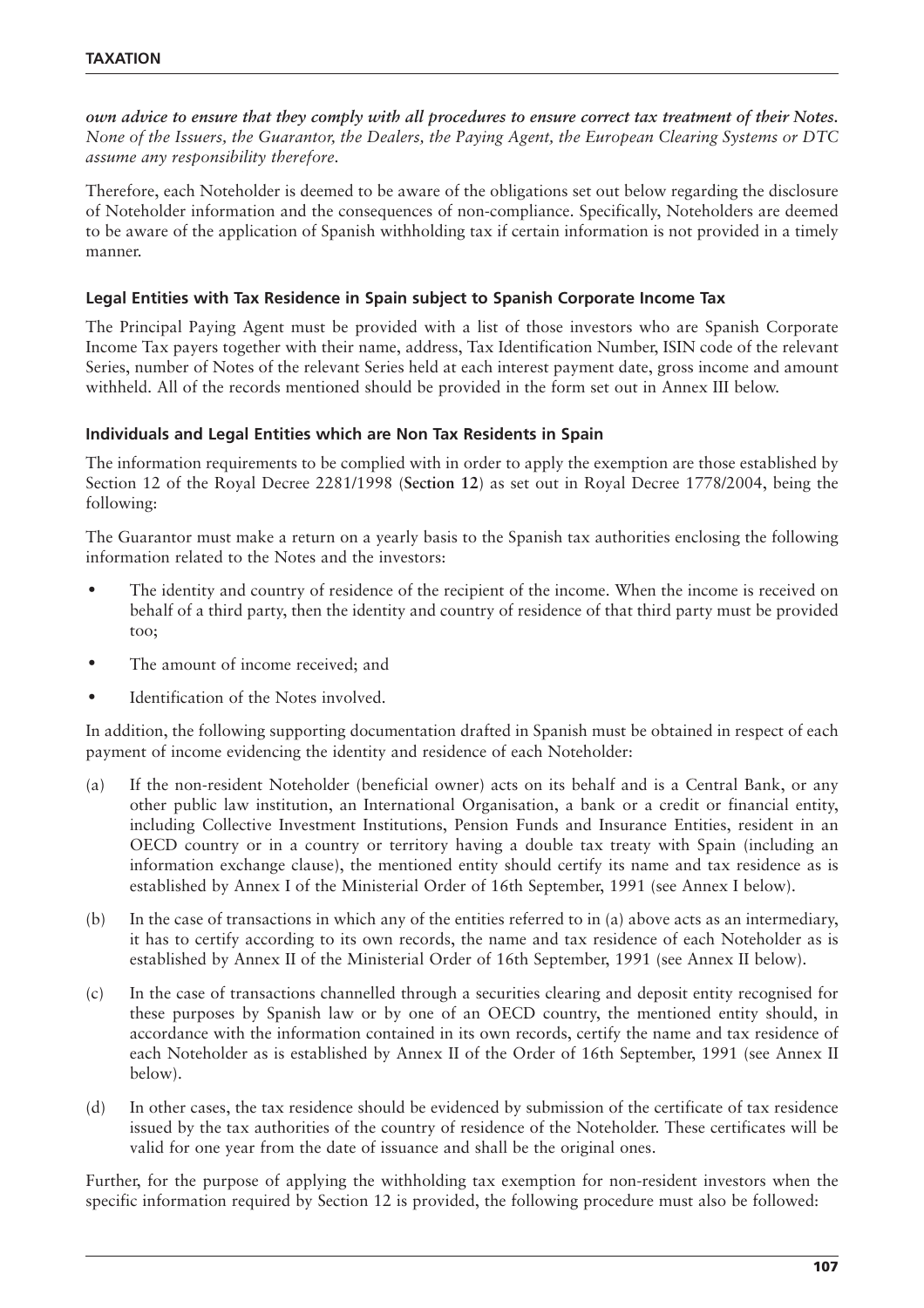• On each Interest Payment Date, the Issuer or the Principal Paying Agent on its behalf must transfer the net amount (82 per cent. of the entitled amount) to the entities referred to in the above paragraphs (a), (b) and (c). If the above mentioned supporting documentation has been received prior to the Interest Payment Date, then the Issuer or the Principal Paying Agent shall gross up the 18 per cent. withheld.

**If a beneficial owner intends to benefit from a withholding tax exemption, the above supporting documentation should be provided to the Principal Paying Agent following the procedures established in the Agency Agreement. Copies of the Agency Agreement may be obtained as set out under "***General Information***". The Guarantor and the relevant Issuer may from time to time appoint an agent other than the Principal Paying Agent to intermediate with the European Clearing Systems in the provision of such information. Details of any such appointment and any amended procedures will be set out in the applicable Final Terms.**

**In the case of any Notes which are held in DTC the relevant Issuer and the Guarantor may agree procedures with DTC and an intermediary agent appointed by the relevant Issuer and the Guarantor to facilitate the collection of such details. Any such procedures will be summarised in the applicable Final Terms and otherwise made available to holders of the relevant Notes as described in the applicable Final Terms.**

- If the Principal Paying Agent does not receive complete supporting documentation in respect of a Noteholder by an Interest Payment Date, such holder may obtain a refund of the full amount of withholding tax by ensuring the supporting documentation described above has been received by the Principal Paying Agent no later than 10:00 a.m. (Central European time) on second business day prior to the 10th calendar day of the month following the Interest Payment Date (the **Refund Deadline**).
- Noteholders entitled to a refund but in respect of whom relevant supporting documentation has not been provided to the Principal Paying Agent on or before the Refund Deadline may apply for a full refund of the withholding tax directly to the Spanish tax authorities (by means of the standard refund procedure).

Set out below are Annexes I, II and III. Sections in English have been translated from the original Spanish for information purposes. In the event of any discrepancy, the Spanish version shall prevail.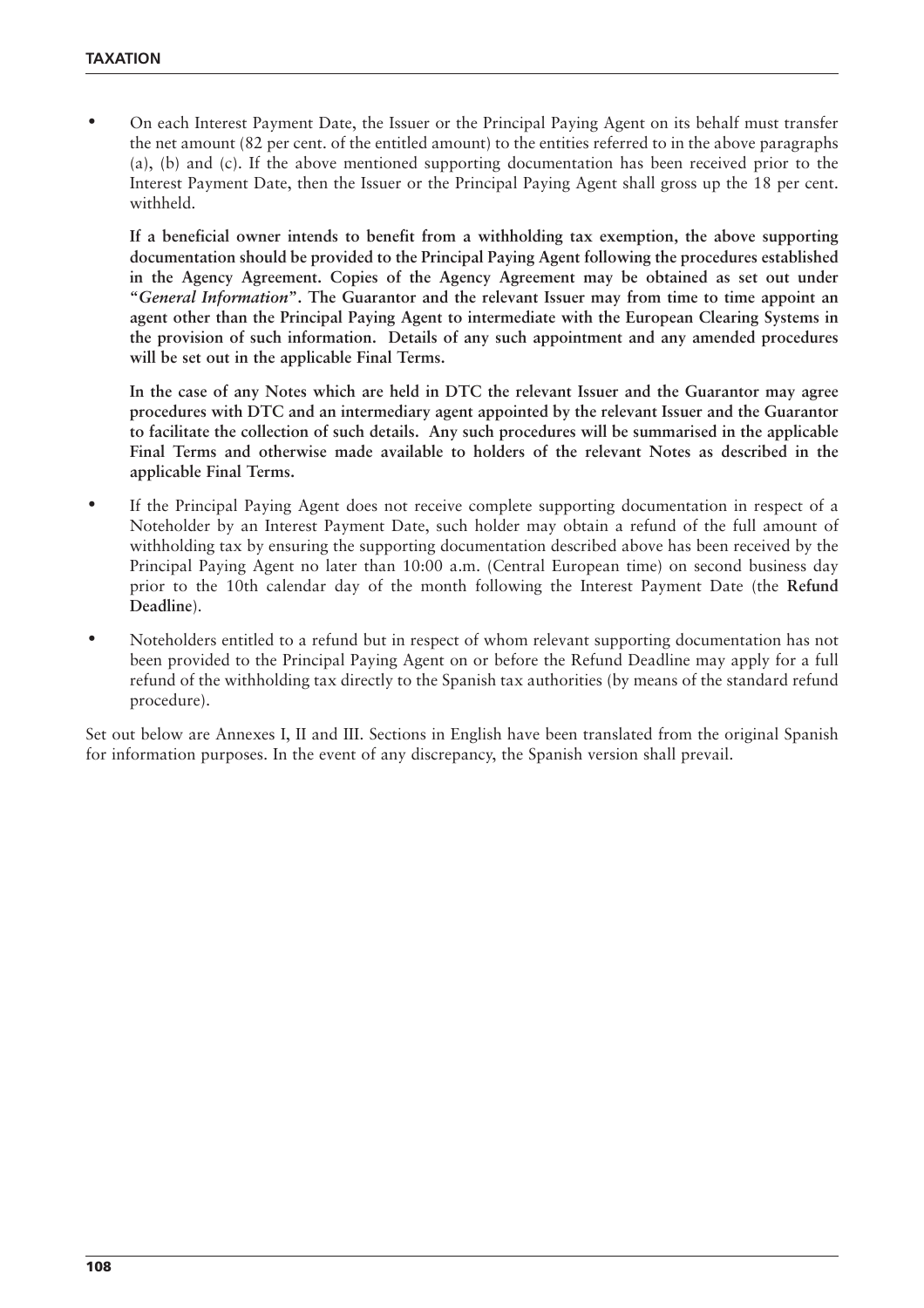#### **Annex I**

**Modelo de certificación en inversiones por cuenta propia**

*Form of Certificate for Own Account Investments*

|    | (en calidad de)<br>, en nombre y representación de la Entidad abajo señalada a los efectos<br>previstos en el artículo 12.3.a) del Real Decreto 2281/1998, modificado por el Real Decreto 1778/2004 |                           |
|----|-----------------------------------------------------------------------------------------------------------------------------------------------------------------------------------------------------|---------------------------|
|    | the purposes of article 12.3.a) of Royal Decree 2281/1998, as amended by Royal Decree 1778/2004                                                                                                     |                           |
|    | <b>CERTIFICO:</b><br><b>CERTIFY:</b>                                                                                                                                                                |                           |
| 1. | Que el nombre o razón social de la Entidad que represento es:                                                                                                                                       |                           |
| 2. | Que su residencia fiscal es la siguiente:                                                                                                                                                           |                           |
| 3. | Que la Entidad que represento está inscrita en el Registro de<br>(pais, estado, ciudad), con el número                                                                                              |                           |
| 4. | Que la Entidad que represento está sometida a la supervisión de                                                                                                                                     | (Organo supervisor)       |
|    | en virtud de                                                                                                                                                                                        | (normativa que lo regula) |
|    |                                                                                                                                                                                                     |                           |
|    | Todo ello en relación con:<br>All the above in relation to:                                                                                                                                         |                           |
|    | Identificación de los valores poseidos por cuenta propia                                                                                                                                            |                           |
|    | Importe de los rendimientos                                                                                                                                                                         |                           |
|    |                                                                                                                                                                                                     |                           |
|    |                                                                                                                                                                                                     |                           |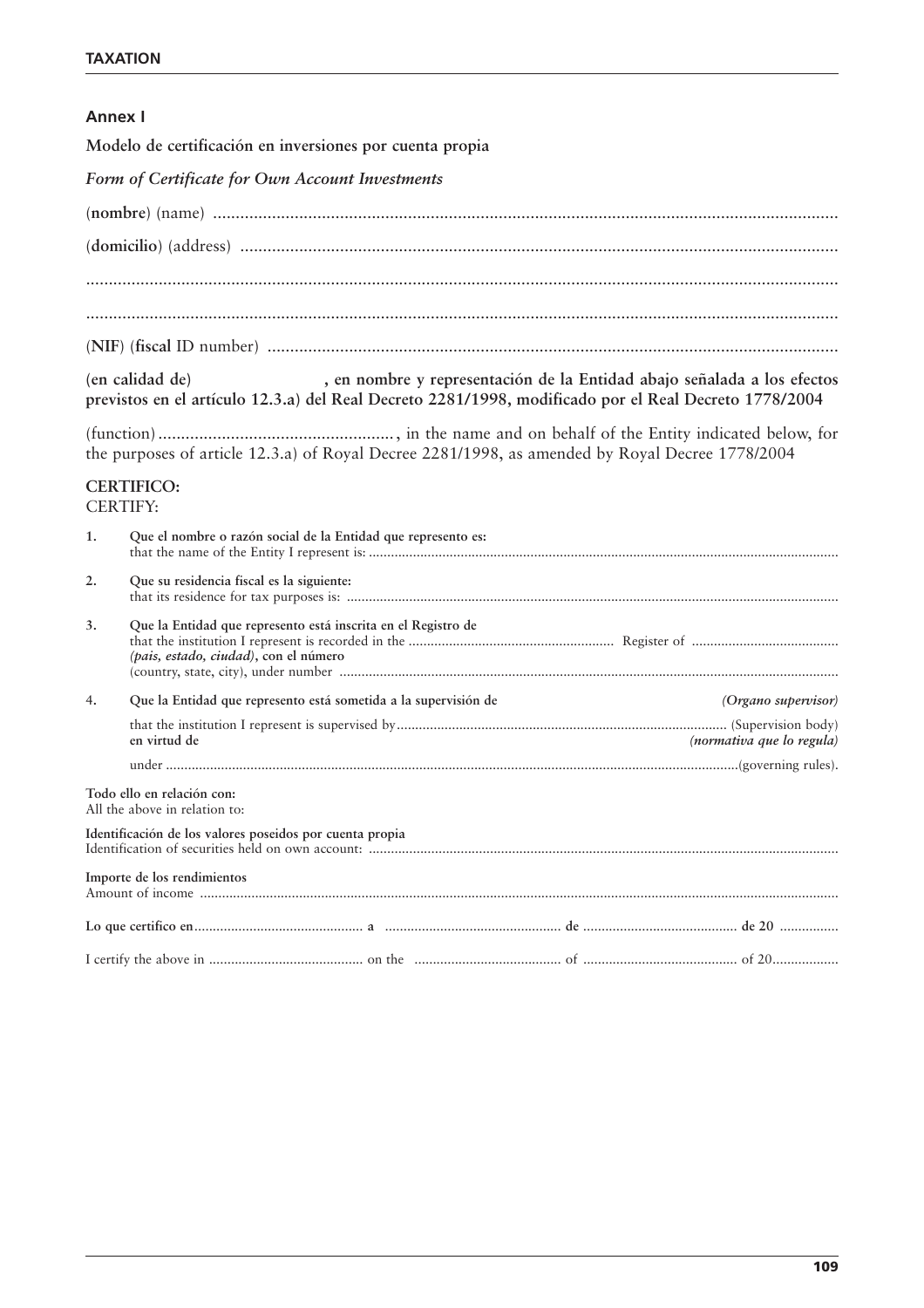#### **Annex II**

**Modelo de certificación en inversiones por cuenta ajena**

|  |  |  |  |  | Form of Certificate for Third Party Investments |
|--|--|--|--|--|-------------------------------------------------|
|--|--|--|--|--|-------------------------------------------------|

**(en calidad de) , en nombre y representación de la Entidad abajo señalada a los efectos previstos en el artículo 12.3.b) y c) del Real Decreto 2281/1998, modificado por el Real Decreto 1778/2004**

(function) ...................................................., in the name and on behalf of the Entity indicated below, for the purposes of article 12.3.b) and c) of Royal Decree 2281/1998, as amended by Royal Decree 1778/2004

#### **CERTIFICO:** CERTIFY:

| 1. | Que el nombre o razón social de la Entidad que represento es:                                                                                                                                                                                                                                                                                                                                                                                                                                                                                                                                                                                                                                                                                                                                                                                                                                                                   |  |  |  |
|----|---------------------------------------------------------------------------------------------------------------------------------------------------------------------------------------------------------------------------------------------------------------------------------------------------------------------------------------------------------------------------------------------------------------------------------------------------------------------------------------------------------------------------------------------------------------------------------------------------------------------------------------------------------------------------------------------------------------------------------------------------------------------------------------------------------------------------------------------------------------------------------------------------------------------------------|--|--|--|
| 2. | Que su residencia fiscal es la siguiente:                                                                                                                                                                                                                                                                                                                                                                                                                                                                                                                                                                                                                                                                                                                                                                                                                                                                                       |  |  |  |
| 3. | Que la Entidad que represento está inscrita en el Registro de<br>(pais, estado, ciudad), con el número                                                                                                                                                                                                                                                                                                                                                                                                                                                                                                                                                                                                                                                                                                                                                                                                                          |  |  |  |
| 4. | Que la Entidad que represento está sometida a la supervisión de<br>(Organo supervisor)                                                                                                                                                                                                                                                                                                                                                                                                                                                                                                                                                                                                                                                                                                                                                                                                                                          |  |  |  |
|    | en virtud de<br>(normativa que lo regula)                                                                                                                                                                                                                                                                                                                                                                                                                                                                                                                                                                                                                                                                                                                                                                                                                                                                                       |  |  |  |
|    |                                                                                                                                                                                                                                                                                                                                                                                                                                                                                                                                                                                                                                                                                                                                                                                                                                                                                                                                 |  |  |  |
| 5. | Que, de acuerdo con los registros de la Entidad que represento, la relación de titulares adjunta a la presente certificación,<br>comprensiva del nombre de cada uno de los titulares no residentes, su país de residencia y el importe de los correspondientes<br>rendimientos, es exacta, y no incluye personas o Entidades residentes en España o en los países o territorios que tienen en<br>España la consideración de paraíso fiscal de acuerdo con las normas reglamentarias en vigor.<br>That, according to the records of the Entity I represent, the list of beneficial owners hereby attached, including the names of<br>all the non-resident holders, their country of residence and the amounts of the corresponding income is accurate, and does<br>not include person(s) or institution(s) resident either in Spain or in tax haven countries or territories as defined under Spanish<br>applicable regulations. |  |  |  |
|    |                                                                                                                                                                                                                                                                                                                                                                                                                                                                                                                                                                                                                                                                                                                                                                                                                                                                                                                                 |  |  |  |
|    |                                                                                                                                                                                                                                                                                                                                                                                                                                                                                                                                                                                                                                                                                                                                                                                                                                                                                                                                 |  |  |  |
|    | RELACIÓN ADJUNTA A CUMPLIMENTAR:<br>TO BE ATTACHED:                                                                                                                                                                                                                                                                                                                                                                                                                                                                                                                                                                                                                                                                                                                                                                                                                                                                             |  |  |  |
|    | Identificación de los valores:<br>Identification of the securities                                                                                                                                                                                                                                                                                                                                                                                                                                                                                                                                                                                                                                                                                                                                                                                                                                                              |  |  |  |
|    | Listado de titulares:<br>List of beneficial owners:                                                                                                                                                                                                                                                                                                                                                                                                                                                                                                                                                                                                                                                                                                                                                                                                                                                                             |  |  |  |

**Nombre / País de residencia / Importe de los rendimientos**

Name / Country of residence / Amount of income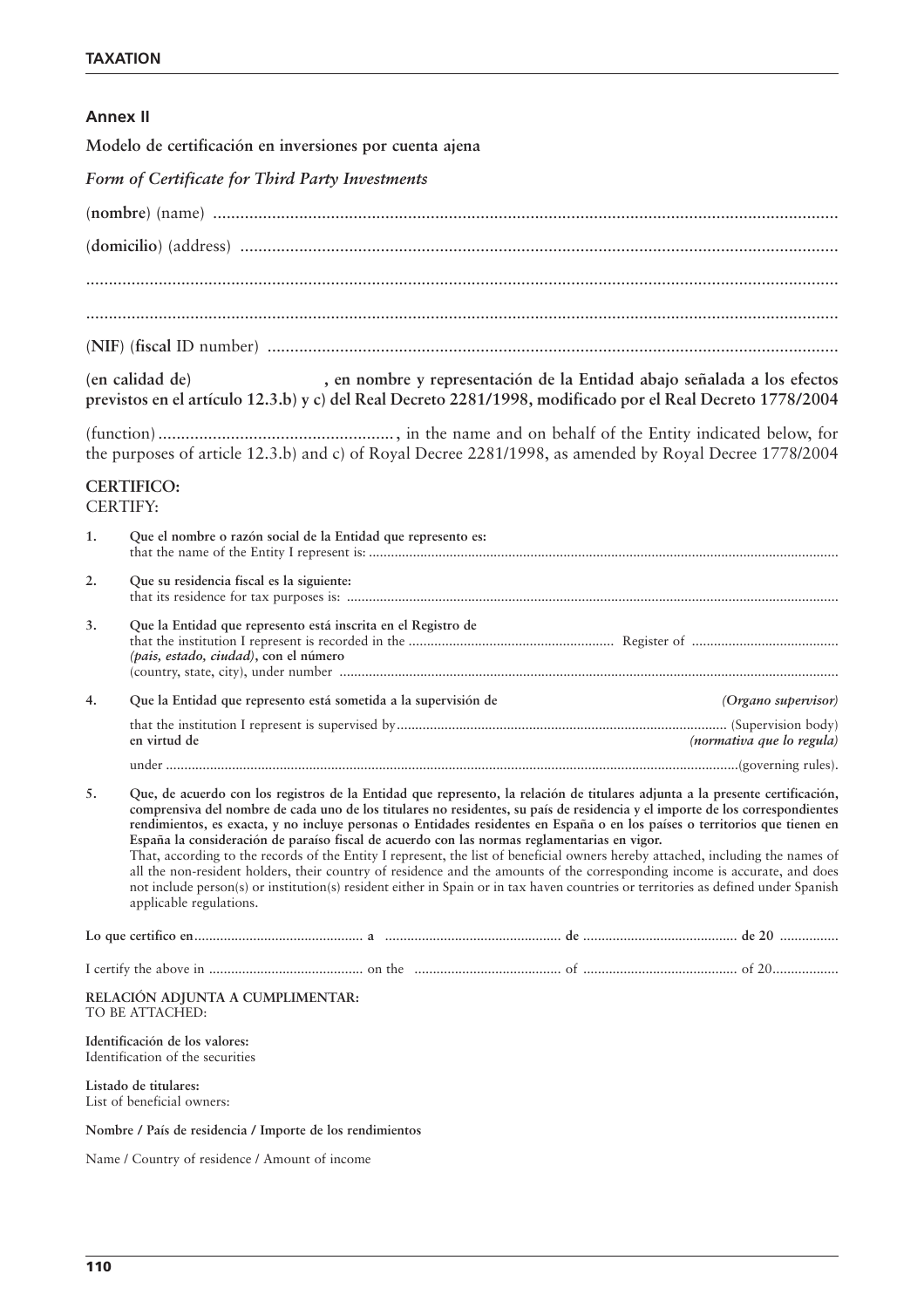#### **Annex III**

**Modelo de certificación para hacer efectiva la exclusión de retención a los sujetos pasivos del Impuesto sobre Sociedades y a los establecimientos permanentes sujetos pasivos del Impuesto sobre la Renta de No Residentes** 

*Certificate for application of the exemption on withholding to Spanish Corporate Income Tax payers and to permanent establishments of non-resident income tax taxpayers* 

(**nombre**) (name) .......................................................................................................................................... (**domicilio**) (address) .................................................................................................................................... ...................................................................................................................................................................... ...................................................................................................................................................................... (**NIF**) (**fiscal** ID number) .............................................................................................................................. **(en calidad de) , en nombre y representación de la Entidad abajo señalada a los efectos previstos en el artículo 59.s) del Real Decreto 1777/2004,** (function) ...................................................., in the name and on behalf of the Entity indicated below, for the purposes of article 59.s) of Royal Decree 1777/2004, **CERTIFICO:** CERTIFY: **1. Que el nombre o razón social de la Entidad que represento es:** that the name of the Entity I represent is: ................................................................................................................................ **2. Que su residencia fiscal es la siguiente:** that its residence for tax purposes is: ...................................................................................................................................... **3. Que la Entidad que represento está inscrita en el Registro de** that the institution I represent is recorded in the ........................................................ Register of ........................................ *(pais, estado, ciudad)***, con el número** (country, state, city), under number ........................................................................................................................................ 4**. Que la Entidad que represento está sometida a la supervisión de** *(Organo supervisor)* that the institution I represent is supervised by.......................................................................................... (Supervision body) **en virtud de** *(normativa que lo regula)* under ............................................................................................................................................................(governing rules). **5. Que, a través de la Entidad que represento, los titulares incluidos en la relacion adjunta, sujetos pasivos del Impuesto sobre Sociedades y establecimientos permanentes en España de sujetos pasivos del Impuesto sobre la Renta de no Residentes, son perceptores de los rendimientos indicados.** That, through the Entity I represent, the list of holders hereby attached, are Spanish Corporate Income Tax payers and permanent establishment in Spain of Non-Resident Income Tax taxpayers, and are recipients of the referred income. **6. Que la Entidad que represento conserva, a disposición del emisor, fotocopia de la tarjeta acreditativa del número de identificación fiscal de los titulares incluidos en la relación.** That the Entity I represent keeps, at the disposal of the Issuer, a photocopy of the card evidencing the Fiscal Identification Number of the holders included in the attached list. **Lo que certifico en**.............................................. **a** ................................................ **de** .......................................... **de 20** ................ I certify the above in .......................................... on the ........................................ of .......................................... of 20.................. **RELACION ADJUNTA** TO BE ATTACHED **Identificación de los valores:** Identification of the securities

**Razón social / Domicilio / Número de identificación fiscal / Número de valores / Rendimientos brutos / Retención al 18%** Name / Domicile / Fiscal Identification Number / Number of securities / Gross income / Amount withheld at 18%.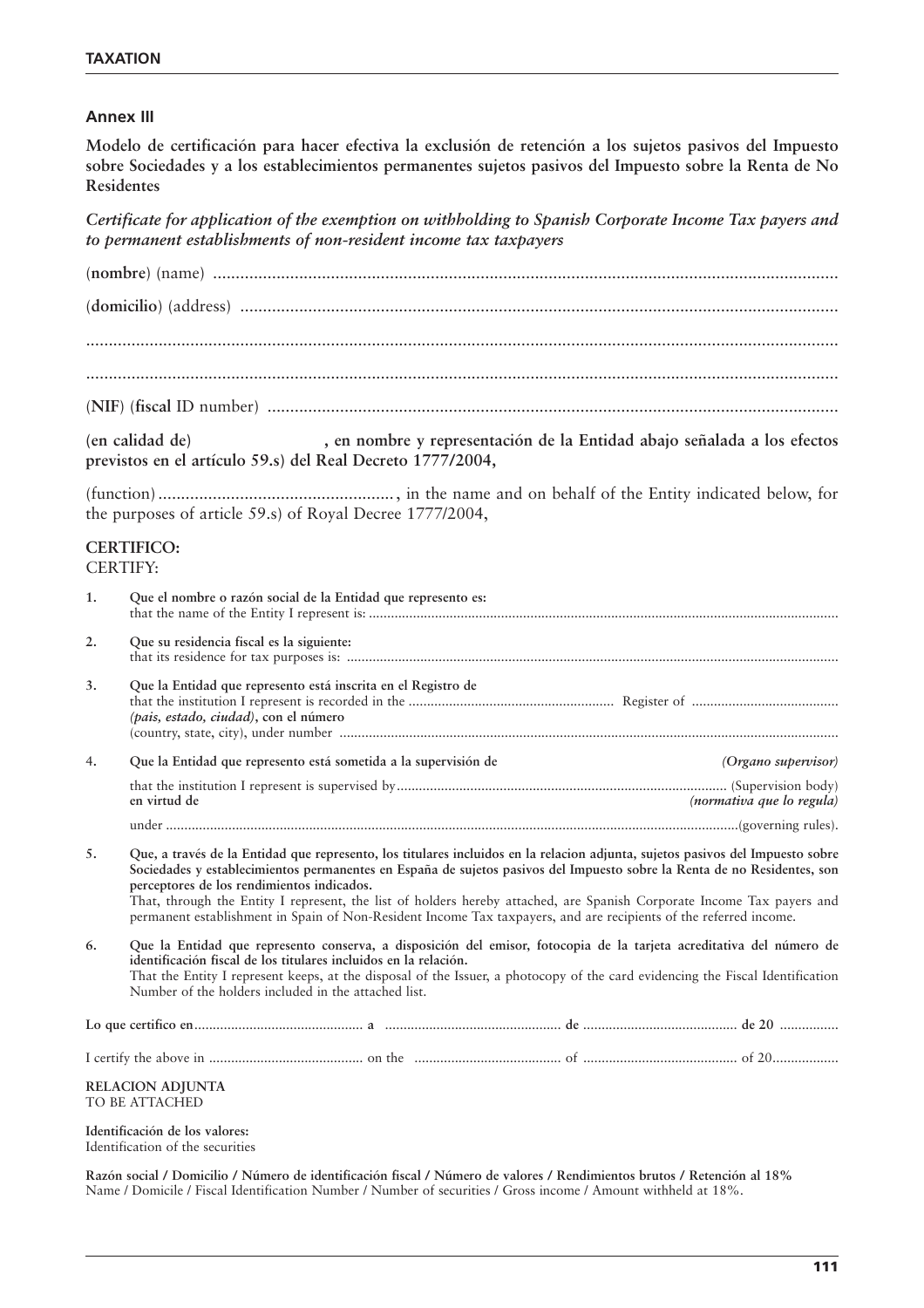#### **EU SAVINGS DIRECTIVE**

Under EC Council Directive 2003/48/EC on the taxation of savings income, Member States are required, from 1st July, 2005, to provide to the tax authorities of another Member State details of payments of interest (or similar income) paid by a person within its jurisdiction to an individual resident in that other Member State. However, for a transitional period, Belgium, Luxembourg and Austria are instead required (unless during that period they elect otherwise) to operate a withholding system in relation to such payments (the ending of such transitional period being dependent upon the conclusion of certain other agreements relating to information exchange with certain other countries). A number of non-EU countries and territories including Switzerland have agreed to adopt similar measures (a withholding system in the case of Switzerland) with effect from the same date.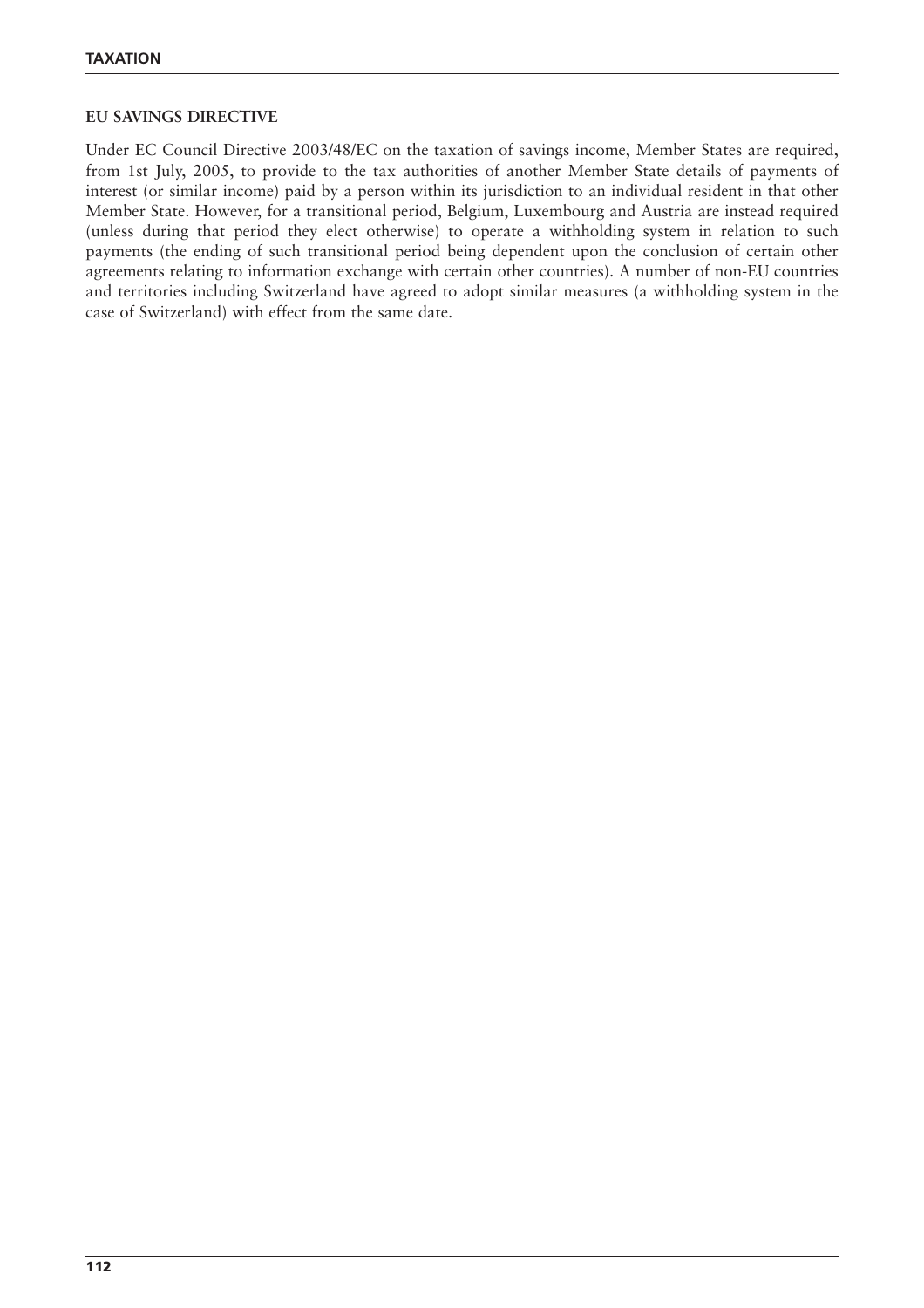### SUBSCRIPTION AND SALE AND TRANSFER AND SELLING RESTRICTIONS

The Dealers have, in an amended and restated programme agreement (the **Programme Agreement**) dated 13th June, 2006, agreed with each Issuer and the Guarantor a basis upon which they or any of them may from time to time agree to purchase Notes. Any such agreement will extend to those matters stated under "*Form of the Notes*" and "*Terms and Conditions of the Notes*". In the Programme Agreement, the Issuers (failing which, the Guarantor) have agreed to reimburse the Dealers for certain of their expenses in connection with the establishment and any future update of the Programme and the issue of Notes under the Programme and to indemnify the Dealers against certain liabilities incurred by them in connection therewith.

In order to facilitate the offering of any Tranche of the Notes, certain persons participating in the offering of the Tranche may engage in transactions that stabilise, maintain or otherwise affect the market price of the relevant Notes during and after the offering of the Tranche. Specifically such persons may over-allot or create a short position in the Notes for their own account by selling more Notes than have been sold to them by the relevant Issuer. Such persons may also elect to cover any such short position by purchasing Notes in the open market. In addition, such persons may stabilise or maintain the price of the Notes by bidding for or purchasing Notes in the open market and may impose penalty bids, under which selling concessions allowed to syndicate members or other broker-dealers participating in the offering of the Notes are reclaimed if Notes previously distributed in the offering are repurchased in connection with stabilisation transactions or otherwise. The effect of these transactions may be to stabilise or maintain the market price of the Notes at a level above that which might otherwise prevail for a limited period after the Issue Date. The imposition of a penalty bid may also affect the price of the Notes to the extent that it discourages resales thereof. No representation is made as to the magnitude or effect of any such stabilising or other transactions. Such transactions, if commenced, may be discontinued at any time and must be brought to an end after a limited period. Under UK laws and regulations stabilising activities may only be carried on by the Stabilising Manager named in the applicable Final Terms (or persons acting on its behalf) and may only continue for a limited period following the Issue Date (or, if the ending day would be earlier, 60 days after the date of allotment) of the relevant Tranche of Notes.

#### **Transfer Restrictions**

#### *As a result of the following restrictions, purchasers of Notes in the United States are advised to consult legal counsel prior to making any purchase, offer, sale, resale or other transfer of such Notes.*

Each purchaser of Registered Notes (other than a person purchasing an interest in a Registered Global Note with a view to holding it in the form of an interest in the same Global Note) or person wishing to transfer an interest from one Registered Global Note to another or from global to definitive form or vice versa, will be required to acknowledge, represent and agree as follows (terms used in this paragraph that are defined in Rule 144A or in Regulation S are used herein as defined therein):

- (a) that: (i) it is a QIB, purchasing (or holding) the Notes for its own account or for the account of one or more QIBs and it is aware that any sale to it is being made in reliance on Rule 144A, (ii) it is an Institutional Accredited Investor which has delivered an IAI Investment Letter or (iii) it is outside the United States and is not a U.S. person;
- (b) that the Notes are being offered and sold in a transaction not involving a public offering in the United States within the meaning of the Securities Act, and that the Notes have not been and will not be registered under the Securities Act or any other applicable U.S. State securities laws and may not be offered or sold within the United States or to, or for the account or benefit of, U.S. persons except as set forth below;
- (c) that, unless it holds an interest in a Regulation S Global Note and either is a person located outside the United States or is not a U.S. person, if in the future it decides to resell, pledge or otherwise transfer the Notes or any beneficial interests in the Notes, it will do so, prior to the date which is two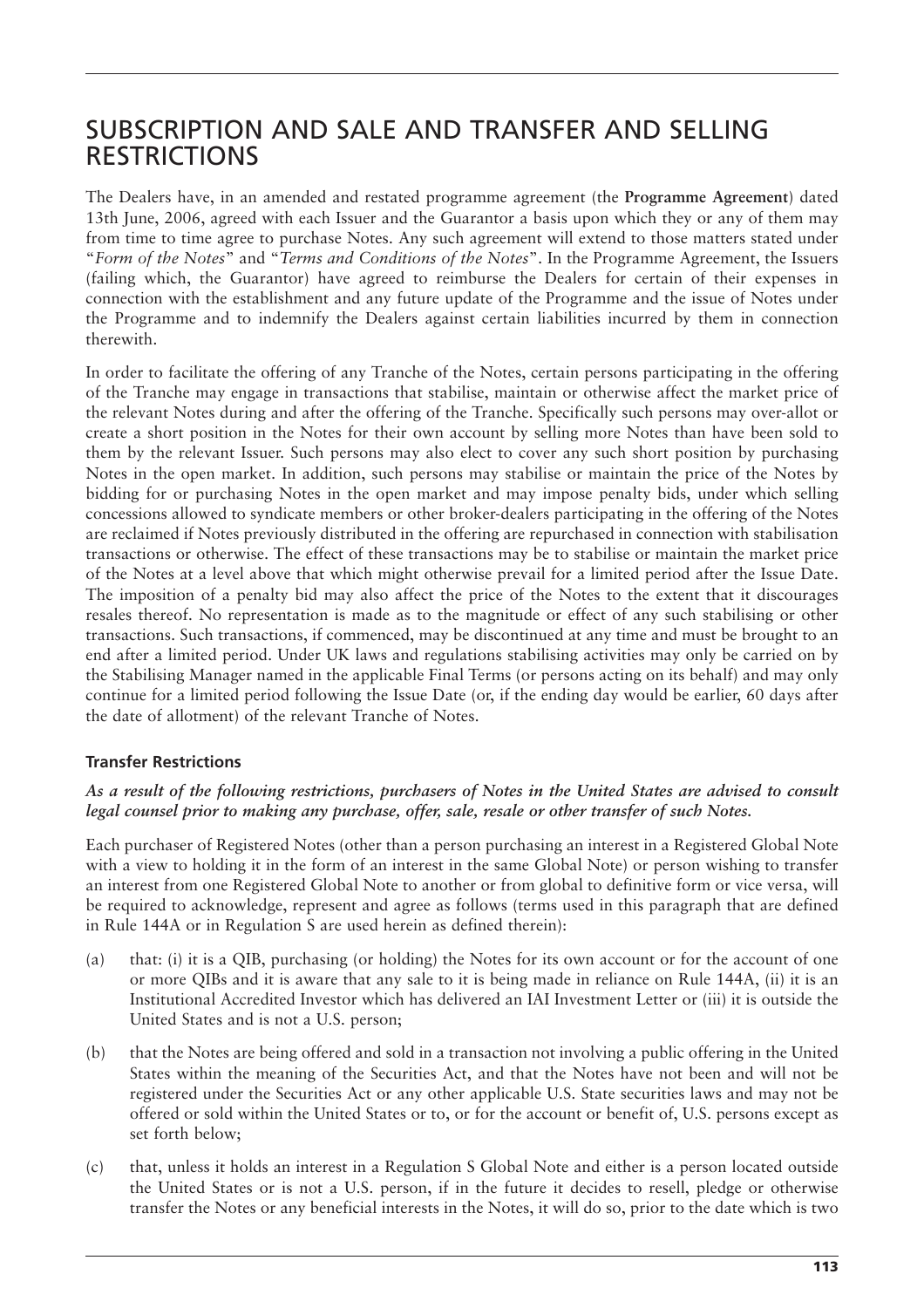years after the later of the last Issue Date for the Series and the last date on which the relevant Issuer or an affiliate of the relevant Issuer was the owner of such Notes, only (i) to the relevant Issuer or any affiliate thereof, (ii) inside the United States to a person whom the seller reasonably believes is a QIB purchasing for its own account or for the account of a QIB in a transaction meeting the requirements of Rule 144A, (iii) outside the United States in compliance with Rule 903 or Rule 904 under the Securities Act, (iv) pursuant to the exemption from registration provided by Rule 144 under the Securities Act (if available) or (v) pursuant to an effective registration statement under the Securities Act, in each case in accordance with all applicable U.S. State securities laws;

- (d) that it will, and will require each subsequent holder to, notify any purchaser of the Notes from it of the resale restrictions referred to in paragraph (c) above, if then applicable;
- (e) that Notes initially offered in the United States to QIBs will be represented by one or more Rule 144A Global Notes, that Notes offered to Institutional Accredited Investors will be in the form of Definitive IAI Registered Notes and that Notes offered outside the United States in reliance on Regulation S will be represented by one or more Regulation S Global Notes;
- (f) that the Notes, other than the Regulation S Global Notes, will bear a legend to the following effect unless otherwise agreed to by the Issuer:

"NEITHER THIS SECURITY NOR THE GUARANTEE HEREOF HAS BEEN OR WILL BE REGISTERED UNDER THE U.S. SECURITIES ACT OF 1933, AS AMENDED (THE **SECURITIES ACT**), OR ANY OTHER APPLICABLE U.S. STATE SECURITIES LAWS AND, ACCORDINGLY, THIS SECURITY MAY NOT BE OFFERED OR SOLD WITHIN THE UNITED STATES OR TO, OR FOR THE ACCOUNT OR BENEFIT OF, U.S. PERSONS EXCEPT AS SET FORTH IN THE FOLLOWING SENTENCE. BY ITS ACQUISITION HEREOF, THE HOLDER: (A) REPRESENTS THAT (1) IT IS A "QUALIFIED INSTITUTIONAL BUYER" (AS DEFINED IN RULE 144A UNDER THE SECURITIES ACT (RULE 144A)) PURCHASING THE SECURITIES FOR ITS OWN ACCOUNT OR FOR THE ACCOUNT OF ONE OR MORE QUALIFIED INSTITUTIONAL BUYERS OR (2) IT IS AN INSTITUTIONAL "ACCREDITED INVESTOR" (AS DEFINED IN RULE 501(A)(1), (2), (3) OR (7) UNDER THE SECURITIES ACT) (AN **INSTITUTIONAL ACCREDITED INVESTOR**); (B) AGREES THAT IT WILL NOT RESELL OR OTHERWISE TRANSFER THE SECURITIES EXCEPT IN ACCORDANCE WITH THE AGENCY AGREEMENT AND, PRIOR TO THE DATE WHICH IS TWO YEARS AFTER THE LATER OF THE LAST ISSUE DATE FOR THE SERIES AND THE LAST DATE ON WHICH THE ISSUER OR AN AFFILIATE OF THE ISSUER WAS THE OWNER OF SUCH SECURITIES OTHER THAN (1) TO THE ISSUER OR ANY AFFILIATE THEREOF, (2) INSIDE THE UNITED STATES TO A PERSON WHOM THE SELLER REASONABLY BELIEVES IS A QUALIFIED INSTITUTIONAL BUYER WITHIN THE MEANING OF RULE 144A PURCHASING FOR ITS OWN ACCOUNT OR FOR THE ACCOUNT OF ONE OR MORE QUALIFIED INSTITUTIONAL BUYERS IN A TRANSACTION MEETING THE REQUIREMENTS OF RULE 144A, (3) OUTSIDE THE UNITED STATES IN COMPLIANCE WITH RULE 903 OR RULE 904 UNDER THE SECURITIES ACT, (4) PURSUANT TO THE EXEMPTION FROM REGISTRATION PROVIDED BY RULE 144 UNDER THE SECURITIES ACT (IF AVAILABLE) OR (5) PURSUANT TO AN EFFECTIVE REGISTRATION STATEMENT UNDER THE SECURITIES ACT, IN EACH CASE IN ACCORDANCE WITH ALL APPLICABLE SECURITIES LAWS OF THE STATES OF THE UNITED STATES AND ANY OTHER JURISDICTION; AND (C) IT AGREES THAT IT WILL DELIVER TO EACH PERSON TO WHOM THIS SECURITY IS TRANSFERRED A NOTICE SUBSTANTIALLY TO THE EFFECT OF THIS LEGEND.

THIS SECURITY AND RELATED DOCUMENTATION (INCLUDING, WITHOUT LIMITATION, THE AGENCY AGREEMENT REFERRED TO HEREIN) MAY BE AMENDED OR SUPPLEMENTED FROM TIME TO TIME, WITHOUT THE CONSENT OF, BUT UPON NOTICE TO, THE HOLDERS OF SUCH SECURITIES SENT TO THEIR REGISTERED ADDRESSES, TO MODIFY THE RESTRICTIONS ON AND PROCEDURES FOR RESALES AND OTHER TRANSFERS OF THIS SECURITY TO REFLECT ANY CHANGE IN APPLICABLE LAW OR REGULATION (OR THE INTERPRETATION THEREOF) OR IN PRACTICES RELATING TO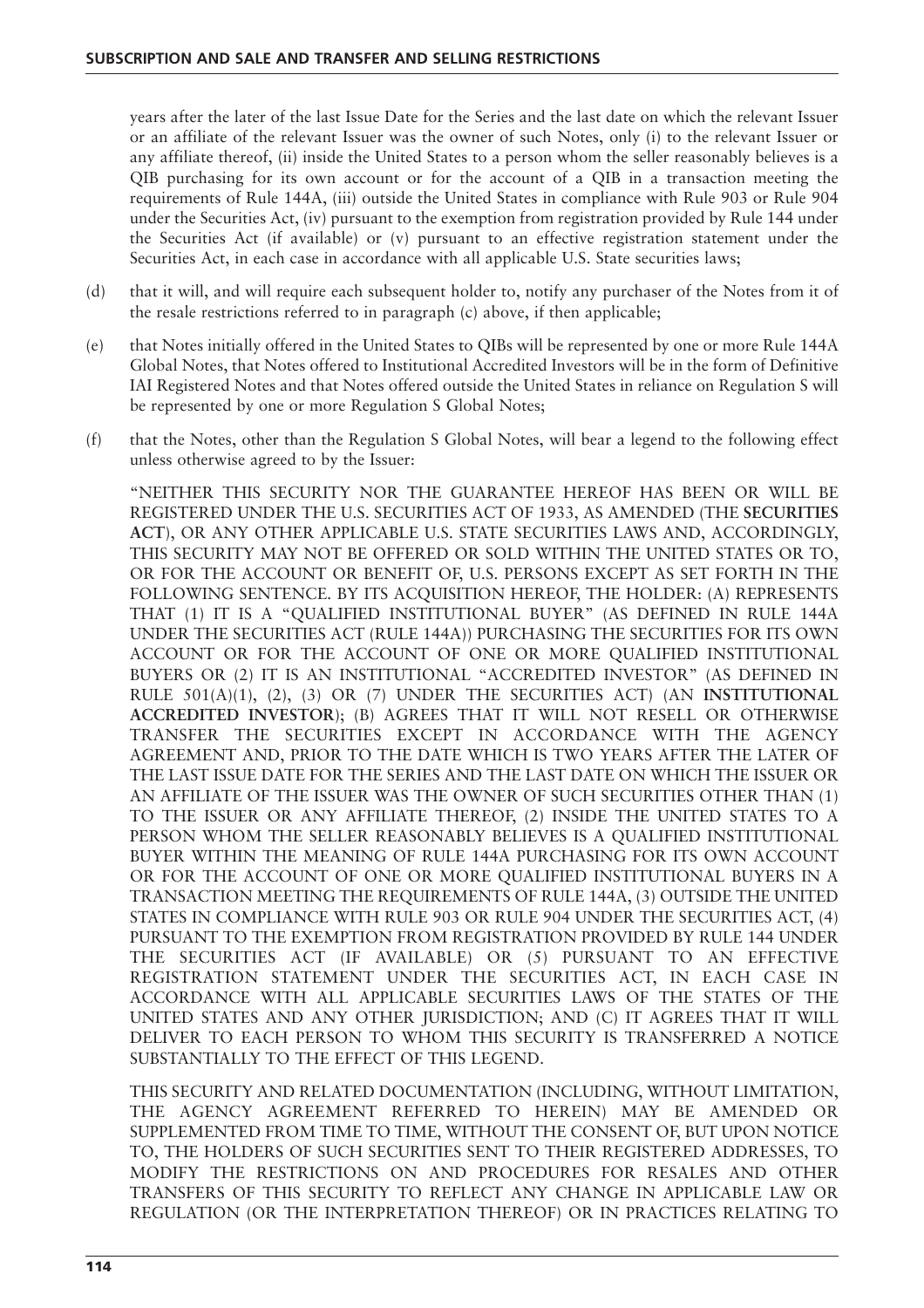RESALES OR OTHER TRANSFERS OF RESTRICTED SECURITIES GENERALLY. THE HOLDER OF THIS SECURITY SHALL BE DEEMED, BY ITS ACCEPTANCE OR PURCHASE HEREOF, TO HAVE AGREED TO ANY SUCH AMENDMENT OR SUPPLEMENT (EACH OF WHICH SHALL BE CONCLUSIVE AND BINDING ON THE HOLDER HEREOF AND ALL FUTURE HOLDERS OF THIS SECURITY AND ANY SECURITIES ISSUED IN EXCHANGE OR SUBSTITUTION THEREFOR, WHETHER OR NOT ANY NOTATION THEREOF IS MADE HEREON).";

(g) if it is outside the United States and is not a U.S. person, that if it should resell or otherwise transfer the Notes prior to the expiration of the distribution compliance period (defined as 40 days after the later of the commencement of the offering and the closing date with respect to the original issuance of the Notes), it will do so only (i) (A) outside the United States in compliance with Rule 903 or 904 under the Securities Act or (B) to a QIB in compliance with Rule 144A and (ii) in accordance with all applicable U.S. State securities laws; and it acknowledges that the Regulation S Global Notes will bear a legend to the following effect unless otherwise agreed to by the Issuer:

"NEITHER THIS SECURITY NOR THE GUARANTEE HEREOF HAS BEEN OR WILL BE REGISTERED UNDER THE U.S. SECURITIES ACT OF 1933, AS AMENDED (THE "**SECURITIES ACT**"), OR ANY OTHER APPLICABLE U.S. STATE SECURITIES LAWS AND, ACCORDINGLY, THIS SECURITY MAY NOT BE OFFERED OR SOLD WITHIN THE UNITED STATES OR TO, OR FOR THE ACCOUNT OR BENEFIT OF, U.S. PERSONS EXCEPT IN ACCORDANCE WITH THE AGENCY AGREEMENT AND PURSUANT TO AN EXEMPTION FROM REGISTRATION UNDER THE SECURITIES ACT OR PURSUANT TO AN EFFECTIVE REGISTRATION STATEMENT UNDER THE SECURITIES ACT. UNTIL THE EXPIRY OF THE PERIOD OF 40 DAYS AFTER THE COMPLETION OF THE DISTRIBUTION, AS DETERMINED AND CERTIFIED BY THE RELEVANT DEALER OR, IN THE CASE OF AN ISSUE OF NOTES ON A SYNDICATED BASIS, THE RELEVANT LEAD MANAGER, OF ALL THE NOTES OF THE TRANCHE OF WHICH THIS NOTE FORMS PART, SALES MAY NOT BE MADE IN THE UNITED STATES OR TO U.S. PERSONS UNLESS MADE (I) PURSUANT TO RULE 903 OR 904 OF REGULATION S UNDER THE SECURITIES ACT OR (II) TO QUALIFIED INSTITUTIONAL BUYERS AS DEFINED IN, AND IN TRANSACTIONS PURSUANT TO, RULE 144A UNDER THE SECURITIES ACT."; and

(h) that the relevant Issuer and others will rely upon the truth and accuracy of the foregoing acknowledgements, representations and agreements and agrees that if any of such acknowledgements, representations or agreements made by it are no longer accurate, it shall promptly notify the relevant Issuer; and if it is acquiring any Notes as a fiduciary or agent for one or more accounts it represents that it has sole investment discretion with respect to each such account and that it has full power to make the foregoing acknowledgements, representations and agreements on behalf of each such account.

Institutional Accredited Investors who purchase Registered Notes in definitive form offered and sold in the United States in reliance upon the exemption from registration provided by Regulation D of the Securities Act are required to execute and deliver to the Registrar an IAI Investment Letter. Upon execution and delivery of an IAI Investment Letter by an Institutional Accredited Investor, Notes will be issued in definitive registered form, see "*Form of the Notes*".

The IAI Investment Letter will state, among other things, the following:

- (a) that the Institutional Accredited Investor has received a copy of the Offering Circular and such other information as it deems necessary in order to make its investment decision;
- (b) that the Institutional Accredited Investor understands that any subsequent transfer of the Notes is subject to certain restrictions and conditions set forth in the Offering Circular and the Notes (including those set out above) and that it agrees to be bound by, and not to resell, pledge or otherwise transfer the Notes except in compliance with, such restrictions and conditions and the Securities Act;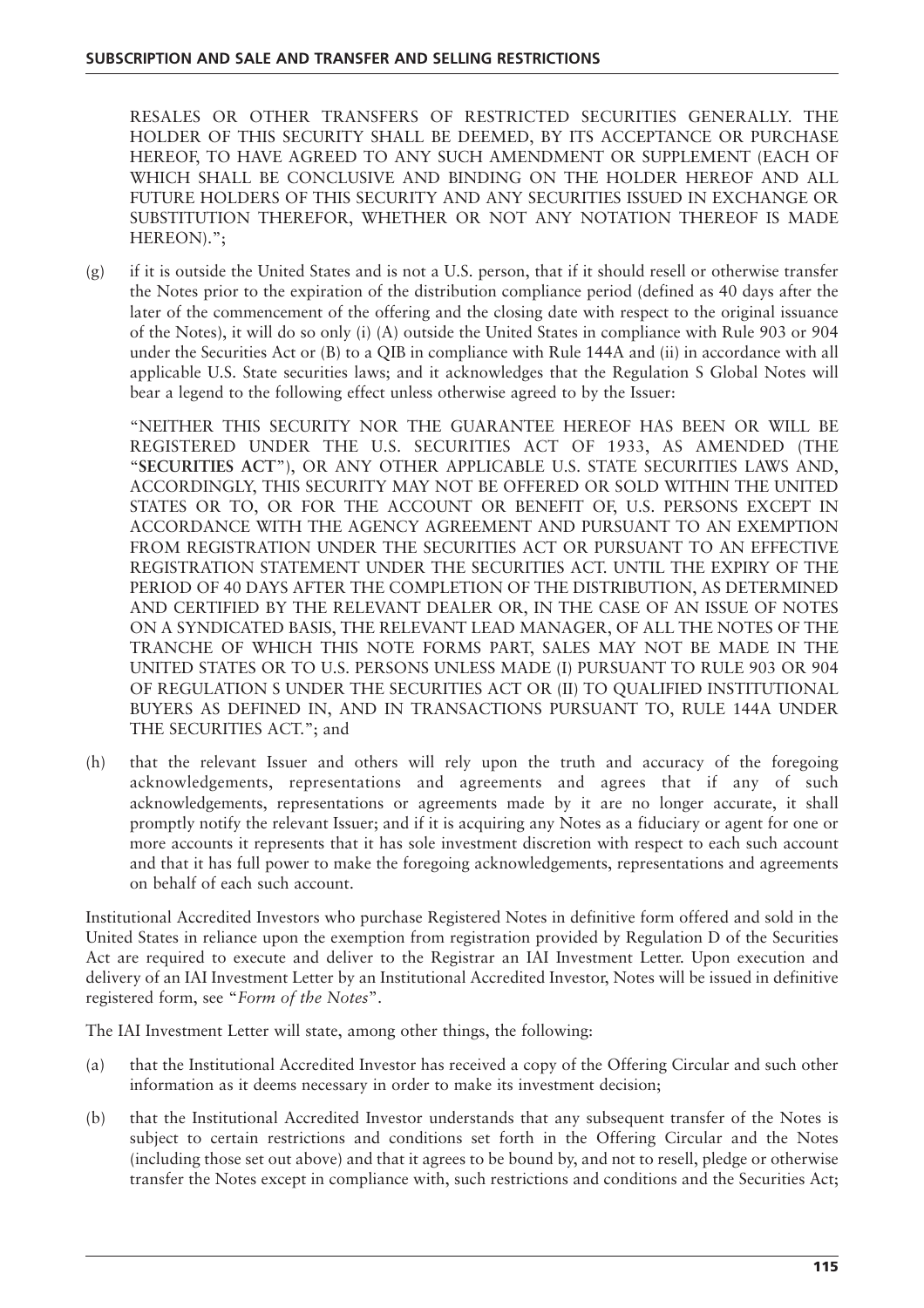- (c) that, in the normal course of its business, the Institutional Accredited Investor invests in or purchases securities similar to the Notes;
- (d) that the Institutional Accredited Investor is an Institutional Accredited Investor within the meaning of Rule  $501(a)(1)$ , (2), (3) or (7) of Regulation D under the Securities Act and has such knowledge and experience in financial and business matters as to be capable of evaluating the merits and risks of its investment in the Notes, and it and any accounts for which it is acting are each able to bear the economic risk of its or any such accounts' investment for an indefinite period of time;
- (e) that the Institutional Accredited Investor is acquiring the Notes purchased by it for its own account or for one or more accounts (each of which is an Institutional Accredited Investor) as to each of which it exercises sole investment discretion and not with a view to any distribution of the Notes, subject, nevertheless, to the understanding that the disposition of its property shall at all times be and remain within its control; and
- (f) that, in the event that the Institutional Accredited Investor purchases Notes, it will acquire Notes having a minimum purchase price of at least U.S.\$500,000 (or the approximate equivalent in another Specified Currency).

No sale of Legended Notes in the United States to any one purchaser will be for less than U.S.\$100,000 (or its foreign currency equivalent) principal amount or, in the case of sales to Institutional Accredited Investors, U.S.\$500,000 (or its foreign currency equivalent) principal amount and no Legended Note will be issued in connection with such a sale in a smaller principal amount. If the purchaser is a non-bank fiduciary acting on behalf of others, each person for whom it is acting must purchase at least U.S.\$100,000 (or its foreign currency equivalent) or, in the case of sales to Institutional Accredited Investors, U.S.\$500,000 (or its foreign currency equivalent) principal amount of Registered Notes.

#### **Selling Restrictions**

#### *United States*

Neither the Notes nor the Guarantee have been or will be registered under the Securities Act and the Notes may not be offered or sold within the United States or to, or for the account or benefit of, U.S. persons except in certain transactions exempt from the registration requirements of the Securities Act. Terms used in this paragraph have the meanings given to them by Regulation S.

The Notes in bearer form are subject to U.S. tax law requirements and may not be offered, sold or delivered within the United States or its possessions or to a United States person, except in certain transactions permitted by U.S. tax regulations. Terms used in this paragraph have the meanings given to them by the U.S. Internal Revenue Code of 1986 and regulations thereunder.

Each Dealer has represented and agreed, and each further Dealer appointed under the Programme will be required to represent and agree, that, in connection with any Notes which are offered or sold outside the United States in reliance on an exemption from the registration requirements of the Securities Act provided under Regulation S (**Regulation S Notes**), it will not offer, sell or deliver such Regulation S Notes (a) as part of their distribution at any time or (b) otherwise until 40 days after the completion of the distribution, as determined and certified by the relevant Dealer or, in the case of an issue of Notes on a syndicated basis, the relevant lead manager, of all Notes of the Tranche of which such Regulation S Notes are a part, within the United States or to, or for the account or benefit of, U.S. persons. Each Dealer has further agreed, and each further Dealer appointed under the Programme will be required to agree, that it will send to each dealer to which it sells any Regulation S Notes during the distribution compliance period a confirmation or other notice setting forth the restrictions on offers and sales of the Regulation S Notes within the United States or to, or for the account or benefit of, U.S. persons.

Until 40 days after the commencement of the offering of any Series of Notes, an offer or sale of such Notes within the United States by any dealer (whether or not participating in the offering) may violate the registration requirements of the Securities Act if such offer or sale is made otherwise than in accordance with an available exemption from registration under the Securities Act.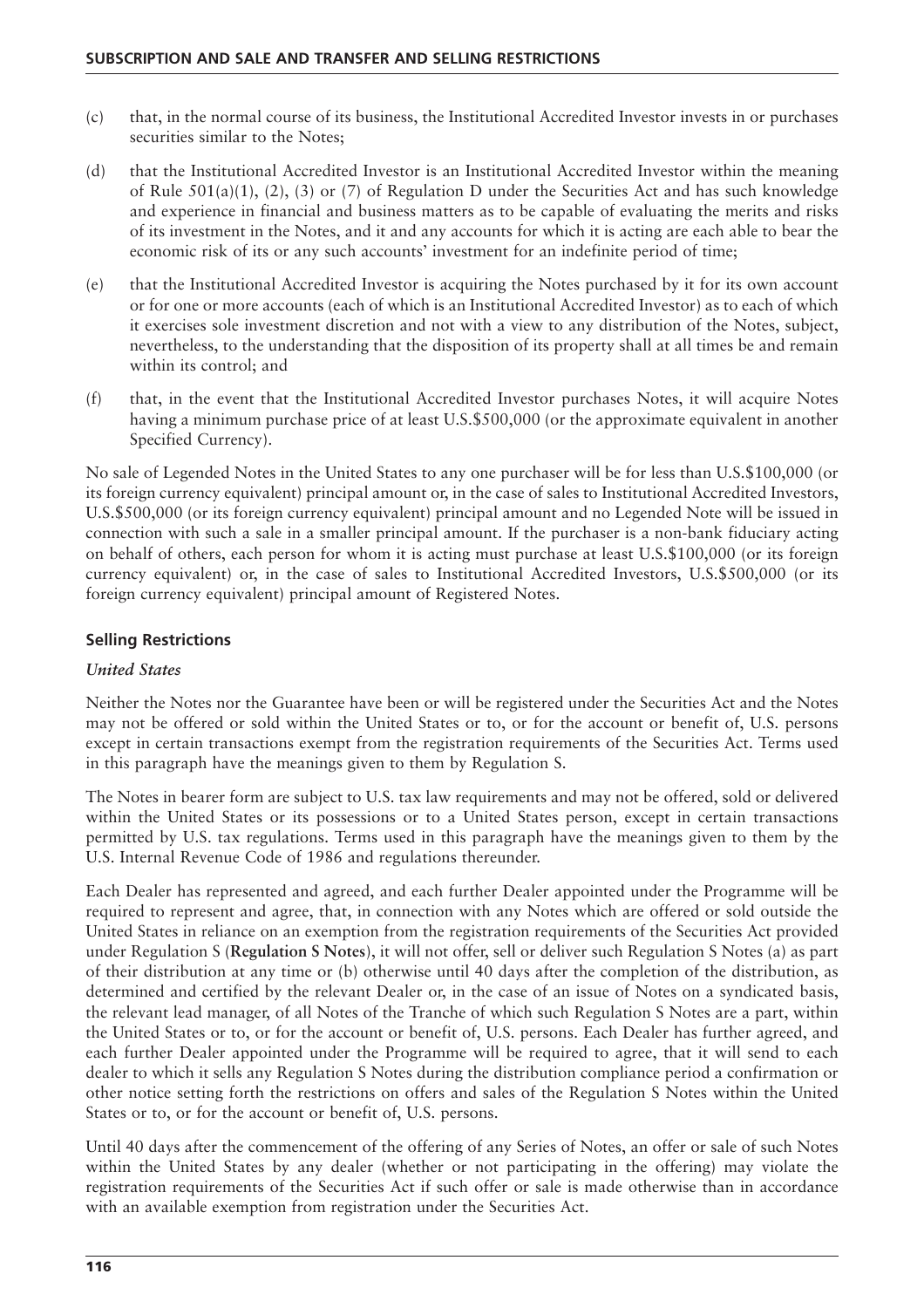Dealers may arrange for the resale of Notes to QIBs pursuant to Rule 144A and each such purchaser of Notes is hereby notified that the Dealers may be relying on the exemption from the registration requirements of the Securities Act provided by Rule 144A. The minimum aggregate principal amount of Notes which may be purchased by a QIB pursuant to Rule 144A is U.S.\$100,000 (or the approximate equivalent thereof in any other currency). To the extent that an Issuer is not subject to or does not comply with the reporting requirements of Section 13 or 15(d) of the Exchange Act or the information furnishing requirements of Rule 12g3-2(b) thereunder, the relevant Issuer has agreed to furnish to holders of Notes and to prospective purchasers designated by such holders, upon request, such information as may be required by Rule  $144A(d)(4)$ .

Each issuance of Index Linked Notes or Dual Currency Notes shall be subject to such additional U.S. selling restrictions as the relevant Issuer and the relevant Dealer may agree as a term of the issuance and purchase of such Notes, which additional selling restrictions shall be set out in the applicable Final Terms.

#### *European Economic Area*

In relation to each Member State of the European Economic Area which has implemented the Prospectus Directive (each, a **Relevant Member State**), each Dealer has represented and agreed, and each further Dealer appointed under the Programme will be required to represent and agree, that with effect from and including the date on which the Prospectus Directive is implemented in that Relevant Member State (the **Relevant Implementation Date**) it has not made and will not make an offer of Notes to the public in that Relevant Member State except that it may, with effect from and including the **Relevant Implementation Date**, make an offer of Notes to the public in that Relevant Member State:

- (a) in (or in Germany, where the offer starts within) the period beginning on the date of publication of a prospectus in relation to those Notes which has been approved by the competent authority in that Relevant Member State or, where appropriate, approved in another Relevant Member State and notified to the competent authority in that Relevant Member State, all in accordance with the Prospectus Directive and ending on the date which is 12 months after the date of such publication;
- (b) at any time to legal entities which are authorised or regulated to operate in the financial markets or, if not so authorised or regulated, whose corporate purpose is solely to invest in securities;
- (c) at any time to any legal entity which has two or more of (1) an average of at least 250 employees during the last financial year; (2) a total balance sheet of more than  $\epsilon$ 43,000,000 and (3) an annual net turnover of more than €50,000,000, as shown in its last annual or consolidated accounts; or
- (d) at any time in any other circumstances which do not require the publication by the Issuers of a prospectus pursuant to Article 3 of the Prospectus Directive.

For the purposes of this provision, the expression an **offer of Notes to the public** in relation to any Notes in any Relevant Member State means the communication in any form and by any means of sufficient information on the terms of the offer and the Notes to be offered so as to enable an investor to decide to purchase or subscribe the Notes, as the same may be varied in that Member State by any measure implementing the **Prospectus Directive** in that Member State and the expression Prospectus Directive means Directive 2003/71/EC and includes any relevant implementing measure in each Relevant Member State.

#### *United Kingdom*

Each Dealer has represented and agreed and each further Dealer appointed under the Programme will be required to represent and agree that:

(a) in relation to any Notes having a maturity of less than one year, (i) it is a person whose ordinary activities involve it in acquiring, holding, managing or disposing of investments (as principal or agent) for the purposes of its business and (ii) it has not offered or sold and will not offer or sell any Notes other than to persons whose ordinary activities involve them in acquiring, holding, managing or disposing of investments (as principal or as agent) for the purposes of their businesses or who it is reasonable to expect will acquire, hold, manage or dispose of investments (as principal or agent) for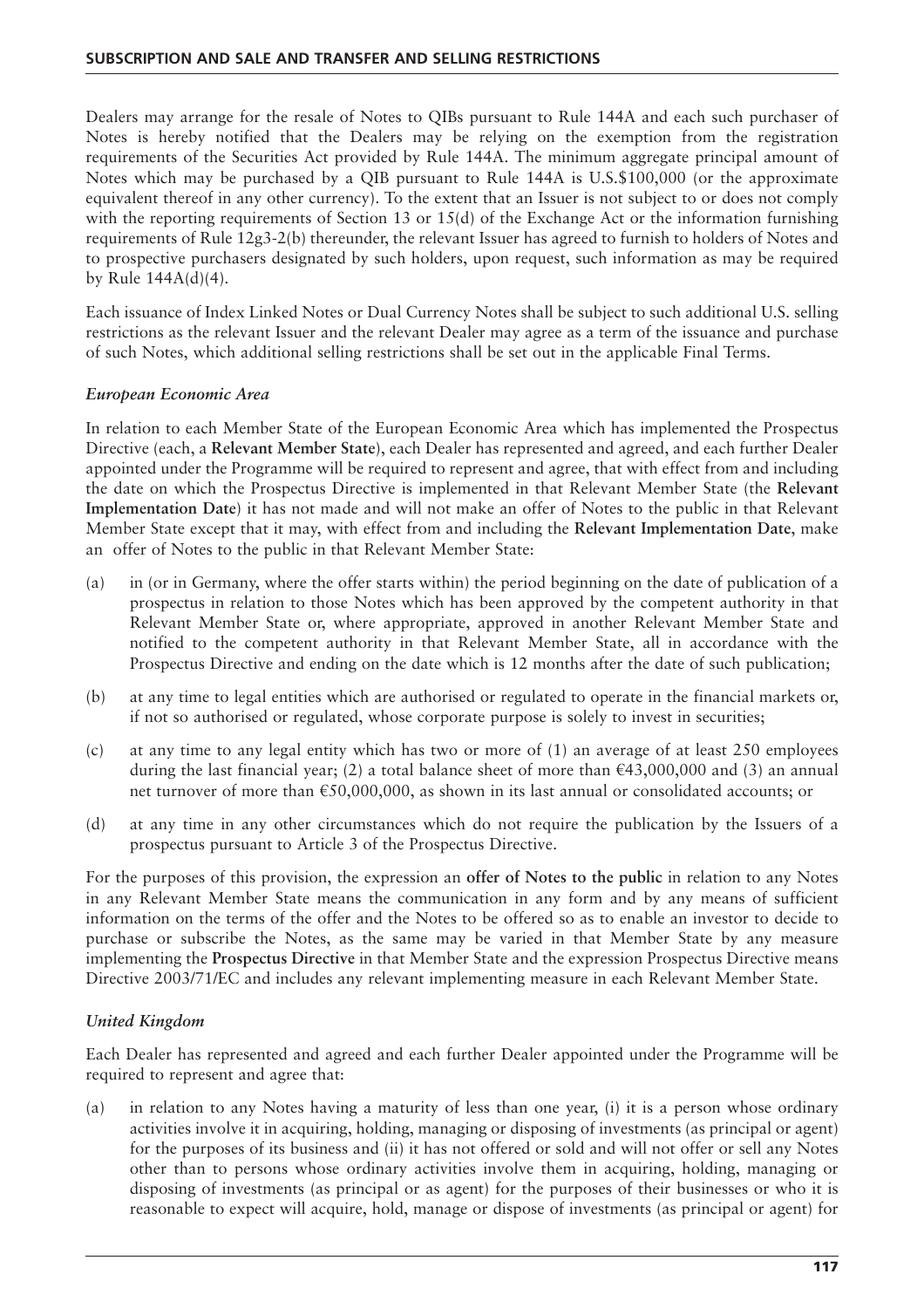the purposes of their businesses where the issue of the Notes would otherwise constitute a contravention of Section 19 of the FSMA by the relevant Issuer;

- (b) it has only communicated or caused to be communicated and will only communicate or cause to be communicated an invitation or invitation or inducement to engage in investment activity (within the meaning of Section 21 of the FSMA) received by it in connection with the issue of any Notes in circumstances in which Section 21(1) of the FSMA does not or, in the case of the Guarantor, would not if it was not an authorised person, apply to the relevant Issuer or the Guarantor; and
- (c) it has complied and will comply with all applicable provisions of the FSMA with respect to anything done by it in relation to any Notes in, from or otherwise involving the United Kingdom.

#### *Japan*

The Notes have not been and will not be registered under the Securities and Exchange Law of Japan (the **Securities and Exchange Law**) and each Dealer has agreed and each further Dealer appointed under the Programme will be required to agree that it will not offer or sell any Notes, directly or indirectly, in Japan or to, or for the benefit of, any resident of Japan (which term as used herein means any person resident in Japan, including any corporation or other entity organised under the laws of Japan), or to others for reoffering or resale, directly or indirectly, in Japan or to a resident of Japan except pursuant to an exemption from the registration requirements of, and otherwise in compliance with, the Securities and Exchange Law and any other applicable laws, regulations and ministerial guidelines of Japan.

#### *Spain*

Each Dealer has acknowledged and each other Dealer appointed under the Programme will be required to acknowledge that the Notes must not be offered, distributed or sold in Spain in the primary market. No publicity of any kind shall be made in Spain.

#### *Republic of Italy*

The offering of the Notes has not been registered pursuant to Italian securities legislation and, accordingly, no Notes may be offered, sold or delivered, nor may copies of the Offering Circular or of any other document relating to the Notes be distributed in the Republic of Italy, except:

- (i) to professional investors (*operatori qualificati*) (the **Professional Investors**), as defined in Article 31, second paragraph, of CONSOB (the Italian Securities Exchange Commission) Regulation No. 11522 of 1st July 1998, as amended (**Regulation No. 11522**); or
- (ii) in circumstances which are exempted from the rules on solicitation of investments pursuant to Article 100 of Legislative Decree No. 58 of 24th February 1998, as amended (the **Financial Services Act**) and Article 33, first paragraph, of CONSOB Regulation No. 11971 of 14th May 1999, as amended.

Any offer, sale or delivery of the Notes or distribution of copies of the Offering Circular or any other document relating to the Notes in the Republic of Italy under (i) or (ii) above must be:

- (a) made by an investment firm, bank or financial intermediary permitted to conduct such activities in the Republic of Italy in accordance with the Financial Services Act, Regulation No. 11522 and Legislative Decree No. 385 of 1st September, 1993, as amended (the **Banking Act**); and
- (b) in compliance with Article 129 of the Banking Act and the implementing guidelines of the Bank of Italy, as amended from time to time, pursuant to which the Bank of Italy may request information on the issue or the offer of the securities in the Republic of Italy; and
- (c) in compliance with any other applicable laws and regulations or requirement imposed by CONSOB.

*Please note that Article 100 bis of the Financial Services Act provides that, in the case of offerings of the Notes addressed (in the Republic of Italy) to Professional Investors only (as described under (i) above), in connection with any subsequent distribution (including distributions at the express request of the purchaser)*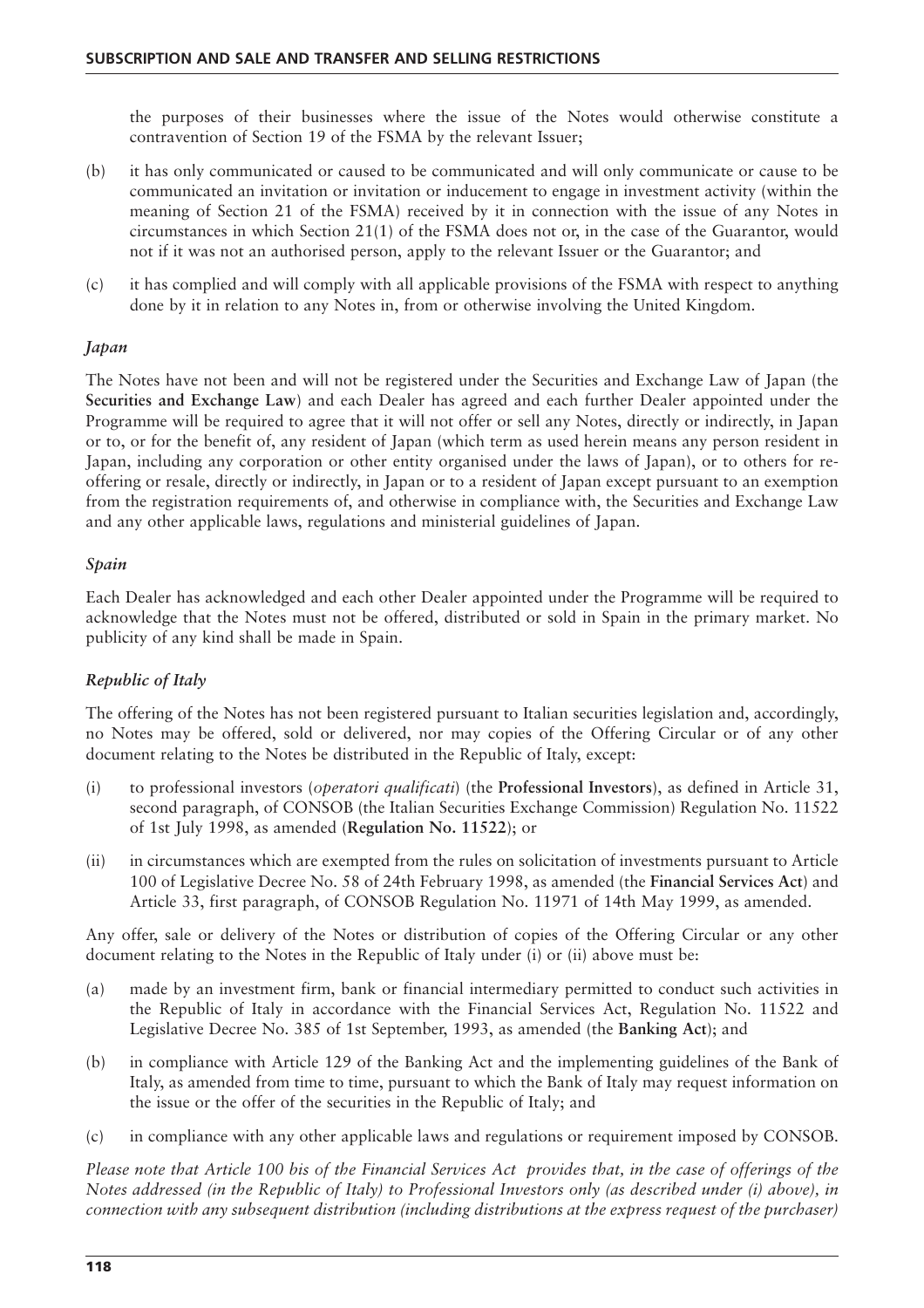*in the Republic of Italy of the Notes within one year from the issue date, any intermediary distributing the Notes in the Republic of Italy may be responsible for the solvency of the issuer of such Notes vis-à-vis purchasers who are not Professional Investors for the period of 12 months from issue date of the Notes unless an offering prospectus or an information document (documento informativo), drafted in accordance with the requirements set forth by CONSOB, has been provided prior to any such transfer of Notes.*

#### *France*

Each of the Dealers has represented and agreed and each further Dealer appointed under the Programme will be required to represent and agree that it has not offered or sold and will not offer or sell, directly or indirectly, Notes to the public in France, and it has not distributed or caused to be distributed and will not distribute or cause to be distributed to the public in France, the Offering Circular, the relevant Final Terms or any other offering material relating to the Notes and such offers, sales and distributions have been and shall only be made in France to (a) providers of investment services relating to portfolio management for the account of third parties, and/or (b) qualified investors (*investisseurs qualifiés*), other than individuals as defined in, and in accordance with, Articles L.411-1, L.411-2 and D.411-1 of the *Code monétaire et financier*. This Offering Circular, prepared in connection with the Notes, has not been submitted to the clearance procedures of the *Autorité des marches financiers*.

#### **General**

Each Dealer has agreed and each further Dealer appointed under the Programme will be required to agree that it will (to the best of its knowledge and belief) comply with all applicable securities laws and regulations in force in any jurisdiction in which it purchases, offers, sells or delivers Notes or possesses or distributes this Offering Circular and will obtain any consent, approval or permission required by it for the purchase, offer, sale or delivery by it of Notes under the laws and regulations in force in any jurisdiction to which it is subject or in which it makes such purchases, offers, sales or deliveries and neither the Issuers, the Guarantor nor any of the other Dealers shall have any responsibility therefor.

None of the Issuers, the Guarantor and the Dealers represents that Notes may at any time lawfully be sold in compliance with any applicable registration or other requirements in any jurisdiction, or pursuant to any exemption available thereunder, or assumes any responsibility for facilitating such sale.

With regard to each Tranche, the relevant Dealer will be required to comply with such other restrictions as the relevant Issuer and the relevant Dealer shall agree and as shall be set out in the applicable Final Terms.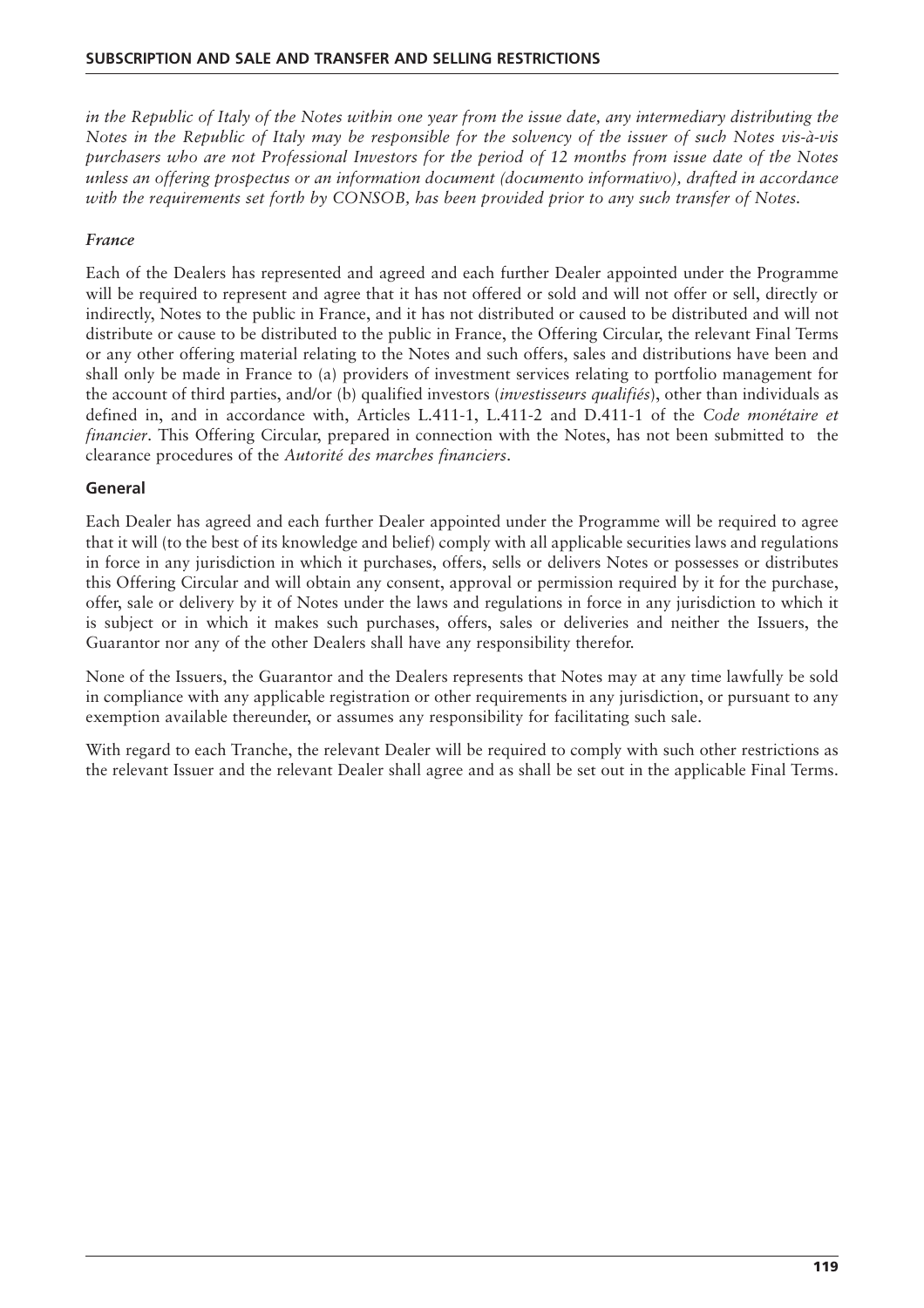## GENERAL INFORMATION

#### **Authorisation**

The establishment of the Programme on 18th January, 2005, the update of the Programme on 18th July, 2005 11 June, 2007, and the issue of Notes have been duly authorised by a resolution of the shareholders' meeting and of the Board of Directors of BSF dated 21st December, 2004 and a resolution of the shareholders' meeting and of the Board of Directors of BSC dated 21st December, 2004. The increase in the aggregate nominal amount of the Notes that may be issued from time to time under the Programme has been duly authorised by a resolution of the shareholders' meeting and of the Board of Directors of BSF dated 5th June, 2006 and a resolution of the shareholders' meeting and of the Board of Directors of BSC dated 5th June, 2006. The accession to the Programme of BUS as an issuer and the update of the Programme have been duly authorised by a resolution of the shareholders' meeting and of the Board of Directors of BUS dated 5th June, 2006. The giving of the Guarantees has been duly authorised by a resolution of the Board of Directors of the Guarantor dated 1st June, 2007.

Issues of Notes under the Programme are required to comply with certain formalities contained in the Spanish Companies Act of 1989, as amended, including registration of the issue in the Registro Mercantil, the appointment of a Representative and the constitution of a Syndicate.

Details of each issue under the Programme must also be published in the Corporate Registry Gazzette (*Boletin Oficial del Registro Mercantil*) (the **BORME**), and be evidenced in a public deed of issue (*Escritura de Emisión*).

#### **Listing of Notes**

The admission of Notes to the Official List will be expressed as a percentage of their nominal amount (excluding accrued interest). It is expected that each Tranche of Notes which is to be admitted to the Official List and to trading on the London Stock Exchange's Gilt-Edged and Fixed Interest Market will be admitted separately as and when issued, subject only to the issue of a Global Note or Notes initially representing the Notes of such Tranche. Application has been made to the UK Listing Authority for Notes issued under the Programme to be admitted to the Official List and to the London Stock Exchange for such Notes to be admitted to trading on the London Stock Exchange's Gilt-Edged and Fixed Interest Market. The renewed listing of the Programme in respect of the Notes is expected to be granted on or around 11th June, 2007.

#### **Documents Available**

For the period of 12 months following the date of this Offering Circular, copies of the following documents will, when published, be available from the registered office of the relevant Issuer or the Guarantor and from the specified office of the Paying Agent for the time being in London:

- (a) the bylaws (with an English translation thereof) of each Issuer and the bylaws (with an English translation thereof) of the Guarantor;
- (b) the audited financial statements of each of BSF and BSC in respect of the financial years ended 31st December, 2005 and 2006, the audited financial statements of BUS in respect of the financial period ended 31st December, 2006 and the consolidated and non-consolidated financial statements of the Guarantor in respect of the financial years ended 31st December, 2005 and 2006 (with an English translation thereof), in each case together with the audit reports prepared in connection therewith;
- (c) the most recently published audited annual financial statements of the Issuers (if any) and the Guarantor and the most recently published unaudited interim financial statements (if any) of the Issuers and the Guarantor (in each case with an English translation thereof), in each case together with any audit or review reports prepared in connection therewith. The Issuers do not prepare unaudited interim accounts. The Guarantor currently prepares unaudited consolidated interim accounts on a quarterly basis;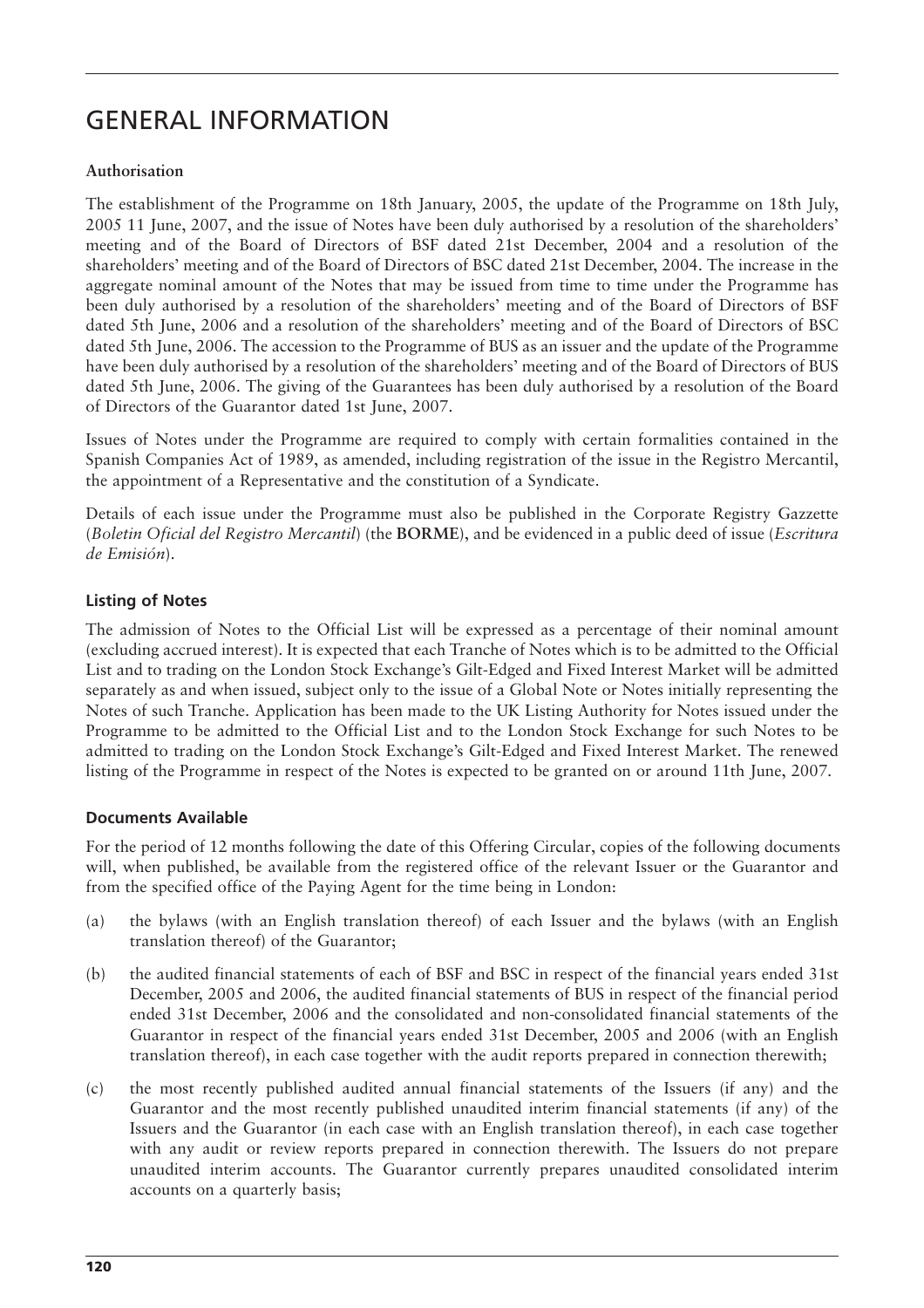- (d) the Programme Agreement, the Agency Agreement, the Guarantees, the Deeds of Covenant, the Deed Poll and the forms of the Global Notes, the Notes in definitive form, the Receipts, the Coupons and the Talons;
- (e) a copy of this Offering Circular;
- (f) any future offering circulars, prospectuses, information memoranda and supplements including Final Terms (save that a Final Terms relating to a Note which is neither admitted to trading on a regulated market in the European Economic Area nor offered in the European Economic Area in circumstances where a prospectus is required to be published under the Prospectus Directive will only be available for inspection by a holder of such Note and such holder must produce evidence satisfactory to the Paying Agent as to its holding of Notes and identity) to this Offering Circular and any other documents incorporated herein or therein by reference; and
- (g) in the case of each issue of Notes admitted to trading on the Gilt-Edge and Fixed Interest Market and subscribed pursuant to a subscription agreement, the subscription agreement (or equivalent document).

#### **Clearing Systems**

The Notes have been accepted for clearance through Euroclear and Clearstream, Luxembourg (which are entities in charge of keeping the records). The appropriate Common Code and ISIN for each Tranche of Notes allocated by Euroclear and Clearstream, Luxembourg will be specified in the applicable Final Terms. In addition, the relevant Issuer may make an application for any Notes in registered form to be accepted for trading in book-entry form by DTC. The CUSIP and/or CINS numbers for each Tranche of Registered Notes, together with the relevant ISIN and common code, will be specified in the applicable Final Terms. If the Notes are to clear through an additional or alternative clearing system the appropriate information will be specified in the applicable Final Terms.

The address of Euroclear is 1 Boulevard du Roi Albert II, B-1210 Brussels, the address of Clearstream, Luxembourg is 42 Avenue JF Kennedy, L-1855, Luxembourg and the address of DTC is 55 Water Street, New York, New York 10041.

#### **Conditions for determining price**

The price and amount of Notes to be issued under the Programme will be determined by the relevant Issuer and the relevant Dealer at the time of issue in accordance with prevailing market conditions.

#### **Significant or Material Change**

There has been no significant change in the financial or trading position and no material adverse change in the prospects of the Issuers since 31st December, 2006.

There has been no significant change in the financial or trading position of the Group since 31st March, 2007 and there has been no material adverse change in the financial position or prospects of the Group since 31st December, 2006.

#### **Litigation**

Neither of the Issuers, the Guarantor nor the Group is or has been involved in any governmental, legal or arbitration proceedings (including any such proceedings which are pending or threatened of which the Issuers or the Guarantor are aware) in the 12 months preceding the date of this document which may have or have in such period had a significant effect on the financial position or profitability of the Issuer or the Group.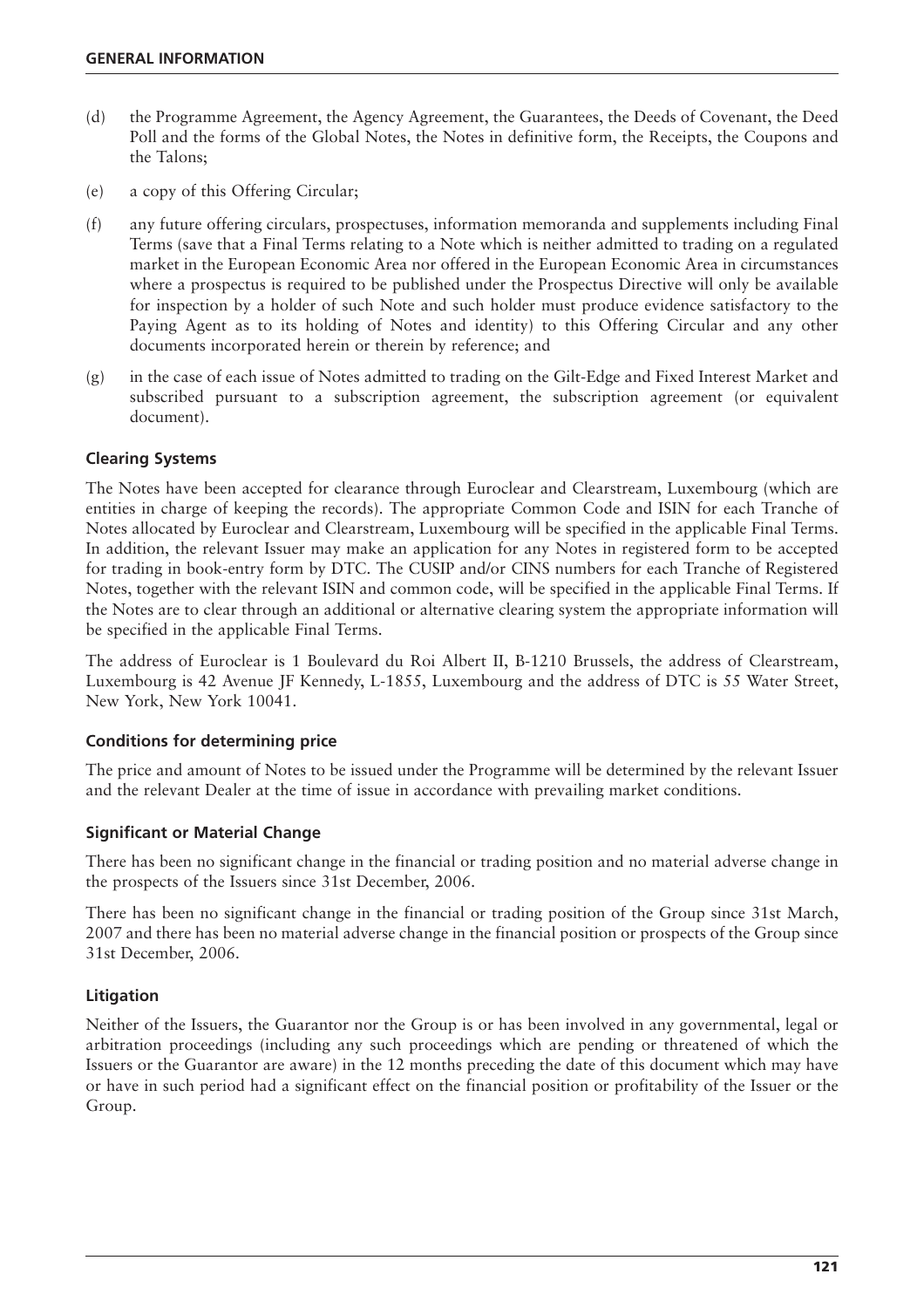#### **Auditors**

The auditors of the BSF and BSC are Deloitte, S.L., registered as auditors on the *Registro Oficial de Auditores de cuentas* who have audited the Issuers' accounts which have been prepared in accordance with generally accepted accounting principles and practices in Spain for the financial year ended 31st December, 2005 and 31st December, 2006.

The auditors of BUS are Deloitte, S.L., registered as auditors on the *Registro Oficial de Auditores de cuentas* who have audited BUS's accounts which have been prepared in accordance with generally accepted accounting principles and practices in Spain for the period from BUS's incorporation to 31st December, 2006.

The auditors of the Guarantor are Deloitte, S.L. (registered as auditors on the *Registro Oficial de Auditores de Cuentas*), who have audited the Guarantor's accounts, for each of the two financial years ended 31st December, 2005 and 31st December, 2006 which have been prepared in accordance with EU-IFRS.

#### **Post-issuance information**

The Issuers do not intend to provide any post-issuance information in relation to any issues of Notes.

#### **Dealers transacting with the Issuers and the Guarantor**

Certain of the Dealers and their affiliates have engaged, and may in the future engage, in investment banking and/or commercial banking transactions with, and may perform services to the Issuers, the Guarantor and their affiliates in the ordinary course of business.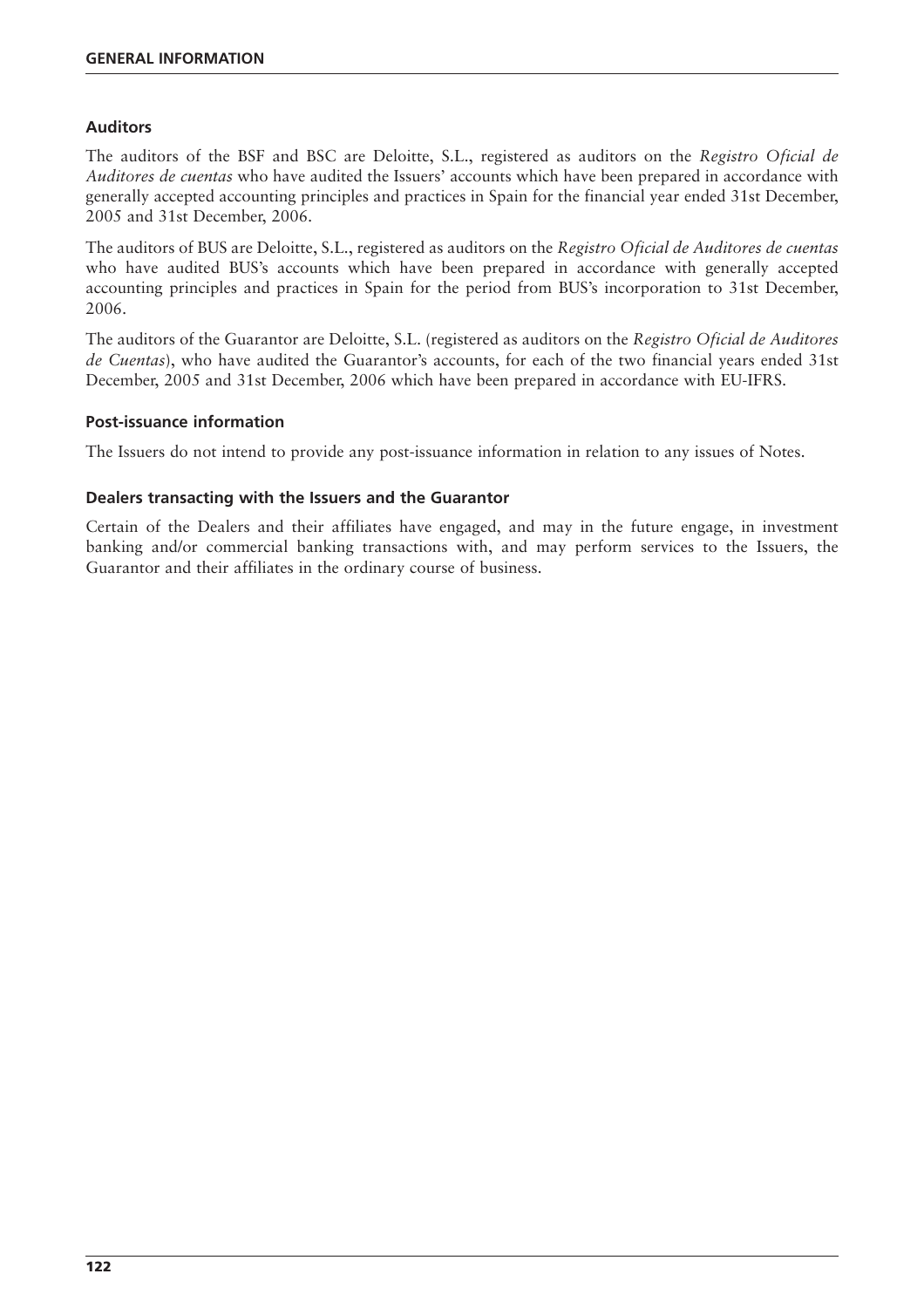#### **ISSUERS**

**BBVA Senior Finance, S.A. Unipersonal BBVA Subordinated Capital, S.A. Unipersonal**

Gran Vía, 1 Gran Vía, 1

Bilbao Bilbao Spain Spain Spain Spain

**BBVA U.S. Senior, S.A. Unipersonal**

Gran Vía, 1 Bilbao Spain

#### **GUARANTOR**

**Banco Bilbao Vizcaya Argentaria, S.A.** Plaza de San Nicolas, 4 48005 Bilbao Spain

#### **PRINCIPAL PAYING AGENT**

**Deutsche Bank AG, London Branch** Winchester House 1 Great Winchester Street London EC2N 2DB United Kingdom

#### **REGISTRAR, EXCHANGE AGENT AND TRANSFER AGENT**

**Deutsche Bank Trust Company Americas** 60 Wall Street New York New York 10005 United States

#### **OTHER PAYING AGENT AND TRANSFER AGENT**

**Deutsche Bank Luxembourg SA** 2 Boulevard Konrad Adenauer L-1115 Grand Duchy of Luxembourg

#### **LEGAL ADVISERS**

*To the Issuers and the Guarantor To the Issuers and the Guarantor as to the laws of England and Wales as to the laws of Spain* **Allen & Overy LLP GARRIGUES, Abogados** One Bishops Square **y Asesores Tributarios** London E1 6AO Hermosilla, 3<br>United Kingdom 28003 Madrid United Kingdom

Spain

*To the Dealers as to the laws of England and Wales and as to the laws of Spain* **Clifford Chance, S.L.** Paseo de la Castellana 110 28046 Madrid Spain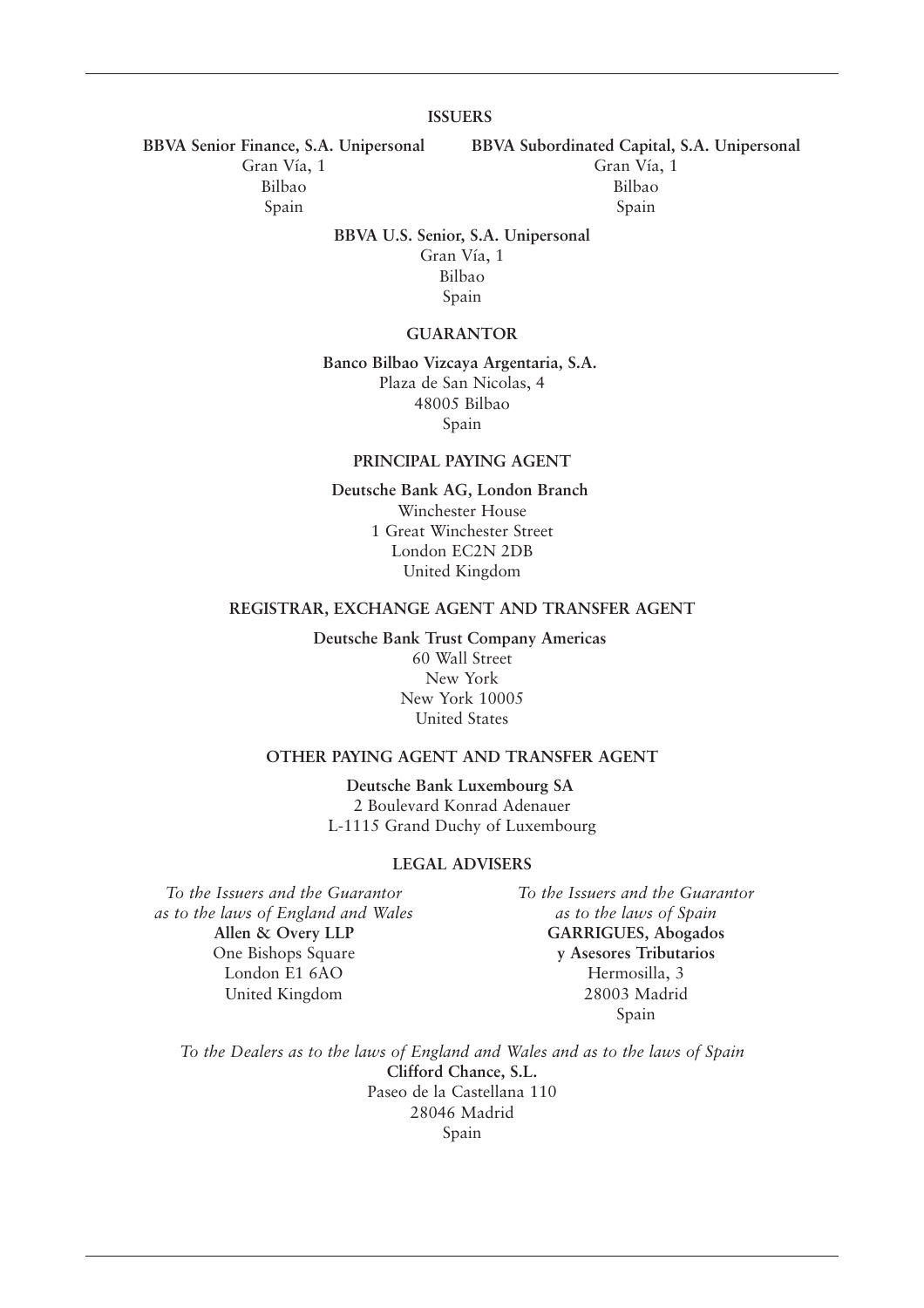#### **AUDITORS**

*To the Issuers and the Guarantor*  **Deloitte, S.L.** Plaza Pablo Ruiz Picasso, 1 Torre Picasso 28020 Madrid Spain

#### **DEALERS**

**Barclays Bank PLC** BNP PARIBAS 5 The North Colonnade 10 Harewood Avenue London E14 4BB United Kingdom United Kingdom

# London E14 5LB United Kingdom

**Deutsche Bank AG, London Branch Dresdner Bank AG** Winchester House Jürgen-Ponto-Platz 1 1 Great Winchester Street 60301 Frankfurt am Main London EC2N 2DB Germany United Kingdom

#### Goldman Sachs International **HSBC Bank plc** Peterborough Court 8 Canada Square 133 Fleet Street London E14 5HQ London EC4A 2BB United Kingdom United Kingdom

# Merrill Lynch Financial Centre 25 Cabot Square

#### **Nomura International plc** Société Générale Nomura House 17, cours Valmy 1 St Martin's-le-Grand 92987 Paris -la Défense London EC1A 4NP France

United Kingdom

**ABN AMRO Bank N.V. Banco Bilbao Vizcaya Argentaria, S.A.** 250 Bishopsgate Víade los Poblados s/n 2<sup>ª</sup> Planta, London EC2M 4AA 28033, Madrid United Kingdom Spain

Canary Wharf London NW1 6AA

**Citigroup Global Markets Limited Credit Suisse Securities (Europe) Limited** Citigroup Centre **One Cabot Square** Canada Square London E14 4QJ Canary Wharf United Kingdom

**J.P. Morgan Securities Ltd. Lehman Brothers International (Europe)** 125 London Wall 25 Bank Street London EC2Y 5AJ London E14 5LE United Kingdom United Kingdom

**Merrill Lynch International Morgan Stanley & Co. International plc** 2 King Edward Street Canary Wharf London EC1A 1HQ London E14 4QA United Kingdom United Kingdom

**UBS Limited** 1 Finsbury Avenue London EC2M 2PP United Kingdom